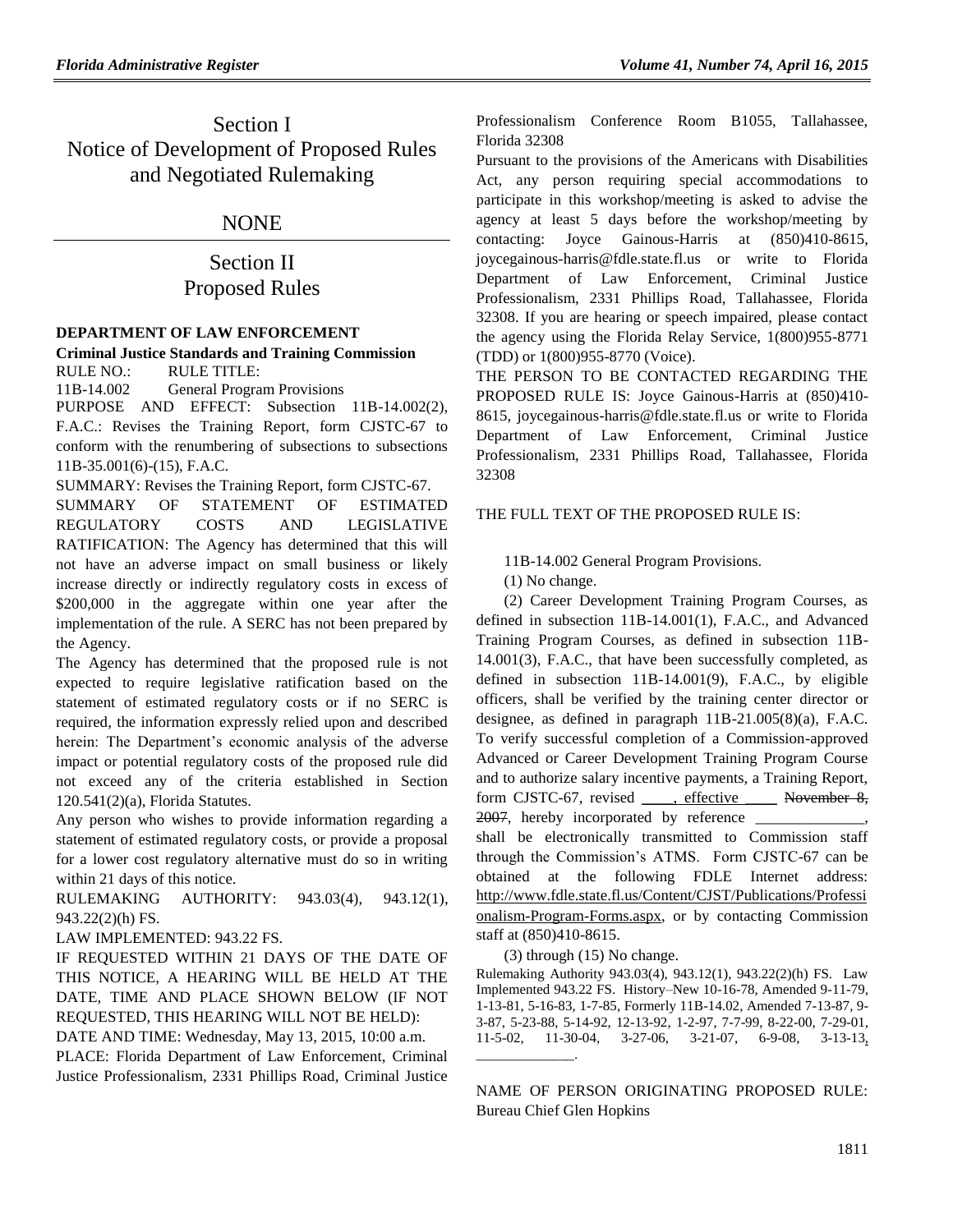NAME OF AGENCY HEAD WHO APPROVED THE PROPOSED RULE: Governor and Cabinet DATE PROPOSED RULE APPROVED BY AGENCY HEAD: March 10, 2015 DATE NOTICE OF PROPOSED RULE DEVELOPMENT PUBLISHED IN FAR: November 21, 2014

### **[DEPARTMENT OF LAW ENFORCEMENT](https://www.flrules.org/gateway/department.asp?id=11)**

**[Criminal Justice Standards and Training Commission](https://www.flrules.org/gateway/organization.asp?id=20)** RULE NO.: RULE TITLE:

[11B-18.004](https://www.flrules.org/gateway/ruleNo.asp?id=11B-18.004) Regional Training Areas

PURPOSE AND EFFECT: Paragraph 11B-18.004(2)(b), F.A.C.: Renames Washington-Holmes Technical Center Criminal Justice Program to Florida Panhandle Technical College Public Safety Institute at the request of the training school.

Paragraph 11B-18.004(6)(a), F.A.C.: Moves the Hernando County Sheriff's Office to the Region VI training area from the Region IX training area at the request of the Hernando County Sheriff's Office.

Paragraph 11B-18.004(7)(b), F.A.C.: Renames Eastern Florida State College Institute of Public Safety to Eastern Florida State College Public Safety Institute; and Lake Tech Center Institute of Public Safety to Lake Technical College Criminal Justice Academy at the request of the criminal justice training schools.

Paragraph 11B-18.004(9)(a), F.A.C.: Moves the Hernando County Sheriff's Office from the Region IX training area to the Region VI training area at the request of the Hernando County Sheriff's Office.

Paragraph 11B-18.004(9)(b), F.A.C.: Renames the Pasco-Hernando Community College Public Service Technology Center to Pasco-Hernando State College; and Manatee Technical Institute Law Enforcement Academy to Manatee Technical College at the request of the criminal justice training schools.

SUMMARY: Renames Washington-Holmes Technical Center Criminal Justice Program to Florida Panhandle Technical College Public Safety Institute; adds the Hernando County Sheriff's Office to the Region VI training area; renames Eastern Florida State College Institute of Public Safety to Eastern Florida State College Public Safety Institute; renames Lake Tech Center Institute of Public Safety to Lake Technical College Criminal Justice Academy; removes the Hernando County Sheriff's Office from the Region IX training area and adds the Hernando County Sheriff's Office to the Region VI training area; revises the name of Pasco-Hernando Community College Public Service Technology Center to Pasco-Hernando State College; and revises the name of Manatee Technical Institute Law Enforcement Academy to Manatee Technical College.

SUMMARY OF STATEMENT OF ESTIMATED REGULATORY COSTS AND LEGISLATIVE RATIFICATION: The Agency has determined that this will not have an adverse impact on small business or likely increase directly or indirectly regulatory costs in excess of \$200,000 in the aggregate within one year after the implementation of the rule. A SERC has not been prepared by the Agency.

The Agency has determined that the proposed rule is not expected to require legislative ratification based on the statement of estimated regulatory costs or if no SERC is required, the information expressly relied upon and described herein: The Department's economic analysis of the adverse impact or potential regulatory costs of the proposed rule did not exceed any of the criteria established in Section 120.541(2)(a), Florida Statutes.

Any person who wishes to provide information regarding a statement of estimated regulatory costs, or provide a proposal for a lower cost regulatory alternative must do so in writing within 21 days of this notice.

RULEMAKING AUTHORITY: [943.03\(4\),](https://www.flrules.org/gateway/statute.asp?id=943.03(4)) [943.12\(1\),](https://www.flrules.org/gateway/statute.asp?id=%20943.12(1)) (2) FS. LAW IMPLEMENTED: [943.25\(5\) FS.](https://www.flrules.org/gateway/statute.asp?id=943.25(5)%20FS.)

IF REQUESTED WITHIN 21 DAYS OF THE DATE OF THIS NOTICE, A HEARING WILL BE HELD AT THE DATE, TIME AND PLACE SHOWN BELOW (IF NOT REQUESTED, THIS HEARING WILL NOT BE HELD):

DATE AND TIME: Wednesday, May 13, 2015, 10:00 a.m.

PLACE: Florida Department of Law Enforcement, Criminal Justice Professionalism, 2331 Phillips Road, Criminal Justice Professionalism Conference Room B1055, Tallahassee, Florida 32308

Pursuant to the provisions of the Americans with Disabilities Act, any person requiring special accommodations to participate in this workshop/meeting is asked to advise the agency at least 5 days before the workshop/meeting by contacting: Joyce Gainous-Harris at (850)410-8615, joycegainous-harris@fdle.state.fl.us or write to Florida Department of Law Enforcement, Criminal Justice Professionalism, 2331 Phillips Road, Tallahassee, Florida 32308. If you are hearing or speech impaired, please contact the agency using the Florida Relay Service, 1(800)955-8771 (TDD) or 1(800)955-8770 (Voice).

THE PERSON TO BE CONTACTED REGARDING THE PROPOSED RULE IS: Joyce Gainous-Harris at (850)410- 8615, joycegainous-harris@fdle.state.fl.us or write to Florida Department of Law Enforcement, Criminal Justice Professionalism, 2331 Phillips Road, Tallahassee, Florida 32308

THE FULL TEXT OF THE PROPOSED RULE IS: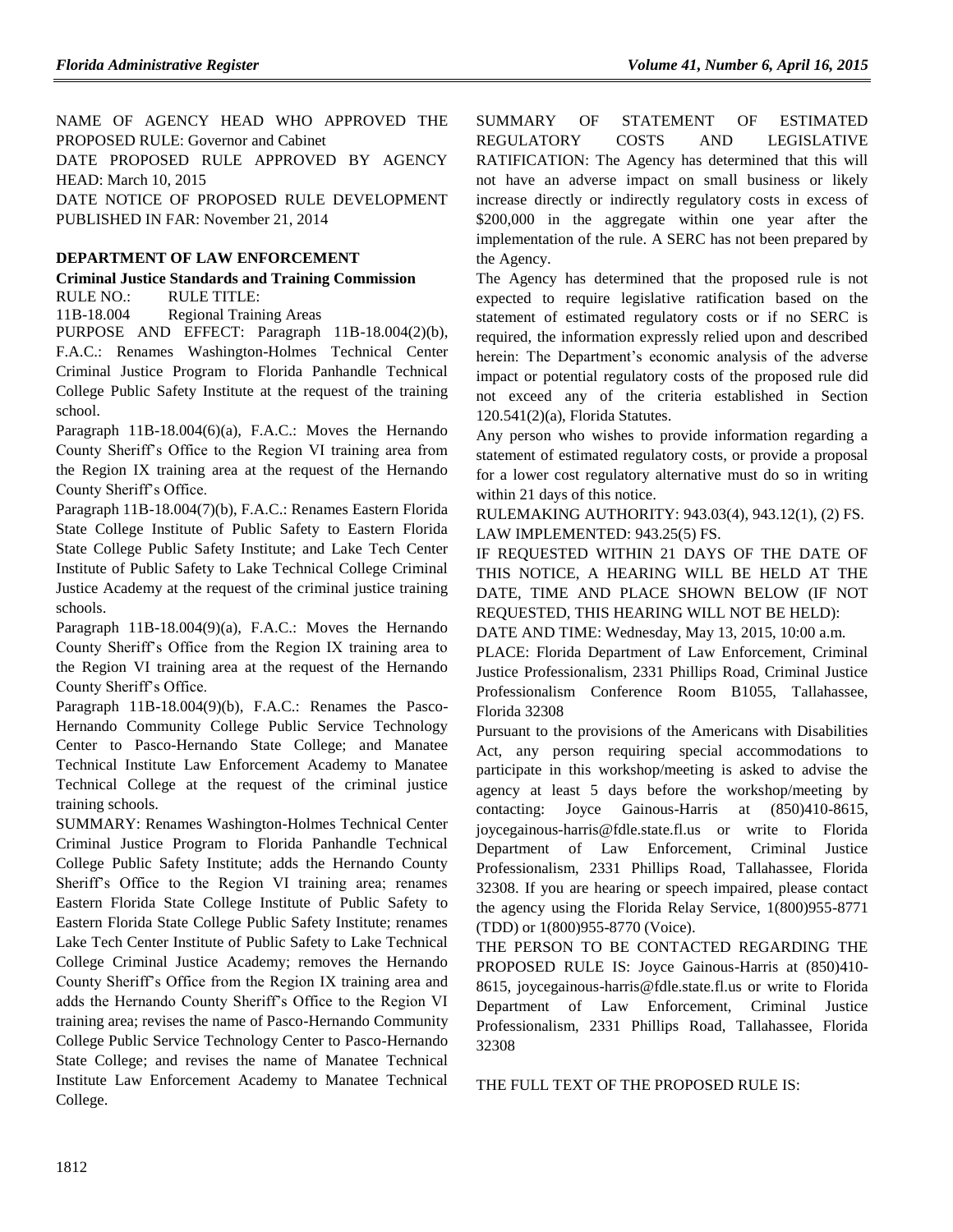11B-18.004 Regional Training Areas.

For the purposes of Officer Training Monies activities, there are established the following sixteen regional training areas:

(1) No change.

(2) Region II.

(a) No change.

(b) Commission-certified training schools within Region II: Chipola College Center for Public Service, Gulf Coast State College Criminal Justice Training Academy, and Florida Panhandle Technical College Public Safety Institute. Washington-Holmes Technical Center Criminal Justice Program.

(3) through (5) No change.

(6) Region VI.

(a) Criminal justice agencies within Levy, Citrus, Hernando (excluding the Hernando County Sheriff's Office), Marion, and Sumter counties, and the State Attorney's Office for the Fifth Judicial Circuit.

(b) No change.

(7) Region VII.

(a) No change.

(b) Commission-certified training schools within Region VII: Eastern Florida State College Public Safety Institute of Public Safety, Criminal Justice Institute at Valencia College, Daytona State College School of Emergency Services Institute, Criminal Justice Academy of Osceola, Lake Technical College Criminal Justice Academy Lake Tech Center Institute of Public Safety, and Seminole State College Criminal Justice Institute.

(8) No change.

(9) Region IX.

(a) Criminal justice agencies within Pasco, Pinellas, Hillsborough, and Manatee counties, the Hernando County Sheriff's Office, and the State Attorney's Office for the Sixth and Thirteenth Judicial Circuits.

(b) Commission-certified training schools within Region IX: Hillsborough Community College Criminal Justice Institute, Manatee Technical College Institute Law Enforcement Academy, Manatee County Sheriff's Office Training Center, Pasco-Hernando State Community College Public Service Technology Center, and St. Petersburg College Southeastern Public Safety Institute.

(10) through (16) No change.

Rulemaking Authority 943.03(4), 943.12(1), (2) FS. Law Implemented 943.25(5) FS. (Supp. 1998). History–New 1-13-81, Amended 7-28-82, 1-7-85, Formerly 11B-18.04, Amended 7-13-87, 1-2-97, 7-7-99, 8-22-00, 11-5-02, 11-30-04, 3-27-06, 3-21-07, 9-28- 09, 6-3-10, 3-13-13, 5-29-14,

NAME OF PERSON ORIGINATING PROPOSED RULE: Bureau Chief Glen Hopkins

NAME OF AGENCY HEAD WHO APPROVED THE PROPOSED RULE: Governor and Cabinet DATE PROPOSED RULE APPROVED BY AGENCY HEAD: March 10, 2015 DATE NOTICE OF PROPOSED RULE DEVELOPMENT PUBLISHED IN FAR: November 21, 2014

### **[DEPARTMENT OF LAW ENFORCEMENT](https://www.flrules.org/gateway/department.asp?id=11)**

#### **[Criminal Justice Standards and Training Commission](https://www.flrules.org/gateway/organization.asp?id=20)**  $RU$ RULE NOS.: RULE TITLES

| KULE NUS.:  | KULE IIILES:                                |
|-------------|---------------------------------------------|
| 11B-20.001  | Definitions and Minimum Requirements for    |
|             | <b>General Certification of Instructors</b> |
| 11B-20.0014 | Minimum Requirements for High-Liability     |
|             | and Specialized Instructor Certifications   |
| 11B-20.0016 | Inspection of Instructor Certification      |
|             | Applications                                |
| 11B-20.0017 | Maintenance and Duration of Instructor      |
|             | Certifications                              |
|             |                                             |

PURPOSE AND EFFECT: Paragraph 11B-20.001(1)(a), F.A.C.: Revises the Training Report, form CJSTC-67 to conform with the renumbering of subsections to Rule 11B-35.001(6)-(15).

Subsection 11B-20.001(4), F.A.C.: Incorporates the revised Instructor Exemption, form CJSTC-82, because of the renumbering of the rule section.

Subparagraph 11B-20.0014(2)(d)5., F.A.C.: Clarifies that CPR instructors who possess an active CPR instructor certification from the American Heart Association (AHA), American Red Cross (ARC), American Safety & Health Institute (ASHI), or other entity referenced in Rule 64J-1.022, F.A.C., may request to obtain certification to instruct in first aid.

Subparagraph 11B-20.0014(d)7., F.A.C.: Changes the paragraph numbering to identify specific requirements for instructor applicants to provide documentation of their current certification or license to qualify for obtaining a First Aid Instructor Certification.

Subparagraph  $11B-20.0014(3)(c)2$ ., F.A.C.: Clarifies that a canine team instructor applicant's required experience does not include handling of canine teams used exclusively for tracking and trailing or specific detection.

Subparagraph 11B-20.0014(3)(c)4., F.A.C.: Clarifies that applicants may request canine team instructor certification if they have successfully completed the Canine Team Training Instructor Course number 1199 or the retired Canine Team Training Instructor Course number 1107 through a training school.

Subsection 11B-20.0016(4), F.A.C.: Revises the name of the Instructor Certification Deficiency Notification form CJSTC-271 by removing the word "Application" from the title to make consistent with rule.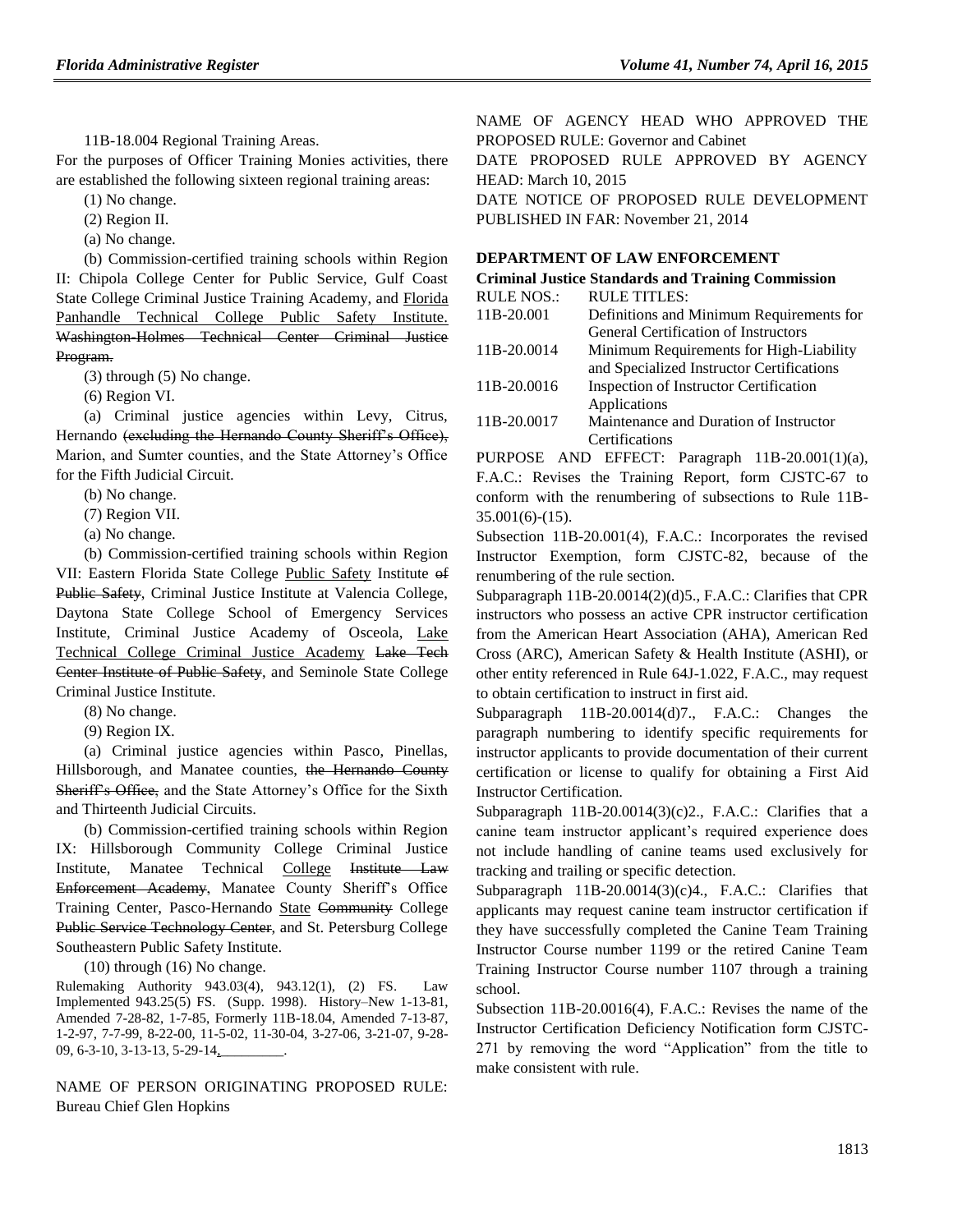Rule 11B-20.0017, F.A.C.: Revises the Instructor Compliance Application CJSTC-84 form to add diving to the list of the high-liability certifications.

SUMMARY: Revises the Training Report, form CJSTC-67; revises the Instructor Exemption, form CJSTC-82; specifies that CPR instructors may request certification to instruct in first aid if they possess an active CPR instructor certification from entities referenced in Rule 64J-1.022, F.A.C.; renumbers the paragraph to identify specific instructor applicant requirements.; prohibits a canine handler from becoming a Commission-approved canine instructor without the required experience as a criminal justice canine handler; allows canine team instructor applicants to meet certification requirements if they successfully complete the retired Canine Team Training Instructor Course number 1107; revises the name of the Instructor Certification Deficiency Notification form CJSTC-271; and revises the Instructor Compliance Application form CJSTC-84.

SUMMARY OF STATEMENT OF ESTIMATED REGULATORY COSTS AND LEGISLATIVE RATIFICATION: The Agency has determined that this will not have an adverse impact on small business or likely increase directly or indirectly regulatory costs in excess of \$200,000 in the aggregate within one year after the implementation of the rule. A SERC has not been prepared by the Agency.

The Agency has determined that the proposed rule is not expected to require legislative ratification based on the statement of estimated regulatory costs or if no SERC is required, the information expressly relied upon and described herein: The Department's economic analysis of the adverse impact or potential regulatory costs of the proposed rule did not exceed any of the criteria established in Section 120.541(2)(a), Florida Statutes.

Any person who wishes to provide information regarding a statement of estimated regulatory costs, or provide a proposal for a lower cost regulatory alternative must do so in writing within 21 days of this notice.

RULEMAKING AUTHORITY: [943.03\(4\),](https://www.flrules.org/gateway/statute.asp?id=943.03(4)) [943.12\(1\),](https://www.flrules.org/gateway/statute.asp?id=%20943.12(1)) [943.22\(2\)\(h\) FS.](https://www.flrules.org/gateway/statute.asp?id=%20943.22(2)(h)%20FS.)

LAW IMPLEMENTED: [943.22 FS.](https://www.flrules.org/gateway/statute.asp?id=943.22%20FS.)

IF REQUESTED WITHIN 21 DAYS OF THE DATE OF THIS NOTICE, A HEARING WILL BE HELD AT THE DATE, TIME AND PLACE SHOWN BELOW (IF NOT REQUESTED, THIS HEARING WILL NOT BE HELD):

DATE AND TIME: Wednesday, May 13, 2015, 10:00 a.m.

PLACE: Florida Department of Law Enforcement, Criminal Justice Professionalism, 2331 Phillips Road, Criminal Justice Professionalism Conference Room B1055, Tallahassee, Florida 32308.

Pursuant to the provisions of the Americans with Disabilities Act, any person requiring special accommodations to participate in this workshop/meeting is asked to advise the agency at least 5 days before the workshop/meeting by contacting: Joyce Gainous-Harris at (850)410-8615, joycegainous-harris@fdle.state.fl.us or write to Florida Department of Law Enforcement, Criminal Justice Professionalism, 2331 Phillips Road, Tallahassee, Florida 32308.. If you are hearing or speech impaired, please contact the agency using the Florida Relay Service, 1(800)955-8771 (TDD) or 1(800)955-8770 (Voice).

THE PERSON TO BE CONTACTED REGARDING THE PROPOSED RULE IS: Joyce Gainous-Harris at (850)410- 8615, joycegainous-harris@fdle.state.fl.us, or write to Florida Department of Law Enforcement, Criminal Justice Professionalism, 2331 Phillips Road, Tallahassee, Florida 32308

### THE FULL TEXT OF THE PROPOSED RULE IS:

11B-20.001 Definitions and Minimum Requirements for General Certification of Instructors.

(1) Definitions:

(a) "Successful completion" of a course is documented as a "Pass" on the completed Training Report, form CJSTC-67, revised , effective November 8, 2007, hereby incorporated by reference. Form CJSTC-67 can be obtained at the following FDLE Internet address: [http://www.fdle.state.fl.us/Content/CJST/Publications/Professi](http://www.fdle.state.fl.us/Content/CJST/Publications/Professionalism-Program-Forms.aspx) [onalism-Program-Forms.aspx,](http://www.fdle.state.fl.us/Content/CJST/Publications/Professionalism-Program-Forms.aspx) or by contacting Commission staff at (850) 410-8615.

(b) through (i) No change.

(2) through (3) No change.

(4) Exemption from General Instructor Certification. An individual, who has a professional or technical certification or three years of experience in the specified subject matter to be instructed, shall be exempt from General Instructor Certification. The training center director or designee shall document the individual's qualifications by completing the Instructor Exemption, form CJSTC-82, revised effective\_\_\_\_ December 16, 2010, (effective 3/2013), hereby incorporated by reference, which shall be maintained in the course file at the training school. Form CJSTC-82 can be obtained at the following FDLE Internet address: http://www.fdle.state.fl.us/Content/CJST/Publications/Professi onalism-Program-Forms.aspx, or by contacting Commission staff at (850) 410-8615.

(5) through (6) No change.

Rulemaking Authority 943.03(4), 943.12(1), 943.14(3) FS. Law Implemented 943.12(3), (9), 943.14(3) FS. History–New 7-21-82, Formerly 11B-20.01, Amended 10-26-88, 5-14-92, 12-8-92, 1-10-94,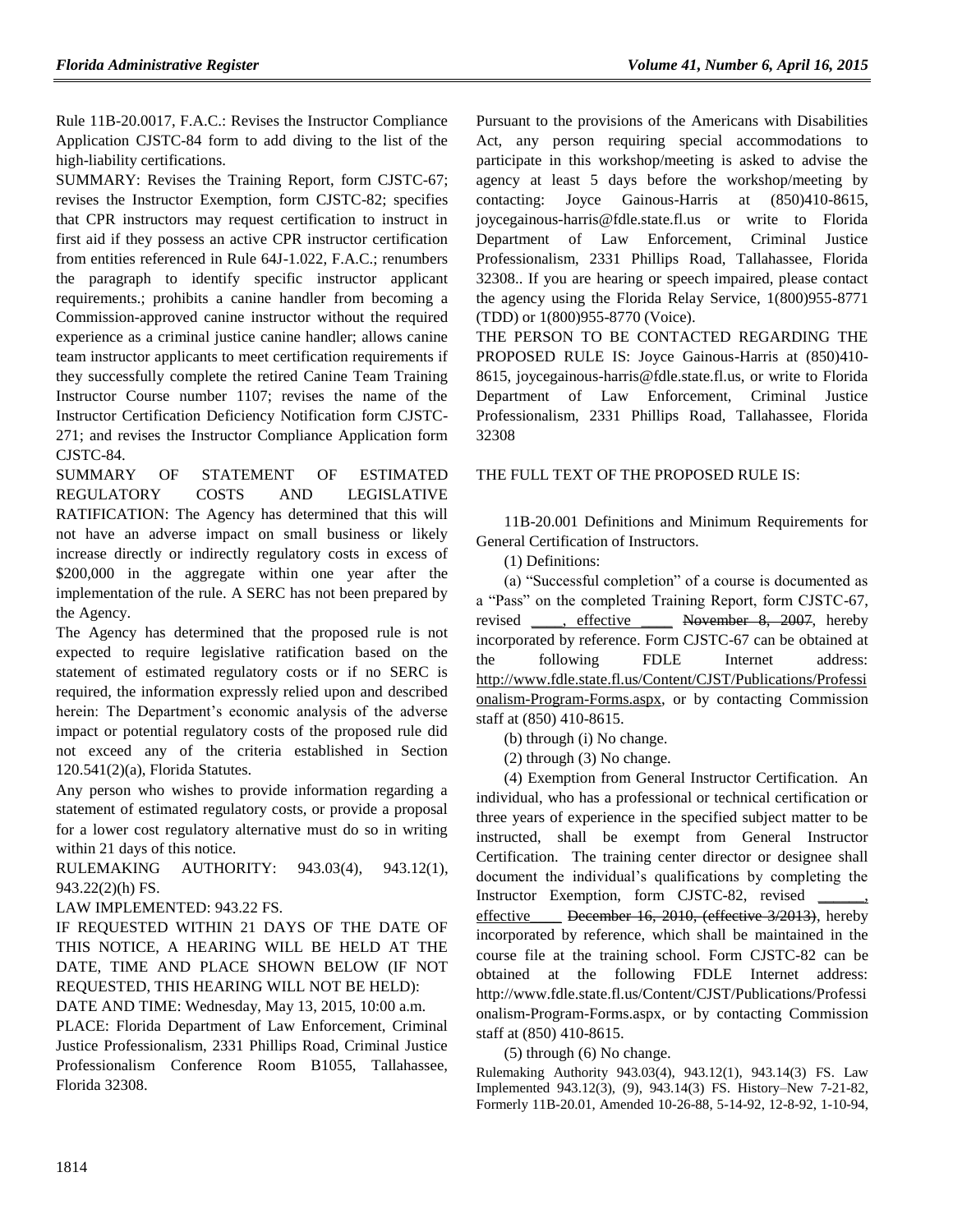1-2-97, 7-7-99, 8-22-00, 7-29-01, 11-5-02, 11-30-04, 3-27-06, 3-21- 07, 6-9-08, 9-28-09, 6-3-10, 5-21-12, 3-13-13, 5-29-14,

11B-20.0014 Minimum Requirements for High-Liability and Specialized Instructor Certifications.

(1) No change.

(2) High-Liability Instructor Topics.

(a) through (c) No change.

(d) First Aid Instructor Certification. Instructor applicants who request to obtain certification to instruct in first aid shall:

1. through 4. No change.

5. Possess and maintain an active valid CPR Instructor Certification from the American Heart Association (AHA), American Red Cross (ARC), American Safety & Health Institute (ASHI), or other an entity referenced in the Department of Health Rule 64J-1.022, F.A.C. The instructor shall not let the CPR Instructor Certification lapse and shall provide documentation of renewal to the certifying agency or training school. If the CPR Instructor Certification expires during the instructor certification period, the instructor shall not instruct in first responder or first aid until the CPR Instructor Certification is renewed; or

6. The following individuals, based on their education and training experience in the United States or its territories, are eligible for First Aid Instructor Certification without completing additional Commission-approved training and shall comply with subparagraphs  $(2)(d)4.-5$ . of this rule section:

a. through g. No change.

7.h. To obtain a First Aid Instructor Certification, the instructor applicant shall provide a copy of the current qualifying professional's certification or license and shall not allow the qualifying professional's certification or license to lapse. The instructor applicant shall provide documentation of renewal to the certifying agency or training school. If the qualifying professional's certification or license expires during the certification period, the instructor shall not instruct in first aid until the professional's certification or license is renewed.

(3) Specialized Instructor Certifications. Instructor applicants who apply for a Specialized Instructor Certification shall have completed the applicable specialized instructor course within four years of the date the instructor applicant applies for certification. Instructor applicants who apply for a Specialized Instructor Certification more than four years from the date training was completed shall meet the requirements for completing an internship and demonstration of proficiency skills if applicable to the specialized topic. Instructor applicants shall meet the following requirements for each Specialized Instructor Certification requested:

(a) through (b) No change.

(c) Canine Team Instructor Certification. Instructor applicants who request to obtain certification to instruct Commission-approved canine team training courses shall:

1. No change.

2. Possess a minimum of five years criminal justice canine team experience documented in the instructor applicant's file at the training school or agency. This does not include canines used by certified officers exclusively for tracking and trailing or specific detection, which are excluded from the certification process.

3. No change.

4. Successfully complete the Canine Team Training Instructor Course number 1199 or Canine Team Training Instructor Course number 1107 (retired 11/6/2013), through a training school.

5. through 8. No change.

(d) No change.

Rulemaking Authority 943.03(4), 943.12(1), 943.14(3) FS. Law Implemented 943.12(3), (9), 943.13 (6), 943.14(3) FS. History–New 7-29-01, Amended 11-5-02, 11-30-04, 3-27-06, 3-21-07, 6-9-08, 9- 28-09, 3-13-13, 5-29-14, \_\_\_\_

11B-20.0016 Inspection of Instructor Certification Applications.

(1) through (3) No change.

(4) The instructor applicant shall satisfy the deficiency(s) by submitting the required documentation to Commission staff within 90 days of the receipt of the Instructor Certification Deficiency Notification Application form CJSTC-271. The Commission has the authority to grant or deny the instructor applicant's certification for failure to meet the 90-day requirement. Upon denial of the application, the instructor applicant may reapply for certification.

Rulemaking Authority 120.60(1), 943.03(4), 943.12(1), 943.14(3) FS. Law Implemented 120.60(1), 943.12(3), (9), 943.14(3) FS. History–New 7-29-01, Amended 11-5-02, 11-30-04, 3-27-06, 6-9-08,  $3-13-13$ ,

11B-20.0017 Maintenance and Duration of Instructor **Certifications** 

Documentation for instructors shall be maintained in the instructor's file at the respective training school or agency. Additionally, the training school or agency shall submit or transmit to Commission staff, through the Commission's ATMS, an Instructor Compliance Application, form CJSTC-84, revised \_\_\_\_\_\_\_\_, November 8, 2007, hereby incorporated by reference, to verify compliance with the mandatory retraining requirements. Form CJSTC-84 can be obtained at the following FDLE Internet address: [http://www.fdle.state.fl.us/Content/CJST/Publications/Professi](http://www.fdle.state.fl.us/Content/CJST/Publications/Professionalism-Program-Forms.aspx) [onalism-Program-Forms.aspx,](http://www.fdle.state.fl.us/Content/CJST/Publications/Professionalism-Program-Forms.aspx) or by contacting Commission staff at (850) 410-8615.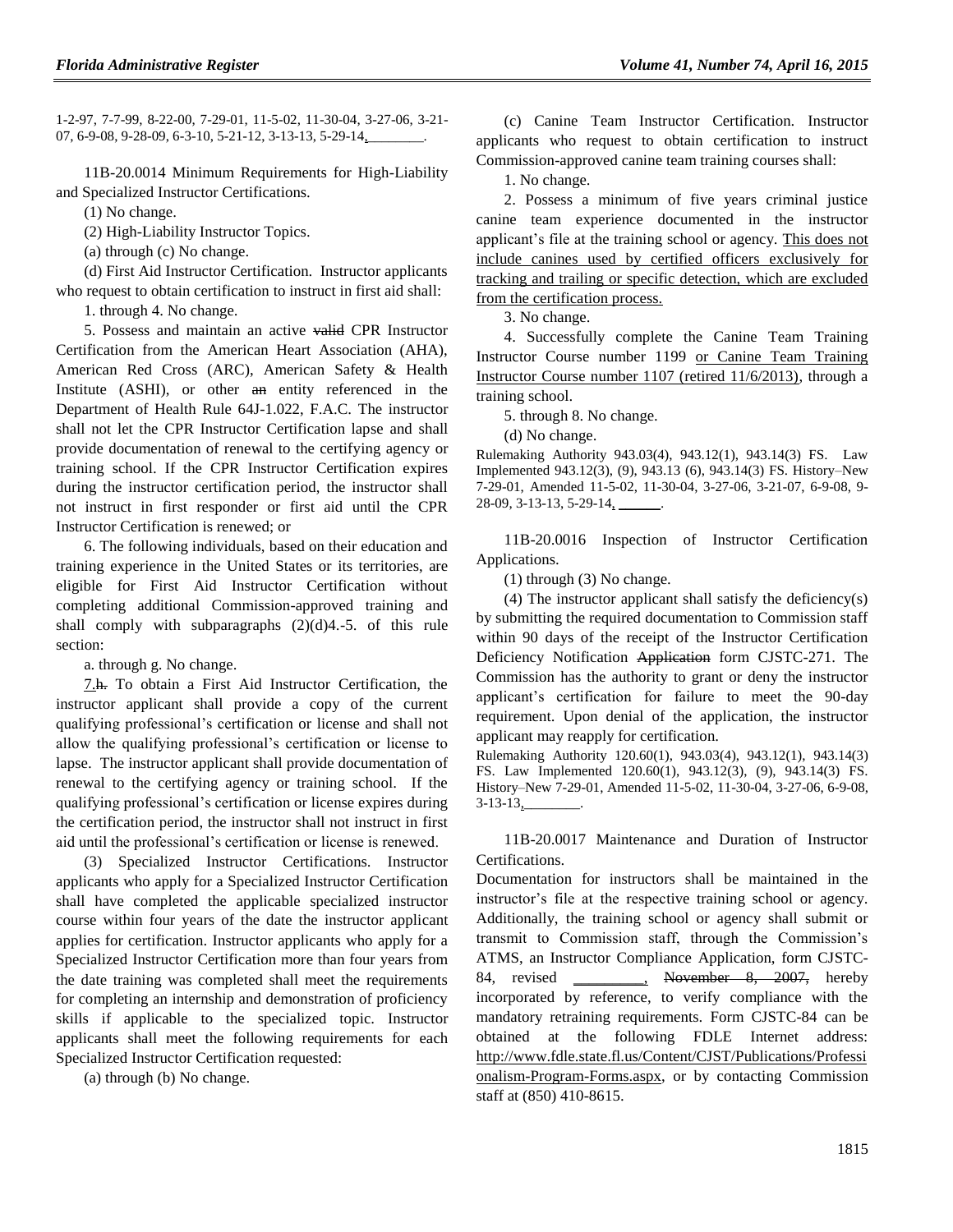(1) through (8) No change.

Rulemaking Authority 943.03(4), 943.12(1), 943.14(3) FS. Law Implemented 943.12(3), (9), 943.14(3) FS. History–New 7-29-01, Amended 11-5-02, 11-30-04, 3-27-06, 3-21-07, 6-9-08, 6-3-10, 3-13- 13, 5-29-14,

NAME OF PERSON ORIGINATING PROPOSED RULE: Bureau Chief Glen Hopkins

NAME OF AGENCY HEAD WHO APPROVED THE PROPOSED RULE: Governor and Cabinet

DATE PROPOSED RULE APPROVED BY AGENCY HEAD: March 10, 2015

DATE NOTICE OF PROPOSED RULE DEVELOPMENT PUBLISHED IN FAR: November 21, 2014

### **[DEPARTMENT OF LAW ENFORCEMENT](https://www.flrules.org/gateway/department.asp?id=11)**

### **[Criminal Justice Standards and Training Commission](https://www.flrules.org/gateway/organization.asp?id=20)**

RULE NO.: RULE TITLE: [11B-21.002](https://www.flrules.org/gateway/ruleNo.asp?id=11B-21.002) Criminal Justice Training Schools' Request for Certification, Expansion of Certification, and Re-certification

PURPOSE AND EFFECT: Subsection 11B-21.002(1), F.A.C.: Revises the Training School Certification, Recertification, or Expansion of Certification Application, form CJSTC-29, to add the applicant's region and certification period; and clarify the certification type.

SUMMARY: Updates the Training School Certification, Recertification, or Expansion of Certification Application, form CJSTC-29.

SUMMARY OF STATEMENT OF ESTIMATED REGULATORY COSTS AND LEGISLATIVE RATIFICATION: The Agency has determined that this will not have an adverse impact on small business or likely increase directly or indirectly regulatory costs in excess of \$200,000 in the aggregate within one year after the implementation of the rule. A SERC has not been prepared by the Agency.

The Agency has determined that the proposed rule is not expected to require legislative ratification based on the statement of estimated regulatory costs or if no SERC is required, the information expressly relied upon and described herein: The Department's economic analysis of the adverse impact or potential regulatory costs of the proposed rule did not exceed any of the criteria established in Section 120.541(2)(a), Florida Statutes.

Any person who wishes to provide information regarding a statement of estimated regulatory costs, or provide a proposal for a lower cost regulatory alternative must do so in writing within 21 days of this notice.

RULEMAKING AUTHORITY: [943.03\(4\),](https://www.flrules.org/gateway/statute.asp?id=943.03(4)) [943.12\(1\),](https://www.flrules.org/gateway/statute.asp?id=%20943.12(1)) (2) FS. LAW IMPLEMENTED: [943.12\(3\),](https://www.flrules.org/gateway/statute.asp?id=943.12(3)) (7), [943.14 FS.](https://www.flrules.org/gateway/statute.asp?id=%20943.14%20FS.)

IF REQUESTED WITHIN 21 DAYS OF THE DATE OF THIS NOTICE, A HEARING WILL BE HELD AT THE DATE, TIME AND PLACE SHOWN BELOW (IF NOT REQUESTED, THIS HEARING WILL NOT BE HELD):

DATE AND TIME: Wednesday, May 13, 2015, 10:00 a.m. PLACE: Florida Department of Law Enforcement, Criminal Justice Professionalism, 2331 Phillips Road, Criminal Justice Professionalism Conference Room B1055, Tallahassee, Florida 32308

Pursuant to the provisions of the Americans with Disabilities Act, any person requiring special accommodations to participate in this workshop/meeting is asked to advise the agency at least 5 days before the workshop/meeting by contacting: Joyce Gainous-Harris at (850)410-8615, joycegainous-harris@fdle.state.fl.us or write to Florida Department of Law Enforcement, Criminal Justice Professionalism, 2331 Phillips Road, Tallahassee, Florida 32308. If you are hearing or speech impaired, please contact the agency using the Florida Relay Service, 1(800)955-8771 (TDD) or 1(800)955-8770 (Voice).

THE PERSON TO BE CONTACTED REGARDING THE PROPOSED RULE IS: Joyce Gainous-Harris at (850)410- 8615, joycegainous-harris@fdle.state.fl.us or write to Florida Department of Law Enforcement, Criminal Justice Professionalism, 2331 Phillips Road, Tallahassee, Florida 32308

THE FULL TEXT OF THE PROPOSED RULE IS:

11B-21.002 Criminal Justice Training Schools' Request for Certification, Expansion of Certification, and Recertification.

(1) Training organizations requesting Commission certification, re-certification, or expansion of a current certification shall apply to the Commission by submitting to Commission staff a completed Training School Certification, Re-certification, or Expansion of Certification Application, form CJSTC-29, revised, effective \_\_\_\_, October 30, 2008, hereby incorporated by reference \_\_\_\_\_\_\_. Form CJSTC-29 shall reflect that certification is for the training organization requesting the certification, re-certification, or expansion of a current certification. Form CJSTC-29 can be obtained at the following FDLE Internet address: [http://www.fdle.state.fl.us/Content/CJST/Publications/Professi](http://www.fdle.state.fl.us/Content/CJST/Publications/Professionalism-Program-Forms.aspx) [onalism-Program-Forms.aspx,](http://www.fdle.state.fl.us/Content/CJST/Publications/Professionalism-Program-Forms.aspx) or by contacting Commission staff at (850)410-8615.

(2) through (5) No change.

Rulemaking Authority 943.03(4), 943.12(1), (2) FS. Law Implemented 943.12(3), (7), 943.14 FS. History–New 7-21-82, Amended 1-28-86, Formerly 11B-21.02, Amended 12-13-92, 1-2-97,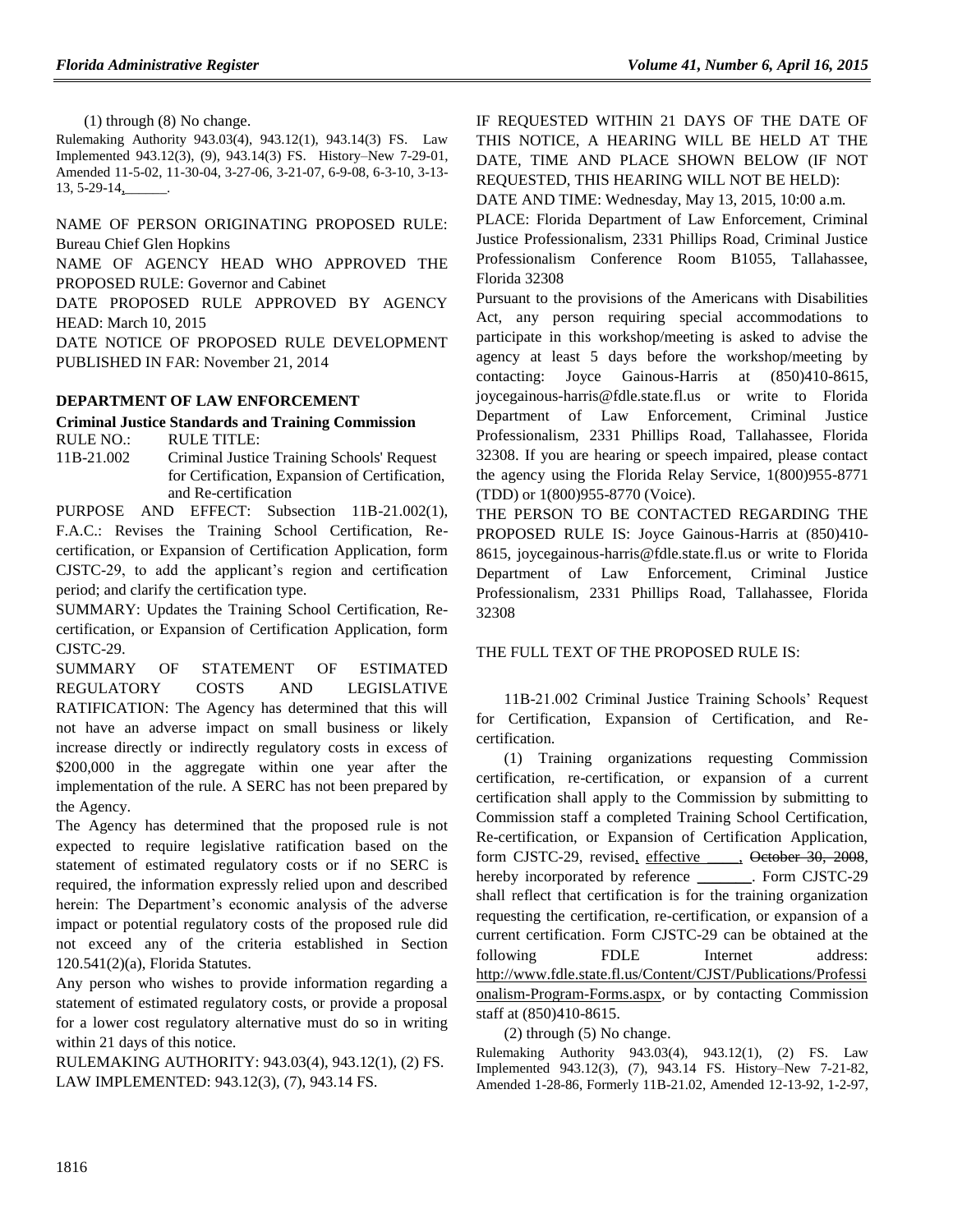7-7-99, 8-22-00, 11-5-02, 11-30-04, 3-21-07, 6-9-08, 9-28-09, 3-13-  $13,$  \_\_\_\_\_\_\_\_\_.

NAME OF PERSON ORIGINATING PROPOSED RULE: Bureau Chief Glen Hopkins

NAME OF AGENCY HEAD WHO APPROVED THE PROPOSED RULE: Governor and Cabinet DATE PROPOSED RULE APPROVED BY AGENCY

HEAD: March 10, 2015

DATE NOTICE OF PROPOSED RULE DEVELOPMENT PUBLISHED IN FAR: November 21, 2014

#### **[DEPARTMENT OF LAW ENFORCEMENT](https://www.flrules.org/gateway/department.asp?id=11)**

#### **[Criminal Justice Standards and Training Commission](https://www.flrules.org/gateway/organization.asp?id=20)**

RULE NOS.: RULE TITLES:

[11B-27.0011](https://www.flrules.org/gateway/ruleNo.asp?id=11B-27.0011) Moral Character

[11B-27.002](https://www.flrules.org/gateway/ruleNo.asp?id=11B-27.002) Certification, Employment or Appointment, Reactivation, and Terminating Employment or Appointment of Officers

[11B-27.013](https://www.flrules.org/gateway/ruleNo.asp?id=11B-27.013) Canine Team Certification

PURPOSE AND EFFECT: Subsection 11B-27.0011(4)(c), F.A.C.: Repeals form CJSTC-85, entitled Recommended Response to Resistance and Levels of Resistance, due to Graham vs. Connor Case Law incorporated in the Commission's Curriculum.

Subparagraph 11B-27.002(3)(a)11., F.A.C.: Changes the name and contents of form CJSTC-76 from "Equivalency-of-Training" to "Exemption-From-Training"; and changes the name and contents of form CJSTC-76A from "Equivalencyof-Training Proficiency Demonstration" to "Exemption-From-Training Proficiency Demonstration" to add exemptions to prevent individuals from having to retake a basic recruit program.

Paragraph 11B-27.002(4)(b),F.A.C.: Makes grammatical change by replacing "has not complied" with "fails to comply". , F.A.C.

Paragraph 11B-27.013(1)(a), F.A.C.: Revises "tracking and trailing" terminology for consistency with other rule language sections.

Paragraph 11B-27.013(1)(b), F.A.C.: Adds language prohibiting a canine evaluator from verifying equivalent training that he or she delivered to maintain the integrity of the canine evaluator.

Paragraph 11B-27.013(1)(c), F.A.C.: Clarifies that "equivalent training" includes Canine Team Training Course number 1198 (not delivered at Commission-certified training school), or any canine team training course other than the Commissionapproved Canine Team Training Course number 1198; and shall be a minimum of 480 hours and shall comply with the goals and objectives of the Canine Team Training Course number 1198. For a previously Commission-certified handler assigned a new canine, equivalent training shall refer to the 80-hour minimum training requirement.

Subsection 11B-27.013(2), F.A.C.: Revises the paragraph numbering to include the list of requirements for canine team certification in sub-paragraph  $(2)(a)-(e)$  and moves the unrelated language regarding the Canine Team Certification Application form CJSTC-70 to sub-paragraph (2)(e) of this rule section.

Paragraph 11B-27.013(2)(b), F.A.C.: Provides certification deadline of October 31, 2015, for canine teams that took the retired Canine Team Training Course number 1112 before November 6, 2013 to ensure that canine teams acquire new certification on a timely basis.

Paragraph 11B-27.013(2)(e), F.A.C.: Moves language from paragraph  $(2)$  to sub-paragraph  $(2)(e)$  of this rule section to introduce and incorporate the Canine Team Certification Application form CJSTC-70.

Paragraph 11B-27.013(2)(e), F.A.C.: Updates the Canine Team Certification Application form CJSTC-70 to clarify the types of canine training delivered by the training school and requires the FDLE Field Specialist to sign the completed form to certify the canine team has complied with the provisions of Rule 11B-27.013, F.A.C.

Paragraph 11B-27.013(3)(a), F.A.C.: Clarifies the completion of the Canine Team Certification Application form CJSTC-70 as documentation to apply for canine team certification and moves language from paragraph (2) to this rule section.

Paragraph 11B-27.013(3)(b), F.A.C.: Clarifies and introduces a list of required documentation for successful completion of canine team training.

Subparagraph 11B-27.013(3)(b)2., F.A.C.: Introduces and incorporates the Canine Course Equivalency Checklist form CJSTC-70A as documentation of the successful completion of an equivalent training course.

Subparagraph 11B-27.013(3)(b)2.a.-b., F.A.C.: Clarifies "equivalent training" as the Canine Team Training Course number 1198 not delivered at Commission-certified training school, or any canine team training course other than the Commission-approved Canine Team Training Course number 1198; and shall be a minimum of 480 hours and shall comply with the goals and objectives of the Canine Team Training Course number 1198. For a previously Commission-certified handler assigned a new canine, equivalent training shall refer to the 80-hour minimum training requirement.

Subparagraph 11B-27.013(3)(b)3, F.A.C..: Clarifies that the Commission-approved canine evaluator verifies and does not approve equivalent curriculum and allows the Commissioncertified Canine Instructors to teach courses without the approval of a Commission-approved canine evaluator.

Subparagraphs 11B-27.013(3)(c)-(d)1.-4., F.A.C.: Renumbers paragraph 11B-27.013(3) and removes redundant rule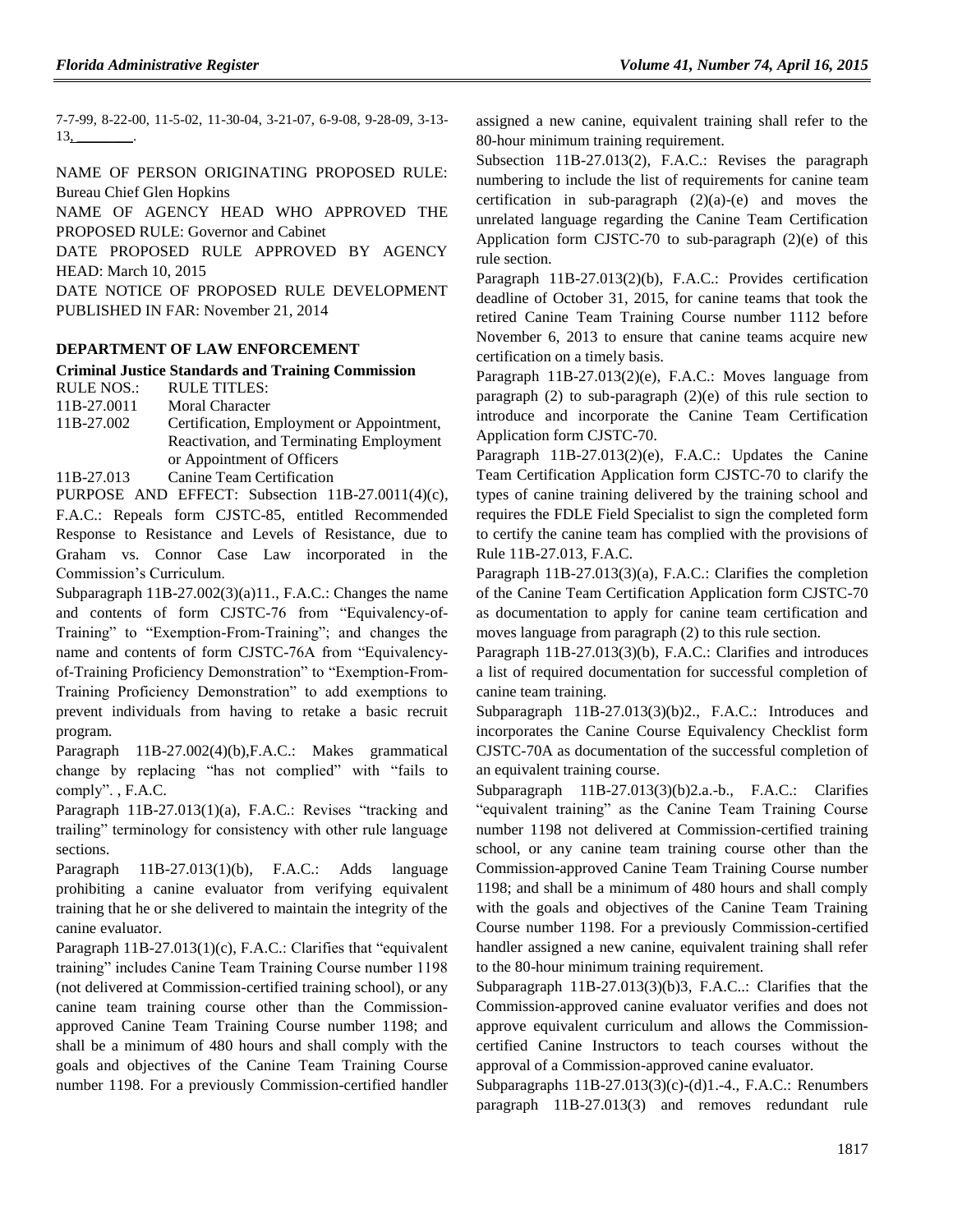language about canine team certification that appears in this same rule section.

Paragraph 11B-27.013(3)(c), F.A.C.: Updates the Canine Team Performance Evaluation form CJSTC-83 to add more documentation of proficiency skills to the form.

Subparagraph 11B-27.013(3)(c)5., F.A.C.: Clarifies the course "number 1198" is entitled Canine Team Training Course to identify the course.

Subparagraph 11B-27.013(3)(c)6., F.A.C.: Clarifies the course "number 1198" is entitled Canine Team Training Course to identify the course.

Subparagraph 11B-27.013(3)(c)7., F.A.C.: Removes repetitive language from other rule sections to clarify the required documentation for canine team training.

Paragraphs 11B-27.013(4)(b)-(c), F.A.C.: Clarifies the canine team certification requirement to ensure the deficiency notification process is consistent with other instructor certifications and renumbers rule section.

Paragraph 11B-27.013(5)(c), F.A.C.: Removes redundant and unrelated language about the certification process.

Paragraphs 11B-27.013(6)(a)-(c), F.A.C.: Revises the Canine Team Certification Deficiency Notification form CJSTC-270 by removing the word "Application" from the title and clarifies the process for addressing deficiencies of canine team applicant files.

Subsection 11B-27.013(7), F.A.C.: Revises the paragraph numbering of Rule 11B-27.013(7), introduces list of requirements for evaluator applicants, and removes unnecessary language.

Paragraphs 11B-27.013(7)(a)-(c), F.A.C.: Clarifies "tracking and trailing" terminology and updates renumbering for consistency with other rule language sections.

SUMMARY: Repeals the form CJSTC-85, entitled Recommended Response to Resistance and Levels of Resistance; revises the names of the Exemption-From-Training form CJSTC-76 and the Exemption-From-Training Proficiency Demonstration form CJSTC-76A to mirror language in the statute; makes grammatical change by replacing "has not complied" with "fails to comply"; updates term "tracking and trailing"; removes unnecessary language for consistency with other rule language and adds language to maintain the integrity of the canine evaluator; specifies the courses that qualify for "equivalent training"; includes the requirements for canine team certification and moves unrelated language about canine team documentation to another section; adds a certification deadline of October 31, 2015 to ensure that canine teams acquire new certification on a timely basis; explains the use of the Canine Team Certification Application form CJSTC-70 for canine team certification; updates the Canine Team Certification Application form CJSTC-70 to comply with rule provisions; adds language to specify the Canine Team Certification Application form CJSTC-70 is required documentation for canine team certification; introduces the training required for canine teams; adds language to clarify the Canine Team Certification Application form CJSTC-70 is required documentation for an equivalent training course; specifies the courses that qualify for "equivalent training" includes the Canine Team Training Course number 1198 not delivered at Commission-certified training school or any canine team training course other than the Commission-approved Canine Team Training Course number 1198; allows the Commissioncertified Canine Instructors to teach courses without the approval of a Commission-approved canine evaluator; renumbers paragraph 11B-27.013(3), F.A.C. and removes redundant rule language; revises the Canine Team Performance Evaluation form CJSTC-83; adds "number 1198" to the Canine Team Training Course to identify the course number; removes repetitive language; Clarifies the canine team certification requirement and ensures the deficiency notification process is consistent with other instructor certifications; removes redundant and unrelated language; updates the name of the Canine Team Certification Deficiency Notification form CJSTC-270 and clarifies the inspection process of canine team applicant files; provides list of requirements for approval of evaluator status and changes terms for consistency; and updates term "tracking and trailing", makes grammatical change, and revises paragraph renumbering of rule section.

SUMMARY OF STATEMENT OF ESTIMATED REGULATORY COSTS AND LEGISLATIVE RATIFICATION: The Agency has determined that this will not have an adverse impact on small business or likely increase directly or indirectly regulatory costs in excess of \$200,000 in the aggregate within one year after the implementation of the rule. A SERC has not been prepared by the Agency.

The Agency has determined that the proposed rule is not expected to require legislative ratification based on the statement of estimated regulatory costs or if no SERC is required, the information expressly relied upon and described herein: The Department's economic analysis of the adverse impact or potential regulatory costs of the proposed rule did not exceed any of the criteria established in Section 120.541(2)(a), Florida Statutes.

Any person who wishes to provide information regarding a statement of estimated regulatory costs, or provide a proposal for a lower cost regulatory alternative must do so in writing within 21 days of this notice.

RULEMAKING AUTHORITY: [943.03\(4\),](https://www.flrules.org/gateway/statute.asp?id=943.03(4)) [943.12\(1\) FS.](https://www.flrules.org/gateway/statute.asp?id=%20943.12(1)%20FS.) LAW IMPLEMENTED: [943.13\(7\),](https://www.flrules.org/gateway/statute.asp?id=943.13(7)) [943.1395\(7\),](https://www.flrules.org/gateway/statute.asp?id=%20943.1395(7)) [943.12\(3\),](https://www.flrules.org/gateway/statute.asp?id=%20943.12(3)) [943.13,](https://www.flrules.org/gateway/statute.asp?id=%20943.13) [943.133,](https://www.flrules.org/gateway/statute.asp?id=%20943.133) [943.139,](https://www.flrules.org/gateway/statute.asp?id=%20943.139) [943.1395,](https://www.flrules.org/gateway/statute.asp?id=%20943.1395) [943.12\(16\) FS.](https://www.flrules.org/gateway/statute.asp?id=%20943.12(16)%20FS.)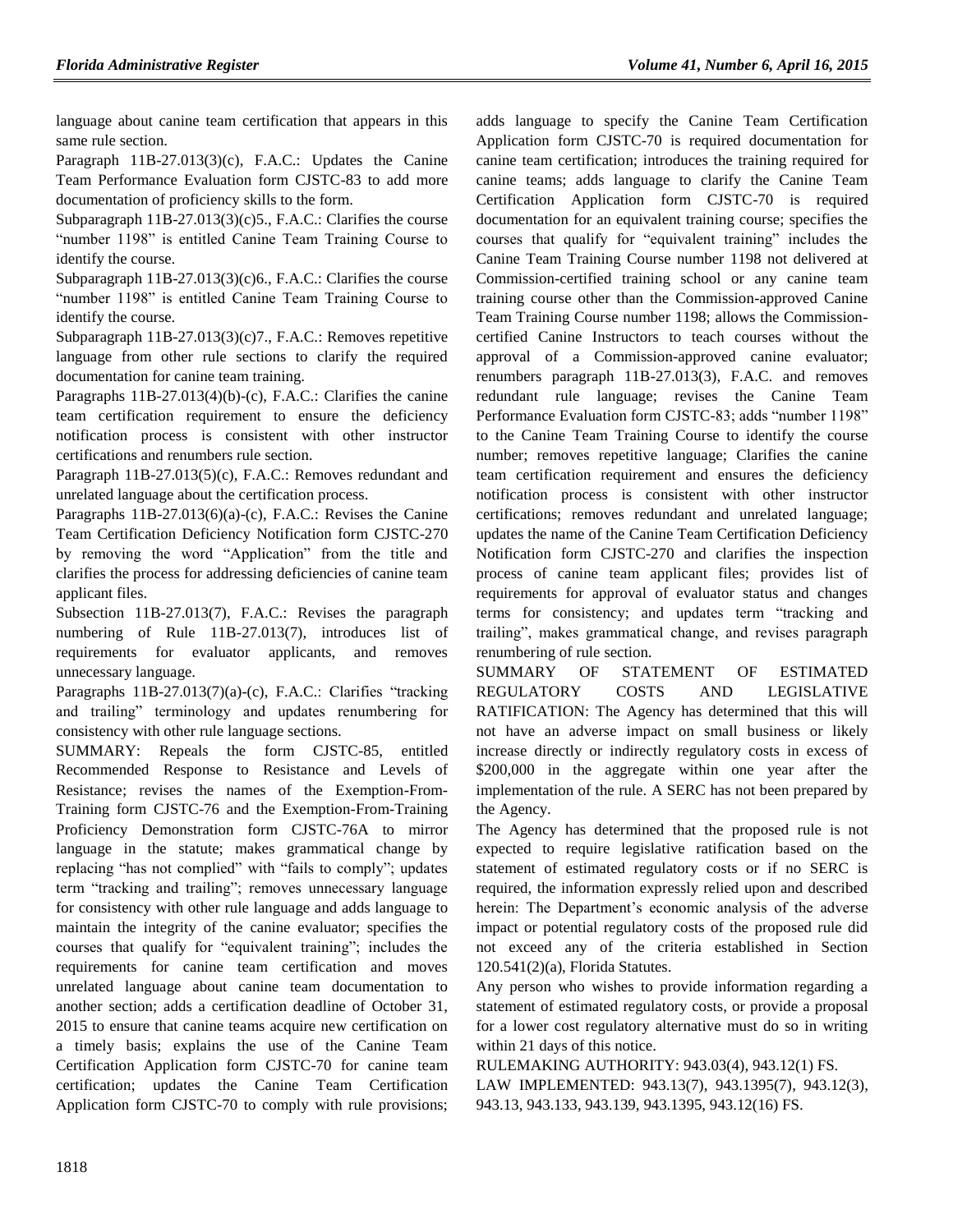IF REQUESTED WITHIN 21 DAYS OF THE DATE OF THIS NOTICE, A HEARING WILL BE HELD AT THE DATE, TIME AND PLACE SHOWN BELOW (IF NOT REQUESTED, THIS HEARING WILL NOT BE HELD):

DATE AND TIME: Wednesday, May 13, 2015, 10:00 a.m. PLACE: Florida Department of Law Enforcement, Criminal Justice Professionalism, 2331 Phillips Road, Criminal Justice Professionalism Conference Room B1055, Tallahassee, Florida 32308

Pursuant to the provisions of the Americans with Disabilities Act, any person requiring special accommodations to participate in this workshop/meeting is asked to advise the agency at least 5 days before the workshop/meeting by contacting: Joyce Gainous-Harris at (850)410-8615, joycegainous-harris@fdle.state.fl.us or write to Florida Department of Law Enforcement, Criminal Justice Professionalism, 2331 Phillips Road, Tallahassee, Florida 32308. If you are hearing or speech impaired, please contact the agency using the Florida Relay Service, 1(800)955-8771 (TDD) or 1(800)955-8770 (Voice).

THE PERSON TO BE CONTACTED REGARDING THE PROPOSED RULE IS: Joyce Gainous-Harris at (850)410- 8615, joycegainous-harris@fdle.state.fl.us or write to Florida Department of Law Enforcement, Criminal Justice Professionalism, 2331 Phillips Road, Tallahassee, Florida 32308

THE FULL TEXT OF THE PROPOSED RULE IS:

11B-27.0011 Moral Character.

(1) through (3) No change.

(4) For the purposes of the Criminal Justice Standards and Training Commission's implementation of any of the penalties specified in Section 943.1395(6) or (7), F.S., a certified officer's failure to maintain good moral character required by Section 943.13(7), F.S., is defined as:

(a) through (b) No change.

(c) The perpetration by an officer of acts or conduct that constitute the following offenses:

1. Excessive use of force, defined as a use of force on a person by any officer that is not justified under Sections 776.05 or 776.07, F.S., or a use of force on an inmate or prisoner by any correctional officer that would not be authorized under Section 944.35(1)(a), F.S. The Recommended Response to Resistance and Levels of Resistance, form CJSTC-85, revised February 7, 2002, hereby incorporated by reference, is a reference tool to evaluate use of force. Form CJSTC-85 can be obtained at the following FDLE Internet address: [http://www.fdle.state.fl.us/Content/CJST/Publications/Professi](http://www.fdle.state.fl.us/Content/CJST/Publications/Professionalism-Program-Forms.aspx)

onalism\_Program-Forms.aspx, or by contacting Commission staff at (850) 410-8615.

2. through 14. No change.

(d) No change.

(5) through (7) No change.

Rulemaking Authority 943.03(4), 943.12(1) FS. Law Implemented 943.13(7), 943.1395(7) FS. History - New 1-7-85, Formerly 11B-27.011, Amended 7-13-87, 10-25-88, 12-13-92, 9-5-93, 1-19-94, 8-7- 94, 11-5-95, 1-2-97, 7-7-99, 8-22-00, 11-5-02, 4-11-04, 11-30-04, 3- 27-06, 3-21-07, 6-9-08, 4-16-09, 6-3-10, 5-21-12, 3-13-13, 5-29-  $14_{2}$ 

11B-27.002 Certification, Employment or Appointment, Reactivation, and Terminating Employment or Appointment of Officers.

(1) through (2) No change.

(3) Employment requirements pursuant to Sections 943.13, F.S., shall be documented on an Agency New Hire Report, form CJSTC-207, revised November 8, 2007, hereby incorporated by reference. Form CJSTC-207 can be obtained at the following FDLE Internet address: http://www.fdle.state.fl.us/Content/CJST/Publications/Professi onalism-Program-Forms.aspx, or by contacting Commission staff at (850)410-8615.

(a) The files of newly hired officers are subject to an onsite inspection by Commission staff to ensure compliance with the requirements of Chapter 943, F.S., and Rule Chapter 11B-27, F.A.C. All documents collected in conjunction with the background investigation shall be available for review. The following documents shall be reviewed for completeness:

1. through 10. No change.

11. An Exemption-From- Equivalency of Training, form  $CISTC-76$ , revised , effective November 7, 2013, effective 5/2014, hereby incorporated by reference \_, and an Exemption-From-Equivalency-of-Training Proficiency Demonstration, form CJSTC-76A, revised, effective **December 16, 2010, (effective** 5/2012), hereby incorporated by reference \_\_\_\_\_\_\_\_\_\_\_, for previous Florida and out-of-state, federal, or military officers, if the officer used this training option. Forms CJSTC-76 and CJSTC-76A can be obtained at the following FDLE Internet address: http://www.fdle.state.fl.us/Content/CJST/

Publications/Professionalism-Program-Forms.aspx, or by contacting Commission staff at (850)410-8615.

12. through 15. No change.

(b) No change.

 $(4)(a)$  No change.

(b) An individual who fails to comply has not complied with the requirements in paragraph  $(4)(a)$  of this rule section for the discipline in which the training was completed, within four years of the date of beginning such training, shall as a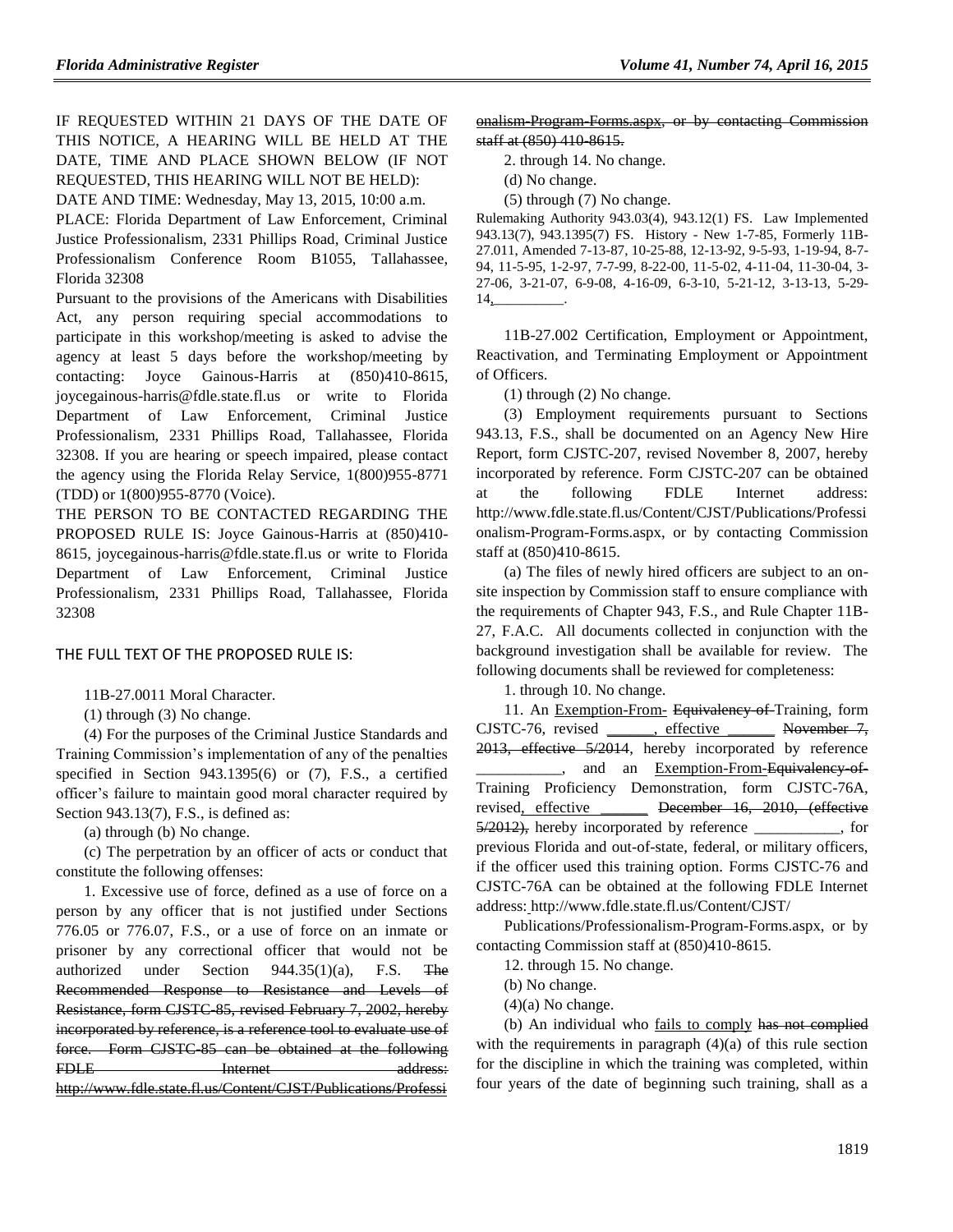condition for obtaining employment, comply with the following:

1. through 2. No change.

(5) through (6) No change.

Rulemaking Authority 943.03(4), 943.12(1) FS. Law Implemented 943.12(3), 943.13, 943.133, 943.139, 943.1395 FS. History-New 10- 6-82, Amended 4-26-84, 1-7-85, Formerly 11B-27.02, Amended 9-3- 87, 3-29-89, 5-14-92, 12-13-92, 9-5-93, 1-19-94, 1-2-97, 7-7-99, 8- 22-00, 7-29-01, 11-5-02, 11-30-04, 3-27-06, 3-21-07, 6-9-08, 6-3-10, 5-21-12, 3-13-13, 5-29-14, \_\_\_\_\_\_\_\_\_\_\_.

11B-27.013 Canine Team Certification.

(1) Definitions.

(a) "Canine team" shall refer to a certified officer and a specific canine working together in the performance of law enforcement or correctional duties. "Handler" refers to the certified officer who trains and controls the canine. This definition does not include canines used by certified officers exclusively for tracking and trailing or specific detection, which are excluded from the certification process.

(b) "Canine evaluator" shall refer to a person who is authorized by the Commission to administer the cCanine tTeam pPerformance eEvaluation to canine teams and to attest to the proficiency of the canine team pursuant with the performance evaluation. The evaluator shall determine if training submitted by an agency that is requesting certification is equivalent to the 480-hour Canine Team Training Course number 1198. <del>, herein referred to as "Canine Team Training</del> Course." The canine team evaluator applicant requesting approval of the Commission shall be required to possess the minimum training and experience pursuant to subsection (7) of this rule section, and documented in a request to Commission staff. A Commission-approved evaluator shall not verify equivalent training that he or she delivered.

(c) "Equivalent Training" shall refer to the Canine Team Training Course number 1198 not delivered at a Commissioncertified training school, or any canine team training course other than the Commission-approved Canine Team Training Course number 1198. Equivalent training shall be a minimum of 480 hours and shall comply with the goals and objectives of the Canine Team Training Course number 1198. For a previously Commission-certified handler assigned a new canine, equivalent training shall refer to the 80-hour minimum training requirement.

(2) Canine team certification requirements. Commission certification of a canine team is not required. If a canine team seeks Commission certification, the canine team shall meet the following requirements: Prior to submitting a Canine Team Certification Application, form CJSTC-70, revised November 7, 2013, effective 5/2014, hereby incorporated by reference, the agency employing the canine team shall collect, verify, and have on file documents establishing compliance with the requirements of this rule section, regardless of where canine training takes place. The employing agency submitting form CJSTC-70 shall provide documentation of training to the Commission-approved evaluator for review and verification approval as equivalent training. Form CJSTC-70 can be obtained at the following FDLE Internet address: http://www.fdle.state.fl.us/Content/CJST/Publications/

Professionalism-Program-Forms.aspx, or by contacting Commission staff at (850) 410-8615.

(a) A canine team shall successfully complete the Canine Team Training Course number 1198, or equivalent training as defined in subsection (1) of this rule section, at a minimum of 480 hours before applying for certification, or

(b) A canine team that has successfully completed the Canine Team Training Course number 1112, or equivalent training, at a minimum of 400 hours prior to the retirement of that course on November 6, 2013, shall become certified by October 31, 2015. Failure to become certified by that date shall require the canine team to successfully complete Canine Team Training Course number 1198, or equivalent training, at a minimum of 480 hours.

(c) A canine team shall successfully demonstrate proficiency skills pursuant to paragraph (3)(c) of this rule section.

(d) A previously Commission-certified handler assigned a new canine shall comply with the training goals and objectives in the Canine Team Training Course number 1198, with the exception of the academic block of instruction. The canine team shall train for a minimum of 80 hours, which shall be verified by a Commission-approved evaluator as equivalent training, and successfully demonstrate the required proficiency skills.

(e) A canine team shall provide documentation of the canine team's compliance with certification requirements and submit a Canine Team Certification Application, form CJSTC-70, revised \_\_\_\_\_\_\_\_, hereby incorporated by reference Form CJSTC-70 can be obtained at the following FDLE Internet address: http://www.fldle.state.fl.us/Content/CJST/Publications/Profess ionalism-Program-Forms.aspx, or by contacting Commission staff at (850)410-8615.

(3) Required documentation for certification of a canine team. Documentation of compliance for Commission certification of canine teams shall include:

(a) A completed Canine Team Certification Application form CJSTC-70 CJSTC.70. Prior to submitting a form CJSTC-70, the agency employing the canine team shall collect, verify, and have on file documents establishing compliance with the requirements of this rule section, regardless of where canine training takes place.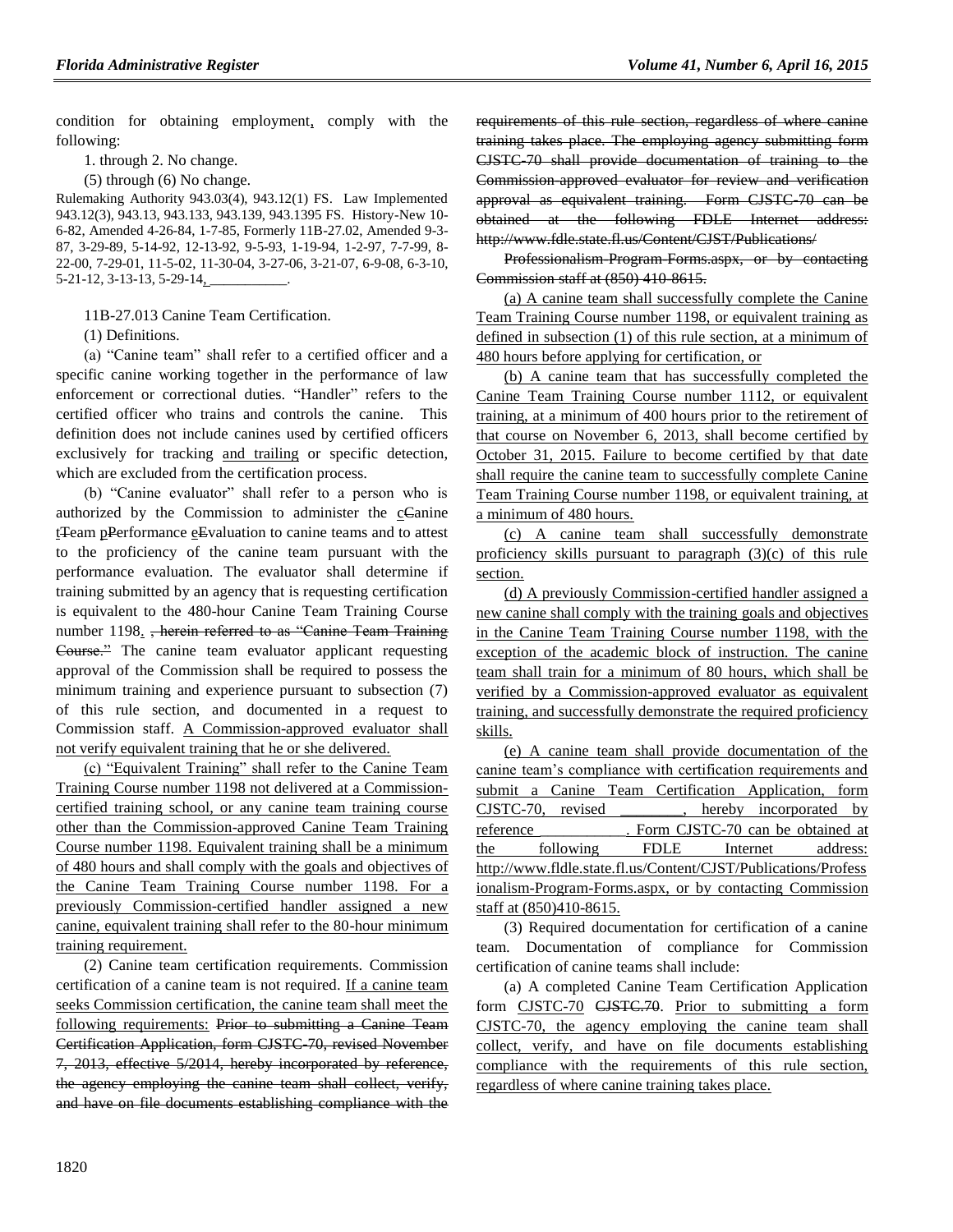(b)(b)1. Documentation of successful completion of canine team training shall include the following:

1. Certificate of A certificate issued to the canine team by a Commission-certified training school documenting successful completion of the Canine Team Training Course. number 1198 delivered at a Commission-certified training school and taught by Commission-certified Canine Instructors; or

2. Successful completion of the equivalent training shall be documented on the Canine Course Equivalency Checklist form CJSTC-70A, revised \_\_\_\_\_\_\_, hereby incorporated by reference Form CJSTC-70A can be obtained at the following FDLE Internet address: http://www.fldle.state.fl.us/Content/CJST/Publications/Profess ionalism-Program-Forms.aspx, or by contacting Commission staff at (850) 410-8615. A previously certified handler assigned a new canine shall comply with the objectives of the Canine Team Training Course, which excludes the academic block of instruction.

a. Canine Team Training Course number 1198 not delivered at a Commission-certified training school shall be deemed as equivalent training by a Commission-approved evaluator.

b. Any canine team training course other than the Commission-approved Canine Team Training Course number 1198 shall be deemed equivalent training by a Commissionapproved evaluator if the course is a minimum of 480 hours and complies with the objectives of the Canine Team Training Course number 1198.

3. The employing agency submitting form CJSTC-70 shall provide documentation of training to the Commissionapproved evaluator. The evaluator shall review and document of the training on form CJSTC-70A.

(c) Documentation of successful completion of the Canine Team Training Course not delivered at a Commission-certified training school. The course shall be taught using Commissioncertified Canine Instructors, approved by a Commissionapproved evaluator and documented on the Canine Course Equivalency Checklist, Form CJSTC-70A, created November 7, 2013, effective 5/2014, hereby incorporated by reference, prior to an evaluator conducting a canine team performance evaluation for Commission Certification. Form CJSTC-70A can be obtained at the following FDLE Internet address: http://www.fdle.state.fl.us/Content/CJST/Publications/Professi onalism-Program-Forms.aspx, or by contacting Commission staff at (850) 410 8615.

(d) Successful completion of an equivalent training course approved by a Commission-approved evaluator shall be documented on form CJSTC-70A.

1. Equivalent training is any canine team training course other than a Commission-approved Canine Team Training Course.

2. Equivalent training shall be a minimum of 480 hours and complies with the goals and objectives of the Canine Team Training Course.

3. A Commission-approved evaluator shall not approve equivalent training that he or she taught.

4. The employing agency submitting form CJSTC-70 shall provide documentation of training to the Commissionapproved evaluator. The evaluator shall review and document approval of the training on form CJSTC-70A prior to conducting a performance evaluation for Commission certification.

(c)(e) A completed Canine Team Performance Evaluation form CJSTC-83, revised \_\_\_\_, effective \_\_\_\_, November 7, 2013, effective 5/2014, hereby incorporated by reference

\_\_\_\_\_\_\_\_\_\_\_, shall be verified by evaluator(s) to ensure the canine team completed the proficiency requirements. Form CJSTC-83 can be obtained at the following FDLE Internet address:

http://www.fdle.state.fl.us/Content/CJST/Publications/Professi onalism-Program-Forms.aspx, or by contacting Commission staff at (850)410-8615.

1. through 4. No change.

5. If a canine team fails to successfully demonstrate proficiency in the specific failed topic(s) during the second attempt, the handler shall remediate with the same canine in the specific failed topic outlined in the Canine Team Training Course number 1198. The canine team shall retest after a minimum of 30 days from the date of the second failure. The handler shall provide documentation, to include lesson plans and signed attendance rosters, of the remedial training to the Commission-approved evaluators prior to the administration of the re-evaluation. The canine team shall repeat the performance evaluation in its entirety under the supervision of two Commission-approved evaluators. One evaluator shall be an evaluator who was involved in the initial proficiency failure for that canine team. The handler shall provide documentation, to include lesson plans and signed attendance rosters, of the remedial training to the Commission-approved evaluators prior to the administration of the re-evaluation.

6. A canine team that has failed a third attempt to pass a Canine Team Performance Evaluation shall be deemed to have failed the certification process, and shall complete the Canine Team Training Course number 1198 or an equivalent training course prior to submitting an application for certification. Form CJSTC-83 shall be used to document the third failure of the canine team and submitted by one of the canine team evaluators to the Florida Department of Law Enforcement,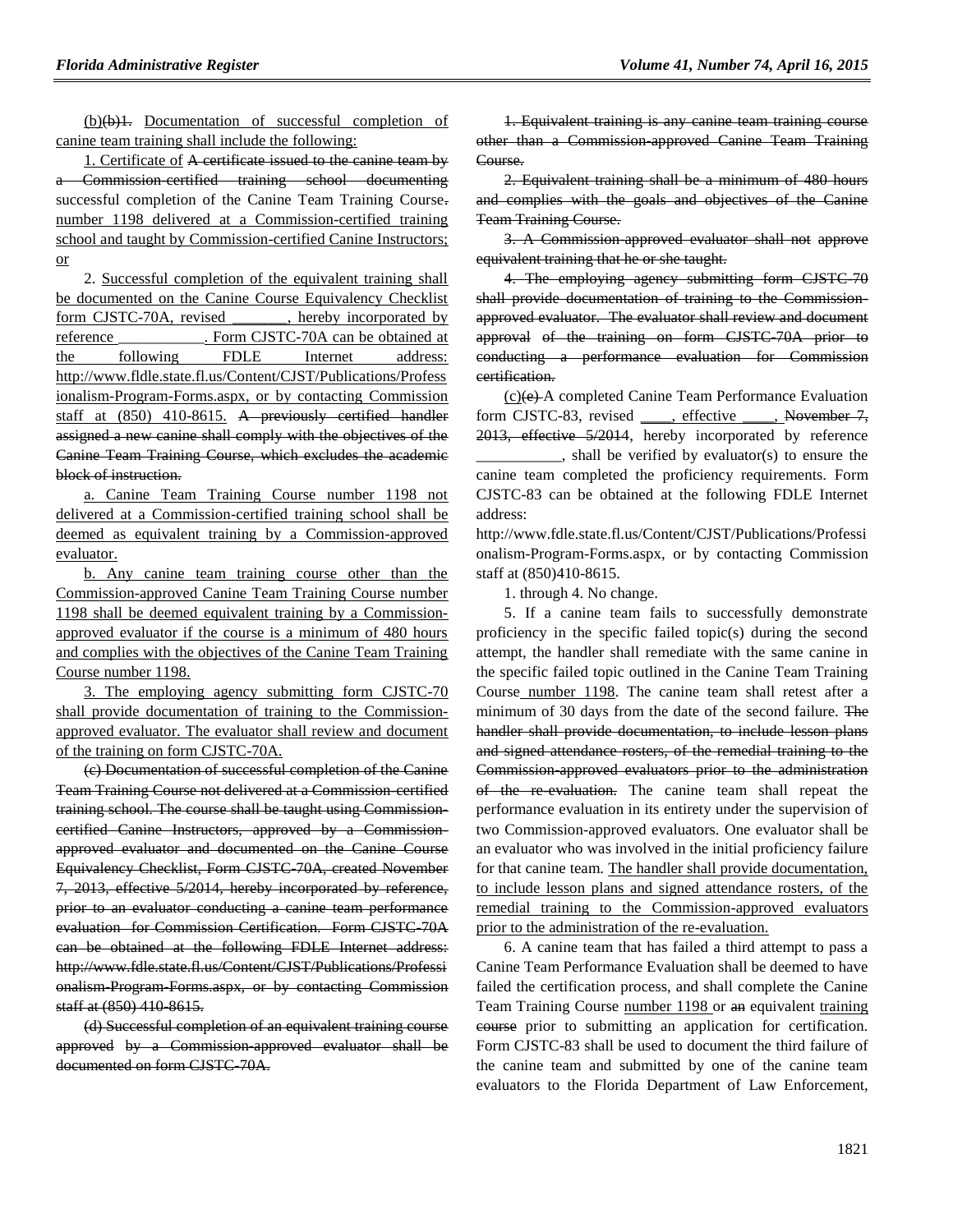Criminal Justice Professionalism, Post Office Box 1489, Tallahassee, Florida 32302.

7. Prior to requesting certification, the canine team shall complete the Canine Team Training Course or equivalent training outlined in paragraph (3)(b), (c), or (d) of this rule section. Documentation of the training shall be made available to the Commission-approved evaluators prior to the administration of a subsequent canine team performance evaluation. The evaluation shall be conducted pursuant with paragraph (3)(e) of this rule section.

(4) Renewal of Certification.

(a) No change.

(b) If the canine team handler applying for recertification has not changed canines or the canine team certification has not expired, the employing agency requesting renewal of the certification shall complete the applicable sections and submit form CJSTC-70 marked "Renewal," and document the canine team proficiency on form CJSTC-83, in compliance with the requirements of subsection  $(3)(e)$  of this rule section.

(c) If the canine team's certification has expired, the employing agency requesting renewal of the canine team's certification shall complete the applicable sections and submit form CJSTC-70 marked "Renewal," and document the canine team's proficiency on form CJSTC-83, in compliance with the requirements of <del>pursuant to</del> subsection  $(3)(e)$  of this rule section.

(5) Change of assigned canine team. If a Commissioncertified canine handler or canine ceases to be assigned as part of a canine team by the employing agency, the certification shall lapse.

(a) through (b) No change.

(c) A canine handler who has not previously been certified by the Commission, shall provide documentation of the canine team's compliance with the requirements of this rule section, to include lesson plans and signed attendance rosters, regardless of the prior certification of the canine, and submit form CJSTC 70 marked "New."

(6) Inspection of canine team applicant files.

(a) Upon determination of an unfavorable inspection. by Commission staff, the deficiencies shall be documented on a Canine Team Certification Deficiency Notification Application, form CJSTC-270, revised \_\_\_\_, November 7, 2013, effective 5/2014, hereby incorporated by reference Form CJSTC-270 can be obtained at the following FDLE Internet address: [http://www.fdle.state.fl.us/Content/CJST/Publications/Professi](http://www.fdle.state.fl.us/Content/CJST/Publications/Professionalism-Program-Forms.aspx) [onalism-Program-Forms.aspx,](http://www.fdle.state.fl.us/Content/CJST/Publications/Professionalism-Program-Forms.aspx) or by contacting Commission staff at (850)410-8615.

(b) The employing agency shall satisfy the deficiency(ies) by submitting the required documentation to Commission staff within 90 days of the receipt of the Canine Team Certification Deficiency Notification Application form CJSTC-270. The Commission has the authority to deny the employing agency's request for canine team certification for failure to meet the 90 day requirement. Upon denial of the application, the employing agency may reapply for canine team certification.

(b) Upon issuance of an unfavorable inspection on a Canine Team Certification Deficiency Notification Application, form CJSTC-270, revised November 7, 2013, effective 5/2014, hereby incorporated by reference, the deficiencies shall be noted on form CJSTC-270. Form CJSTC-270 can be obtained at the following FDLE Internet address:

[http://www.fdle.state.fl.us/Content/CJST/Publications/Professi](http://www.fdle.state.fl.us/Content/CJST/Publications/Professionalism-Program-Forms.aspx) onalism Program Forms.aspx, or by contacting Commission staff at (850) 410-8615.

(c) The employing agency shall receive a Canine Team Certification if the corrected documentation has been received within the 90-day period or upon a favorable inspection.

(7) Canine Team Evaluators. Prior to being approved by the Commission as a canine team evaluator, the evaluator shall provide documentation verifying the evaluator applicant has complied with the following requirements:

(a) Prior to being approved by the Commission as a canine team evaluator, the evaluator applicant shall provide documentation verifying the evaluator applicant has complied with the following requirements:

 $1.$ (a) Documentation of one year of experience as a Commission-certified canine team instructor.

 $2.(\theta)$  Documentation Document on form CJSTC-70 that the eanine team evaluator applicant has taught the Canine Team Training Course number 1198 or equivalent training in its entirety to a minimum of six canine teams that have successfully completed the cCanine t<sub>T</sub>eam cCertification process. Canine teams trained exclusively for tracking and trailing or specific detection shall not be included in this total.

3.(e) Verification that the eanine team evaluator applicant has evaluated a minimum of twelve canine teams under the supervision of Commission-approved evaluators, which shall be documented on form CJSTC-83. Canine teams trained exclusively for tracking and trailing or specific detection shall not be included in this total.

4.(d) A letter of recommendation for the canine team evaluator applicant from a training center director, agency administrator, or designee.

5.(e) Request for evaluator status. A letter from the eanine team evaluator applicant requesting approval from the Commission as a "canine team evaluator" shall be forwarded to the Florida Department of Law Enforcement, Criminal Justice Professionalism Program, P.O. Box 1489, Tallahassee, Florida 32302, Attention Bureau Chief of the Bureau of Standards, for the initial request for approval as a canine team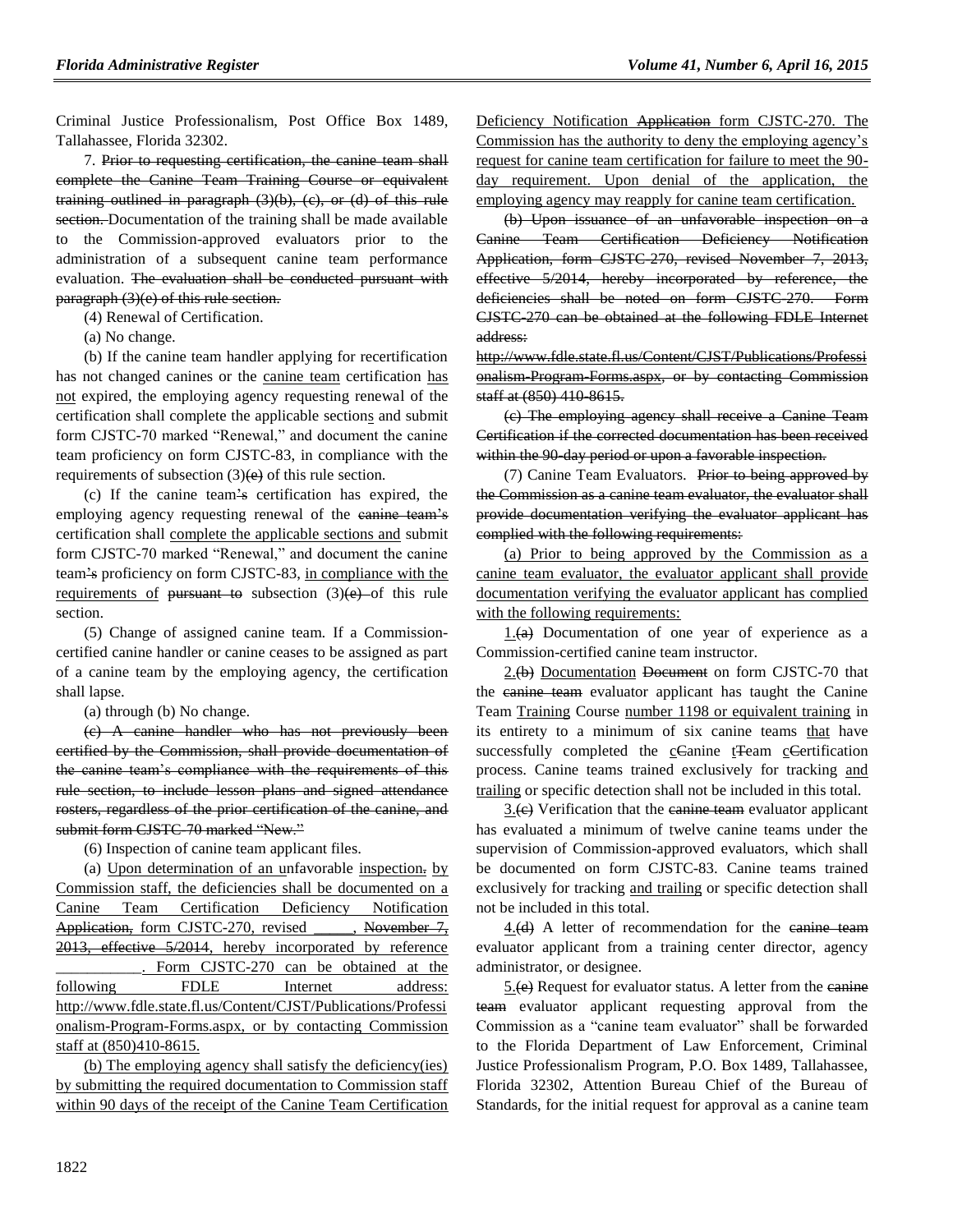evaluator. The letter shall include the evaluator's full name, the last four digits of the evaluator's social security number, complete address, and documentation of compliance with the standards set forth in this rule section.

 $(b)(f)$  Approval of canine team evaluator status. Upon a review of the documents and determination that the evaluator applicant has complied with the requirements set forth in this rule section, a letter acknowledging approval by the Commission shall be forwarded to the evaluator applicant.

 $(c)(g)$  Maintenance of canine team evaluator status. Commission-approved evaluators shall be required to submit a request for continuance as an evaluator, to the address in paragraph  $(7)(a)$ (e) of this rule section within four years of the date of approval, with documentation that verifies the evaluator has completed a minimum of four canine team performance evaluations within the four-year period. The verifying documentation shall be copies of form CJSTC-70 attesting that the performance evaluation was administered by the evaluator. A canine team evaluator's "approval status" shall expire four years following the date approved by the Commission. If the Commission-approved evaluator's "approval status" expires, the evaluator shall comply with the maintenance requirements in this rule section as an evaluator applicant under the supervision of two Commission-approved canine team evaluators and shall document the evaluation skills on form CJSTC-83. Canine team evaluators with an expired status shall submit for approval for a "request for evaluator status" and comply with the requirements in paragraph section  $(7)(a)(e)$  of this rule section.

Rulemaking Authority 943.03(4), 943.12(1) FS. Law Implemented 943.12(16) FS. History-New 3-29-89, Amended 12-13-92, 1-2-97, 7- 7-99, 8-22-00, 7-29-01, 11-5-02, 11-30-04, 3-27-06, 3-21-07, 6-9-08, 9-28-09, 6-3-10, 3-13-13, 5-29-14, 5-29-14,

NAME OF PERSON ORIGINATING PROPOSED RULE: Bureau Chief Glen Hopkins

NAME OF AGENCY HEAD WHO APPROVED THE PROPOSED RULE: Governor and Cabinet

DATE PROPOSED RULE APPROVED BY AGENCY HEAD: March 10, 2015

DATE NOTICE OF PROPOSED RULE DEVELOPMENT PUBLISHED IN FAR: November 21, 2014

### **[DEPARTMENT OF LAW ENFORCEMENT](https://www.flrules.org/gateway/department.asp?id=11)**

### **[Criminal Justice Standards and Training Commission](https://www.flrules.org/gateway/organization.asp?id=20)** RULE NOS.: RULE TITLES:

[11B-30.006](https://www.flrules.org/gateway/ruleNo.asp?id=11B-30.006) State Officer Certification Examination General Eligibility Requirements [11B-30.012](https://www.flrules.org/gateway/ruleNo.asp?id=11B-30.012) Post Review of Examination Questions,

Answers, Papers, Grades, and Grading Key PURPOSE AND EFFECT: Subsection 11B-30.006(1), F.A.C.: Incorporates the revised Training Report, form CJSTC-67, and changes the subsection reference because of the renumbering of subsections 11B-35.001(6)-(15), F.A.C.

Paragraphs 11B-30.006(2)(b)-(c): Revises the Exemption-From-Training form CJSTC-76 and changes the form name to mirror the language in statute.

Rule 11B-30.012: Clarifies the intent of Rule 11B-30.012, F.A.C., by renaming the title from "Post Review of Examination Questions, Answers, Papers, Grades, and Grading Key" to "Post Examination Review of Missed Questions, Answers, and Grading Key".

Paragraphs 11B-30.012(1)-(6), F.A.C.: Implements the new Computer-based State Officer Certification Examination to increase the service level to citizens and allows the review to be equally available regardless of location.

SUMMARY: Revises the Training Report, form CJSTC-67; changes the name of the Exemption-From-Training form CJSTC-76 to mirror language in statute; renames the title of Rule 11B-30.012, F.A.C., to Post Examination Review of Missed Questions, Answers, and Grading Key to clarify the intent of the rule; and revises the procedures for postexamination review of missed questions, answers, and grading key to implement the new Computer-based State Officer Certification Examination.

SUMMARY OF STATEMENT OF ESTIMATED REGULATORY COSTS AND LEGISLATIVE RATIFICATION: The Agency has determined that this will not have an adverse impact on small business or likely increase directly or indirectly regulatory costs in excess of \$200,000 in the aggregate within one year after the implementation of the rule. A SERC has not been prepared by the Agency.

The Agency has determined that the proposed rule is not expected to require legislative ratification based on the statement of estimated regulatory costs or if no SERC is required, the information expressly relied upon and described herein: The Department's economic analysis of the adverse impact or potential regulatory costs of the proposed rule did not exceed any of the criteria established in Section 120.541(2)(a), Florida Statutes.

Any person who wishes to provide information regarding a statement of estimated regulatory costs, or provide a proposal for a lower cost regulatory alternative must do so in writing within 21 days of this notice.

RULEMAKING AUTHORITY: [943.03\(4\),](https://www.flrules.org/gateway/statute.asp?id=943.03(4)) [943.12\(1\) FS.](https://www.flrules.org/gateway/statute.asp?id=%20943.12(1)%20FS.)

LAW IMPLEMENTED: [943.12\(17\),](https://www.flrules.org/gateway/statute.asp?id=943.12(17)) [943.131\(2\),](https://www.flrules.org/gateway/statute.asp?id=%20943.131(2)) [943.1397](https://www.flrules.org/gateway/statute.asp?id=%20943.1397%20FS.)  [FS.](https://www.flrules.org/gateway/statute.asp?id=%20943.1397%20FS.)

IF REQUESTED WITHIN 21 DAYS OF THE DATE OF THIS NOTICE, A HEARING WILL BE HELD AT THE DATE, TIME AND PLACE SHOWN BELOW (IF NOT REQUESTED, THIS HEARING WILL NOT BE HELD): DATE AND TIME: Wednesday, May 13, 2015, 10:00 a.m.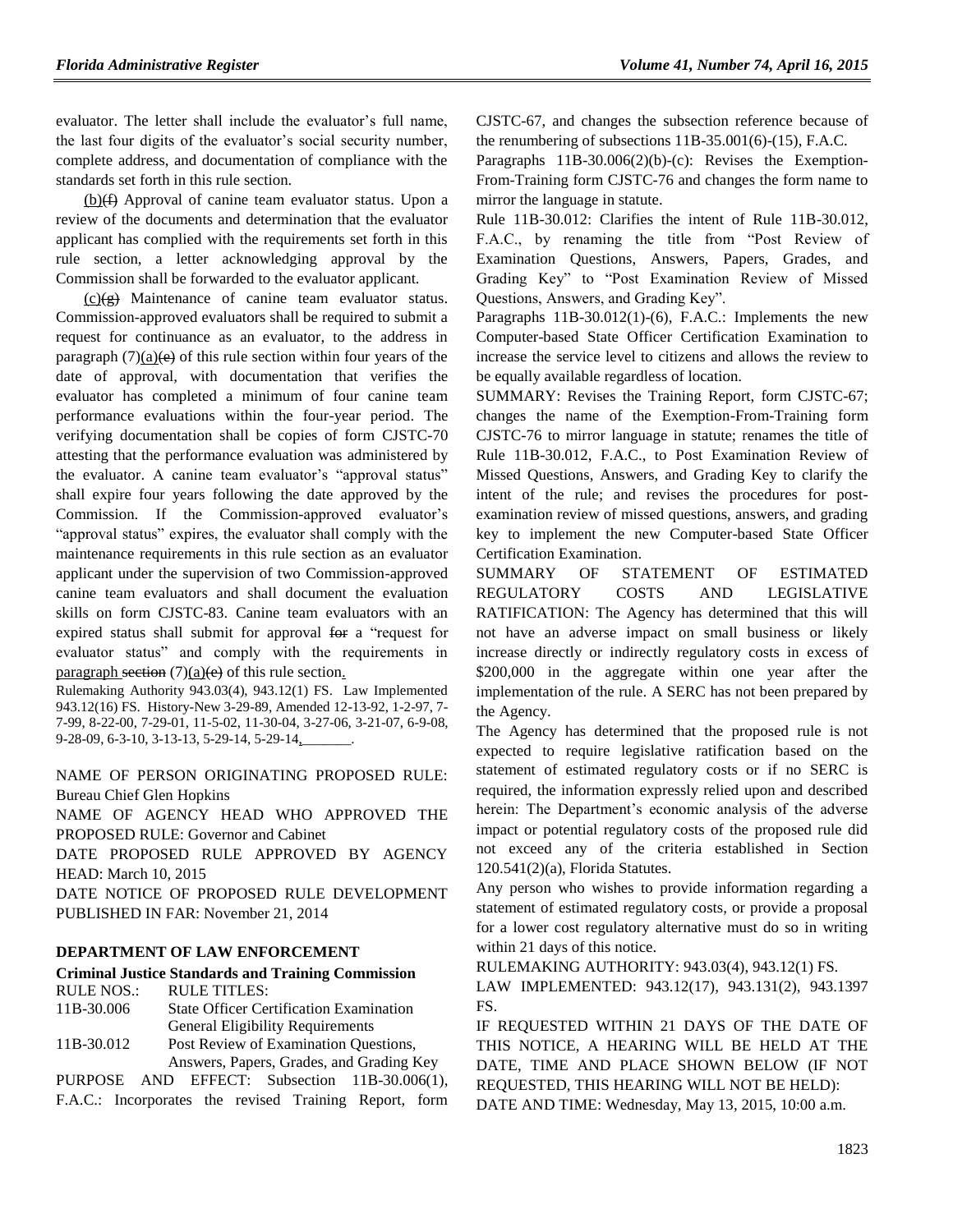PLACE: Florida Department of Law Enforcement, Criminal Justice Professionalism, 2331 Phillips Road, Criminal Justice Professionalism Conference Room B1055, Tallahassee, Florida 32308

Pursuant to the provisions of the Americans with Disabilities Act, any person requiring special accommodations to participate in this workshop/meeting is asked to advise the agency at least 5 days before the workshop/meeting by contacting: Joyce Gainous-Harris at (850)410-8615, joycegainous-harris@fdle.state.fl.us or write to Florida Department of Law Enforcement, Criminal Justice Professionalism, 2331 Phillips Road, Tallahassee, Florida 32308. If you are hearing or speech impaired, please contact the agency using the Florida Relay Service, 1(800)955-8771 (TDD) or 1(800)955-8770 (Voice).

THE PERSON TO BE CONTACTED REGARDING THE PROPOSED RULE IS: Joyce Gainous-Harris at  $(850)410$ -8615, joycegainous-harris@fdle.state.fl.us or write to Florida Department of Law Enforcement, Criminal Justice Professionalism, 2331 Phillips Road, Tallahassee, Florida 32308

### THE FULL TEXT OF THE PROPOSED RULE IS:

11B-30.006 State Officer Certification Examination General Eligibility Requirements.

(1) For the purposes of this rule chapter, the terms "successfully completed" and "successfully complete" are defined as being denoted with a "Pass," pursuant to subsection  $11B-35.001(8)(9)$ , F.A.C., on the completed Training Report, form CJSTC-67, revised \_\_\_\_, effective \_\_\_\_\_\_ November 8, 2007, hereby incorporated by reference Form CJSTC-67 can be obtained at the following FDLE Internet address: [http://www.fdle.state.fl.us/Content/CJST/Publications/Professi](http://www.fdle.state.fl.us/Content/CJST/Publications/Professionalism-Program-Forms.aspx) [onalism-Program-Forms.aspx,](http://www.fdle.state.fl.us/Content/CJST/Publications/Professionalism-Program-Forms.aspx) or by contacting Commission staff at (850)410-8615.

(2) The following individuals are eligible to take the State Officer Certification Examination (SOCE) for the requested criminal justice discipline:

(a) No change.

(b) Inactive Florida law enforcement, correctional, and correctional probation officers, defined in Section 943.1395(3), F.S., who comply with paragraph 11B-27.00212(12)(a), F.A.C., and Rule 11B-35.009, F.A.C., shall pass the SOCE within one year of notification of approval of the Exemption-From-Equivalency-of-Training, form CJSTC-76, revised \_\_\_\_, effective \_\_\_\_\_, November 7, 2013, effective 5/2014, incorporated by reference \_\_\_\_\_. Form CJSTC-76 can be obtained at the following FDLE Internet address:

http://www.fdle.state.fl.us/Content/CJST/Publications/Professi onalism-Program-Forms.aspx, or by contacting Commission staff at (850)410-8615.

(c) Out-of-state, military, and federal law enforcement, correctional, and correctional probation officers who comply with Rule 11B-35.009, F.A.C., shall pass the SOCE within one year of notification of approval of the Exemption-From-Equivalency of Training form CJSTC-76.

Rulemaking 943.03(4), 943.12(1) FS. Law Implemented 943.12(17), 943.131(2), 943.1397 FS. History–New 1-10-94, Amended 8-7-94, 1-2-97, 7-7-99, 8-22-00, 7-29-01, 11-5-02, 11-30-04, 3-27-06, 3-21- 07, 6-9-08, 6-3-10, 5-21-12, 5-29-14,

11B-30.012 Post Examination Review of Missed Examination Questions, Answers, Papers, Grades, and Grading Key.

(1) Individuals who have failed the Paper and Pencil or Computer-Based State Officer Certification Examination (SOCE) shall have the right to review their missed examination questions items and corresponding grading key at a post-examination review. The post-examination review shall be scheduled and conducted by Commission staff or their authorized agent. Individuals reviewing a computer-based SOCE shall schedule their review via the Commission's test administration vendor. Individuals reviewing a paper-andpencil SOCE shall schedule their review by submitting a State Officer Certification Examination Grade Review Request, form CJSTC-510, revised November 8, 2007, hereby incorporated by reference, and shall be received by the Florida Department of Law Enforcement by the established deadline date for the Examination Review Session requested. Form CJSTC-510 can be obtained at the following FDLE Internet address: http://www.fdle.state.fl.us/Content/CJST/

Publications/Professionalism-Program-Forms.aspx, or by contacting Commission staff at (850)410-8615.

(2) The SOCE post-examination grade reviews shall be conducted in the presence of Commission staff or the Commission's authorized agents. All paper-and-pencil SOCE reviews shall be held at a regularly scheduled monthly postexamination review sessions Examination Review Session conducted at the Florida Department of Law Enforcement, Criminal Justice Professionalism Program. The SOCE paperand-pencil post-examination review grade review schedule is produced annually and is available on at Commission-certified training schools, the Florida Department of Law Enforcement's (FDLE) website at http://www.fdle.state.fl.us, or from FDLE, Criminal Justice Professionalism Program, Post Office Box 1489, Tallahassee, Florida 32302, Attention SOCE Section.

(3) Individuals shall review their SOCE grades within 120 calendar days of the individual's SOCE date. Individuals who fail to attend a post-examination grade review session within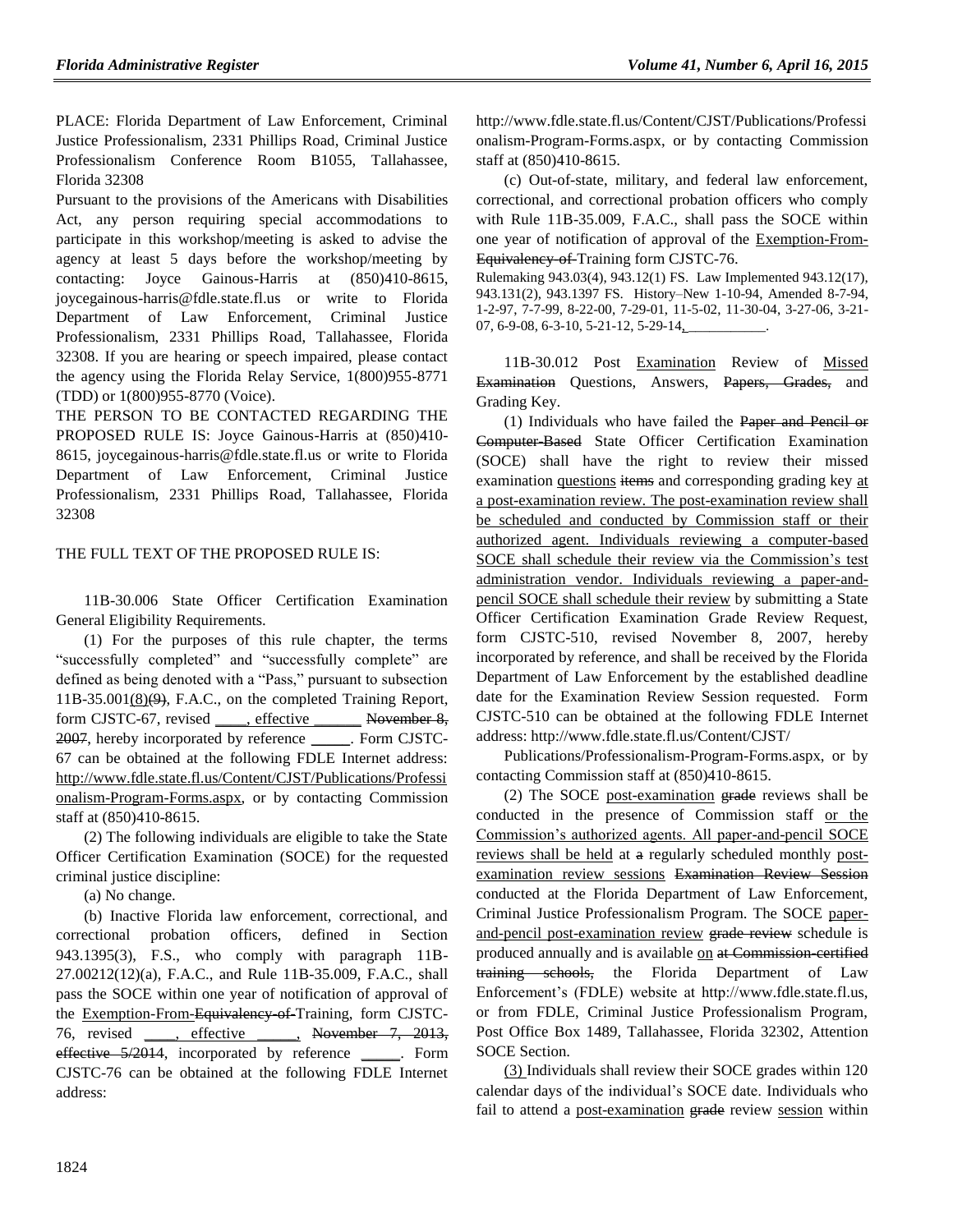120 days of their SOCE shall not be allowed to file a challenge questions on the SOCE, but shall be allowed to review their missed questions, their chosen answer, and the correct answer the SOCE results. Participants in the postexamination review session Examination Review Session shall be permitted to review only one examination during for each session and shall only review each examination once. Individuals shall not be permitted to review their SOCE after the expiration of their examination eligibility pursuant to Rule 11B-30.006, F.A.C.

(a) Individuals reviewing a paper-and-pencil SOCE requesting a grade review shall be provided with the SOCE test results and the State Officer Certification Examination Review, form CJSTC-511, revised November 8, 2007, hereby incorporated by reference. Form CJSTC-511 can be obtained at the following FDLE Internet address: http://www.fdle.state.fl.us/Content/CJST/Publications/Professi onalism-Program-Forms.aspx, or by contacting Commission staff at (850) 410-8615. Form CJSTC-511 shall be signed by the individual requesting the review at the conclusion of a post-examination review session an Examination Review Session. Only individuals scheduled for the Examination Review Session shall be present during an Examination Review Session.

(b) All individuals at a post-examination review session an Examination Review Session shall acknowledge receipt of these rules and affirm to abide by all such rules in writing for the paper-and-pencil SOCE or electronically for the computerbased SOCE.

 $(4)(3)$  Individuals shall be prohibited from bringing materials into or removing materials from a post-examination review session an Examination Review Session.

(5)(4) The provisions and sanctions of Rule 11B-30.009, F.A.C., shall apply to individuals in a post-examination review session an Examination Review Session, and any individual who violates the standards in Rule 11B-30.009, F.A.C., shall be dismissed from the review session Examination Review Session.

 $(6)(5)$  Individuals submitting challenges to questions participating in an examination review session shall be notified in writing, within thirty working days of the postexamination review session examination review date, of the results of the Commission's response to the challenges submitted during the post-examination review session evaluation of the individual's concerns reported during the

#### Examination Review Session.

Rulemaking Authority 943.03(4), 943.12(1), (17) FS. Law Implemented 943.12(17), 943.173 FS. History–New 1-10-94, Amended 1-2-97, 7-7-99, 8-22-00, 7-29-01, 11-5-02, 11-30-04, 3-27- 06, 3-21-07, 6-9-08, 5-21-12, 5-29-14,

NAME OF PERSON ORIGINATING PROPOSED RULE: Bureau Chief Glen Hopkins NAME OF AGENCY HEAD WHO APPROVED THE PROPOSED RULE: Governor and Cabinet DATE PROPOSED RULE APPROVED BY AGENCY HEAD: March 10, 2015 DATE NOTICE OF PROPOSED RULE DEVELOPMENT PUBLISHED IN FAR: November 21, 2014

#### **[DEPARTMENT OF LAW ENFORCEMENT](https://www.flrules.org/gateway/department.asp?id=11)**

| <b>RULE NOS.:</b> | <b>RULE TITLES:</b>                                                                                                                 |
|-------------------|-------------------------------------------------------------------------------------------------------------------------------------|
| 11B-35.001        | General Training Programs; Requirements                                                                                             |
|                   | and Specifications                                                                                                                  |
| 11B-35.002        | Basic Recruit Training Programs for Law                                                                                             |
|                   | Enforcement, Correctional, and Correctional                                                                                         |
|                   | Probation                                                                                                                           |
| 11B-35.0021       | Courses and Requirements for Basic Recruit                                                                                          |
|                   | Training, Advanced, Specialized and                                                                                                 |
|                   | <b>Instructor Training Requiring Proficiency</b>                                                                                    |
|                   | Demonstration                                                                                                                       |
| 11B-35.0024       | Student Performance in Commission-                                                                                                  |
|                   | approved High-Liability Basic Recruit                                                                                               |
|                   | Training Courses and Instructor Training                                                                                            |
|                   | <b>Courses Requiring Proficiency</b>                                                                                                |
|                   | Demonstration                                                                                                                       |
| 11B-35.007        | Specialized Training Program                                                                                                        |
| 11 D $25.000$     | $\mathbf{P}$ and $\mathbf{P}$ and $\mathbf{P}$ and $\mathbf{P}$ and $\mathbf{P}$ and $\mathbf{P}$ and $\mathbf{P}$ and $\mathbf{P}$ |

[11B-35.009](https://www.flrules.org/gateway/ruleNo.asp?id=11B-35.009) Exemption from Basic Recruit Training

PURPOSE AND EFFECT: Paragraph 11B-35.001(6)(a), F.A.C.: Repeals subsection 11B-35.001(6), and paragraph (6)(a), F.A.C. because the rule duplicates subsection 11B-35.001(5), F.A.C. regarding paper copies of the curriculum for students enrolled in a basic recruit training program.

Subsections 11B-35.001(6)-(15), F.A.C.: Revises the paragraph numbering of subsections 11B-35.001(6)-(15), F.A.C. because subsection 11B-35.001(6), and paragraph  $(6)(a)$ , F.A.C. were repealed.

Paragraphs 11B-35.001(6)(b)-(d), F.A.C.: Removes word "Specified" to describe the Specialized Training Program Course and updates the paragraph reference.

Subparagraph 11B-35.001(8)(d)1., F.A.C.: Removes the Canine Team Training Course number 1112 from the list of Specialized Instructor Training courses because the course number 1112 retired, effective November 16, 2013.

Subparagraph 11B-35.001(8)(d)2., F.A.C.: Removes the Laser Speed Measurement Device Transition Operators Course for Radar Operators number 1113 from the list of Specialized Instructor Training courses, effective December 31, 2008.

Subparagraphs 11B-35.001(8)(d)2.-12., F.A.C.: Revises the paragraph numbering of subparagraphs 11B-35.001(8)(d)2.- 12., F.A.C., because subparagraph number 2 was removed.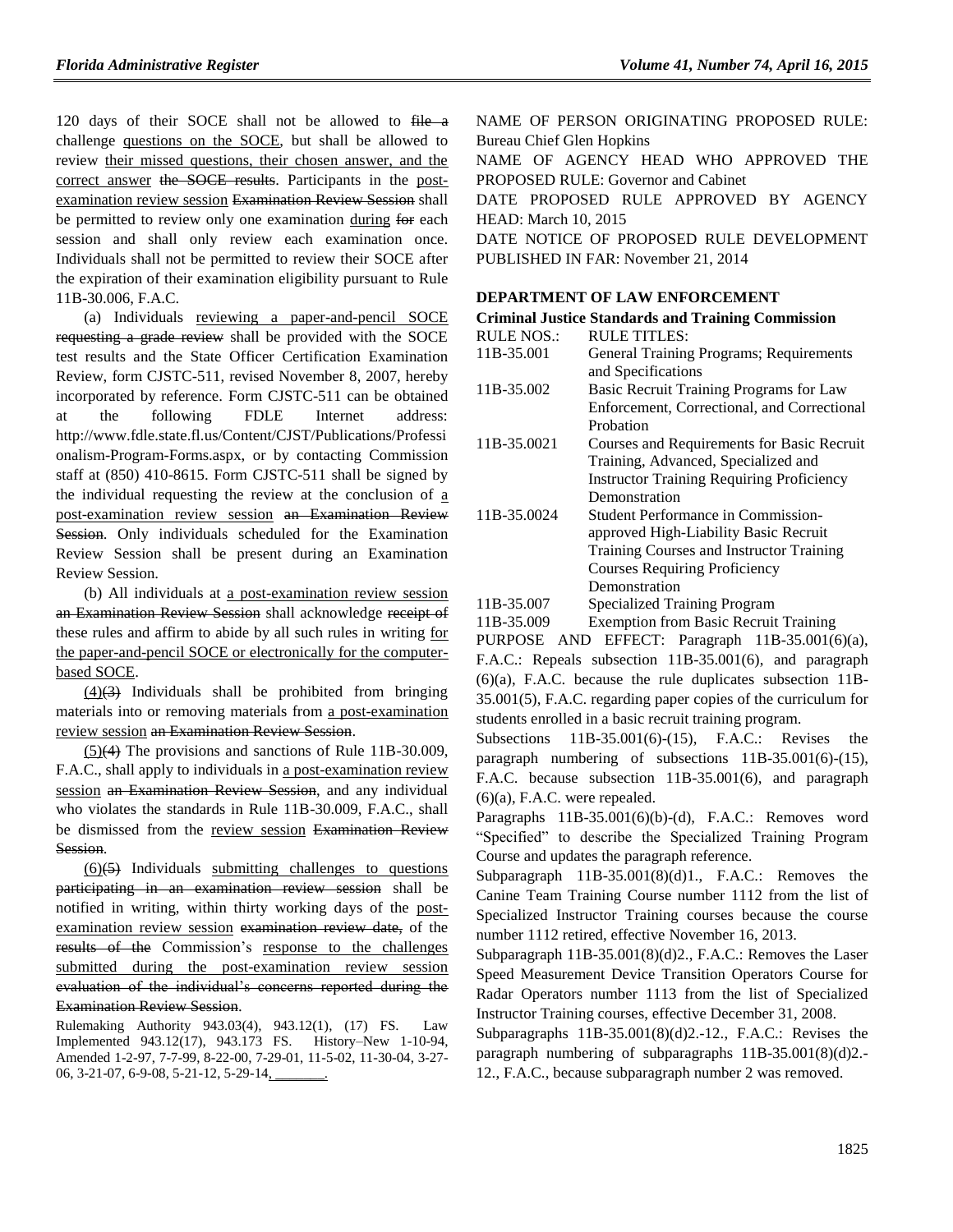Subparagraph 11B-35.001(8)(d)13., F.A.C.: Includes the 16 hour Safe Handling of Firearms course number 2007 to the list of Specialized Training Program courses that require an endof-course examination to provide training for the safe handling of firearms.

Subparagraph 11B-35.001(8)(d)14., F.A.C.: Includes the 40 hour District Courts of Appeal Marshal Minimum Standards Training Program course number 2008 to the list of Specialized Training Program courses requiring an end-ofcourse examination to provide training for the marshals in district courts of appeal.

Paragraph 11B-35.001(8)(e), F.A.C.: Includes language to exempt students from taking a written end-of-course examination for the physical fitness and officer wellness courses in the basic recruit training programs.

Paragraph 11B-35.001(10)(a), F.A.C.: Updates the Training Report, form CJSTC-67, to conform with the renumbering of subsections to Rule 11B-35.001(6)-(15).

Paragraph 11B-35.001(10)(b), F.A.C.: Incorporates the revised Academy Physical Fitness Standards Report, form CJSTC-67A, to conform with the renumbering of subsections to Rule 11B-35.001(6)-(15).

Paragraph 11B-35.001(10)(b), F.A.C.: Adds the new Florida Law Enforcement Academy Basic Recruit Training Program to replace the Traditional Correctional Basic Recruit Training Program.

Subparagraph 11B-35.001(10)(d)8., F.A.C.: Incorporates the revised Instructor Exemption, form CJSTC-82, to conform with the renumbering of subsections to subsections 11B-35.001(6)-(15), F.A.C..

Subparagraph 11B-35.001(10)(d)13, F.A.C.: Revises the paragraph subsection reference by changing from subsection 11B-35.001(15), F.A.C. to subsection 11B-35.001(14), F.A.C., because of the renumbering of subsections 11B-35.001(6)-(15), F.A.C..

Subparagraph 11B-35.001(10)(d)14., F.A.C.: Updates the paragraph subsection reference, revises the Physical Fitness Assessment, form CJSTC-75B to include language to require students to receive a physical examination and complete the Physical Fitness Assessment form CJSTC-75B prior to beginning a Basic Recruit Training Program.

Subparagraph 11B-35.001(11)(c)2., F.A.C.: Provides a generic reference to physical fitness and officer wellness courses to minimize future rule changes; and exempts the physical fitness and officer wellness courses from being competency-based.

Paragraph 11B-35.001(12)(b), F.A.C.: Changes the paragraph reference number because of the paragraph numbering and repealed paragraphs  $11B-35.001(6)$  and  $(6)(a)$ , F.A.C..

11B-35.001(13), F.A.C.: Changes the paragraph reference number because of the paragraph numbering and repealed paragraphs  $11B-35.001(6)$ . and paragraph  $(6)(a)$ , F.A.C..

Paragraph 11B-35.001(14)(b), F.A.C.: Removes the specific designation of "CMS Law Enforcement, Florida CMS Correctional, and Florida Correctional Probation" and retains the wording of "Basic Recruit Training Programs" to reduce future rule revisions.

Paragraph 11B-35.001(14)(c), F.A.C.: Clarifies that cross-over students have already participated in physical fitness training in a previous basic recruit training program and adds language to advise that physical fitness tests are not required for Crossover or Auxiliary Basic Recruit Training Programs.

Subparagraph 11B-35.002(1)(a)7., F.A.C.: Retires the obsolete Correctional Officer Cross-Over Training to Florida CMS Law Enforcement Academy Basic Recruit Training Program number 1191, effective June 30, 2014, and replaces with the new Correctional Officer Cross-Over Training to Florida Law Enforcement Academy Basic Recruit Training Program number 2003, effective July 1, 2014.

Subparagraph  $11B-35.002(1)(a)10$ ., F.A.C.: Retires the obsolete Correctional Probation Officer Cross-Over Training to Florida CMS Law Enforcement Basic Recruit Training Program number 1179, effective June 30, 2014, and replaces with the new Correctional Probation Officer Cross-Over Training to Florida Law Enforcement Academy Basic Recruit Training Program number 2004, effective July 1, 2014.

Subparagraph  $11B-35.002(1)(a)14$ ., F.A.C.: Adds the new Correctional Officer Cross-Over Training to Florida Law Enforcement Academy Basic Recruit Training Program number 2003, effective July 1, 2014, to replace the June 30, 2014 retired Correctional Officer Cross-Over Training to Florida CMS Law Enforcement Academy Basic Recruit Training Program number 1191.

Subparagraph  $11B-35.002(1)(a)15$ , F.A.C..: Adds the new Correctional Probation Officer Cross-Over Training to Florida Law Enforcement Academy Basic Recruit Training Program number 2004, effective July 1, 2014, to replace the June 30, 2014 retired Correctional Probation Officer Cross-Over Training to Florida CMS Law Enforcement Basic Recruit Training Program number 1179.

Subparagraph 11B-35.002(1)(b)6., F.A.C.: Retires the obsolete Law Enforcement Officer Cross-Over Training to Florida CMS Correctional Basic Recruit Training Program number 1192, effective June 30, 2014, and replaces with the new Law Enforcement Officer Cross-Over Training to Florida CMS Correctional Basic Recruit Training Program number 2005, effective July 1, 2014.

Subparagraph  $11B-35.002(1)(b)11$ ., F.A.C.: Adds the new Law Enforcement Officer Cross-Over Training to Florida CMS Correctional Basic Recruit Training Program number 2005, effective July 1, 2014, to replace the June 30, 2014 retired Law Enforcement Officer Cross-Over Training to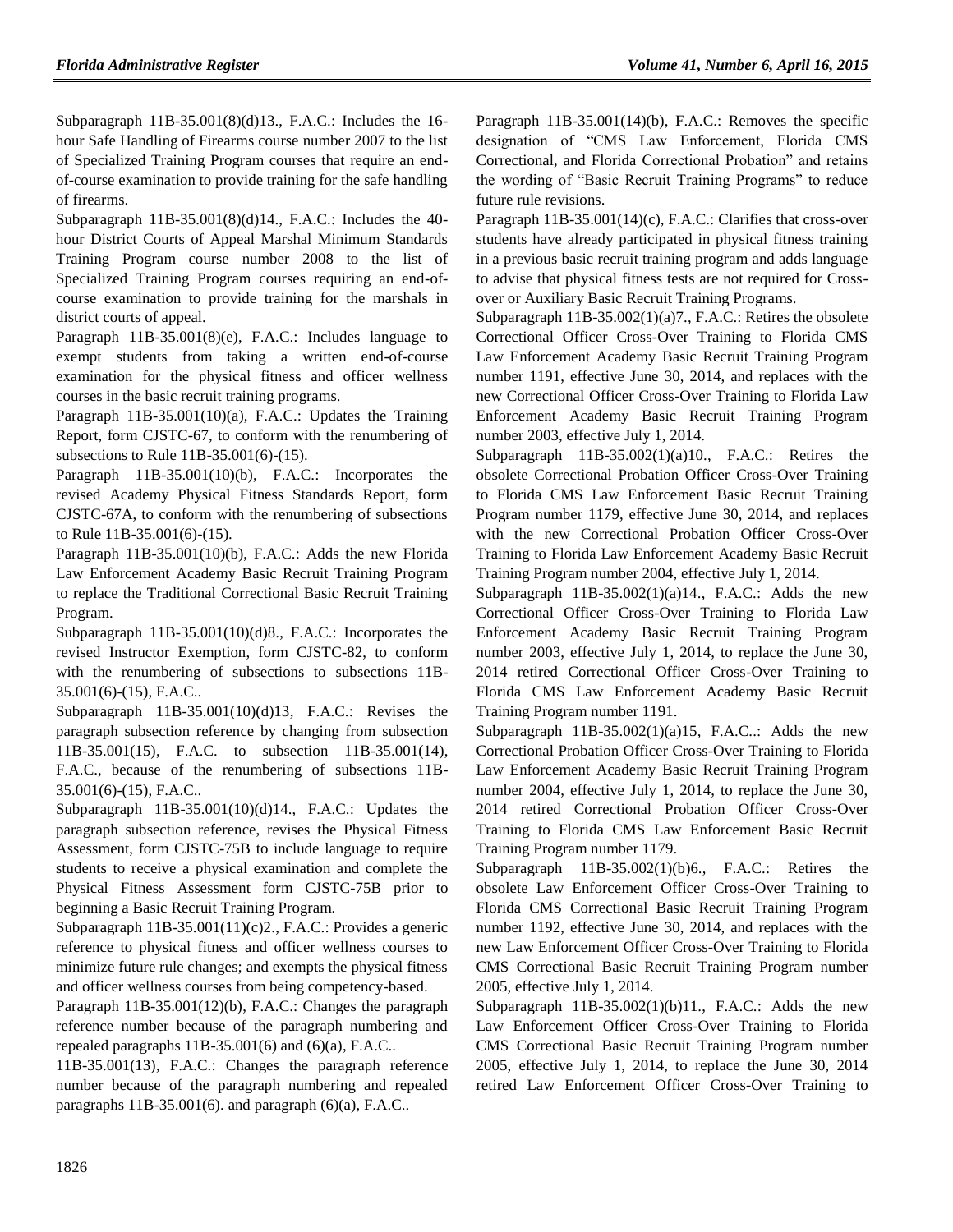Florida CMS Correctional Basic Recruit Training Program number 1192.

Subparagraph 11B-35.002(1)(c)7., F.A.C.: Retires the obsolete Law Enforcement Officer Cross-Over Training to Florida Correctional Probation Basic Recruit Training Program number 1184 because it is no longer used in the curriculum, effective June 30, 2014.

Paragraph 11B-35.002(2)(b), F.A.C.: Makes grammatical change by replacing "has not complied" with "fails to comply".

Subparagraph  $11B-35.002(6)(d)4$ ., F.A.C.: Adds the new Correctional Officer Cross-Over Training to Florida Law Enforcement Academy number 2003, effective July 1, 2014, to replace the June 30, 2014 retired Correctional Officer Cross-Over Training to Florida CMS Law Enforcement Basic Recruit Training Program number 1191.

Subparagraph 11B-35.002(6)(d)5., F.A.C.: Retires the obsolete Correctional Officer Cross-Over Training to Florida CMS Law Enforcement Basic Recruit Training Program number 1191, effective June 30, 2014, and replaces with the new Correctional Officer Cross-Over Training to Florida Law Enforcement Academy Basic Recruit Training Program number 2003, effective July 1, 2014.

Subparagraph 11B-35.002(6)(d)6., F.A.C.: Adds the new Correctional Probation Officer Cross-Over Training to Florida Law Enforcement Academy number 2004, effective July 1, 2014, to replace the June 30, 2014 retired Correctional Probation Officer Cross-Over Training to Florida CMS Law Enforcement Basic Recruit Training Program number 1179.

Subparagraph 11B-35.002(6)(d)7., F.A.C.: Retires the obsolete Correctional Probation Officer Cross-Over Training to Florida CMS Law Enforcement Basic Recruit Training Program number 1179, effective June 30, 2014, and replaces with the new Correctional Probation Officer Cross-Over Training to Florida Law Enforcement Academy Basic Recruit Training Program number 2004, effective July 1, 2014.

Subparagraph  $11B-35.002(6)(e)4$ ., F.A.C.: Adds the new Law Enforcement Officer Cross-Over Training to Florida CMS Correctional Basic Recruit Training Program number 2005, effective July 1, 2014, to replace the June 30, 2014 retired Law Enforcement Officer Cross-Over Training to Florida CMS Correctional Basic Recruit Training Program number 1192.

Subparagraph 11B-35.002(6)(e)5., F.A.C.: Retires the obsolete Law Enforcement Officer Cross-Over Training to Florida CMS Correctional Basic Recruit Training Program number 1192, effective June 30, 2014, and replaces with the new Law Enforcement Officer Cross-Over Training to Florida CMS Correctional Basic Recruit Training Program number 1192, effective July 1, 2014.

Paragraphs  $11B-35.0021(6)(a)-(b)$ :, F.A.C. Adds the new Safe Handling of Firearms course number 2007 to the list of courses requiring demonstration of proficiency skills.

Paragraph  $11B-35.0021(8)(a)$ , F.A.C.: Adds the new Safe Handling of Firearms course number 2007 as a Specialized Training Program Course that requires no more than six students actively engaged on a firearms range for each Commission-certified firearms instructor.

Paragraph 11B-35.0021(8)(d), F.A.C.: Clarifies that CPR instructors who possess an active CPR instructor certification from the American Heart Association (AHA), American Red Cross (ARC), American Safety & Health Institute (ASHI), or other an entity referenced in Rule 64J-1.022, F.A.C., are permitted to instruct CPR in the CMS First Aid for Criminal Justice Officers Course. The CPR instructor certification may be used to meet the required instructor to student ratio for demonstration of CPR proficiency skills only in the CMS First Aid for Criminal Justice Officers Course.

Paragraph 11B-35.0021(8)(h), F.A.C.: Clarifies the instructor to student ratio for instruction of the Underwater Police Science and Technology course number 077, from three to two qualified safety divers per instructor, for the use of qualified safety divers to clarify the use of qualified safety divers and the separation between student and instructor.

Paragraph 11B-35.0021(8)(i), F.A.C.: Clarifies that the reference to "canine team patrol" is no longer used in the Canine Team Training Course number 1198.

Paragraph 11B-35.0021(8)(j), F.A.C.: Clarifies that an individual who is allowed to assist instructors with canine practical exercises must be approved by the training center director or designee; and the individual shall not be included as an instructor to comply with the instructor to student ratio requirements.

Paragraph 11B-35.0024(3), F.A.C.: Adds the new Safe Handling of Firearms course number 2007 as a Specialized Training Program Course that requires demonstration of proficiency skills.

Subparagraph  $11B-35.0024(3)(a)3$ , F.A.C..: Clarifies that law enforcement, correctional, and correctional probation basic recruit students are required to complete the CMS Criminal Justice Defensive Tactics Course and are subject to chemical agent contamination, regardless of a specified basic recruit training program.

Paragraphs 11B-35.0024(3)(e)-(i), F.A.C.: Adds paragraph 11B-35.0024(3)(e), F.A.C., to include the Safe Handling of Firearms course number 2007 and revises the paragraph numbering of Rule 11B-35.0024(3)(e)-(i), F.A.C..

11B-35.0024(4), F.A.C.: Clarifies that the new Role-play Scenarios for Facilitative Learning course number 2001 requires demonstration of proficiency skills and adds the new Role-play Scenarios for Facilitative Learning course number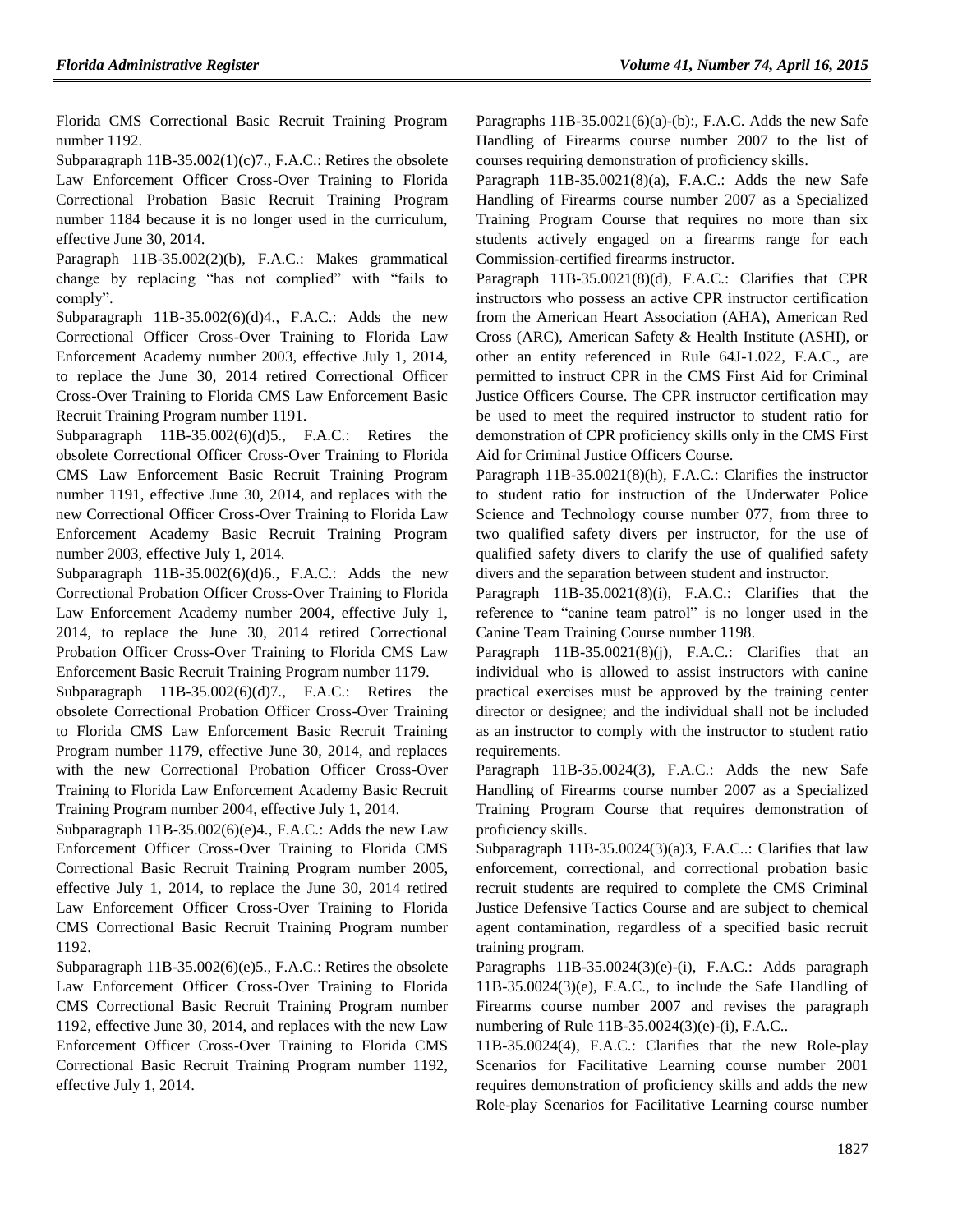2001 to the list of basic recruit, advanced, specialized instructor, or specialized training program courses.

Paragraph 11B-35.0024(4)(j), F.A.C.: Updates the Criminal Justice Diver Performance Evaluation form CJSTC-19 to change the qualified safety divers per instructor from three to two and they shall not be enrolled as students in the course in which they are assisting or be included as an instructor in compliance with the instructor to student ratio.

Paragraph 11B-35.0024(4)(k), F.A.C.: Revises the Canine Performance Evaluation form CJSTC-83 to update the paragraph reference and include additional demonstration of proficiency requirements for canines and canine team handlers.

Paragraph 11B-35.0024(4)(l), F.A.C.: Revises the course name for the Canine Team Training Course number 1198 to be consistent with the course name throughout the rules.

Subparagraph 11B-35.0024(4)(l)2., F.A.C.: Clarifies the course "number 1198" is entitled Canine Team Training Course to identify the course.

Subparagraph 11B-35.0024(4)(l)2., F.A.C.: Updates the Canine Team Instructor Performance Evaluation form CJSTC-20 to clarify that the demonstration of proficiency evaluation is for the Canine Team Training Instructor Course number 1199.

Paragraph  $11B-35.0024(4)(m)$ , F.A.C.: Adds the new Roleplay Scenarios for Facilitative Learning course number 2001, and provides student academic performance that requires an instructor to score at least 85% on the written end-of-course examination.

Paragraph 11B-35.007(3)(r), F.A.C.: Adds the new specialized instructor Role-play Scenarios for Facilitative Learning course number 2001, to provide current Commission-certified general instructors with training on how to use role-play exercise effectively in both basic and post-basic instruction for practical training and application of concepts.

Subsection 11B-35.007(4), F.A.C.: Revises the paragraph numbering of subsection 11B-35.007(4), F.A.C. to remove retired specialized courses and add new specialized courses.

Paragraph 11B-35.007(4)(b)-(f), F.A.C.: Retires the Human Diversity In-service Training for Professionalism and Ethics number 1126; Human Diversity In-service Training for Interdependent Relationships number 1127; Human Diversity In-service Training for Reducing Inter-group Conflict number 1128; Human Diversity In-service Training for Reducing Inter-group Conflict number 1129; and Human Diversity Inservice Training for Specialized Topics in Diversity number 1130, because the courses are no longer used based on the training survey results.

Paragraph 11B-35.007(4)(i), F.A.C.: Adds the new effective date of 11/7/13 to the Canine Team Training Course number 1198, to ensure that officers are receiving the current course instruction.

Paragraph 11B-35.007(4)(aa), F.A.C.: Creates the new specialized training Property Repossession Processes course number 2002 to provide law enforcement officers with property repossession training.

Paragraph 11B-35.007(4)(bb), F.A.C.: Provides current Commission-certified canine instructors with updates related to the new Canine Team Training Course number 1198 and the new Canine Team Training Instructor Course number 1199.

Paragraph 11B-35.007(4)(cc), F.A.C.: Provides law enforcement officers with training on how to demonstrate proficiency in handling a firearm to ensure safety and familiarity with handguns and long guns.

Paragraph 11B-35.007(4)(dd), F.A.C.: Adds the 40-hour District Courts of Appeal Marshal Minimum Standards Training Program course number 2008 to the list of Specialized Training Program courses.

Paragraph 11B-35.009(3)(a)-(c), F.A.C.: Changes the name of form CJSTC-76 from "Equivalency-of-Training" to "Exemption-From-Training" to mirror language in statute.

Paragraph 11B-35.009(5), F.A.C.: Revises the name of the Exemption-From-Training form CJSTC-76 to mirror language in statute.

Paragraph 11B-35.009(6), F.A.C.: Revises the names of the Exemption-From-Training, form CJSTC-76; and the Exemption-From-Training Proficiency Demonstration, form CJSTC-76A to mirror language in statute.

SUMMARY: Repeals subsection 11B-35.001(6) and paragraph (6)(a), F.A.C. because the rule duplicates subsection 11B-35.001(5), F.A.C.; renumbered subsections 11B-35.001(6)-(15), F.A.C. because subsection 11B-35.001(6) and paragraph (6)(a), F.A.C. were repealed; removes unnecessary word "Specified" to describe the Specialized Training Program Course and updates the paragraph reference in this rule section; Retired the Canine Team Training Course number 1112, effective November 16, 2013; retired the Laser Speed Measurement Device Transition Operators Course for Radar Operators number 1113, effective December 31, 2008; revises the paragraph numbering of subparagraphs 11B-35.001(8)(d)2.-12., F.A.C.; adds the 16-hour Safe Handling of Firearms course number 2007 to the list of Specialized Training Program courses requiring an end-of-course examination; Adds the 40-hour District Courts of Appeal Marshal Minimum Standards Training Program course number 2008 to the list of Specialized Training Program courses requiring an end-of-course examination; adds language to eliminate the need for students to take an end-ofcourse examination for physical fitness and officer wellness hours completed during the basic recruit training program;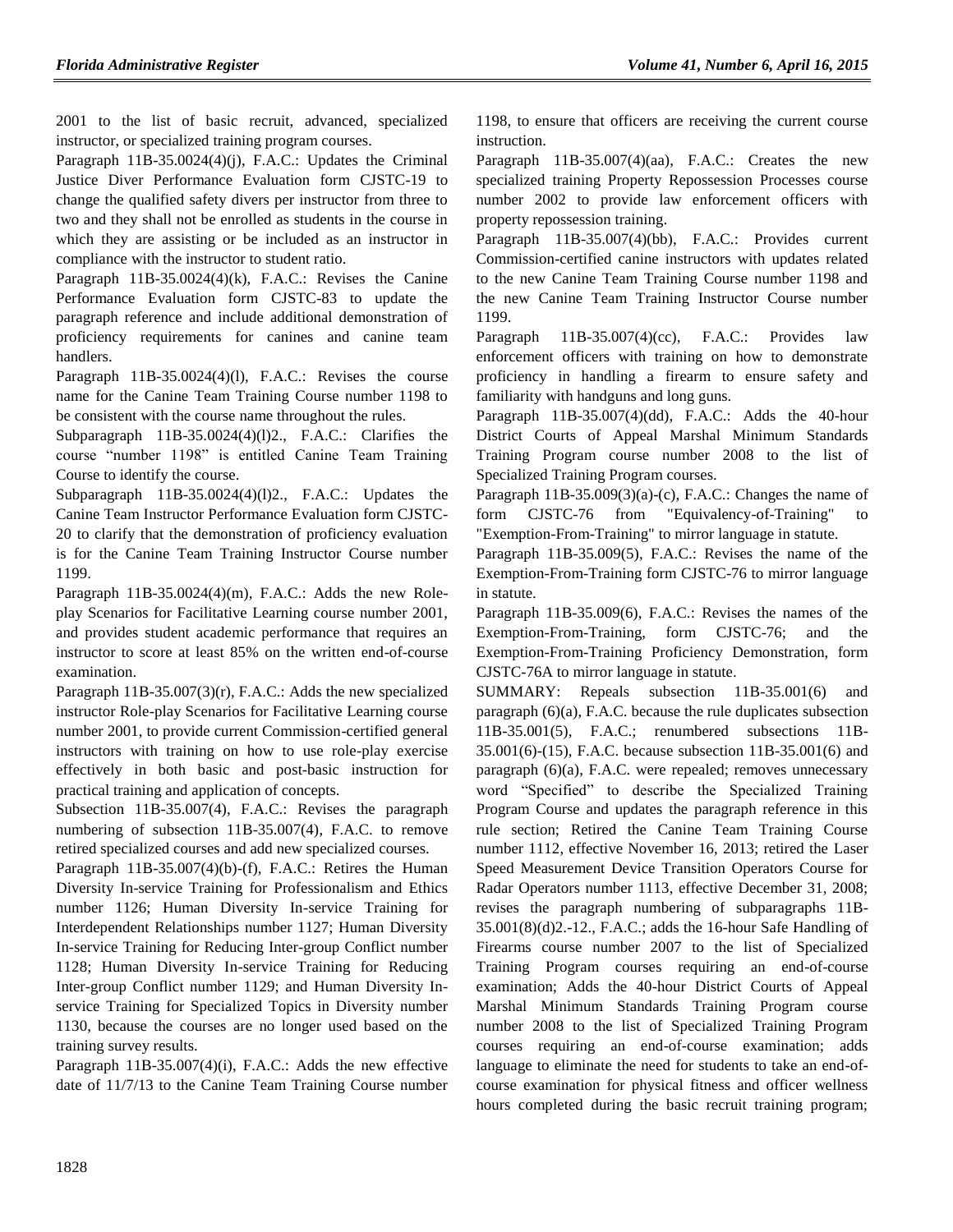revises the Training Report, form CJSTC-67, to update the renumbered rule section; revises the Academy Physical Fitness Standards Report, form CJSTC-67A to update the renumbered rule section; replaces the Traditional Correctional Basic Recruit Training with the new Florida Law Enforcement Academy Basic Recruit Training Program because the course is no longer used; revises the Instructor Exemption, form CJSTC-82 to update the renumbered rule section; changes the subsection reference for consistency with the paragraph renumbering; changes the paragraph subsection reference and incorporates the revised the Physical Fitness Assessment, form CJSTC-75B to add language for students to receive a physical examination prior to beginning a Basic Recruit Training Program; removes the specific name of the Criminal Justice Officer Physical Fitness Training Course and replaces with a generic reference; changes the paragraph reference number for consistency with other rule sections; removes the specific course titles and uses a generic term that encompasses all disciplines to reduce future rule revisions; adds language to advise that physical fitness tests are not required for Crossover or Auxiliary Basic Recruit Training Programs; adds the new Correctional and Correctional Probation Officer Cross-Over Training to Florida Law Enforcement Academy Basic Recruit Training Programs to replace the retired Basic Recruit Training Programs; adds the new Law Enforcement Officer Cross-Over Training to Florida CMS Correctional Basic Recruit Training Program to replace the retired Basic Recruit Training Program; updates grammar; includes the new Safe Handling of Firearms course number 2007 as a Specialized Training Program Course that requires demonstration of proficiency skills; specifies the use of active CPR instructor certifications to meet the required instructor to student ratio to demonstrate CPR proficiency skills; updates the use of qualified safety divers and the separation between student and instructor; renames the "canine team patrol" to "canine team"; requires law enforcement, correctional, and correctional probation basic recruit students to complete the CMS Criminal Justice Defensive Tactics Course; requires students to demonstrate proficiency in handling handguns and long guns; specifies that an individual must be approved by the training center director or designee to assist instructors with canine practical exercises; includes the new Safe Handling of Firearms course number 2007 to the list of Specialized Training Program Courses; removes reference to "Florida CMS" for Law Enforcement, Correctional, and Correctional Probation Basic Recruit Training Programs; revises the paragraph numbering of paragraphs 11B-35.0024(3)(e)-(i), F.A.C., because paragraph (e) was added to include the Safe Handling of Firearms course number 2007; adds the new Role-play Scenarios for Facilitative Learning course number 2001 to the list of basic recruit, advanced, specialized instructor, or specialized training program courses; revises the Criminal Justice Diver Performance Evaluation form CJSTC-19; updates the Canine Performance Evaluation form CJSTC-83; revises the course name for the Canine Team Training Course number 1198; adds "number 1198" to the Canine Team Training Course to identify the course number; revises the Canine Team Instructor Performance Evaluation form CJSTC-20; adds the new Role-play Scenarios for Facilitative Learning course number 2001; provides current Commissioncertified general instructors with training on how to use roleplay exercise effectively; revises the paragraph numbering of subsection 11B-35.007(4), F.A.C. to remove retired specialized courses and add new specialized courses; removes the Human Diversity courses number 1126, number 1127, number 1128, number 1129, and number 1130, because the courses are no longer used; includes the new effective date of the Canine Team Training Course number 1198, to ensure that officers are receiving the current course instruction; provides law enforcement officers with property repossession training; adds the new specialized instructor Canine Team Training Instructor Update course number 1199 for specialized instructor training; adds the new specialized training Safe Handling of Firearms course number 2007; provides training for the marshals in district courts of appeal; and revises the names of the Exemption-From-Training, form CJSTC-76; and the Exemption-From-Training Proficiency Demonstration, form CJSTC-76A to mirror language in statute.

### SUMMARY OF STATEMENT OF ESTIMATED REGULATORY COSTS AND LEGISLATIVE RATIFICATION:

The Agency has determined that this will not have an adverse impact on small business or likely increase directly or indirectly regulatory costs in excess of \$200,000 in the aggregate within one year after the implementation of the rule. A SERC has not been prepared by the Agency.

The Agency has determined that the proposed rule is not expected to require legislative ratification based on the statement of estimated regulatory costs or if no SERC is required, the information expressly relied upon and described herein: The Department's economic analysis of the adverse impact or potential regulatory costs of the proposed rule did not exceed any of the criteria established in Section 120.541(2)(a), Florida Statutes.

Any person who wishes to provide information regarding a statement of estimated regulatory costs, or provide a proposal for a lower cost regulatory alternative must do so in writing within 21 days of this notice.

RULEMAKING AUTHORITY: [943.03\(4\),](https://www.flrules.org/gateway/statute.asp?id=943.03(4)) [943.12\(1\),](https://www.flrules.org/gateway/statute.asp?id=%20943.12(1)) (2), [943.17,](https://www.flrules.org/gateway/statute.asp?id=%20943.17) [943.14\(3\) FS.](https://www.flrules.org/gateway/statute.asp?id=%20943.14(3)%20FS.)

LAW IMPLEMENTED: [943.12,](https://www.flrules.org/gateway/statute.asp?id=943.12) [943.17,](https://www.flrules.org/gateway/statute.asp?id=%20943.17) [943.12\(5\),](https://www.flrules.org/gateway/statute.asp?id=%20943.12(5)) [943.175,](https://www.flrules.org/gateway/statute.asp?id=%20943.175) [943.25,](https://www.flrules.org/gateway/statute.asp?id=%20943.25) [943.131\(2\) FS.](https://www.flrules.org/gateway/statute.asp?id=%20943.131(2)%20FS.)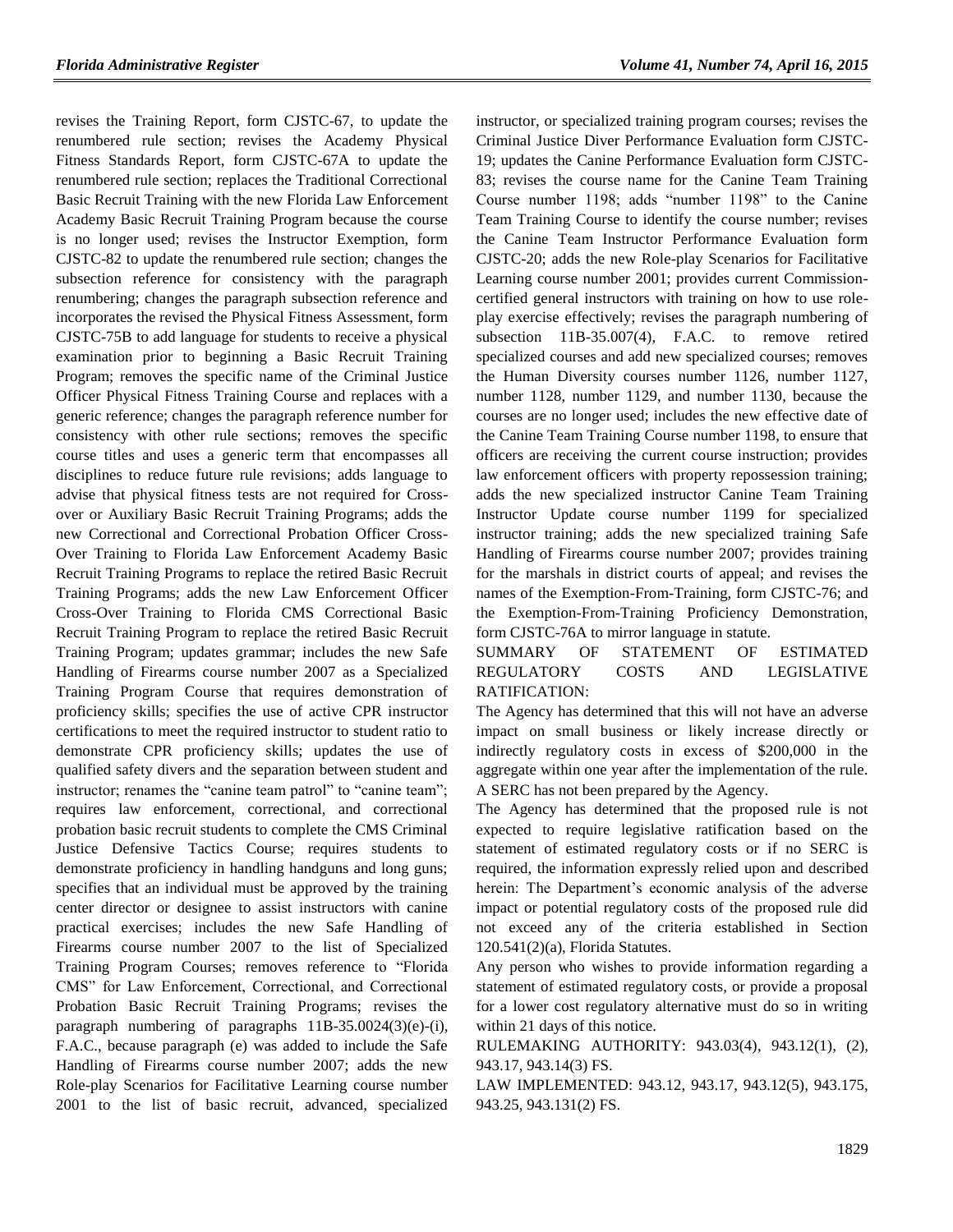IF REQUESTED WITHIN 21 DAYS OF THE DATE OF THIS NOTICE, A HEARING WILL BE HELD AT THE DATE, TIME AND PLACE SHOWN BELOW (IF NOT REQUESTED, THIS HEARING WILL NOT BE HELD):

DATE AND TIME: Wednesday, May 13, 2015, at 10:00 a.m. PLACE: Florida Department of Law Enforcement, Criminal Justice Professionalism, 2331 Phillips Road, Criminal Justice Professionalism Conference Room B1055, Tallahassee, Florida 32308.

Pursuant to the provisions of the Americans with Disabilities Act, any person requiring special accommodations to participate in this workshop/meeting is asked to advise the agency at least 5 days before the workshop/meeting by contacting: Joyce Gainous-Harris at (850)410-8615, or joycegainous-harris@fdle.state.fl.us, or write to Florida Department of Law Enforcement, Criminal Justice Professionalism, 2331 Phillips Road, Tallahassee, Florida 32308.. If you are hearing or speech impaired, please contact the agency using the Florida Relay Service, 1(800)955-8771 (TDD) or 1(800)955-8770 (Voice).

THE PERSON TO BE CONTACTED REGARDING THE PROPOSED RULE IS: Joyce Gainous-Harris at (850)410- 8615, or joycegainous-harris@fdle.state.fl.us, or write to Florida Department of Law Enforcement, Criminal Justice Professionalism, 2331 Phillips Road, Tallahassee, Florida 32308

THE FULL TEXT OF THE PROPOSED RULE IS:

11B-35.001 General Training Programs; Requirements and Specifications.

(1) through (5) No change.

(6) For the Florida CMS Law Enforcement Basic Recruit Training Program, Cross-Over Programs to Florida CMS Law Enforcement Basic Recruit Training Program, and CMS Law Enforcement Auxiliary Prerequisite Course effective April 1, 2008, the training center director shall:

(a) Ensure that each student is taught from and has printed class materials to include the current copy of the curriculum and CJSTC Course Summary. These materials are to be provided prior to or at the start of the program.

 $(6)(7)$  Training center directors shall ensure that instructors are delivering the current Commission-approved training programs in compliance with Commission rules.

(7)(8) Training curricula and delivery requirements shall be maintained for Commission-approved Basic Recruit, Advanced, and Specialized Training Programs within the Florida Department of Law Enforcement, Criminal Justice Professionalism Program.

(8)(9) Student academic performance in courses. (a) No change.

(b) The terms "successfully completed" and "successfully complete" are denoted with a "Pass" on the completed Training Report form CJSTC-67 and are defined as follows: A student enrolled in a Commission-approved Basic Recruit Training Program shall achieve a score of no less than 80% on each of the written end-of-course examinations, exclusive of demonstration of proficiency skills in the Basic Recruit Training Courses. A student enrolled in a Commissionapproved Advanced or Specified Specialized Training Program Course pursuant to subparagraph  $(8)(9)(d)1.-13$ . of this rule section shall achieve a score of no less than 80% on the written end-of-course examination. A student enrolled in a Specialized Instructor Training Course shall achieve a score of no less than 85% on the written end-of-course examination, exclusive of demonstration of any proficiency skills.

(c) The training center director or designee is responsible for the development, maintenance, and administration of comprehensive end-of-course examinations. The training center director or designee is authorized to develop, maintain, and administer additional academic tests for courses and is not limited to only the utilization of a comprehensive end-ofcourse examination. Training schools shall maintain examinations for Commission-approved Basic Recruit, Advanced, Specialized Instructor Training, and Specified Specialized Training Program Courses, pursuant to subparagraph  $(8)(9)(d)1.-13$ . of this rule section and in compliance with the administration, confidentiality, and security requirements of subsections 11B-35.0085(2) - (5), F.A.C.

(d) Specialized Instructor Training Courses outlined in subsection 11B-35.007(3), F.A.C., and the following Specified Specialized Training Program Courses require an end-ofcourse examination:

| 1.                 | <del>1112</del><br>1198 | Canine Team Training<br>Course (Retired 11/6/13)<br>Canine Team<br>Training<br>Course                                          | 400<br>480 |
|--------------------|-------------------------|--------------------------------------------------------------------------------------------------------------------------------|------------|
| $2 -$              | 1113                    | Laser Speed Measurement<br>Device (LSMD) Transition<br>Operators Course for<br>Radar Operators (Retired<br>$\frac{12}{31}{08}$ | $\pm 2$    |
| $2.\overline{3}$ . | 1132                    | Enforcement<br>Parking<br><b>Specialist for Civilians</b>                                                                      | 16         |
| 34.                | 1133                    | Selective<br>Traffic<br>Enforcement Program for<br>Civilians                                                                   | 80         |
| 4.5.               | 732                     | Traffic Control Officer for                                                                                                    | 8          |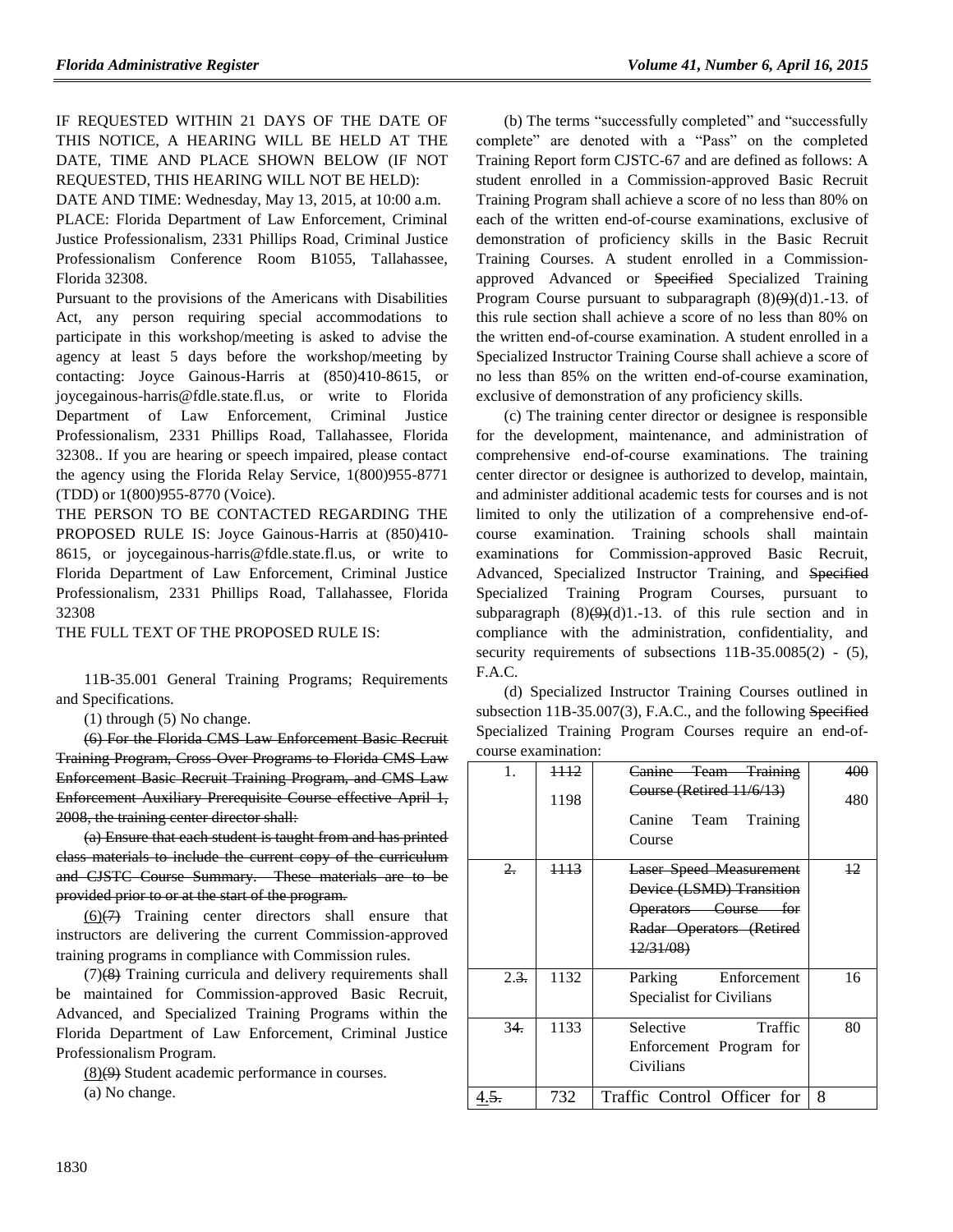|            |      | Civilians                          |    |
|------------|------|------------------------------------|----|
| 5.6.       | 851  | <b>Breath Test Operator Course</b> | 16 |
| 6.7.       | 951  | Test<br>Breath<br>Operator         | 4  |
|            |      | <b>Renewal Course</b>              |    |
| 7.8.       | 850  | <b>Agency Inspector Course</b>     | 24 |
| 8.9.       | 950  | Agency Inspector Renewal           | 6  |
|            |      | Course                             |    |
| 9.10.      | 1134 | Justice Officer<br>Criminal        | 8  |
|            |      | <b>Ethics Course</b>               |    |
| $10.11$ .  | 1135 | Crimes Against Children            | 24 |
| 11.42.     | 1136 | <b>Domestic Violence</b>           | 8  |
| 12.13.     | 1137 | Violent Crime Investigator         | 40 |
|            |      | <b>Training Course</b>             |    |
| <u>13.</u> | 2007 | <b>Safe Handling of Firearms</b>   | 16 |
| 14.        | 2008 | District Courts of Appeal          | 40 |
|            |      | Marshal<br>Minimum                 |    |
|            |      | <b>Standards Training Program</b>  |    |

(e) End-of-course examinations shall be developed and administered for each course in a basic recruit training program based on the learning objectives in each course, with the exception of the physical fitness and officer wellness courses.

(9)(10) Implementation of the new Correctional Probation Basic Recruit Training Program. The Commission is preparing a significant update to the Commission-approved Correctional Probation Basic Recruit Training Program to be implemented in 2015. This program and courses are based on a statewide job-task analysis and provides an enhanced learning environment. Delivery of the program shall comply with the requirements set forth in the Commission's new approved Correctional Probation Basic Recruit Training Curriculum.

(10)(11) Reporting requirements for Commissionapproved Basic Recruit, Advanced, and Specialized Training Program Courses are as follows:

(a) The training center director or designee shall determine the beginning and ending dates of each Basic Recruit Training Program, and within thirty days following the class starting date shall forward a Training Report, form CJSTC-67, revised \_\_\_\_\_, effective \_\_\_\_\_\_ November 8, 2007, hereby incorporated by reference \_\_\_\_\_\_\_\_\_, to Commission staff through the Commission's Automated Training Management System (ATMS). Form CJSTC-67 can be obtained at the following FDLE Internet address: [http://www.fdle.state.fl.us/Content/CJST/Publications/Professi](http://www.fdle.state.fl.us/Content/CJST/Publications/Professionalism-Program-Forms.aspx) [onalism-Program-Forms.aspx,](http://www.fdle.state.fl.us/Content/CJST/Publications/Professionalism-Program-Forms.aspx) or by contacting Commission staff at (850)410-8615.

(b) Following the completion of a Commission-approved Basic Recruit Training Program, Advanced Training Program Course, or Instructor Training Course, the training center director or designee shall, within thirty days of the program or course completion date, electronically transmit a completed Training Report form CJSTC-67, or transmit an updated CJSTC-67 form through the Commission's ATMS. Submission of the Academy Physical Fitness Standards Report, form CJSTC-67A, revised \_\_\_\_, effective \_\_\_\_\_\_ ereated November 8, 2007, hereby incorporated by reference, is required for the Florida CMS Law Enforcement, Florida Law Enforcement Academy, Florida Correctional Probation, Traditional Correctional, and Florida CMS Correctional Basic Recruit Training Programs within thirty days of the course completion. Form CJSTC-67A can be obtained at the following FDLE Internet address: http://www.fdle.state.fl.us/Content/CJST/Publications/Professi onalism-Program-Forms.aspx, or by contacting Commission staff at (850)410-8615.

(c) No change.

(d) The training center director or designee shall ensure that the records for Commission-approved Basic Recruit, Advanced, and Specialized Training Program Courses are maintained in the course file within the training school. Each course shall be subject to audit by Commission staff. Such records shall, at a minimum, include:

1. through 7. No change.

8. List of course instructor(s) to include full name and a copy of the instructor's current ATMS Global Profile Report filed alphabetically in a master file, or maintained in the course file, or completion of Instructor Exemption, form CJSTC-82, revised , effective December 16, 2010, (effective 3/2013), hereby incorporated by reference \_\_\_\_\_\_, if applicable. Form CJSTC-82 can be obtained at the following FDLE Internet address: http://www.fdle.state.fl.us/Content/CJST/Publications/Professi onalism-Program-Forms.aspx, or by contacting Commission staff at (850)410-8615.

9. through 12. No change.

13. Form CJSTC-67A for Basic recruit Training Programs pursuant to subsection  $11B-35.001(14)$ ( $15$ ), F.A.C.

14. For Basic Recruit Training Programs, proof of compliance with Sections  $943.14(7)$  and  $943.17(1)(g)$ , F.S., and subsection 11B-35.001(14)(b) <del>11B 35.0011(2)</del>, F.A.C., which includes a completed Physical Fitness Assessment, form CJSTC-75B, revised \_\_\_, effective \_\_\_\_ ereated November 8, 2007, hereby incorporated by reference \_\_\_\_\_\_\_. Form CJSTC-75B can be obtained at the following FDLE Internet address: http://www.fdle.state.fl.us/Content/CJST/Publications/Professi onalism-Program-Forms.aspx, or by contacting Commission staff at (850) 410-8615.

15.through 16. No change.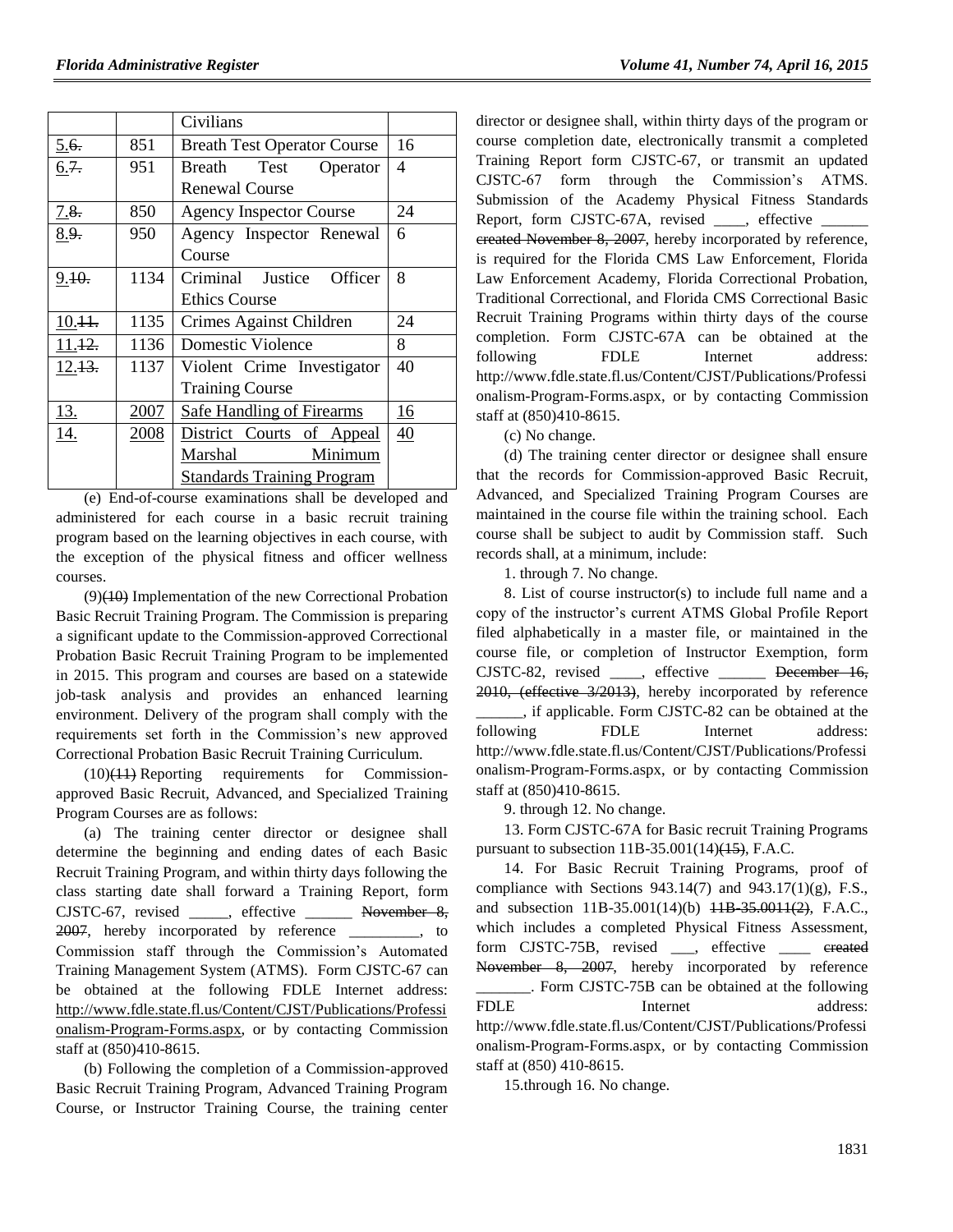(11)(12) Student attendance requirements for Commission-approved Basic Recruit Training Programs outlined in subsection 11B-35.002(1), F.A.C., Specialized Training Programs outlined in subsection 11B-35.007(1), F.A.C., and Advanced Training Program Courses outlined in paragraph 11B-35.006(1)(b), F.A.C.

(a) through (b) No change.

(c) Competency-Based Instruction. The Commission approves competency-based instruction in the delivery of basic recruit training programs, specialized training program courses, specialized instructor training courses, and courses created from specialized goals and objectives, defined in subparagraph  $(12)(c)1$ ., of this rule section.

1. No change.

2. Training schools are permitted to use competencybased instruction for courses within the basic recruit training programs except for the physical fitness and officer wellness courses. the Criminal Justice Officer Physical Fitness Training Course. Basic recruit students shall participate in 100% of the required hours in the Criminal Justice Officer Physical Fitness Course. The delivery of basic recruit training programs shall adhere to total program hours.

3. No change.

(12)(13) Student Re-examination Policy for Commissionapproved Basic Recruit Training Program Courses.

(a) No change.

(b) Exclusive of the Commission's Basic Recruit Training Courses requiring proficiency demonstration and reexaminations in paragraph  $(12)(13)(a)$  of this rule section, a student may be granted one written end-of-course reexamination during a single Basic Recruit Training Program. Students, who have failed the written end-of-course examination after a second attempt, shall be deemed to have failed the course.

(c) No change.

(13)(14) Student re-examination policy for Commissionapproved Advanced and Specialized Training Program Courses. A student who has failed a written end-of-course examination in a Commission-approved Advanced or Specialized Training Program Course may be granted a reexamination of the course by the training center director as set forth in paragraph  $(12)(13)(a)$  of this rule section. Each training school shall develop its own administrative procedures for processing a student's request for a reexamination as set forth in subsection  $(12)(13)$  of this rule section. Training school procedures for processing student requests for re-examination shall be documented and maintained on file at the training school for review by Commission staff and the student.

(14)(15) Basic Recruit Student Physical Fitness Program. (a) No change.

(b) Basic Recruit Student Physical Fitness Test and Chemical Agent Exposure. Prior to beginning a Florida CMS Law Enforcement, Florida CMS Correctional, or Florida Correctional Probation Basic Recruit Training Program, a student shall receive a physical examination and complete the Physical Fitness Assessment form CJSTC-75B, which shall be maintained in the student or course file at the training school.

(c) A student shall complete the physical fitness program to successfully complete a Commission-approved Basic Recruit Training Program. The student shall complete the physical fitness test within the first two weeks of beginning a basic recruit training program and complete a second physical fitness test within the final two weeks of a basic recruit training program. The physical fitness tests are not required for cross-over or auxiliary basic recruit training programs.

 $(15)(16)$  Proof of course completion. A training school shall, within thirty days following the completion of a Commission-approved Basic Recruit, Advanced, or Specialized Training Program Course, provide to a student who has successfully completed the program, a certificate, which shall contain at a minimum, the name of the training school, the student's name, the dates of the program or course, the number of program or course hours, the title of the Basic Recruit, Advanced, or Specialized Training Program Course, and the current training center director's signature. Basic Recruit Training Completion Certificates shall contain the Curriculum Version Number for the course taught. The training school shall provide a certificate to a student who has successfully completed a Commission-approved Basic Recruit Training Program, and the student shall be required to pass the State Officer Certification Examination.

Rulemaking Authority 943.03(4), 943.12(1), (2), 943.17 FS. Law Implemented 943.12, 943.17 FS. History–New 12-13-92, Amended 8-7-94, 1-2-97, 7-7-99, 8-22-00, 7-29-01, 11-5-02, 11-30-04, 3-27- 06, 3-21-07, 6-9-08, 9-28-09, 6-3-10, 5-21-12, 3-13-13, 5-29-14, \_\_\_\_\_\_\_\_\_.

11B-35.002 Basic Recruit Training Programs for Law Enforcement, Correctional, and Correctional Probation.

(1) There are established by the Criminal Justice Standards and Training Commission, Basic Recruit Training Programs (BRTP) that provide the minimum required knowledge and proficiency skills necessary for officer employment and certification pursuant to Sections 943.10(1) - (3), F.S. Individuals who apply for employment as a Florida law enforcement, correctional, or correctional probation officer, shall successfully complete one of the following Commission-approved Basic Recruit Training Programs:

|  | (a) Law Enforcement Discipline |
|--|--------------------------------|
|--|--------------------------------|

1. through 6. No change.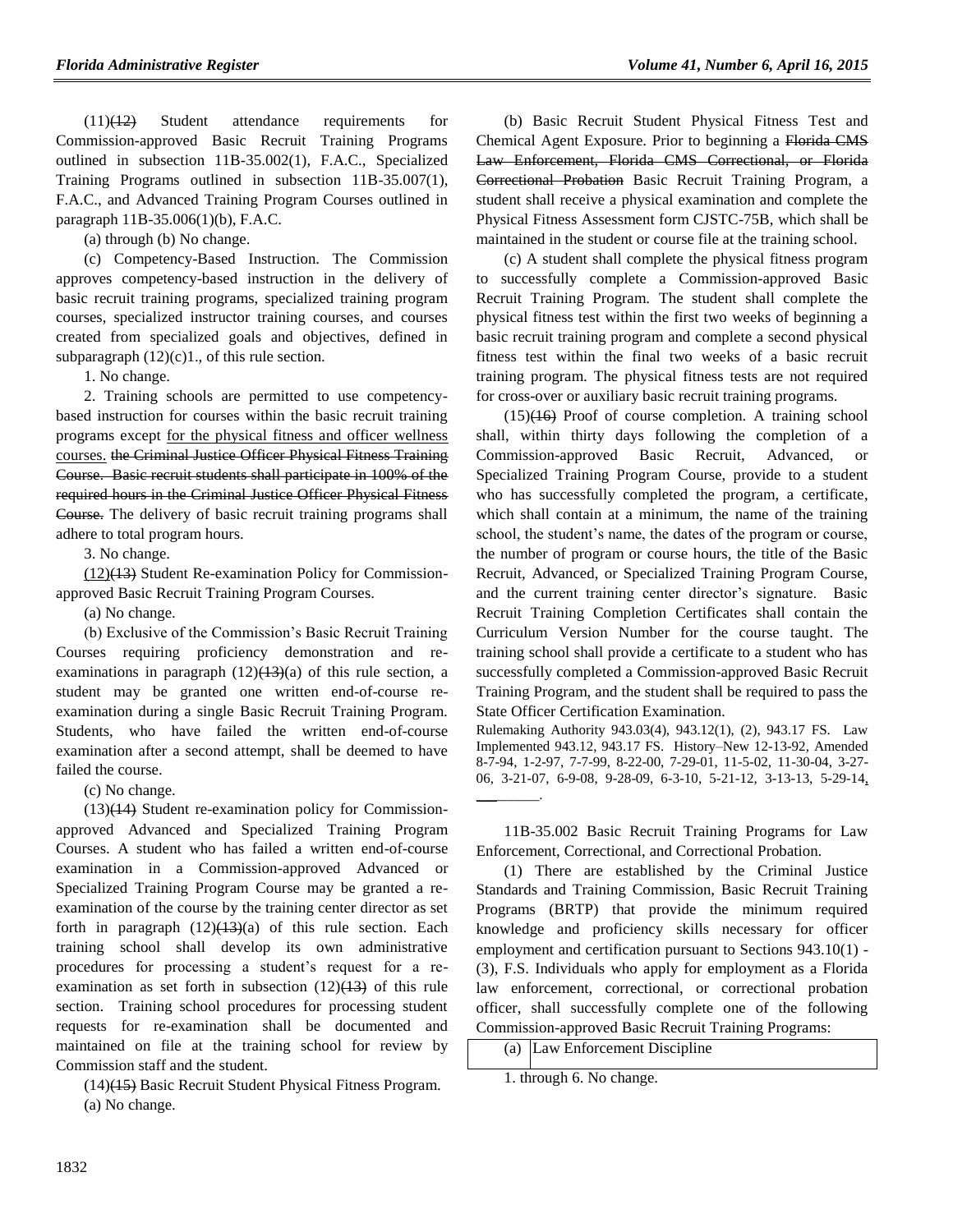| 7.  | 1191                       | Correctional                | 489 | $\mathbf{E}$ | 11.        | 2005                           | Law                                                              | 172 | $\mathbf{E}\text{-}$ |
|-----|----------------------------|-----------------------------|-----|--------------|------------|--------------------------------|------------------------------------------------------------------|-----|----------------------|
|     |                            | Officer                     |     | 7/1/12       |            |                                | Enforcement                                                      |     | 7/1/14               |
|     |                            | Cross-Over                  |     | $R-6-$       |            |                                | Officer                                                          |     |                      |
|     |                            | Training to                 |     | $30 - 14$    |            |                                | Cross-Over                                                       |     |                      |
|     |                            | Florida CMS                 |     |              |            |                                | Training to                                                      |     |                      |
|     |                            | Law                         |     |              |            |                                | Florida                                                          |     |                      |
|     |                            | Enforcement                 |     |              |            |                                | <b>CMS</b>                                                       |     |                      |
|     |                            | <b>BRTP</b>                 |     |              |            |                                | Correctional                                                     |     |                      |
|     |                            |                             |     |              |            |                                | <b>BRTP</b>                                                      |     |                      |
|     | 8. through 9. No change.   |                             |     |              |            |                                |                                                                  |     |                      |
| 10. | 1179                       | Correctional                | 579 | $E-$         |            |                                |                                                                  |     |                      |
|     |                            | Probation                   |     | 4/1/08       |            |                                | (c) Correctional Probation Discipline                            |     |                      |
|     |                            | Officer                     |     | U-           |            | 1. through 6. No change.       |                                                                  |     |                      |
|     |                            | Cross-Over                  |     | 7/1/12       | 7.         | 1184                           | Law                                                              | 130 | ${\bf E}$            |
|     |                            | Training to                 |     |              |            |                                | Enforcement                                                      |     | 4/1/08               |
|     |                            | Florida                     |     | $R-6-$       |            |                                | Officer                                                          |     |                      |
|     |                            | <b>CMS</b> Law              |     | $30 - 14$    |            |                                | Cross-Over                                                       |     | $U$ -                |
|     |                            | Enforcement                 |     |              |            |                                | Training to                                                      |     | 7/1/12               |
|     |                            | <b>BRTP</b>                 |     |              |            |                                | Florida                                                          |     | $R-$                 |
|     | 11. through 13. No change. |                             |     |              |            |                                | Correctional                                                     |     | 6/30/14              |
| 14. | 2003                       | Correctional                | 515 | $\mathbf{E}$ |            |                                | Probation                                                        |     |                      |
|     |                            | Officer                     |     | 7/1/14       |            |                                | <b>BRTP</b>                                                      |     |                      |
|     |                            | Cross-Over                  |     |              |            |                                |                                                                  |     |                      |
|     |                            |                             |     |              |            | 8. No change.                  |                                                                  |     |                      |
|     |                            | Training to                 |     |              |            |                                | $(2)(a)$ Within four years of the beginning date of a            |     |                      |
|     |                            | Florida Law                 |     |              |            |                                | Commission-approved Basic Recruit Training Program, an           |     |                      |
|     |                            | Enforcement                 |     |              |            |                                | individual shall successfully complete the program, achieve a    |     |                      |
|     |                            | Academy                     |     |              |            |                                | passing score on the applicable State Officer Certification      |     |                      |
| 15. | 2004                       | Correctional                | 567 | $E-$         |            |                                | Examination (SOCE) pursuant to Rule 11B-30.0062, F.A.C.,         |     |                      |
|     |                            | Probation                   |     | 7/1/14       |            |                                | and gain employment and certification as an officer.             |     |                      |
|     |                            | Officer                     |     |              |            |                                | (b) An individual who fails to comply has not complied           |     |                      |
|     |                            | Cross-Over                  |     |              |            |                                | with the requirements in paragraph $(2)(a)$ of this rule section |     |                      |
|     |                            | Training to                 |     |              |            |                                | for the discipline in which the training was completed, within   |     |                      |
|     |                            | Florida Law                 |     |              |            |                                | four years of the date of beginning such training, shall as a    |     |                      |
|     |                            | Enforcement                 |     |              |            |                                | condition for obtaining employment comply with the               |     |                      |
|     |                            | Academy                     |     |              | following: |                                |                                                                  |     |                      |
|     |                            |                             |     |              |            | 1. through 2. No change.       |                                                                  |     |                      |
|     |                            |                             |     |              |            | $(3)$ through $(5)$ No change. |                                                                  |     |                      |
|     |                            | (b) Correctional Discipline |     |              |            |                                | (6) Commission-approved Basic Recruit Cross-Over                 |     |                      |
|     | 1. through 5. No change.   |                             |     |              |            |                                | Training Programs. The Commission has established basic          |     |                      |
| 6.  | 1192                       | Law                         | 156 | ${\bf E}$    |            |                                | recruit cross-over training programs to provide lateral          |     |                      |
|     |                            | Enforcement                 |     | 7/1/12       |            |                                | movement of officers between criminal justice disciplines.       |     |                      |
|     |                            | Officer                     |     |              |            | (a) through (c) No change.     |                                                                  |     |                      |
|     |                            | Cross-Over                  |     | $R -$        |            |                                | (d) Law Enforcement Cross-Over Basic Recruit Training            |     |                      |
|     |                            | Training to                 |     | 6/30/14      | Programs.  |                                |                                                                  |     |                      |
|     |                            | Florida                     |     |              |            | 1. through 3. No change.       |                                                                  |     |                      |
|     |                            |                             |     |              |            |                                |                                                                  |     |                      |
|     |                            | <b>CMS</b>                  |     |              |            |                                | 4. Correctional Officer Cross-Over Training to Florida           |     |                      |

7. through 10. No change.

Correctional BRTP

1833

Law Enforcement Academy number 2003 (Effective July 1, 2014). An individual, who has successfully completed the Correctional Basic Recruit Training Program and passed the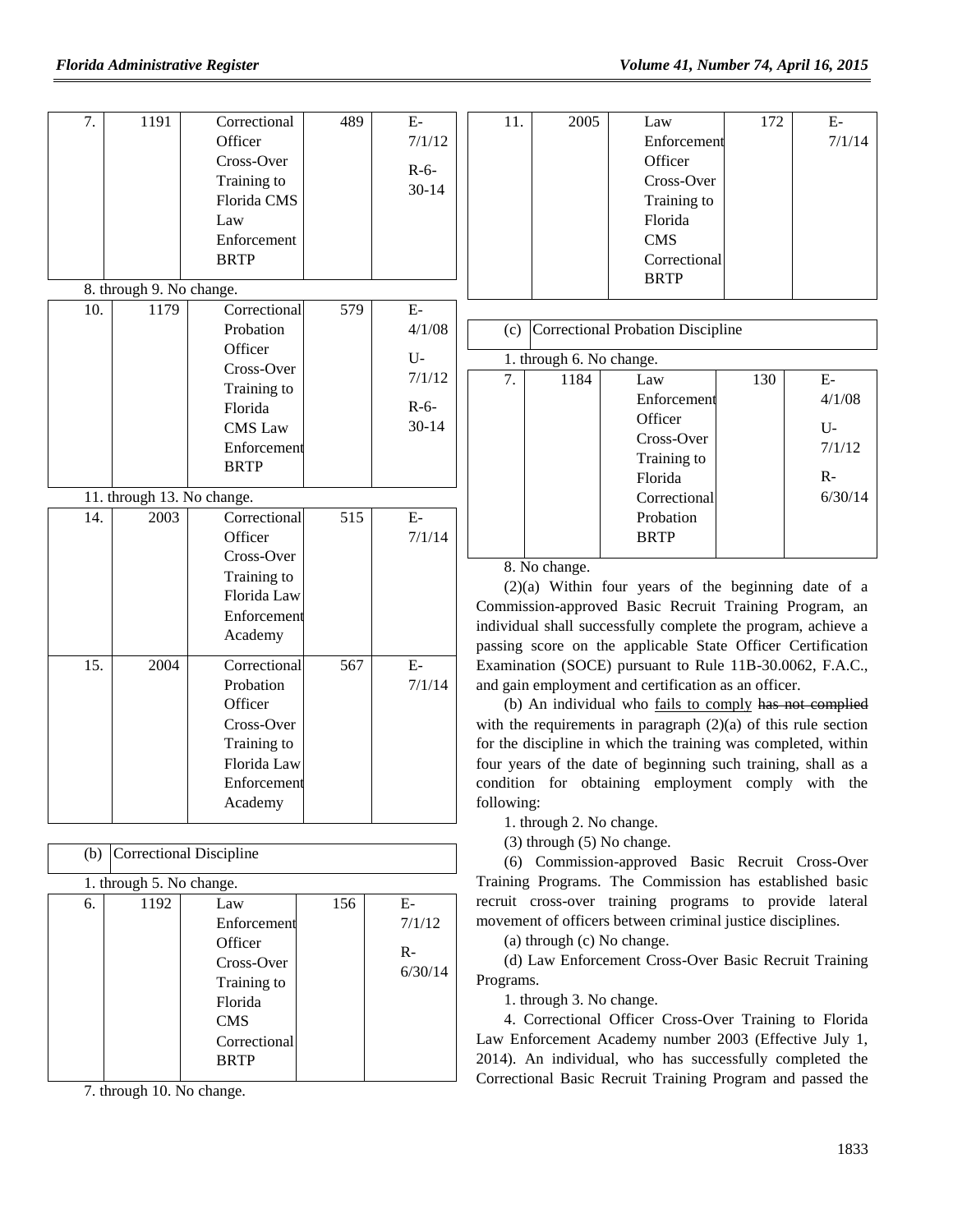|                |                                                   | Course           |
|----------------|---------------------------------------------------|------------------|
|                | <b>Course Title</b>                               | <b>Hours</b>     |
| a.             | <b>Overview of Law Enforcement</b>                | 64               |
| <u>b.</u>      | <b>Interactions In Crisis Situations</b>          | 10               |
| $c_{\cdot}$    | <b>Reporting Procedures</b>                       | 32               |
| <u>d.</u>      | <b>Fundamentals Of Patrol</b>                     | 35               |
| e.             | <b>Calls For Service</b>                          | 36               |
| <u>f.</u>      | <b>Criminal Investigations</b>                    | $\underline{50}$ |
| g.             | Crime Scene To Courtroom                          | 35               |
| <u>h.</u>      | Critical Incidents                                | $\overline{44}$  |
| i.             | <b>Traffic Stops</b>                              | 30               |
| <u>j.</u>      | <b>DUI Traffic Stops</b>                          | $\overline{24}$  |
| <u>k.</u>      | <b>Traffic Crash Investigations</b>               | 32               |
| <u>l.</u>      | Cross-Over Program Updates                        | $\underline{8}$  |
| m.             | <b>CMS</b> Law Enforcement Vehicle Operations     | 48               |
| n.             | Dart-Firing Stun Gun                              | 8                |
| Q <sub>1</sub> | <b>Cross-Over Handgun Transition Course</b>       | $\overline{24}$  |
| p.             | <b>Correctional Cross-over to Law Enforcement</b> |                  |
|                | Officer Wellness                                  | 35               |
|                | TOTAL                                             | <u>515</u>       |

SOCE, shall complete the following courses to satisfy the training requirements to become a law enforcement officer:

5.4. Correctional Officer Cross-Over Training to Florida CMS Law Enforcement Basic Recruit Training Program number 1191 (Retired June 30, 2014). Effective July 1, 2012). An individual, who has successfully completed the Correctional Basic Recruit Training Program and passed the SOCE, shall complete the following courses to satisfy the training requirements to become a law enforcement officer:

|                 | <b>Course Name</b>                            | Course          |
|-----------------|-----------------------------------------------|-----------------|
|                 |                                               | <b>Hours</b>    |
| $a$ .           | Correctional Cross Over to Law                | 48.0            |
|                 | <b>Enforcement Introduction and Legal</b>     |                 |
|                 | Overview                                      |                 |
| b.              | Correctional Cross-Over to Law                | <del>56.0</del> |
|                 | <b>Enforcement Human Interaction and</b>      |                 |
|                 | Communications                                |                 |
| $e_{\tau}$      | Correctional Cross Over to Law                | 24.0            |
|                 | <b>Enforcement Response to Human Issues</b>   |                 |
| d.              | Patrol 1                                      | 58.0            |
| $e_{r}$         | Correctional Cross Over to Law                | 20.0            |
|                 | <b>Enforcement Patrol 2</b>                   |                 |
| f.              | <b>Crime Scene Investigations</b>             | 24.0            |
| g.              | <b>Criminal Investigations</b>                | 56.0            |
| h.              | <b>Traffic Stops</b>                          | 24.0            |
| i.              | <b>DUI Traffic Stops</b>                      | 24.0            |
| $\mathfrak{j}.$ | <b>Traffic Crash Investigations</b>           | 32.0            |
| k.              | <b>Cross Over Program Updates</b>             | 8.0             |
| l.              | <b>CMS Law Enforcement Vehicle Operations</b> | 48.0            |

| m.         | Dart Firing Stun Gun                                    |             |
|------------|---------------------------------------------------------|-------------|
| $ff$       | <del>Correctional Cross-Over to Law</del>               | 35.0        |
|            | <b>Enforcement Officer Wellness</b>                     |             |
| $\Theta$ . | <b>Fross Over Handgun Transition Course</b><br>- درب رب | 24 $\alpha$ |
|            |                                                         | 100 U       |
|            |                                                         |             |
|            |                                                         |             |
|            |                                                         |             |
|            |                                                         |             |

6. Correctional Probation Officer Cross-Over Training to Florida Law Enforcement Academy number 2004 (Effective July 1, 2014). An individual who has successfully completed the Correctional Probation Basic Recruit Training Program and passed the SOCE, shall complete the following courses to satisfy the training requirements to become a law enforcement officer:

|             | <b>Course Title</b>                           | Course<br><b>Hours</b> |
|-------------|-----------------------------------------------|------------------------|
| a.          | <b>Overview of Law Enforcement</b>            | 64                     |
| b.          | <b>Law Enforcement Report Writing</b>         | $\overline{28}$        |
| $c_{\cdot}$ | <b>Fundamentals of Patrol</b>                 | 35                     |
| <u>d.</u>   | <b>Responding to Calls for Service</b>        | 47                     |
| e.          | <b>Criminal Investigations</b>                | 50                     |
| f.          | <b>Crime Scene Procedures</b>                 | 27                     |
| g.          | Critical Incidents                            | 44                     |
| <u>h.</u>   | <b>Traffic Stops</b>                          | $\frac{30}{2}$         |
| <u>i.</u>   | <b>DUI Traffic Stops</b>                      | $\underline{24}$       |
| j.          | <b>Traffic Crash Investigations</b>           | 32                     |
| <u>k.</u>   | Cross-Over Program Updates                    | $\underline{8}$        |
| <u>l.</u>   | <b>CMS</b> Law Enforcement Vehicle Operations | $\frac{48}{1}$         |
| m.          | Dart-Firing Stun Gun                          | $8\overline{8}$        |
| n.          | <b>CMS</b> Criminal Justice Firearms          | 80                     |
| о.          | Correctional Probation Cross-Over to Law      | 42                     |
|             | <b>Enforcement Officer Wellness</b>           |                        |
|             | <b>TOTAL</b>                                  | 567                    |

7.5. Correctional Probation Officer Cross-Over Training to Florida CMS Law Enforcement Basic Recruit Training Program number 1179 (Retired June 30, 2014). Effective July 1, 2012). An individual who has successfully completed the Correctional Probation Basic Recruit Training Program and passed the SOCE, shall complete the following courses to satisfy the training requirements to become a law enforcement officer:

|       | <b>Course Name</b>                  | <del>Course</del><br><b>Hours</b> |
|-------|-------------------------------------|-----------------------------------|
| $a$ . | Correctional Cross Over to Law      |                                   |
|       | <b>Enforcement Introduction and</b> |                                   |
|       | <b>Legal</b>                        |                                   |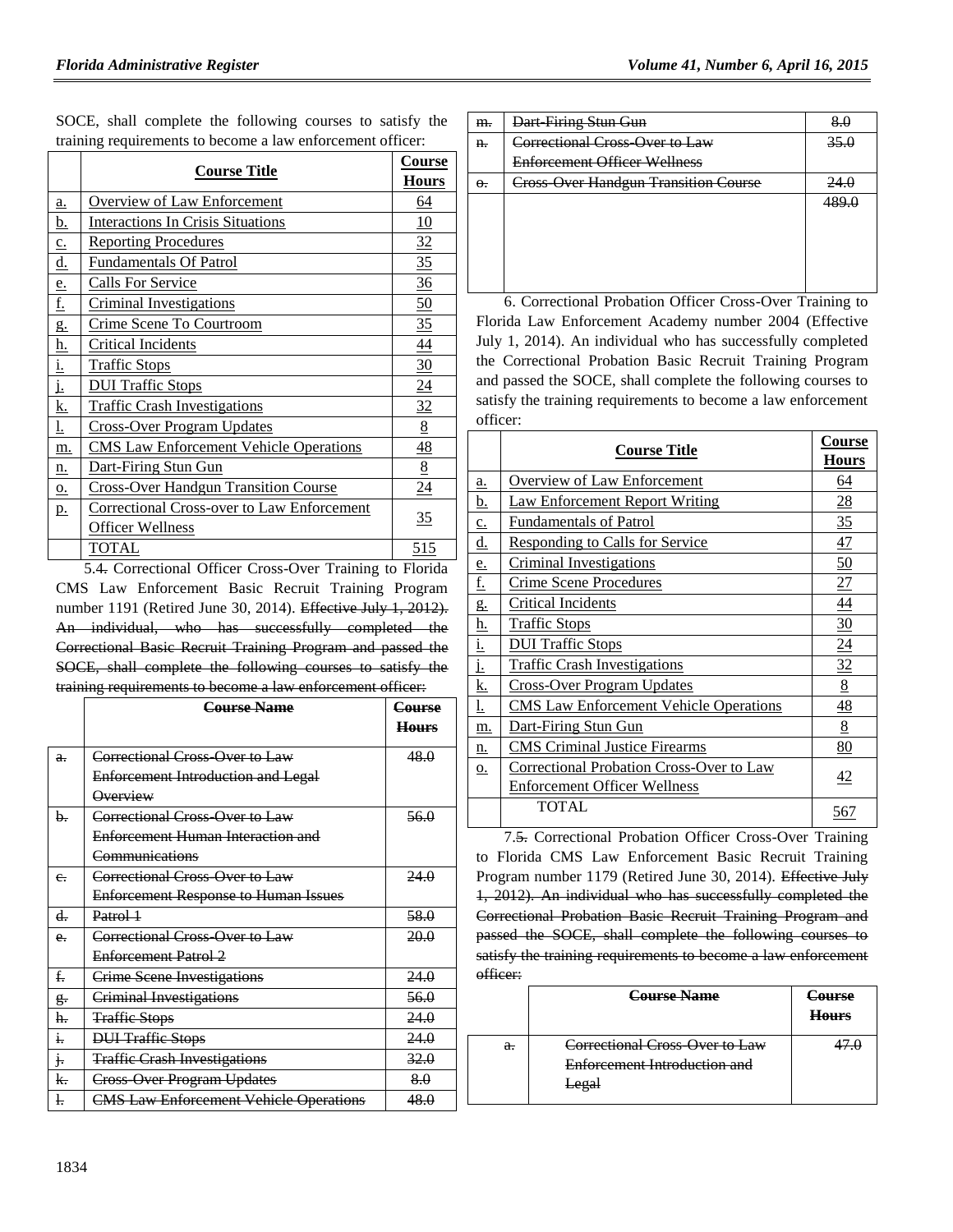|            | b.                 | Correctional Cross Over to Law                                                                                               | 56.0               |
|------------|--------------------|------------------------------------------------------------------------------------------------------------------------------|--------------------|
|            |                    | <b>Enforcement Communications</b>                                                                                            |                    |
|            |                    |                                                                                                                              |                    |
|            | e <sub>r</sub>     | Correctional Cross Over to Law                                                                                               | 32.0               |
|            |                    | <b>Enforcement Human Issues</b>                                                                                              |                    |
|            | $d_{-}$            | Patrol 1                                                                                                                     | 58.0               |
|            | e <sub>r</sub>     | Patrol 2                                                                                                                     | 40.0               |
|            | $f_{\rm r}$        | <b>Crime Scene Investigations</b>                                                                                            | 24.0               |
|            | $g_{\overline{z}}$ | <b>Criminal Investigations</b>                                                                                               | 56.0               |
|            | h.                 | <b>Traffic Stops</b>                                                                                                         | 24.0               |
|            | $\overline{1}$     | <b>DUI</b> Traffic Stops                                                                                                     | 24.0               |
|            | j.                 | <b>Traffie Crash Investigations</b>                                                                                          | 32.0               |
|            | $\mathsf{k}$       | <b>CMS Criminal Justice Vehicle</b>                                                                                          | 48.0               |
|            |                    | <b>Operations</b>                                                                                                            |                    |
|            | $\frac{1}{2}$      | Dart Firing Stun Gun                                                                                                         | 8.0                |
|            | m.                 | <b>CMS Criminal Justice Firearms</b>                                                                                         | 80.0               |
| n.         |                    | <b>Cross Over Program Updates</b>                                                                                            | 8.0                |
| $\theta$ . |                    | Correctional Probation Cross-Over to                                                                                         | 42.0               |
|            |                    | <b>Law Enforcement Officer Wellness</b>                                                                                      |                    |
|            |                    | <b>TOTAL</b>                                                                                                                 | 579.0              |
|            | $\sqrt{2}$         | $\sim$ $\sim$ $\sim$ $\sim$ $\sim$ $\sim$ $\sim$ $\sim$<br>$\mathbf{D}$ . $\mathbf{L}$<br>$\sim$<br>$\mathbf{n}$ .<br>$\sim$ | tu.<br>mass to the |

(e) Correctional Cross-Over Basic Recruit Training Programs.

1. through 3. No change.

4. Law Enforcement Officer Cross-Over Training to Florida CMS Correctional Basic Recruit Training Program number 2005 (Effective July 1, 2014). An individual, who has successfully completed the Law Enforcement Officer Basic Recruit Training Program and passed the SOCE, shall complete the following courses to satisfy the training requirements to become a correctional officer:

| <b>Course Title</b>                         | <b>Course</b><br><b>Hours</b> |
|---------------------------------------------|-------------------------------|
| Overview of Corrections                     | 14                            |
| <b>Officer Safety</b>                       | 16                            |
| <b>Facility and Equipment</b>               | 8                             |
| Intake and Release                          | 18                            |
| Supervising in a Correctional Facility      | <u>40</u>                     |
| <b>Supervising Special Populations</b>      | 20                            |
| Law Enforcement Cross-Over to Correctional  | 12                            |
| <u>Responding to</u>                        |                               |
| Incidents and Emergencies                   |                               |
| <b>Cross-Over Program Updates</b>           | 8                             |
| <b>Cross-Over Handgun Transition Course</b> | 24                            |
| Law Enforcement Cross-over to Correctional  | 12                            |

| $\gamma$ fficer<br>11<br>lness<br>$W_{\mathbf{P}}$ |            |
|----------------------------------------------------|------------|
|                                                    | - -<br>___ |

5.4. Law Enforcement Officer Cross-Over Training to Florida CMS Correctional BRTP number 1192 (Retired June 30, 2014). Effective July 1, 2012). An individual, who has successfully completed the Law Enforcement Officer Basic Recruit Training Program and passed the SOCE, shall complete the following courses to satisfy the training requirements to become a correctional officer:

|              | <b>Course Name</b>                                | Course<br><b>Hours</b> |
|--------------|---------------------------------------------------|------------------------|
|              |                                                   |                        |
| $a$ .        | <b>Law Enforcement Cross Over to Correctional</b> | 22.0                   |
|              | <b>Introduction and Legal</b>                     |                        |
| h.           | <b>Law Enforcement Cross Over to Correctional</b> | 14.0                   |
|              | Officer Safety                                    |                        |
| $e_{\tau}$   | <b>Facility and Equipment</b>                     | 8.0                    |
| d.           | <b>Law Enforcement Cross Over to Correctional</b> | 14.0                   |
|              | Procedures                                        |                        |
| $e_{i}$      | Supervising in a Correctional Facility            | 40.0                   |
| $f_{\rm r}$  | <b>Law Enforcement Cross Over to Correctional</b> | 14.0                   |
|              | <b>Supervising Special Populations</b>            |                        |
| g.           | <b>Cross Over Program Updates</b>                 | 8.0                    |
| h.           | <b>Law Enforcement Cross Over to Correctional</b> | 12.0                   |
|              | Officer Wellness                                  |                        |
| $\mathbf{i}$ | <b>Cross Over Handgun Transition Course</b>       | 24.0                   |
|              | <b>TOTAL</b>                                      | 156.0                  |

6.5. Correctional Probation Officer Cross-Over Training to Traditional Correctional Basic Recruit Training Program number 1182 (Retired June 30, 2012).

7.6. Correctional Probation Officer Cross-Over Training to Florida CMS Correctional Basic Recruit Training Program number 1193 (Effective July 1, 2012). An individual, who has successfully completed the Correctional Probation Officer Basic Recruit Training Program and passed the SOCE, shall complete the following courses to satisfy the training requirements to become a correctional officer:

a. through j. No change.

(f) No change.

Rulemaking Authority 943.03(4), 943.12(1), (2), 943.17 FS. Law Implemented 943.12, 943.17 FS. History–New 12-13-92, Amended 1-10-94, 8-7-94, 1-2-97, 7-7-99, 8-22-00, 7-29-01, 11-5-02, 11-30- 04, 3-27-06, 3-21-07, 6-9-08, 9-28-09, 5-21-12, 3-13-13, 5-29- 14,\_\_\_\_\_\_\_\_\_\_.

11B-35.0021 Courses and Requirements for Basic Recruit Training, Advanced, Specialized, and Instructor Training Requiring Proficiency Demonstration.

(1) through (5) No change.

(6) Specialized Training Program Courses: Canine Team Training Course, number 1198.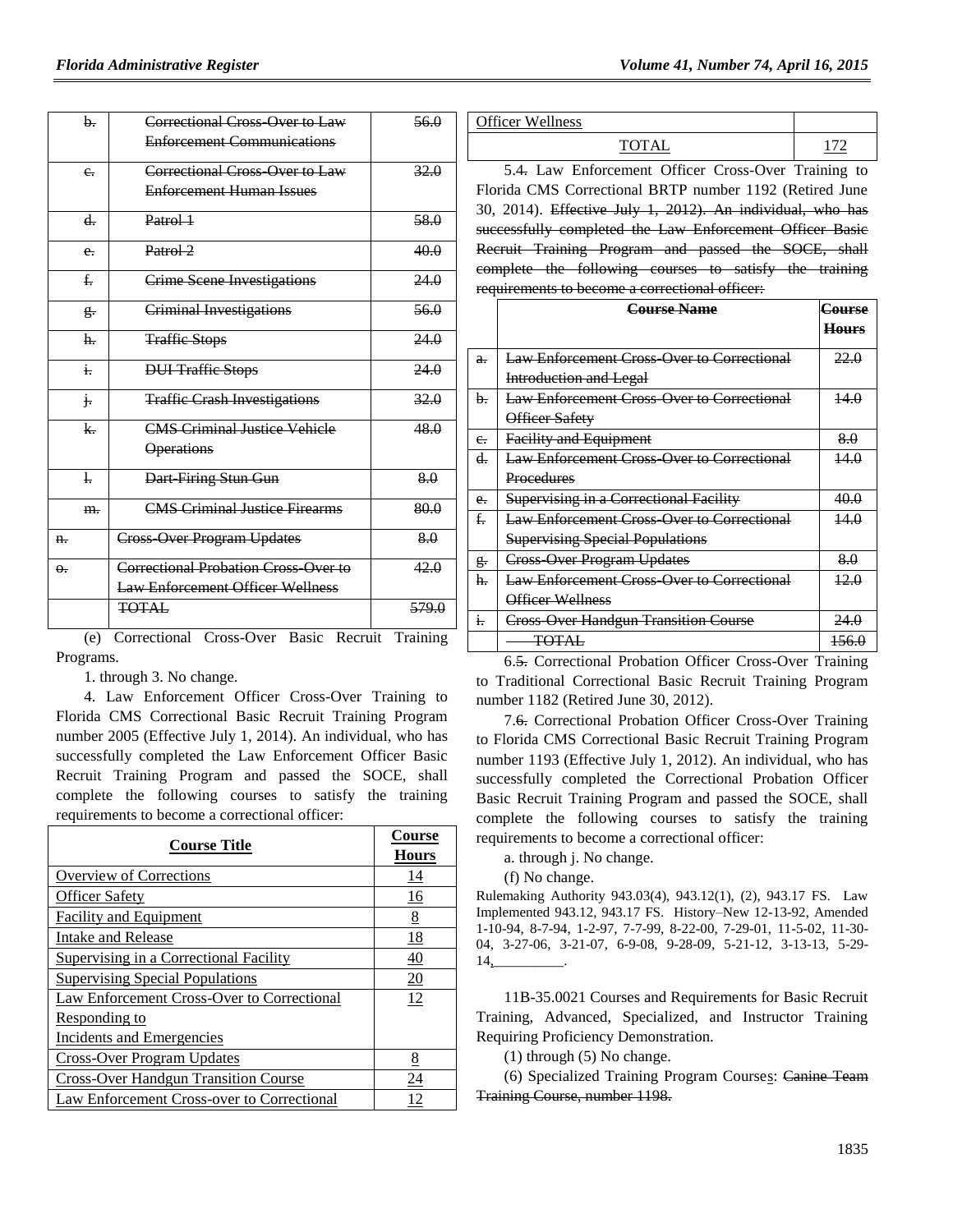(a) Canine Team Training Course, number 1198.

(b) Safe Handling of Firearms course, number 2007.

(7) No change.

(8) Instructor to student ratios for instruction of proficiency skills in High-Liability Basic Recruit Training Program Courses, DUI Traffic Stops, High-Liability Instructor Training Courses, Specialized Instructor Courses, Advanced Training Program Courses, and Specialized Training Program Courses, requiring proficiency demonstration.

(a) For instruction of the CMS Criminal Justice Firearms Course, Cross-Over Handgun Transition Course, or CMS Firearms Instructor Course, or Safe Handling of Firearms course, there shall be no more than six students actively engaged on a firearms range for each Commission-certified firearms instructor. One rangemaster shall supervise all range activity while training is actively engaged. The rangemaster shall be a Commission-certified firearms instructor and shall not be included as an instructor to comply with the instructor to student ratio requirements. Discretionary course of fire shall be conducted with a one-to-one instructor to student ratio. Actively engaged is defined as "a student on the firing range handling a weapon."

(b) through (c) No change.

(d) For instruction of the CMS First Aid for Criminal Justice Officers Course and CMS First Aid Instructor Course, at least one Commission-certified CMS First Aid Instructor shall be required for every ten students actively engaged in the practical and performance areas of the training. Actively engaged is defined as "a student involved in the practical performance of any first aid skills training." CPR iInstructors, who possess an active valid CPR iInstructor cCertification from the American Heart Association (AHA), American Red Cross (ARC), American Safety & Health Institute (ASHI), or other an entity referenced in Rule 64J-1.022, F.A.C., are permitted to instruct CPR only in the CMS First Aid for Criminal Justice Officers Course and may the CMS First Aid Instructor Course, or be used to meet the required instructor to student ratio for demonstration of CPR proficiency skills only in the CMS First Aid for Criminal Justice Officers Course. these courses. The instructor to student ratio shall match the prerequisites set forth in the approved CPR course certification requirements. A copy of the Instructor Exemption Application form CJSTC-82 and a copy of the CPR instructor's active valid CPR Instructor Certification shall be maintained in the course file. Form CJSTC-82 can be obtained at by contacting Commission staff at (850) 410-8615 or at the following FDLE Internet address http://www.fdle.state.fl.us/Content/CJST/Publications/Professi onalism-Program-Forms.aspx.

(e) through (g) No change.

(h) For instruction of the Underwater Police Science and Technology course, there shall be at least one Commissioncertified Criminal Justice Diving Instructor for each eight students actively engaged in water activities. Training centers are permitted to use qualified safety divers in assisting the instructor with water exercises. For each qualified safety diver, two additional students are permitted to actively engage in water activities. A maximum of two three qualified safety divers are permitted per instructor. Qualified safety divers shall not be enrolled as students in the course in which they are assisting and shall not be included as an instructor to comply with the instructor to student ratio requirements. Actively engaged is defined as "a student in the water participating in the practical performance of any dive activities." Qualified safety diver is defined as "an individual who possesses a current Advanced Open Water Dive Certification, is an active or former member of a criminal justice dive team, and is approved by the training center director or designee to assist the instructor with water exercises." A copy of the Instructor Exemption form CJSTC-82 shall be maintained in the course file.

(i) For instruction of the Canine Team Training Course number 1198, there shall be at least one Commission-certified instructor for eight student canine teams while actively engaged in canine team patrol activities. Individuals with three years of documented experience working with canines and approved by the training center director or designee are allowed to assist in canine exercises and assist the instructor during practical exercises and shall not be included as an instructor to comply with the instructor to student ratio requirements. Actively engaged is defined as a student canine team actively working and performing practical exercises. A canine team is defined as a student handler and a canine. A copy of the Instructor Exemption form CJSTC-82 shall be maintained in the course file.

(j) For instruction of the Canine Team Training Instructor Course number 1199, there shall be at least one Commissioncertified instructor for eight student canine teams while actively engaged in canine team patrol activities. Individuals approved by the agency head or training center director or designee are allowed to assist in canine exercises and assist the instructor during practical exercises and shall not be included as an instructor to comply with the instructor to student ratio requirements. Actively engaged is defined as a student canine team actively working and performing practical exercises. A copy of the Instructor Exemption form CJSTC-82 shall be maintained in the course file.

Rulemaking Authority 943.03(4), 943.12(1), (2), 943.14(3), 943.17 FS. Law Implemented 943.12(5), 943.17 FS. History–New 12-13- 92, Amended 1-2-97, 7-7-99, 8-22-00, 7-29-01, 11-5-02, 11-30-04, 3- 21-07, 6-9-08, 9-28-09, 3-13-13, 5-29-14,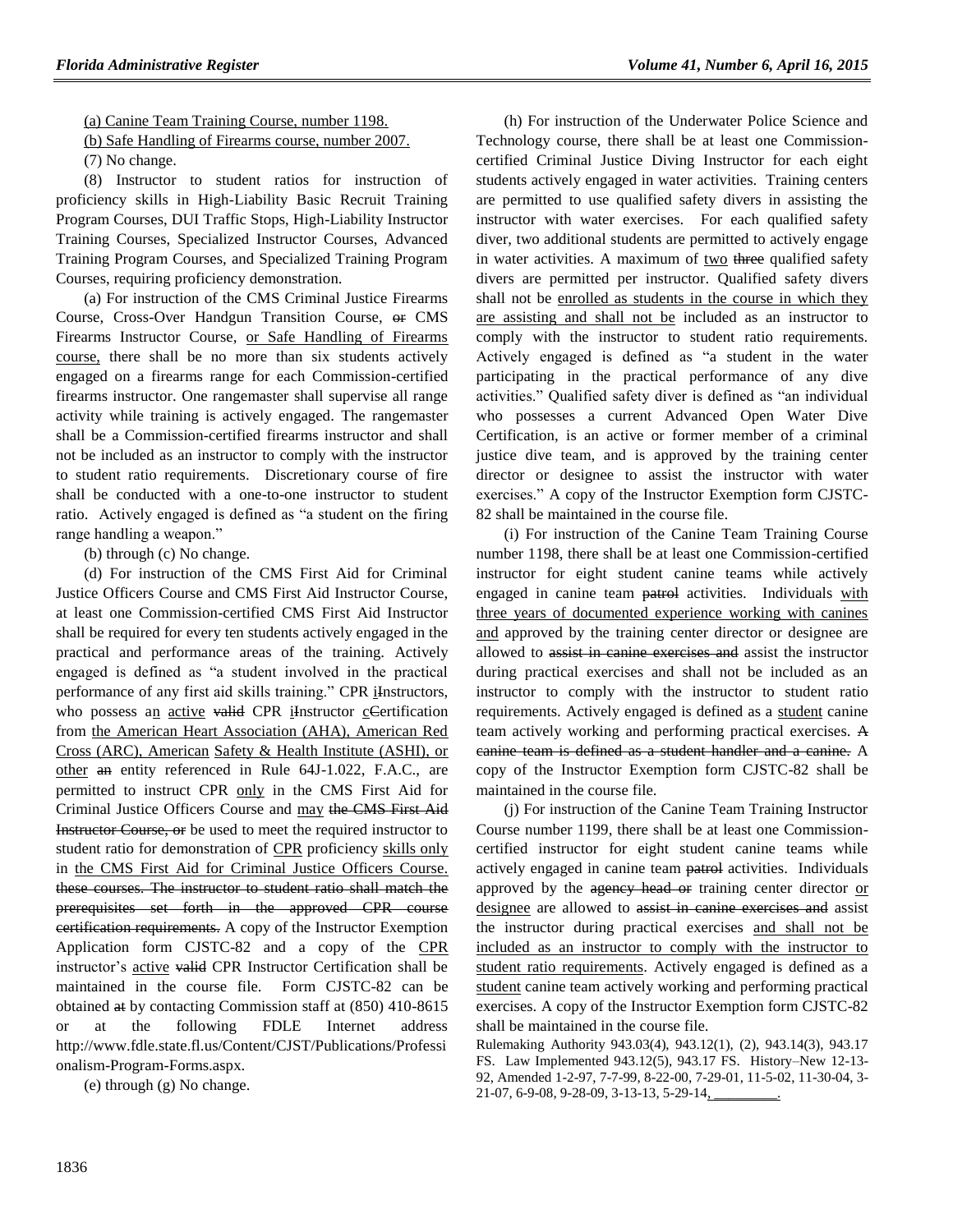11B-35.0024 Student Performance in Commissionapproved High-Liability Basic Recruit Training Courses, Instructor Training Courses, and Specialized and Advanced Training Program Courses Requiring Proficiency Demonstration.

(1) through (2) No change.

(3) Successful completion and demonstration of proficiency skills is required for each of the following highliability courses: CMS Criminal Justice Defensive Tactics Course, CMS Defensive Tactics Instructor Course, CMS Criminal Justice Firearms Course, Cross-Over Handgun Transition Course, CMS Firearms Instructor Course, Safe Handling of Firearms course, CMS Law Enforcement Vehicle Operations Course, CMS Vehicle Operations Instructor Course, CMS First Aid for Criminal Justice Officers Course, and CMS First Aid Instructor Course.

(a) CMS Criminal Justice Defensive Tactics Course.

1. through 2. No change.

3. A basic recruit student shall be subject to chemical agent contamination as described in the CMS Criminal Justice Defensive Tactics Course. Prior to beginning a Florida CMS Law Enforcement, Florida CMS Correctional, or Florida Correctional Probation Basic Recruit Training Program, a student shall complete the Physical Fitness Assessment form CJSTC-75B. This form verifies that there are no known medical conditions that would prevent a student from participating in chemical agent contamination. A student who has provided the training school with documentation of prior chemical agent exposure that includes chemical agent contamination and working through the effects of chemical agent contamination in a training environment, shall be exempt from this requirement.

(b) through (c) No change.

(d) CMS Firearms Instructor Course.

1. through 2. No change.

(e) Safe Handling of Firearms course. A student enrolled in the Safe Handling of Firearms course shall achieve a score of 80% on the required written end-of-course examination. Students shall demonstrate all Firearms Handling Proficiency Skills for the safe handling of handguns (both revolver and semiautomatic pistol) and long guns (both shotgun and semiautomatic rifle/carbine) at 100%. The results shall be recorded on the required Firearms Handling Performance Evaluation form CJSTC-21, created , effective hereby incorporated by reference \_\_\_. Form CJSTC-21 can be obtained at the following FDLE Internet address: http://www.fdle.state.fl.us/Content/CJST/Publications/Professi onalism-Program-Forms.aspx, or by contacting Commission staff at (850) 410-8615. Form CJSTC-21 shall be maintained in the student or course file.

(f)(e) CMS First Aid for Criminal Justice Officers Course.

1. through 2. No change.

 $(g)$ (f) CMS First Aid Instructor Course.

1. through 2. No change.

 $(h)(g)$  CMS Law Enforcement Vehicle Operations Course.

1. through 2. No change.

*(i)(h) CMS Vehicle Operations Instructor Course.*

*1. through 2. No change.*

*(4) Successful completion and demonstration of proficiency skills is required for each of the following basic recruit, advanced, specialized instructor, or specialized training program courses: DUI Traffic Stops, Speed Measurement Course, Speed Measurement Instructor Course, Breath Test Instructor Course, Breath Test Instructor Renewal Course, Breath Test Operator Course, Breath Test Operator Renewal Course, Agency Inspector Course, Agency Inspector Renewal Course, Underwater Police Science and Technology course, Canine Team Training Course, and Canine Team Training Instructor Course, and Role-play Scenarios for Facilitative Learning.*

*(a) through (i) No change.*

*(j) Underwater Police Science and Technology course number 077. A student shall achieve a score of no less than 80% on the required written end-of-course examination and demonstrate the required proficiency skills at 100%, with the results recorded on the required Criminal Justice Diver Performance Evaluation form CJSTC-19, revised created \_\_\_\_\_\_\_\_\_\_\_ November 7, 2013, effective 5/2014, hereby incorporated by reference* \_\_\_\_\_\_*.Form CJSTC-19 can be obtained at the following FDLE Internet Address: http://www.fdle.state.fl.us/Content/CJST/Publications/Professi onalism-Program-Forms.aspx, or by contacting Commission staff at (850)410-8615. A copy of the completed form shall be provided to the student and the original shall be maintained in the course file.*

*(k) Canine Team Training Course number 1198. A handler shall achieve a score of no less than 80% on the required written end-of-course examination and demonstrate the required proficiency skills at 100%, with the results recorded on the required Canine Performance Evaluation form CJSTC-83, revised* \_\_\_\_\_*, effective* \_\_\_\_\_\_ *November 7, 2013, effective 5/2014, hereby incorporated by reference* \_\_\_\_\_\_\_*. Form CJSTC-83 can be obtained at the following FDLE Internet Address: http://www.fdle.state.fl.us/Content/CJST/Publications/Professi onalism-Program-Forms.aspx, or by contacting Commission staff at (850)410-8615. A copy of the completed form shall be provided to the student and the original maintained in the course file.*

*(l) Canine Team Training Instructor Course number 1199.*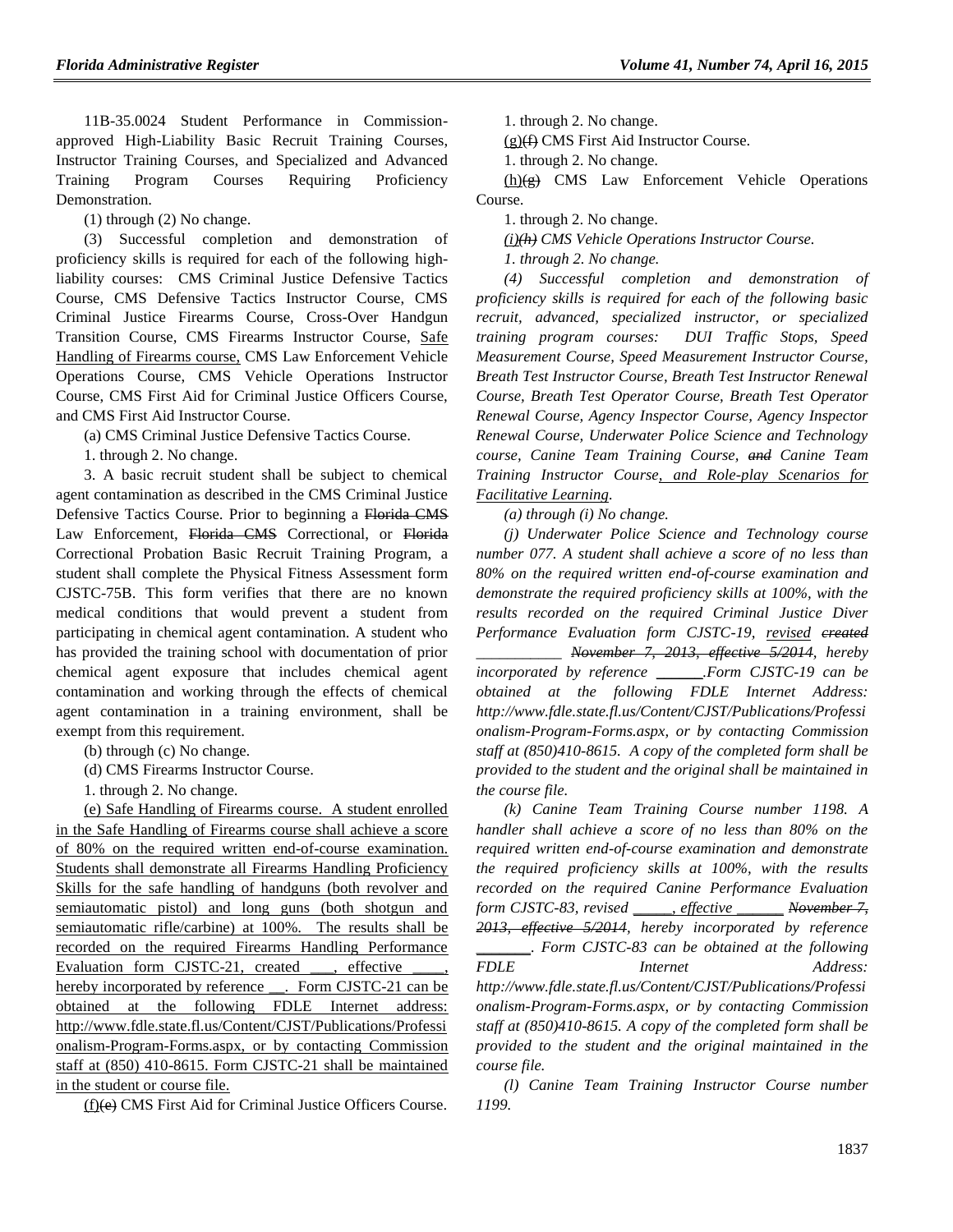*1. An instructor student shall complete the Canine Team Training Instructor Course requirements pursuant to Rule 11B-20.0014, F.A.C., to instruct the Canine Team Training Course number 1198 and Canine Team Training Instructor Course number 1199.*

2. An instructor student shall achieve a score of no less than 85% on the required written end-of-course examination, demonstrate instruction of one classroom topic from the Canine Team Training Course number 1198, and demonstrate instructing field exercises in obedience, criminal apprehension, building search, area search, and tracking and trailing from the Canine Team Training Course number 1198, with the results recorded on the required performance evaluation form. A copy of the completed Canine Team Instructor Performance Evaluation form CJSTC-20, revised created \_\_\_\_, effective \_\_\_\_\_ November 7, 2013, effective 5/2014, hereby incorporated by reference \_\_\_\_\_\_, shall be provided to the student and the original form CJSTC-20 maintained in the instructor student course file. Form CJSTC-20 can be obtained at the following FDLE Internet address: http://www.fdle.state.fl.us/Content/CJST/Publications/Professi onalism-Program-Forms.aspx, or by contacting Commission staff at (850)410-8615. A copy of the completed form shall be provided to the student and the original maintained in the course file.

(m) Role-play Scenarios for Facilitative Learning course number 2001. An instructor student shall achieve a score of no less than 85% on the required written end-of-course examination. There are no proficiency requirements for this course.

Rulemaking Authority 943.03(4), 943.12(1), (2) FS. Law Implemented 943.12, 943.17 FS. History–New 2-17-93, Amended 1- 2-97, 7-7-99, 8-22-00, 7-29-01, 11-5-02, 11-30-04, 3-27-06, 3-21-07, 6-9-08, 9-28-09, 6-3-10, 3-13-13, 5-29-14,

11B-35.007 Specialized Training Program.

(1) through (2) No change.

(3) Specialized Instructor Training Courses pursuant to paragraph (1)(b) of this rule section. The following Specialized Instructor Training Courses are developed and approved by the Commission for instructor training and shall be delivered in their entirety by a training school for an individual to qualify to apply as a Commission-certified instructor.

(a) through (q) No change.

| (r) | 2001 | Role-play Scenarios for Facilitative |  |
|-----|------|--------------------------------------|--|
|     |      | Learning                             |  |

(4) Commission-approved Specialized Training Program Courses pursuant to paragraph (1)(c) of this rule section. The following Commission-approved Specialized Training Program Courses are developed and approved by the

Commission and have not been designated as Commissionapproved Advanced Training Program Courses:

|  | (a) No change. |
|--|----------------|
|--|----------------|

| $\left(\mathbf{b}\right)$ | $-1126$      | Human Diversity In service<br><b>Training for Professionalism</b><br>and Ethics                                    | 4          |
|---------------------------|--------------|--------------------------------------------------------------------------------------------------------------------|------------|
| (e)                       | 1127         | Human Diversity In service<br>Training for Interdependent<br>Relationships                                         | 8          |
| (d)                       | ++28         | Human Diversity In-service<br>Training for Reducing Inter-<br>group Conflict                                       | 4          |
| (e)                       | 1129         | <b>Human Diversity In service</b><br><b>Training for Reducing Inter-</b><br>group Conflict                         | 4          |
| $\circledf$               | 4430         | Human Diversity In service<br><b>Training for Specialized</b><br><b>Topics in Diversity</b>                        | 4          |
| (b)(g)                    | 1144         | <b>Human Interaction Course</b>                                                                                    | 16         |
| $(c)$ (h)                 | 1131         | Human Diversity In-service<br>Training for Discriminatory<br>Profiling<br>and Professional<br><b>Traffic Stops</b> | 4          |
| (d)(i)                    | 1112<br>1198 | Canine<br>Team<br>Training<br>Course (Retired 11/6/13)<br>Canine<br>Team<br>Training<br>Course (Effective 11/7/13) | 400<br>480 |
| (e)(i)                    | 1113         | Laser Speed Measurement<br>Device (LSMD) Transition<br>Operators Course for Radar<br>Operators (Retired 12/31/08)  | 12         |
| (f)(k)                    | 1132         | Enforcement<br>Parking<br>Specialist for Civilians                                                                 | 16         |
| $(g)(\n)$                 | 1133         | Selective<br>Traffic<br>Enforcement Program<br>for<br>Civilians                                                    | 80         |
| $(h)$ (m)                 | 732          | Traffic Control Officer for<br>Civilians                                                                           | 8          |
| (i)(n)                    | 1134         | Criminal<br>Justice<br>Officer<br><b>Ethics Course</b>                                                             | 8          |
| $(j)(\Theta)$             | 1135         | Crimes Against Children                                                                                            | 24         |
| (k)(p)                    | 1136         | <b>Domestic Violence</b>                                                                                           | 8          |
|                           |              |                                                                                                                    |            |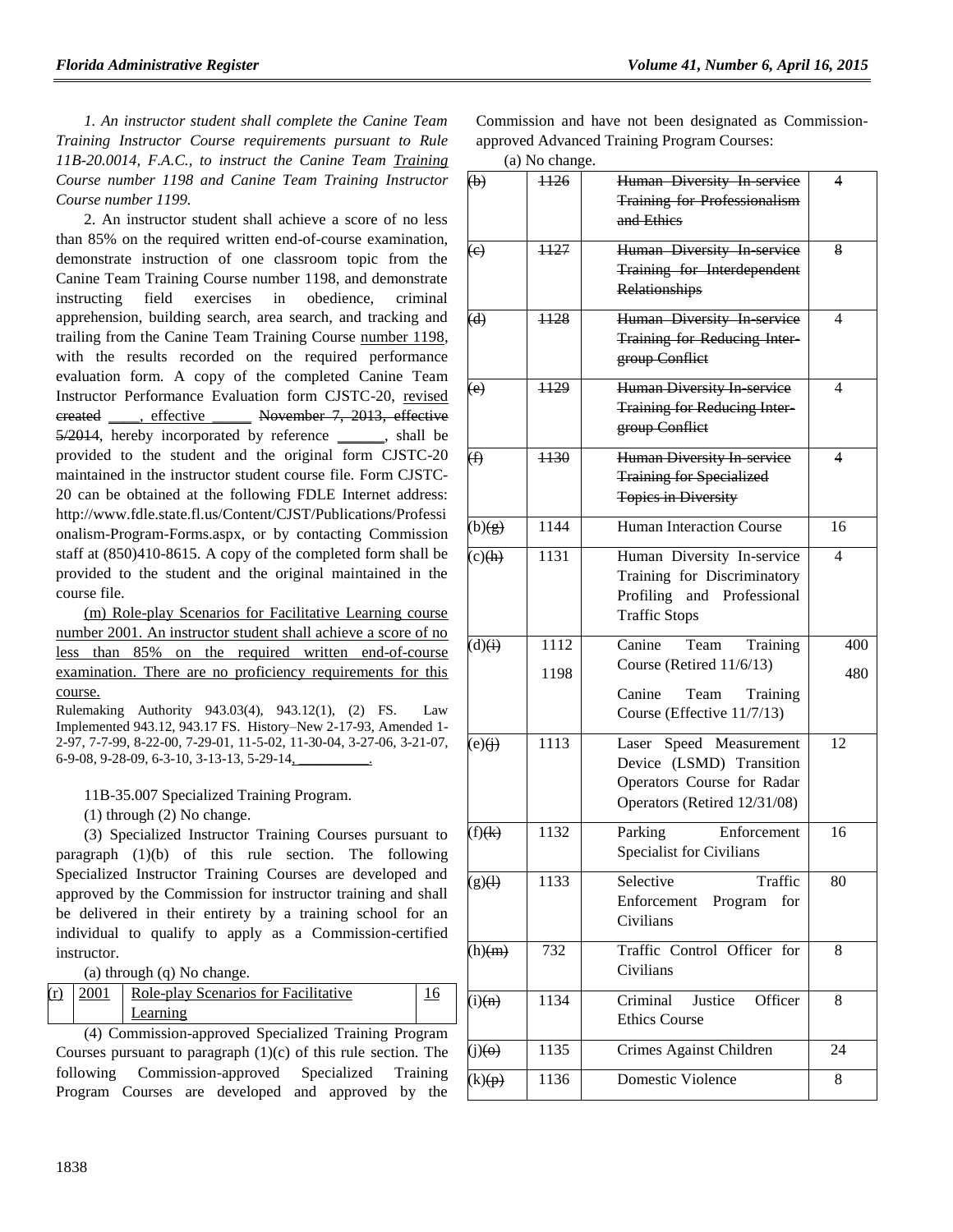| (1)(q)                        | 1137             | Violent Crime Investigator<br><b>Training Course</b>                                            | 40                       |
|-------------------------------|------------------|-------------------------------------------------------------------------------------------------|--------------------------|
| (m)(r)                        | 808              | CMS Field Training Officer<br>Transition Course (Retired<br>12/31/08)                           | 8                        |
| (n)(s)                        | 1140             | Incident Command<br>Basic<br>System (ICS) Course                                                | 6                        |
| $\Theta$ (o)                  | 1141             | Incident<br>Intermediate<br>Command System<br>(ICS)<br>Course                                   | 18                       |
| (p)(u)                        | 1142             | Incident<br>Advanced<br>System<br>(ICS)<br>Command<br>Course                                    | 14                       |
| $\mathbf{q}(\mathbf{v})$      | 1149             | <b>Special Populations</b>                                                                      | $\overline{32}$          |
| $r)$ (w)                      | 1150             | Problem-Solving Model:<br><b>SECURE</b>                                                         | 6                        |
| $\mathbf{s}(\mathbf{x})$      | $\frac{1}{1160}$ | Dart-Firing Stun Gun                                                                            | 8                        |
| $\overline{t}$ $\overline{y}$ | 1167             | <b>CMS</b> General Instructor Update<br>Course (Retired 12/31/10)                               | $\overline{\mathcal{A}}$ |
| (u)(z)                        | 1169             | <b>CMS</b> Defensive Tactics and<br>Firearms Instructor Update<br>Course<br>(Retired 12/31/10)  | 6                        |
| (y)(aa)                       | 1185             | <b>Elder Abuse Investigations</b>                                                               | $\overline{4}$           |
| w)(bb)                        | 1189             | <b>Physical Fitness Trainer Course</b>                                                          | 32                       |
| $\underline{x}$ )(ee)         | 1194             | Responding to Veterans                                                                          | 16                       |
| (y)(dd)                       | 1195             | <b>Public Safety</b><br>Telecommunications for Law<br><b>Enforcement Officers</b>               | 40                       |
| $\overline{(z)(ee)}$          | 1197             | STEP Course for Red Light<br>Cameras                                                            | 40                       |
| (aa)                          | 2002             | <b>Property Repossession Processes</b>                                                          | $\sqrt{2}$               |
| (bb)                          | 2006             | <b>Canine Team Training Instructor</b><br><b>Update Course</b>                                  | 24                       |
| $\overline{c}$                | 2007             | <b>Safe Handling of Firearms</b>                                                                | 16                       |
| (dd)                          | 2008             | <b>District Courts of Appeal</b><br><b>Marshal Minimum Standards</b><br><b>Training Program</b> | 40                       |

(5) through (7) No change.

Rulemaking Authority 943.03(4), 943.12(1), (2) FS. Law Implemented 943.175, 943.25 FS. History–New 12-13-92, Amended 8-7-94, 1-2-97, 7-7-99, 8-22-00, 7-29-01, 11-5-02, 11-30-04, 3-27- 06, 3-21-07, 6-9-08, 9-28-09, 5-21-12, 3-13-13, 5-29-14,

11B-35.009 Exemption from Basic Recruit Training. (1) through (2) No change.

(3) For individuals who request an exemption from a Commission-approved Basic Recruit Training Program, the employing agency or Criminal Justice Selection Center shall:

(a) Verify that the applicant's law enforcement training is comparable to the Commission's Florida Law Enforcement Academy for which the exemption is requested, and at a minimum reflects successful completion of training, pursuant to the Exemption-From-Equivalency-of-Training form CJSTC-76, for the topics of Legal, Interactions in a Diverse Community, Interviewing and Report Writing, Patrol (including Fundamentals, Calls for Service, and Critical Incidents), Criminal Investigations (including Crime Scene and Courtroom), Traffic Stops, Traffic Crash Investigations, Vehicle Operations, First Aid or equivalent, Firearms, and Defensive Tactics.

(b) Verify that the applicant's correctional officer training is comparable to the Commission's Florida CMS Correctional Basic Recruit Training Program whenever an exemption is requested, and at a minimum reflects successful completion of training, pursuant to the Exemption-From-Equivalency of-Training form CJSTC-76, for the topics of Legal, Communications, Officer Safety, Facility and Equipment, Intake and Release, Supervising in a Correctional Facility, Supervising Special Populations, Responding to Incidents and Emergencies, Firearms, Defensive Tactics, and First Aid or Equivalent.

(c) Verify that the applicant's correctional probation officer training is comparable to the Commission's Florida Correctional Probation Basic Recruit Training Program whenever an exemption is requested, and at a minimum reflects successful completion of training, pursuant to the Exemption-From-Equivalency of-Training form CJSTC-76, for the topics of Legal, Interpersonal Communication Skills, Caseload Management, Supervision, Investigations, Management Information Systems, Defensive Tactics, and First Aid or equivalent.

(d) through (e) No change.

(4) No change.

(5) Documentation requirements for out-of-state, federal, and inactive Florida Officers. Upon verification of an individual's request for exemption of training, pursuant to this rule section, an employing agency or Criminal Justice Selection Center shall submit to Commission staff a completed Exemption-From-Equivalency of-Training, form CJSTC-76, revised \_\_\_\_, effective \_\_\_\_\_, November 7, 2013, effective 5/2014, hereby incorporated by reference for out-of-state, federal, and inactive Florida Officers. Form CJSTC-76 CMS can be obtained at the following FDLE Internet address: http://www.fdle.state.fl.us/Content/CJST/Publications/Professi onalism-Program-Forms.aspx, or by contacting Commission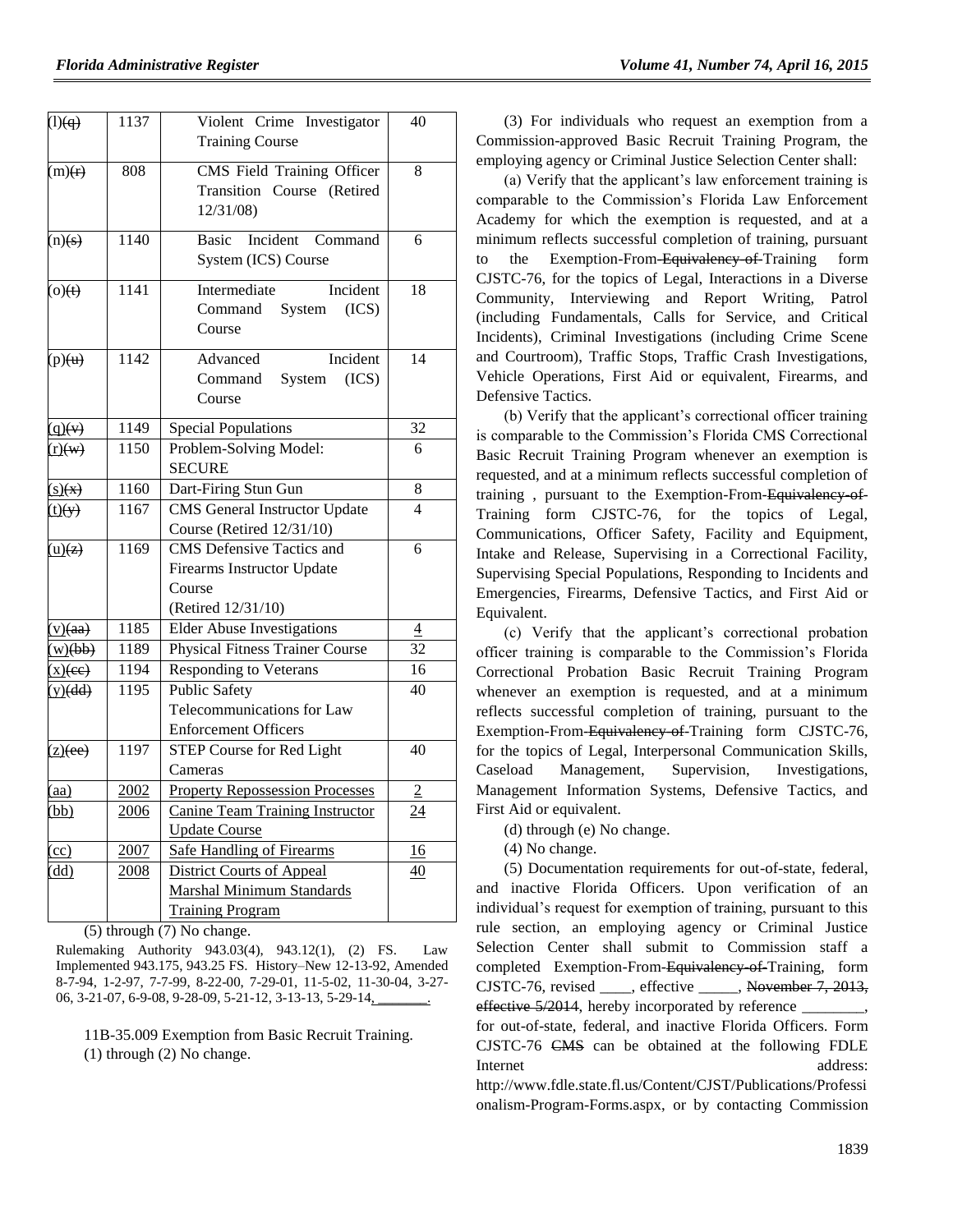staff at (850)410-8615. Supporting documentation verifying the individual's compliance with comparable basic recruit training and sworn criminal justice experience pursuant to this rule section shall be maintained on file by the employing agency or Criminal Justice Selection Center and submitted to Commission staff for review. The agency shall be notified of the approval or denial of the requested exemption of certification in writing within 30 working days. Any appeal of denial of exemption is governed by Section 120.57, F.S.

(6) High-Liability Basic Recruit Training proficiency skills requirements for out-of-state, federal, or inactive Florida officers. Prior to applying for certification, an out-of-state or federal officer, or inactive Florida officer, who is exempt from completing a Commission-approved Basic Recruit Training Program, pursuant to Section 943.131(2), F.S., shall demonstrate proficiency in the required High-Liability Basic Recruit Training Proficiency Skills of vehicle operations, firearms, defensive tactics, and first aid, pursuant to Rule 11B-35.0024, F.A.C., for the discipline for which certification is sought. Such officers shall achieve a passing score on the State Officer Certification Examination, pursuant to Rule 11B-30.0062, F.A.C., and paragraph 11B-30.008, F.A.C. Demonstration of proficiency in the required High-Liability Basic Recruit Training Proficiency Skills and passing the State Officer Certification Examination shall be completed within one year after notification of approval of the Exemption-From-Equivalency-of-Training form CJSTC-76. Individuals who do not complete the required demonstration of proficiency in the High-Liability Basic Recruit Training Proficiency Skills and achieve a passing score on the State Officer Certification Examination within one year, are permitted to apply for another exemption from training, pursuant to Section 943.131(2), F.S., provided they meet the eligibility requirements outlined in Section 943.131(2), F.S. Upon demonstration of proficiency in the required High-Liability Basic Recruit Training Proficiency Skills, the training school shall complete an Exemption-From-Equivalency-of-Training Proficiency Demonstration, form CJSTC-76A, revised , effective , December 16, 2010, (effective 5/2012), hereby incorporated by reference \_\_\_\_\_\_\_, and provide a copy to the officer of form CJSTC-76A. Form CJSTC-76A can be obtained at the following FDLE Internet address: http://www.fdle.state.fl.us/Content/CJST/Publications/Professi onalism-Program-Forms.aspx, or by contacting Commission staff at (850)410-8615. The training center director or designee shall, within thirty days of course completion, electronically transmit a completed Training Report form CJSTC-67 through the Commission's ATMS, or submit an updated form CJSTC-67.

(7) through (9) No change.

Rulemaking Authority 943.03(4), 943.12(1), (2) FS. Law Implemented 943.131(2) FS. History–New 1-2-97, Amended 7-7-99, 11-5-02, 11-30-04, 3-27-06, 3-21-07, 6-9-08, 5-21-12, 3-13-13, 5-29-  $14$ 

NAME OF PERSON ORIGINATING PROPOSED RULE: Bureau Chief Glen Hopkins

NAME OF AGENCY HEAD WHO APPROVED THE PROPOSED RULE: Governor and Cabinet

DATE PROPOSED RULE APPROVED BY AGENCY HEAD: March 10, 2015

DATE NOTICE OF PROPOSED RULE DEVELOPMENT PUBLISHED IN FAR: November 21, 2014

### **[DEPARTMENT OF LAW ENFORCEMENT](https://www.flrules.org/gateway/department.asp?id=11)**

#### **[Division of Criminal Justice Information Systems](https://www.flrules.org/gateway/organization.asp?id=21)** RULE NO.: RULE TITLE:

[11C-6.009](https://www.flrules.org/gateway/ruleNo.asp?id=11C-6.009) Sale and Delivery of Firearms

PURPOSE AND EFFECT: Updates the rule with minor changes to reflect a name change, billing date range change and allows firearms dealers an additional 5 days to submit payment prior to service termination. Revises the title of Finance and Accounting to Financial Management, removes the date range for the billing period to allow flexibility to work with our accounting system and increase the number of days the firearms dealers have to submit payment.

SUMMARY: Rule 11C-6.009 F.A.C. is amended to revise the title of Finance and Accounting to Financial Management and to remove the date range for the billing period. It will also change the service termination date to 15 days after the invoice due date.

SUMMARY OF STATEMENT OF ESTIMATED REGULATORY COSTS AND LEGISLATIVE RATIFICATION: The Agency has determined that this will not have an adverse impact on small business or likely increase directly or indirectly regulatory costs in excess of \$200,000 in the aggregate within one year after the implementation of the rule. A SERC has not been prepared by the Agency.

The Agency has determined that the proposed rule is not expected to require legislative ratification based on the statement of estimated regulatory costs or if no SERC is required, the information expressly relied upon and described herein: The Department's economic analysis of the adverse impact or potential regulatory costs of the proposed rule did not exceed any of the criteria established in Section 120.541(2)(a), Florida Statutes.

Any person who wishes to provide information regarding a statement of estimated regulatory costs, or provide a proposal for a lower cost regulatory alternative must do so in writing within 21 days of this notice.

RULEMAKING AUTHORITY: [790.065 FS, 943.03\(4\) FS.](https://www.flrules.org/gateway/cfr.asp?id=790.065%20FS,%20943.03(4)%20FS)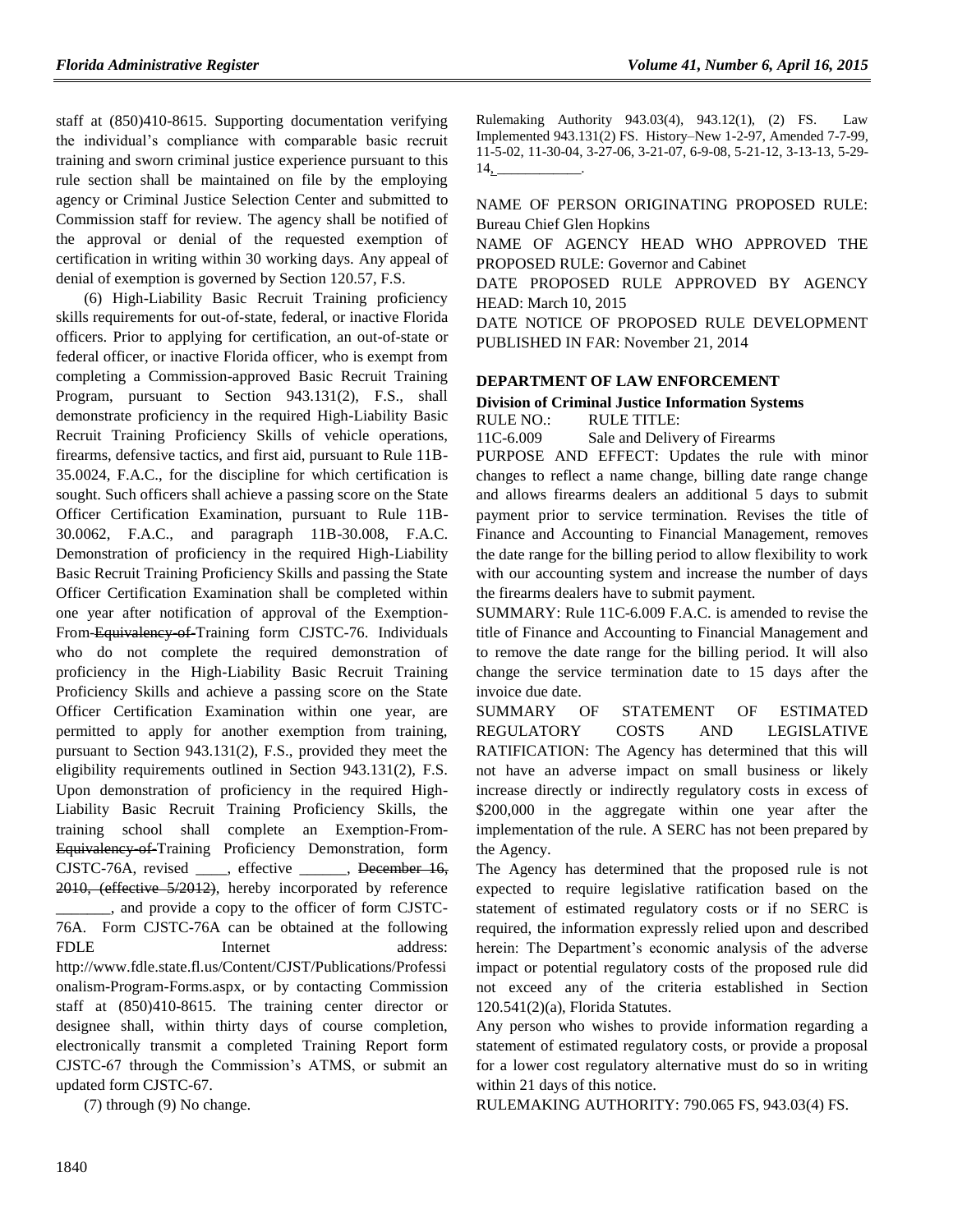### LAW IMPLEMENTED: [790.065 FS.](https://www.flrules.org/gateway/cfr.asp?id=790.065%20FS)

IF REQUESTED WITHIN 21 DAYS OF THE DATE OF THIS NOTICE, A HEARING WILL BE HELD AT THE DATE, TIME AND PLACE SHOWN BELOW:

DATE AND TIME: Wednesday, May 13, 2015, 1:00 p.m.

PLACE: Florida Department of Law Enforcement, 2331 Phillips Road, Tallahassee, Florida 32308

Pursuant to the provisions of the Americans with Disabilities Act, any person requiring special accommodations to participate in this workshop/meeting is asked to advise the agency at least 5 days before the workshop/meeting by contacting: Charlotte Fraser at (850)410-7162, or charlottefraser@fdle.state.fl.us or write to Florida Department of Law Enforcement, Office of Financial Management, 2331 Phillips Road, Tallahassee, FL 32308. If you are hearing or speech impaired, please contact the agency using the Florida Relay Service, 1(800)955-8771 (TDD) or 1(800)955-8770 (Voice).

THE PERSON TO BE CONTACTED REGARDING THE PROPOSED RULE IS: Charlotte Fraser at (850)410-7162, or charlottefraser@fdle.state.fl.us, or write to Florida Department of Law Enforcement, Office of Financial Management 2331 Phillips Road, Tallahassee, FL 32308

THE FULL TEXT OF THE PROPOSED RULE IS:

11C-6.009 Sale and Delivery of Firearms.

(1) through (8) No change.

(9) Each month, FDLE will provide the dealer with an invoice of the fees due FDLE. Payment must be received by FDLE by the 1st of the month following the invoice date billing period (16th of two months previous through the 15th of the previous month). A business or personal check, money order, or cashier's check payable to FDLE will be accepted and must be returned with the return portion of the invoice in the envelope that is provided. Checks must be in U.S. dollars only.

(10) Questions about invoices received should be directed to:

Florida Department of Law Enforcement

Office of Finance and Accounting Financial Management Post Office Box 1489

Tallahassee, Florida 32302-1489

Telephone Number: (850)410-7156

(11) No change.

(12) An invoice for processing fees that is not paid within 15 10 days after the due date will result in the termination of services provided by FDLE. Services will be reactivated when all past due invoices are paid in full and payment is received by FDLE.

(13) through (20) No change.

Rulemaking Authority 790.065, 943.03(4) FS. Law Implemented 790.065 FS., Title 18, U.S.C., Chapter 44, and Title 27, C.F.R., Part 178. History–New 6-2-91, Amended 7-7-99, 8-22-00, 12-18-00, 11-  $5-02,$ 

NAME OF PERSON ORIGINATING PROPOSED RULE: Charlotte Fraser, Chief of Financial Support Services

NAME OF AGENCY HEAD WHO APPROVED THE PROPOSED RULE: Governor and Cabinet

DATE PROPOSED RULE APPROVED BY AGENCY HEAD: March 10, 2015

DATE NOTICE OF PROPOSED RULE DEVELOPMENT PUBLISHED IN FAR: November 21, 2014

### **[DEPARTMENT OF LAW ENFORCEMENT](https://www.flrules.org/gateway/department.asp?id=11)**

#### **[Division of Criminal Justice Information Systems](https://www.flrules.org/gateway/organization.asp?id=21)** RULE NO.: RULE TITLE:

[11C-7.006](https://www.flrules.org/gateway/ruleNo.asp?id=11C-7.006) Procedures on Court-Ordered Expunctions PURPOSE AND EFFECT: Rule 11C-7.006, F.A.C. is amended to conform to a 2014 legislative change creating new Section. 943.0585(5) F.S., which allows for certain criminal history records to be ordered expunged by the courts, notwithstanding the general eligibility requirements in Section 943.0585, F.S.

SUMMARY: Description of procedures and forms for applying for the expunction of a criminal history record based on lawful self-defense pursuant to new Section 943.0585(5), F.S. Incorporates forms by reference.

SUMMARY OF STATEMENT OF ESTIMATED REGULATORY COSTS AND LEGISLATIVE RATIFICATION: The Agency has determined that this will not have an adverse impact on small business or likely increase directly or indirectly regulatory costs in excess of \$200,000 in the aggregate within one year after the implementation of the rule. A SERC has not been prepared by the Agency.

The Agency has determined that the proposed rule is not expected to require legislative ratification based on the statement of estimated regulatory costs or if no SERC is required, the information expressly relied upon and described herein: The Department's economic analysis of the adverse impact or potential regulatory costs of the proposed rule did not exceed any of the criteria established in Section 120.541(2)(a), Florida Statutes.

Any person who wishes to provide information regarding a statement of estimated regulatory costs, or provide a proposal for a lower cost regulatory alternative must do so in writing within 21 days of this notice.

RULEMAKING AUTHORITY: [943.03\(4\),](https://www.flrules.org/gateway/statute.asp?id=943.03(4)) [943.0585\(2\) FS.](https://www.flrules.org/gateway/statute.asp?id=%20943.0585(2)%20FS.) LAW IMPLEMENTED: [943.0585\(5\) FS.](https://www.flrules.org/gateway/statute.asp?id=943.0585(5)%20FS.)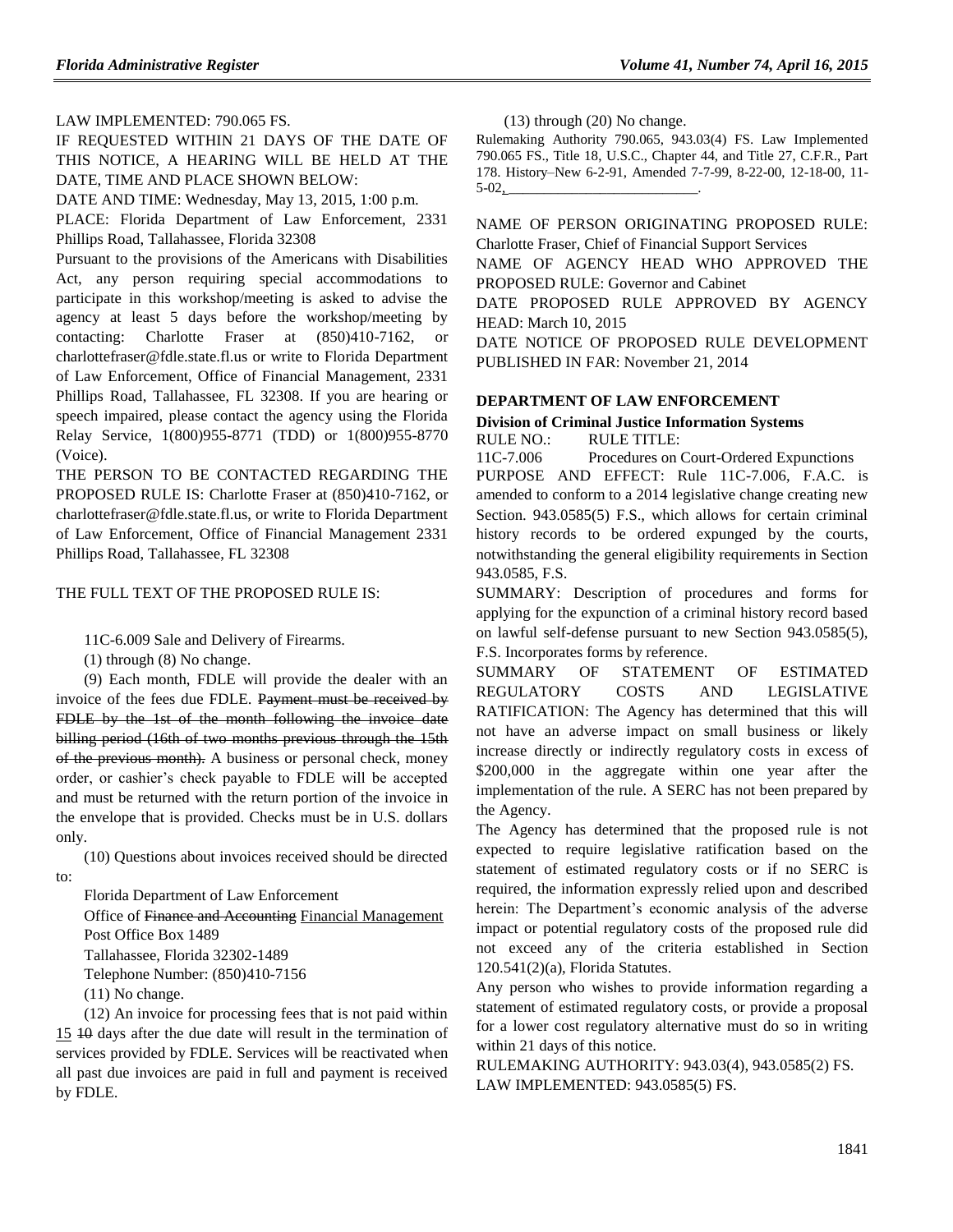IF REQUESTED WITHIN 21 DAYS OF THE DATE OF THIS NOTICE, A HEARING WILL BE HELD AT THE DATE, TIME AND PLACE SHOWN BELOW:

DATE AND TIME: Wednesday, May 13, 2015, 1:00 p.m.

PLACE: Florida Department of Law Enforcement, 2331 Phillips Road, Tallahassee, Florida 32308

Pursuant to the provisions of the Americans with Disabilities Act, any person requiring special accommodations to participate in this workshop/meeting is asked to advise the agency at least 5 days before the workshop/meeting by contacting: Christopher Eaton at (850)410-8114 or christophereaton@fdle.state.fl.us or write to Florida Department of Law Enforcement, Criminal Justice Information Services, 2331 Phillips Road, Tallahassee, Florida 32308. If you are hearing or speech impaired, please contact the agency using the Florida Relay Service, 1(800)955-8771 (TDD) or 1(800)955-8770 (Voice).

THE PERSON TO BE CONTACTED REGARDING THE PROPOSED RULE IS: Christopher Eaton at (850)410-8114 or christophereaton@fdle.state.fl.us or write to Florida Department of Law Enforcement, Criminal Justice Information Services, 2331 Phillips Road, Tallahassee, Florida 32308

THE FULL TEXT OF THE PROPOSED RULE IS:

11C-7.006 Procedures on Court-Ordered Expunctions.

(1) Prior to petitioning the court to expunge a criminal history record, the subject must apply to the Department for a certificate of eligibility for expunction. The application for the certificate of eligibility must include:

(a) No change

(b) A completed Application for Certification of Eligibility. The subject must complete section A of the application. The Application for Certification of Eligibility (form number FDLE 40-021, rev. December 2009, \_\_\_\_\_\_\_\_\_\_\_\_\_\_\_\_\_\_\_\_\_\_), or for lawful self-defense

| expunction under Section $943.0585(5)$ , F.S. (form number |  |  |  |
|------------------------------------------------------------|--|--|--|
| FDLE $-$ rev. 2014.                                        |  |  |  |
|                                                            |  |  |  |

both of which are hereby incorporated by reference, may be obtained from:

1. The Clerk of the Court, or 2. Florida Department of Law Enforcement Expunge Section Post Office Box 1489 Tallahassee, Florida 32302-1489 Telephone Number: (850)410-7870 Website:<http://www.fdle.state.fl.us/expunge> (c) through (e) No change. (2) through (4) No change.

(5) The Department will send the subject a Certificate of Eligibility (form number FDLE 40-022, rev. July 2006,

|                                                               | $\Box$ ) or (form number FDLE - |                         |
|---------------------------------------------------------------|---------------------------------|-------------------------|
| 2014.<br>new                                                  |                                 | $\Box$ ), both of which |
| are incorporated here by reference, if the specified criminal |                                 |                         |
| history record meets the requirements for expunction. If the  |                                 |                         |
| specified criminal history record does not meet the           |                                 |                         |
| requirements for expunction, the Department will send the     |                                 |                         |
| subject a letter stating the reason for ineligibility with an |                                 |                         |
| explanation of appeal rights.                                 |                                 |                         |

(6) No change.

Rulemaking Authority 943.03(4), 943.058(2) FS. Law Implemented 943.0585 FS. History–New 8-5-92, Amended 7-7-99, 8-22-00, 6-9-  $08, 6 - 3 - 10, \_$ 

NAME OF PERSON ORIGINATING PROPOSED RULE: Christopher Eaton, Chief of Crime Information Bureau NAME OF AGENCY HEAD WHO APPROVED THE PROPOSED RULE: Governor and Cabinet

DATE PROPOSED RULE APPROVED BY AGENCY HEAD: March 10, 2015

DATE NOTICE OF PROPOSED RULE DEVELOPMENT PUBLISHED IN FAR: November 21, 2014

### **[DEPARTMENT OF LAW ENFORCEMENT](https://www.flrules.org/gateway/department.asp?id=11)**

### **[Division of Local Law Enforcement Assistance](https://www.flrules.org/gateway/organization.asp?id=22)**

| <b>RULE NOS.:</b> | <b>RULE TITLES:</b>                        |
|-------------------|--------------------------------------------|
| 11D-8.002         | Definitions                                |
| 11D-8.003         | Approval of Breath Test Methods and        |
|                   | Instruments                                |
| 11D-8.0035        | Approval of Alcohol Reference Solution and |
|                   | Sources                                    |
| 11D-8.004         | Department Inspection and Registration of  |
|                   | <b>Breath Test Instruments</b>             |
| 11D-8.006         | Agency Inspection of Breath Test           |
|                   | Instruments                                |
| 11D-8.007         | Approved Breath Test Instruments - Access, |
|                   | Facility Requirements, Observation Period, |
|                   | and Operational Procedures                 |
| 11D-8.0075        | Agency Retention of Records                |
| 11D-8.008         | Breath Test Operator and Agency Inspector  |
| 11D-8.010         | <b>Qualifications for Instructors</b>      |
| 11D-8.011         | Approval of Blood Alcohol Test Methods     |
| 11D-8.013         | Blood Alcohol Permit - Analyst             |
| 11D-8.017         | Forms                                      |

PURPOSE AND EFFECT: Subsection 11D-8.002(12), F.A.C.: Adds the phrase "on a single Form 38 affidavit" to the definition of "Approved Breath Alcohol Test" to clarify and add specificity to the rule.

Subsection 11D-8.002(13), F.A.C.: Removes "the Department of Law Enforcement" from the definition of "Authorized Repair Facility" because the Department only performs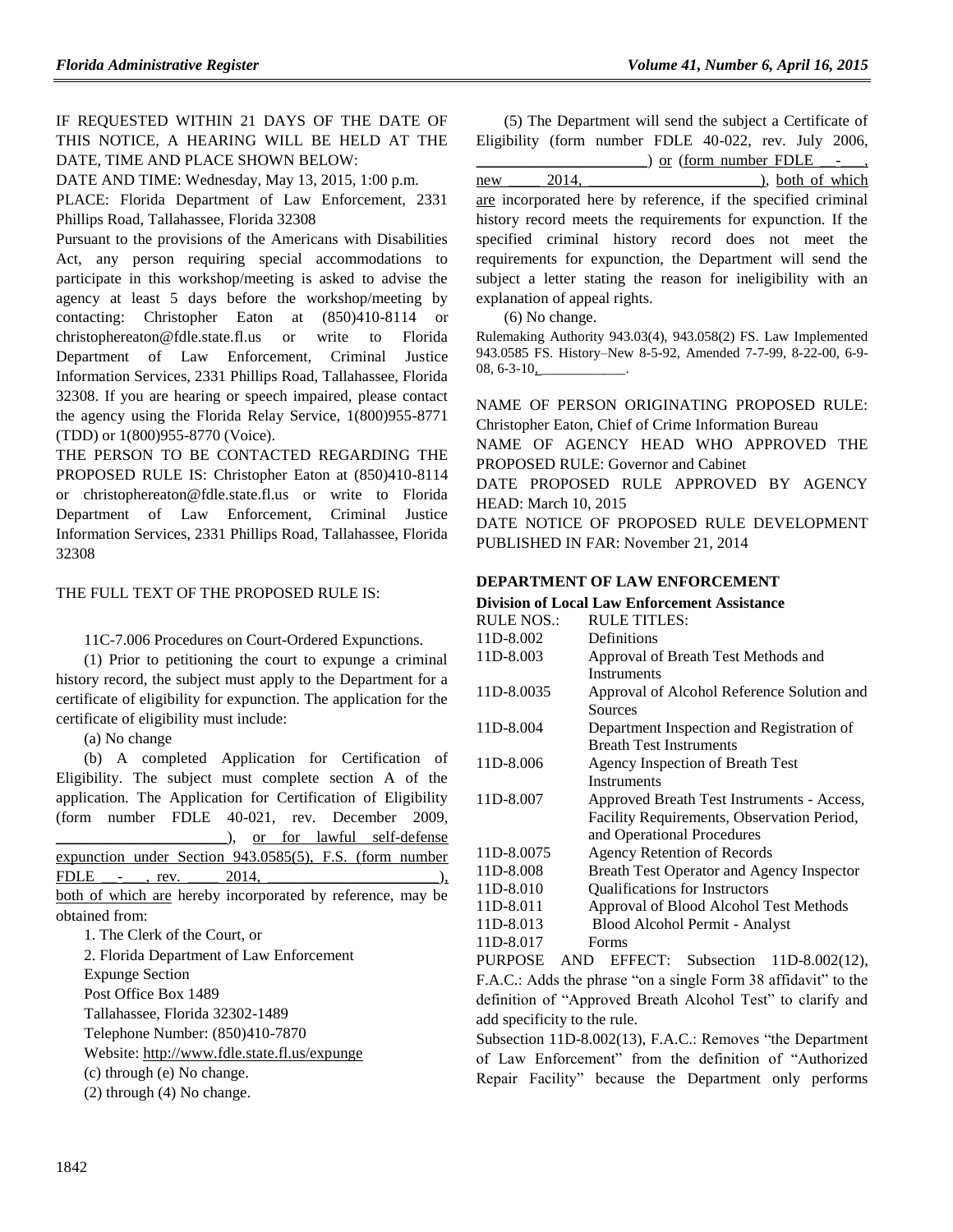maintenance on the breath test instruments and does not perform repairs.

Subsection 11D-8.002(14), F.A.C.: Add the word "human" to the definition of "Blood" to clarify that human blood is the type of blood to be analyzed for proficiency testing.

Subsection 11D-8.002(20), F.A.C.: Names the National Institute of Standards and Technology or international equivalent traceable standard as the "Dry Gas Standard" for compliance with the American Society of Crime Laboratory Directors/Laboratory Accreditation Board definition standards and to be consistent with Rule 11D-8.0036.

Subsection 11D-8.002(22), F.A.C.: Defines "Instrument Registration" to certify that the breath test instrument meets the requirements of Rules 11D-8.003 and 11D-8.004, F.A.C.

Subsections 11D-8.002(23)-(25), (27)-(28), F.A.C.: Renumbers these rule paragraphs due to additions in this rule section.

Subsection 11D-8.002(26), F.A.C.: Defines the "4-year Permit Cycle" for required continuing education requirements, and specifies the initial 4-year anniversary and continuing education dates to clarify and add specificity to the rule.

Subsection 11D-8.003(1), F.A.C.: Makes grammatical changes and updates the type of breath test method to reflect the scientific name "Infrared Spectroscopy".

Subsection 11D-8.003(2), F.A.C.: Removes the Intoxilyzer 5000 instrument because Florida no longer uses this instrument; the Intoxilyzer 8000 instrument replaces this instrument. Reincorporates the Instrument Evaluation Procedures FDLE/ATP Form 34 because Rule 11D-8.017, F.A.C., was repealed and all forms contained within that rule section are being reincorporated throughout Rule Chapter 11D-8, F.A.C., pursuant with the Joint Administrative Procedures Committee's recommendation.

Subsection 11D-8.003(3), F.A.C.: Repeals this paragraph because Florida no longer uses the Intoxilyzer 5000 instrument, and renumbers the rule paragraph.

Subsection 11D-8.003(4), F.A.C.: Renumbers the rule paragraph due to a deletion in this rule section.

Subsection 11D-8.003(5), F.A.C.: Renumbers the rule paragraph due to a deletion in this rule section and clarifies that the Alcohol Testing Program is to evaluate software, and requires that an approved make and model of a breath test instrument remains approved until disapproved by the Department.

Paragraph 11D-8.0035(2)(b), F.A.C.: Reincorporates the Certificate of Assurance FDLE/ATP Form 32 because Rule 11D-8.017, F.A.C., was repealed and all forms contained within that rule section are being reincorporated throughout Rule Chapter 11D-8, F.A.C., pursuant with the Joint Administrative Procedures Committee's recommendation.

Subsection 11D-8.004(1), F.A.C.: Requires the inspection of each breath test instrument to establish accuracy and reliability and ensure the registration of the instrument prior placing the instrument into evidentiary use by an agency.

Subsection 11D-8.004(2), F.A.C.: Defines the purpose of required Department Inspections of the breath test instruments and when these inspections must occur to ensure accuracy and reliability.

Subsection 11D-8.004(3), F.A.C.: Removes references to the Intoxilyzer 5000 instrument because Florida no longer uses this instrument. Reincorporates the Department Inspection – Intoxilyzer 8000 FDLE/ATP Form 36 and the Department Inspection Report – Intoxilyzer 8000 FDLE/ATP Form 41 because Rule 11D-8.017, F.A.C., was repealed and all forms contained within that rule section are being reincorporated throughout Rule Chapter 11D-8, F.A.C., pursuant with the Joint Administrative Procedures Committee's recommendation. The paragraph also repeals the Department Inspection Report FDLE/ATP Form 26 because Florida no longer uses the Intoxilyzer 5000 instrument.

Subsection 11D-8.006(1), F.A.C.: Repeals the Agency Inspection Procedures FDLE/ATP Form 16 and the Agency Inspection Report FDLE/ATP Form 24 because Florida no longer uses the Intoxilyzer 5000 instrument. Reincorporates the Agency Inspection Procedures – Intoxilyzer 8000 FDLE/ATP Form 39 and the Agency Inspection Report – Intoxilyzer 8000 FDLE/ATP Form 40 because Rule 11D-8.017, F.A.C., was repealed and all forms contained within that rule section are being reincorporated throughout Rule Chapter 11D-8, F.A.C., pursuant with the Joint Administrative Procedures Committee's recommendation.

Subsection 11D-8.006(2), F.A.C.: Removes references to the Intoxilyzer 5000 instrument because Florida no longer uses this instrument, and renumbers the rule paragraphs due to deletions within the rule section.

Subsection 11D-8.007(1), F.A.C.: Adds "Department" as an authorized entity to remove the cover of the Intoxilyzer 8000 evidentiary breath test instrument to perform maintenance and allow the instrument to be shipped for annual inspections because the Department was removed from the definition of an authorized repair facility in subsection 11D-8.002(13), F.A.C.

Subsection 11D-8.007(4), F.A.C.: Removes references to the Intoxilyzer 5000 instrument and repeals the Breath Test Results Affidavit FDLE/ATP Form 14 because Florida no longer uses the Intoxilyzer 5000 instrument. Reincorporates the Operational Procedures – Intoxilyzer 8000 FDLE/ATP Form 37 and the Breath Test Affidavit – Intoxilyzer 8000 FDLE/ATP Form 38 because Rule 11D-8.017, F.A.C., was repealed and all forms contained within that rule section are being reincorporated throughout Rule Chapter 11D-8, F.A.C.,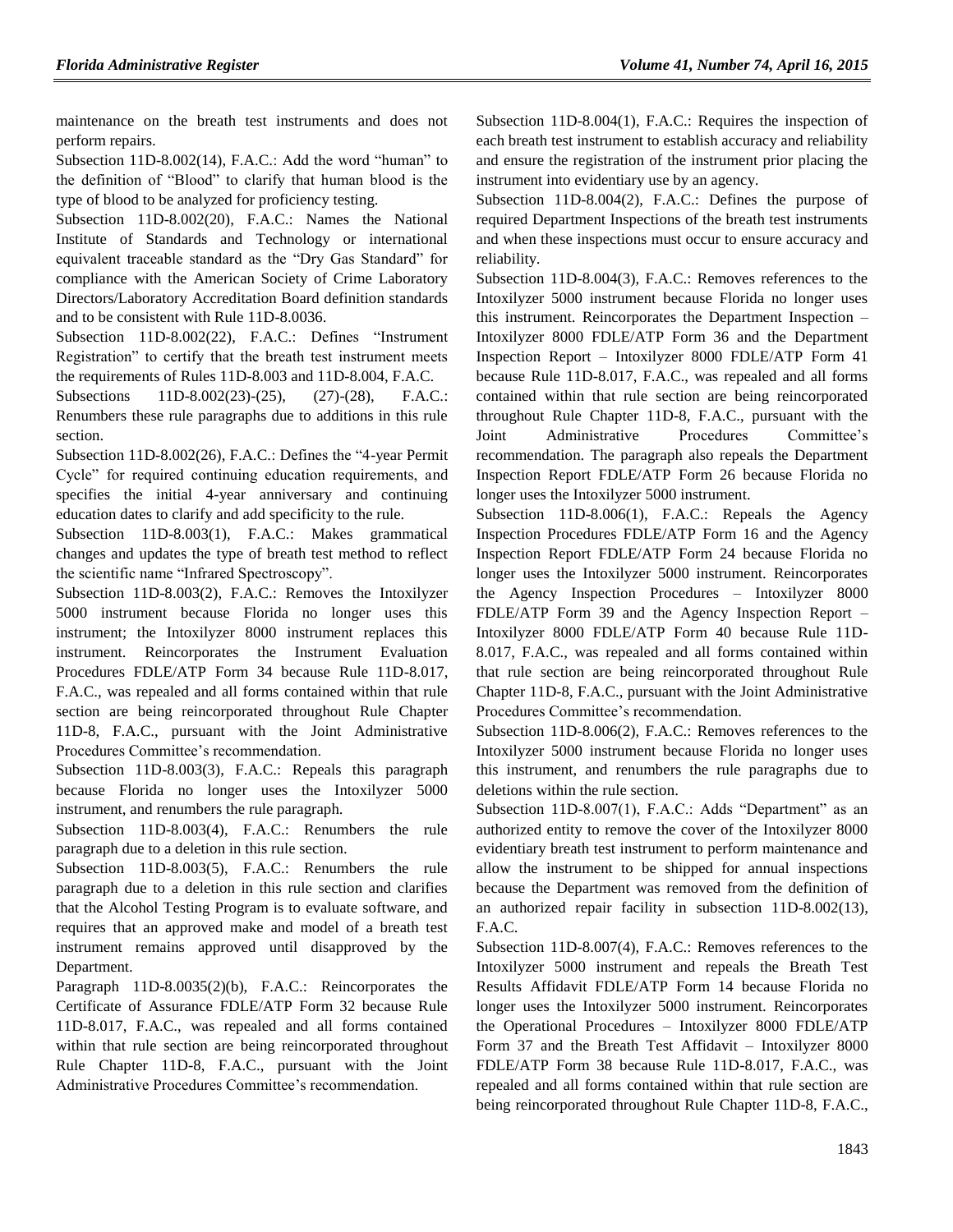pursuant with the Joint Administrative Procedures Committee's recommendation.

Subsection 11D-8.007(5), F.A.C.: Removes references to the Intoxilyzer 5000 instrument and repeals the Breath Test Log FDLE/ATP Form 13 because Florida no longer uses the Intoxilyzer 5000 instrument.

Subsections 11D-8.075(1)-(2), F.A.C.: Removes the agency inspection print cards and breath test log record requirements because they are associated with the Intoxilyzer 5000 instrument and Florida no longer uses this instrument. Restructures paragraphs to place the requirement that agency records are to be accessible to the Department in the paragraph defining those records because this is grammatically correct and in plain language.

Paragraph 11D-8.008(1)(e), F.A.C.: Incorporates the Breath Test Permit Application FDLE/ATP Form 8 because Rule 11D-8.017, F.A.C., was repealed and all forms contained within that rule section are being reincorporated throughout Rule Chapter 11D-8, F.A.C., pursuant with the Joint Administrative Procedures Committee's recommendation.

Rule 11D-8.008(2)(c), F.A.C.: Incorporates the Breath Test Permit Application FDLE/ATP Form 8 because Rule 11D-8.017, F.A.C., was repealed and all forms contained within that rule section are being reincorporated throughout Rule Chapter 11D-8, F.A.C., pursuant with the Joint Administrative Procedures Committee's recommendation.

Subsection 11D-8.008(3), F.A.C.: Defines the frequency of continuing education requirements to clarify and add specificity to the rule.

Subsection 11D-8.008(5), F.A.C.: Defines when a breath test operator or agency inspector permits expires for failing to complete the required mandatory continuing education to clarify and add specificity to the rule.

Subsection 11D-8.008(7), F.A.C.: Adds requirements to activate an expired permit created in Subsection 11D-8.008(5), F.A.C., to obtain a valid breath test operator or agency inspector permit to clarify and add specificity to the rule.

Subsection 11D-8.010(2), F.A.C.: Adds the rule reference for the maintenance requirements of Breath Test Instructor certification to clarify and add specificity to the rule.

Subsection 11D-8.011(1), F.A.C.: Renumbers the rule paragraphs due to deletions with the rule section and removes Alcohol Dehydrogenase (Enzymatic) as an approved blood alcohol test method because gas chromatography is better forensically in determining blood alcohol levels, and no forensic laboratory uses this older technology.

Rule 11D-8.013(1), F.A.C.: Incorporate the Application for Permit to Conduct Blood Alcohol Analyses FDLE/ATP Form 4 because Rule 11D-8.017, F.A.C., was repealed and all forms contained within that rule section are being reincorporated throughout Rule Chapter 11D-8, F.A.C., pursuant with the Joint Administrative Procedures Committee's recommendation. Revises this form to remove Alcohol Dehydrogenase (Enzymatic) as a method used for blood alcohol analyses.

Subsection 11D-8.0013(3), F.A.C.: Removes approval of enzymatic analytical procedures based on alcohol dehydrogenase because alcohol dehydrogenase is not an approved blood alcohol test method pursuant to Rule 11D-8.011, F.A.C.

Paragraph  $11D-8.013(3)(g)$ , F.A.C.: Removes the requirements for enzymatic analytical procedures based on alcohol dehydrogenase because alcohol dehydrogenase is not an approved blood alcohol test method pursuant to Rule 11D-8.011, F.A.C.

Subsection 11D-8.013(4), F.A.C.: Removes provision that ATP approve any substantial change to a laboratory facility. FDLE/ATP has never utilized the provision and the statute lacks the legislative authority to regulate laboratory facilities.

Rule 11D-8.017, F.A.C.: Repeals the various forms in this section. Repeals all forms associated with the Intoxilyzer 5000 because Florida no longer uses this instrument. Reincorporates forms associated with the Intoxilyzer 8000 instrument throughout Rule Chapter 11D-8, F.A.C., pursuant with the Joint Administrative Procedures Committee's recommendation.

SUMMARY: Adds the phrase "on a single Form 38 affidavit" to the definition of "Approved Breath Alcohol Test"; removes "the Department of Law Enforcement" from the definition of authorized repair facility; adds the word "human" to the definition of blood; names the National Institute of Standards and Technology or international equivalent traceable standards as the "dry gas standard"; defines "instrument registration"; defines the "4-year permit cycle" and specifies the initial 4 year anniversary; removes the Intoxilyzer 5000 instrument; reincorporates the Instrument Evaluation Procedures, FDLE/ATP Form 34; clarifies that the Alcohol Testing Program is to evaluate software and requires that an approved make and model breath test instrument remains approved until disapproved by the Department; reincorporates the Certificate of Assurance FDLE/ATP Form 32; requires that each breath test instrument shall be inspected; defines the purpose of required Department inspections of the breath test instruments and when they must occur; reincorporates the Department Inspection Procedures – Intoxilyzer 8000 FDLE/ATP Form 41; repeals the Department Inspection Report FDLE/ATP Form 26; repeals the Agency Inspection Procedures FDLE/ATP Form 16 and the Agency Inspection Report FDLE/ATP Form 24; reincorporates the Agency Inspection Procedures – Intoxilyzer 8000 FDLE/ATP Form 39 and Agency Inspection Report – Intoxilyzer 8000 FDLE/ATP Form 40; adds "Department" as an authorized entity to remove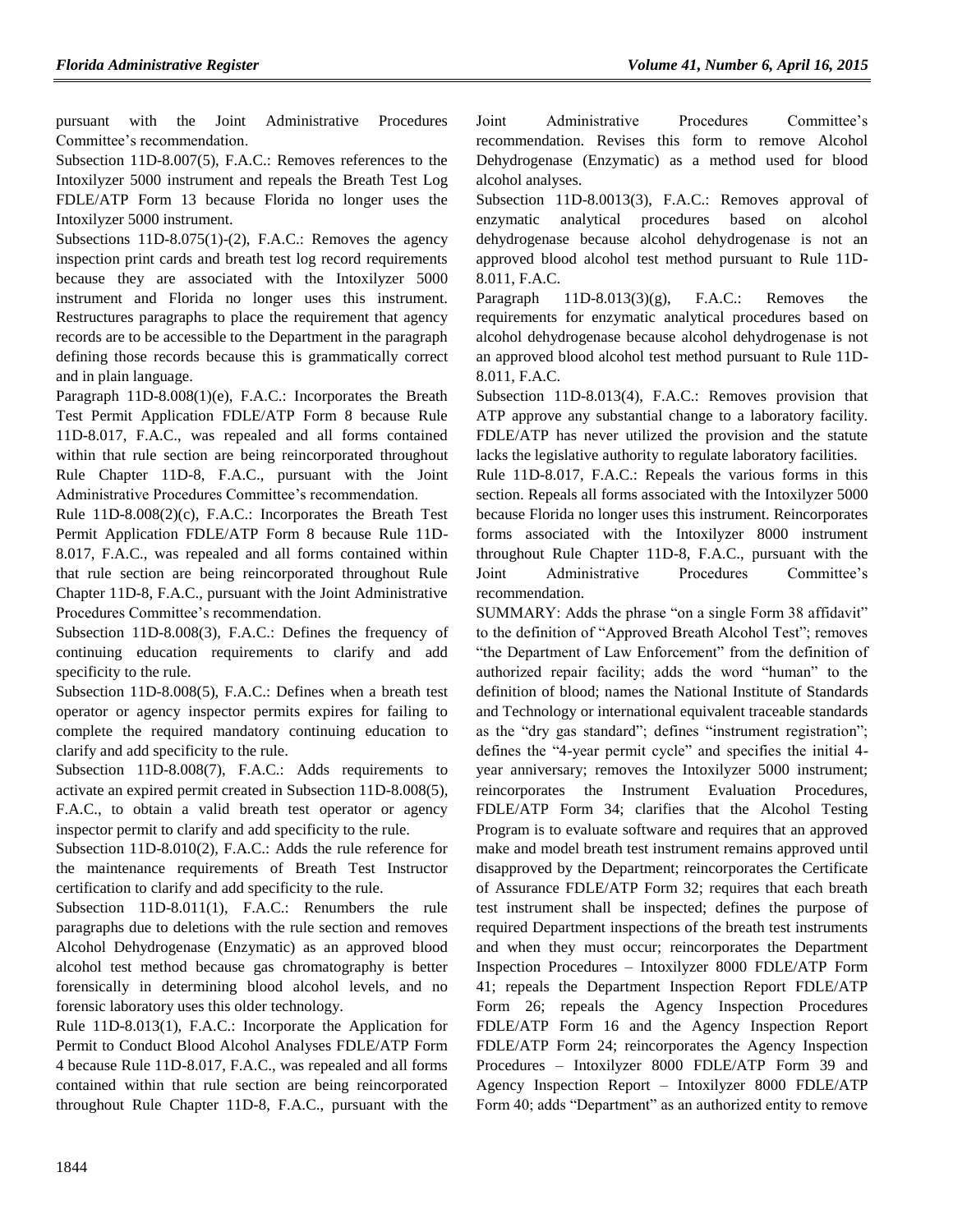the cover of the Intoxilyzer 8000 evidentiary breath test instrument; repeals the Breath Test Results Affidavit FDLE/ATP Form 14; reincorporates the Operational Procedures – Intoxilyzer 8000 FDLE/ATP Form 37 and the Breath Test Affidavit – Intoxilyzer 8000 FDLE/ATP Form 38; repeals the Breath Test Log FDLE/ATP Form 13; removes the agency inspection print cards and breath test log record requirements; incorporates the Breath Test Permit Application FDLE/ATP Form 8; defines the frequency of continuing education requirements; defines when a breath test operator or agency inspector permit expires for failing to complete the required mandatory continuing education; adds the requirements to activate an expired permit to obtain a valid breath test operator or agency inspector permit; adds the rule reference for the Breath Test Instructor certification requirements to maintain instructor certification; removes alcohol dehydrogenase (enzymatic) as an approved blood alcohol test method; incorporates the Application for Permit to Conduct Blood Alcohol Analyses FDLE/ATP Form 4; removes the requirements for and approval of enzymatic analytical procedures based on alcohol dehydrogenase; removes approval of substantial changes to a laboratory facility by the Department; repeals all forms listed in Rule 11D-8.017, F.A.C. and incorporates active forms throughout the rule chapter; makes grammatical revisions; and renumbers paragraphs.

SUMMARY OF STATEMENT OF ESTIMATED REGULATORY COSTS AND LEGISLATIVE RATIFICATION: The Agency has determined that this will not have an adverse impact on small business or likely increase directly or indirectly regulatory costs in excess of \$200,000 in the aggregate within one year after the implementation of the rule. A SERC has not been prepared by the Agency.

The Agency has determined that the proposed rule is not expected to require legislative ratification based on the statement of estimated regulatory costs or if no SERC is required, the information expressly relied upon and described herein: The proposed rule is not expected to exceed any of the criteria set forth in Section 120.541(2)(a), F.S.

Any person who wishes to provide information regarding a statement of estimated regulatory costs, or provide a proposal for a lower cost regulatory alternative must do so in writing within 21 days of this notice.

RULEMAKING AUTHORITY: [316.1932\(1\)\(a\)2.,](https://www.flrules.org/gateway/statute.asp?id=316.1932(1)(a)2.) (f)1., [316.1933\(2\)\(b\),](https://www.flrules.org/gateway/statute.asp?id=%20316.1933(2)(b)) [316.1934\(3\),](https://www.flrules.org/gateway/statute.asp?id=%20316.1934(3)) [322.63\(3\)\(a\),](https://www.flrules.org/gateway/statute.asp?id=%20322.63(3)(a)) (b), [327.352\(1\)\(b\)3. FS.](https://www.flrules.org/gateway/statute.asp?id=%20327.352(1)(b)3.%20FS.)

LAW IMPLEMENTED: [316.1932\(1\)\(b\)2.,](https://www.flrules.org/gateway/statute.asp?id=316.1932(1)(b)2.) [316.1933\(2\)\(b\),](https://www.flrules.org/gateway/statute.asp?id=%20316.1933(2)(b)) [316.1934\(3\),](https://www.flrules.org/gateway/statute.asp?id=%20316.1934(3)) [322.63\(3\)\(b\),](https://www.flrules.org/gateway/statute.asp?id=%20322.63(3)(b)) [327.352\(1\)\(e\),](https://www.flrules.org/gateway/statute.asp?id=%20327.352(1)(e)) [327.353\(2\),](https://www.flrules.org/gateway/statute.asp?id=%20327.353(2)) [327.354\(3\) FS.](https://www.flrules.org/gateway/statute.asp?id=%20327.354(3)%20FS.)

IF REQUESTED WITHIN 21 DAYS OF THE DATE OF THIS NOTICE, A HEARING WILL BE HELD AT THE DATE, TIME AND PLACE SHOWN BELOW:

DATE AND TIME: Wednesday, May 13, 2015, 1:00 p.m.

PLACE: Florida Department of Law Enforcement, 2331 Phillips Road, Tallahassee, Florida 32308

Pursuant to the provisions of the Americans with Disabilities Act, any person requiring special accommodations to participate in this workshop/meeting is asked to advise the agency at least 5 days before the workshop/meeting by contacting: The Alcohol Testing Program at (850)617-1290, alcoholtestingprogram@fdle.state.fl.us or write to Florida Department of Law Enforcement, Criminal Justice Professionalism, Alcohol Testing Program, 2331 Phillips Road, Tallahassee, Florida 32308. If you are hearing or speech impaired, please contact the agency using the Florida Relay Service, 1(800)955-8771 (TDD) or 1(800)955-8770 (Voice).

THE PERSON TO BE CONTACTED REGARDING THE PROPOSED RULE IS: The Alcohol Testing Program at (850)617-1290, alcoholtestingprogram@fdle.state.fl.us or write to Florida Department of Law Enforcement, Criminal Justice Professionalism, Alcohol Testing Program, 2331 Phillips Road, Tallahassee, Florida 32308

THE FULL TEXT OF THE PROPOSED RULE IS:

11D-8.002 Definitions.

(1)through(11) No change.

(12) Approved Breath Alcohol Test – a minimum of two samples of breath collected within fifteen minutes of each other, analyzed using an approved breath test instrument, producing two results within 0.020 g/210L, and reported as the breath alcohol level, on a single Form 38 affidavit. If the results of the first and second samples are more than 0.020 g/210L apart, a third sample shall be analyzed. Refusal or failure to provide the required number of valid breath samples constitutes a refusal to submit to the breath test. Notwithstanding the foregoing sentence, the result(s) obtained, if proved to be reliable, shall be acceptable as a valid breath alcohol level.

(13) Authorized Repair Facility – the Department, the breath test instrument manufacturer, or an entity authorized by the breath test instrument manufacturer to service and repair such breath test instrument.

(14) Blood – human whole blood.

(15) through (19) No change.

(20) Dry Gas Standard – a National Institute of Standards and Technology or international equivalent traceable standard consisting of a mixture of alcohol and gas which produces a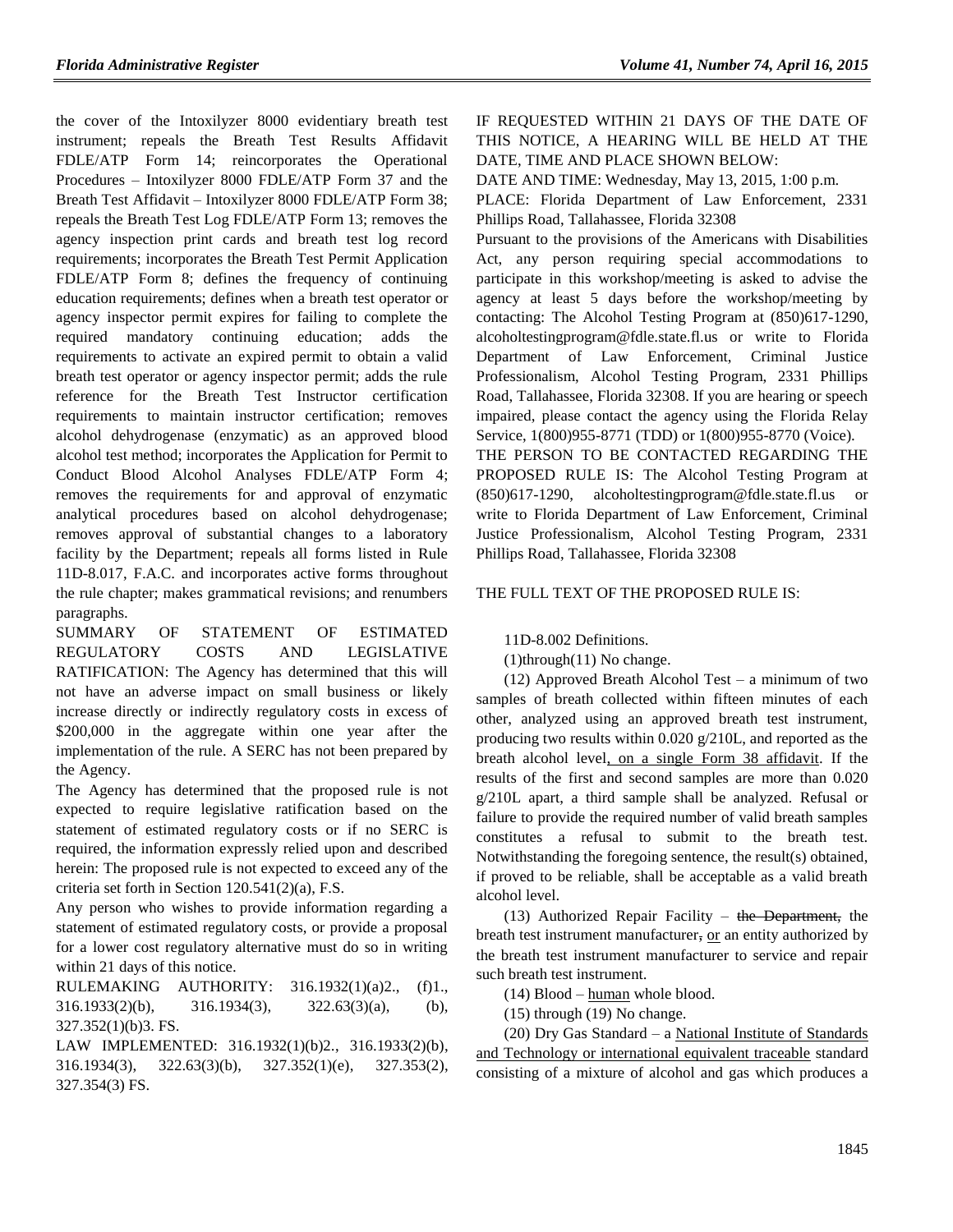known alcohol vapor concentration used to verify the accuracy calibration of a breath test instrument.

(21) No change.

(22) Instrument Registration – when issued by the Department, certifies that the specified breath test instrument meets the requirements of Rule 11D-8.003 and Rule 11D-8.004, F.A.C, and is authorized to be placed into evidentiary use. A breath test instrument registration remains valid until relinquished by the agency or suspended or revoked by the Department.

 $(23)(22)$  Methods – types of alcohol analyses approved by the Department to conduct chemical or physical tests of blood or breath.

 $(24)(23)$  Mouth Alcohol Solution – a mixture of alcohol and distilled or deionized water provided by the Department.

 $(25)(24)$  Permit – when issued by the Department, certifies that the holder has met all necessary qualifications, remains in full compliance with these rules and is authorized to perform all related duties. A permit is issued only to a qualified applicant and remains valid and in full effect until determined otherwise by the Department.

(26) Permit Cycle – the 4-year period in which continuing education requirements shall be satisfied. The initial cycle due date is June  $30<sup>th</sup>$  of the fourth year following the initial permit date. Subsequent cycles will run for 4-year periods from the initial cycle due date.

EXAMPLE:

4-year Anniversary Date

Continuing Education Due Date/Initial Cycle Due Date

 $(27)(25)$  Reference Sample Device – a device, also known as a simulator, that produces a known vapor concentration by the passage of air through a liquid.

 $(28)(26)$  Target Concentration – a gas chromatographic result equivalent to the following known alcohol vapor concentrations of alcohol reference solution: for 0.05 g/210L the target concentration is 0.0605 g/100mL; for 0.08 g/210L the target concentration is 0.0968 g/100mL; for 0.20 g/210L the target concentration is 0.2420 g/100mL.

Specific Authority 316.1932(1)(a)2., (f)1., 316.1933(2)(b), 316.1934(3), 322.63(3)(a), (b), 327.352(1)(b)3. FS. Law Implemented 316.1932(1)(b)2., 316.1933(2)(b), 316.1934(3), 322.63(3)(b), 327.352(1)(e), 327.353(2), 327.354(3) FS. History– New 10-31-93, Amended 1-1-97, 7-6-99, 7-29-01, 11-5-02, 12-9-04,  $3-27-06$ ,

11D-8.003 Approval of Breath Test Methods and Instruments.

(1) The approved breath test Department has approved the following method(s) for evidentiary breath testing is: Infrared Spectroscopy Light Test, also known as Infrared Light Absorption Test.

(2) The Department approves breath test methods and new instrumentation to ensure the accuracy and reliability of breath test results. The approved breath test instrument make and model is the Department has approved the following breath test instrumentation for evidentiary use: CMI, Inc. Intoxilyzer 5000 Series – including any or all instruments using one of the following programs: 5000 Basic Software Program; Florida Software Program; R Software Program; and CMI, Inc. Intoxilyzer 8000 using software evaluated by the Department in accordance with Instrument Evaluation Procedures FDLE/ATP Form 34, revised March 2004, \_\_\_\_\_\_\_\_\_\_\_\_\_\_\_\_\_\_\_\_\_\_, hereby incorporated by reference.

This form may be obtained by contacting the Florida Department of Law Enforcement, Alcohol Testing Program, P. O. Box 1489, Tallahassee, Florida 32302.-Rev. March 2004.

(3) The Department has approved the following options for use with Intoxilyzer 5000 Series instruments: keyboard; simulator recirculation; sample capture; pressure switch setting at no less than two inches and no more than six inches of water.

(3)(4) A Department inspection performed in accordance with Rule 11D-8.004, F.A.C., validates the approval, accuracy and reliability of an evidentiary breath test instrument.

Initial Permit Date **November 21, 2008** November 2004. November 21, 2012 12, 2014.  $(4)(\overline{5})$  The Department shall conduct evaluations for approval of new instrumentation under subsection (2) in accordance with Instrument Evaluation Procedures

> Novemb $(5)$  $\frac{4}{5}$  $\frac{3}{5}$  $\frac{2}{0}$  the availability or approval of new instruments, Junee30102011dn of software, options or modifications does not

negate the approval status of previously approved instruments, or evaluated software, options or modifications. An approved make and model of a breath test instrument remains approved until disapproved by the Department.

Specific Authority 316.1932(1)(a)2., (f)1., 322.63(3)(a), (b), 327.352(1)(b)3. FS. Law Implemented 316.1932(1)(b)2., 316.1934(3), 322.63(3)(b), 327.352(1)(e), 327.354(3) FS. History– New 10-31-93, Amended 1-1-97, 7-29-01, 11-5-02, 12-9-04, \_\_\_\_\_\_\_\_\_\_.

11D-8.0035 Approval of Alcohol Reference Solution and Sources.

(1) No change.

(2) The Department shall approve each lot of alcohol reference solution prior to distribution for use in Florida.

(a) No change.

(b) The Department shall notify the source that the approved lots may be distributed for use in Florida, and shall issue a Certificate of Assurance, FDLE/ATP Form 32 revised March 2001, hereby incorporated by reference. This form may be obtained by contacting the Florida Department of Law Enforcement, Alcohol Testing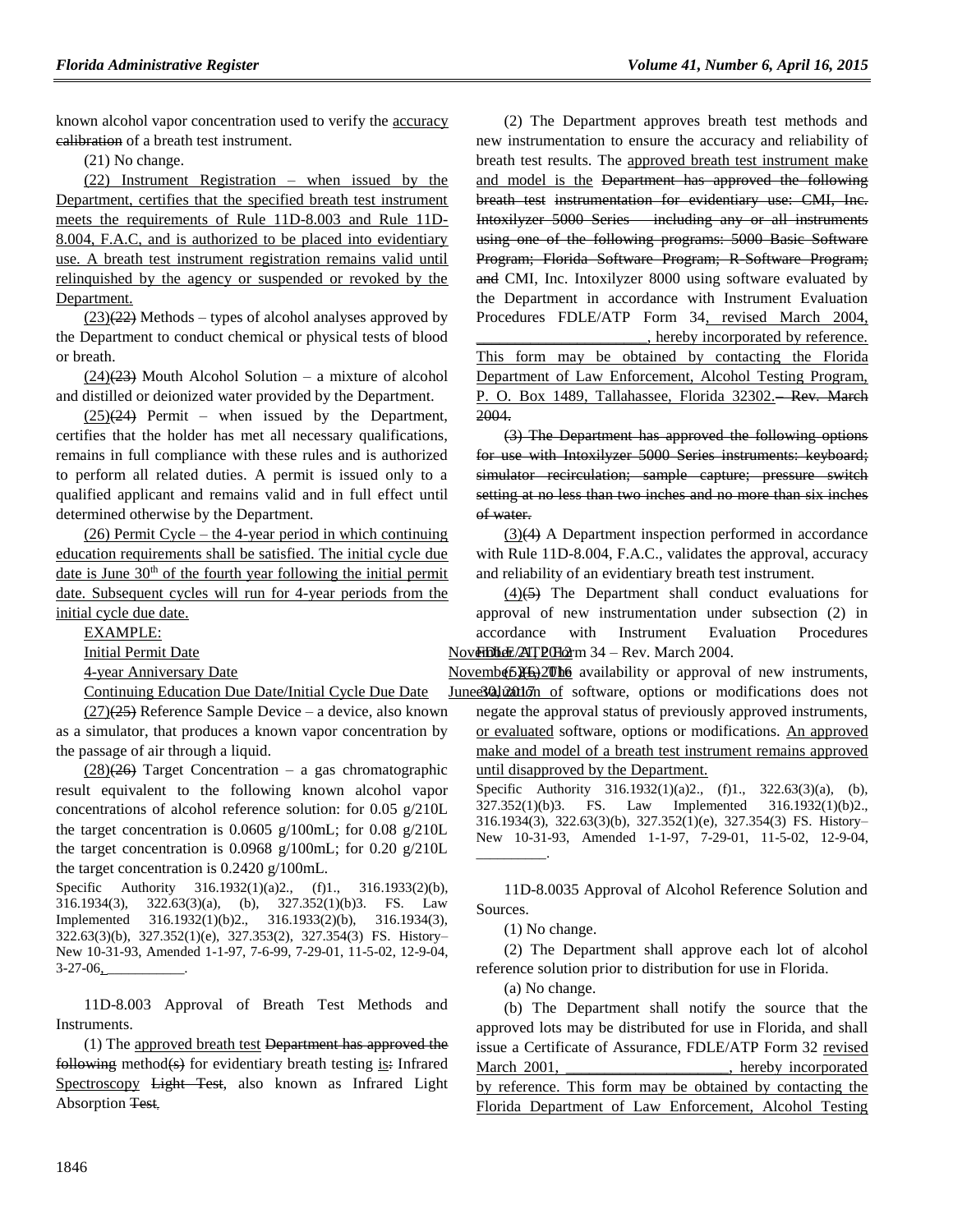Program, P. O. Box 1489, Tallahassee, Florida 32302.---- Rev. March 2001.

(3) through (4) No change.

Specific Authority 316.1932(1)(a)2., (f)1., 322.63(3)(a), 327.352(1)(b)3., (d) FS. Law Implemented 316.1932(1)(b)2., 316.1934(3), 322.63(3)(b), 327.352(1)(e), 327.354(3) FS. History– New 7-6-99, Amended 7-29-01, 12-9-04,

11D-8.004 Department Inspection and Registration of Breath Test Instruments.

(1) The Department shall register and inspect each individual inspect a breath test instrument for accuracy and reliability prior to such instrument being initially placed into evidentiary use by an agency. The inspection validates that the instrument's approval for evidentiary use, and the registration completes that instrument's approval denotes an instrument approved pursuant to these rules. The registration and shall reflect the registration date, the owner of the instrument, the instrument serial number, the manufacturer, and the model designation.

(2) Registered breath test instruments shall be inspected by the Department at least once each calendar year to ensure accuracy and reliability, and must be accessible to the Department for inspection. A department inspection must be conducted subsequent to repair and Any evidentiary breath test instrument returned from an authorized repair facility shall be inspected by the Department prior to being placed in evidentiary use. The inspection validates the instrument's approval for evidentiary use.

(3) Department inspections shall be conducted in accordance with Department Inspection Procedures – Intoxilyzer 8000 FDLE/ATP Form 36, revised August 2005, hereby incorporated by reference,—Rev. August 2005 for the Intoxilyzer 8000; and the results reported on the FDLE/ATP Form 26 – Department Inspection Report – Rev. March 2004 for the Intoxilyzer 5000 Series, or FDLE/ATP Form 41 – Department Inspection Report – Intoxilyzer 8000, FDLE/ATP Form 41, revised August 2005, hereby incorporated by reference. These forms may be obtained by contacting the Florida Department of Law Enforcement, Alcohol Testing Program, P. O. Box 1489, Tallahassee, Florida 32302. – Rev. August 2005 for the Intoxilyzer 8000.

(4) No change.

Specific Authority 316.1932(1)(a)2., (f)1., 322.63(3)(a), 327.352(1)(b)3. FS. Law Implemented 316.1932(1)(b)2., 316.1934(3), 322.63(3)(b), 327.352(1)(e), 327.354(3) FS. History– New 10-31-93, Amended 1-1-97, 7-29-01, 11-5-02, 12-9-04, 3-27-  $06_{\rm L}$ 

11D-8.006 Agency Inspection of Breath Test Instruments.

(1) Evidentiary breath test instruments shall be inspected by an agency inspector at least once each calendar month. The agency inspection shall be conducted in accordance with the Agency Inspection Procedures FDLE/ATP Form 16 – Rev. March 2004 for the Intoxilyzer 5000 Series, or Agency Inspection Procedures – Intoxilyzer 8000 FDLE/ATP Form 39, revised August 2005, \_\_\_\_\_\_\_\_\_\_\_\_\_\_\_\_\_\_\_\_\_\_, hereby incorporated by reference—Rev. August 2005 for the Intoxilyzer 8000; and the results reported on FDLE/ATP Form 24 – Agency Inspection Report – Rev. March 2001 for the Intoxilyzer 5000 Series, or FDLE/ATP Form 40 – Agency Inspection Report – Intoxilyzer 8000 FDLE/ATP Form 40, created March 2004, hereby incorporated by reference. These forms may be obtained by contacting the Florida Department of Law Enforcement, Alcohol Testing Program, P. O. Box 1489, Tallahassee, Florida 32302. Agencies will be provided blank forms upon request and without cost for their alcohol testing program use. <del>- March 2004 for the Intoxilyzer 8000</del>.

(2) Whenever an agency relocates an Intoxilyzer 5000 evidentiary breath test instrument for use at another facility, an agency inspection shall be conducted prior to the instrument's removal, and another inspection shall be conducted prior to the instrument's use for evidentiary breath testing at the new facility. A mobile testing unit is considered an agency facility.

 $(2)(3)$  Whenever an instrument is taken out of evidentiary use, the agency shall conduct an agency inspection. The agency shall also conduct an agency inspection prior to returning an instrument to evidentiary use.

Specific Authority 316.1932(1)(a)2., (f)1., 322.63(3)(a), 327.352(1)(b)3. FS. Law Implemented 316.1932(1)(b)2., 316.1934(3), 322.63(3)(b), 327.352(1)(e), 327.354(3) FS. History– New 10-31-93, Amended 1-1-97, 7-29-01, 11-5-02, 12-9-04, 3-27-  $06.$ 

11D-8.007 Approved Breath Test Instruments – Access, Facility Requirements, Observation Period, and Operational Procedures.

(1) Evidentiary breath test instruments shall only be accessible to a person issued a valid permit by the Department and to persons authorized by a permit holder. This section does not prohibit agencies from sending an instrument out of evidentiary use to an authorized repair facility or the Department via common carrier transport. Only authorized repair facilities or the Department are authorized to remove the top cover of an Intoxilyzer 8000 evidentiary breath test instrument.

(2) through (3) No change.

(4) When operating an Intoxilyzer 5000 Series instrument, a breath test operator shall conduct a breath test in accordance with, and shall record the results on, the Breath Test Results Affidavit FDLE/ATP Form 14 Rev. March 2002. When operating an Intoxilyzer 8000 instrument, a breath test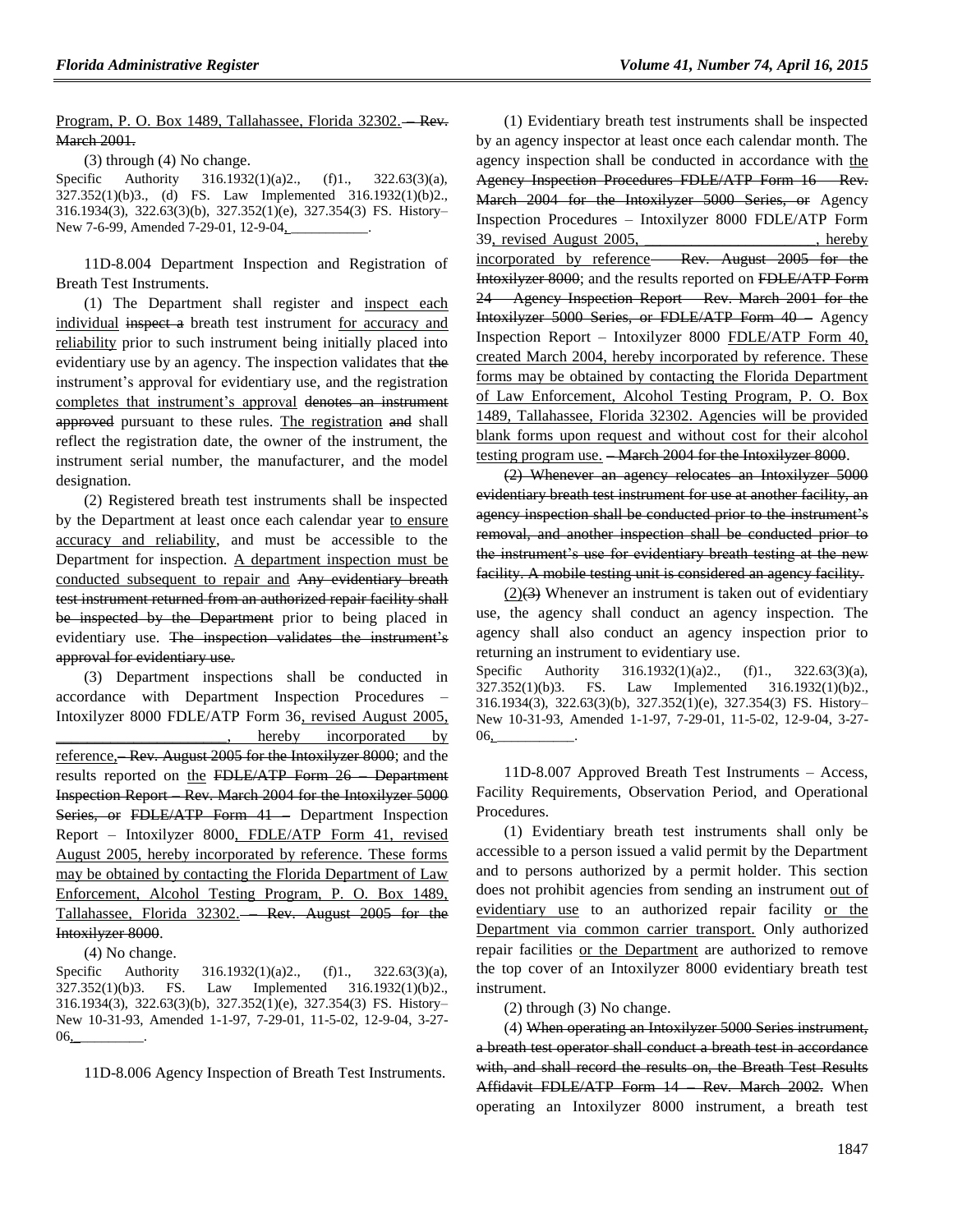operator shall conduct a breath test in accordance with Operational Procedures – Intoxilyzer 8000 FDLE/ATP Form 37, revised August 2005, hereby incorporated by reference– Rev. August 2005, and the results of the test shall be recorded on the Breath Alcohol Test Affidavit – Intoxilyzer 8000 FDLE/ATP Form 38, created March 2004, hereby incorporated by reference. Forms FDLE/ATP 37 and FDLE/ATP 38 may be obtained by contacting the Florida Department of Law Enforcement, Alcohol Testing Program, P. O. Box 1489, Tallahassee, Florida 32302. Agencies will be provided blank forms upon request and without cost for their alcohol testing program use.– March 2004.

(5) Each agency shall record all breath tests conducted on a particular Intoxilyzer 5000 Series evidentiary breath test instrument on the Breath Test Log FDLE/ATP Form 13 – Effective January 1997. The breath test log shall be reviewed each calendar month by an agency inspector to ensure that the information is properly recorded and that all necessary corrections are made. The agency inspector's signature on the breath test log shall signify compliance with this section.

Specific Authority 316.1932(1)(a)2., (f)1., 322.63(3)(a), 327.352(1)(b)3. FS. Law Implemented 316.1932(1)(b)2., 316.1934(3), 322.63(3)(b), 327.352(1)(e), 327.354(3) FS. History– New 10-31-93, Amended 1-1-97, 7-29-01, 11-5-02, 12-9-04, 3-27- 06, \_\_\_\_\_\_\_\_\_\_\_\_\_\_\_.

#### 11D-8.0075 Agency Retention of Records.

(1) Each agency shall maintain the following records for at least three years from the last entry date: agency inspection reports and agency inspection print cards, breath test logs, and breath test instrument repair records. The breath test instrument registration shall be retained by an agency for at least three years after the instrument is removed from evidentiary use. Dry gas standard certificates of analysis shall be retained by an agency for at least three years after receipt. These records shall be accessible to the Department upon request.

(2) The above records shall be accessible to the Department upon request. At least once each calendar month each agency shall electronically transmit to the Department all breath tests conducted on that agency's Intoxilyzer 8000 evidentiary breath test intruments.

(3) No change.

 $\overline{\phantom{a}}$  .

Specific Authority 316.1932(1)(a)2., (f)1., 322.63(3)(a), 327.352(1)(b)3. FS. Law Implemented 322.63(3), 327.354(3) FS. History–New 7-29-01, Amended 11-5-02, 12-9-04,

11D-8.008 Breath Test Operator and Agency Inspector. (1)(a) through (d) No change.

(e) Submit to the Department a complete written application, Breath Test Permit Application, FDLE/ATP Form 8, revised October 2007, hereby incorporated by reference, upon successful completion of the breath test operator course, but no later than 90 ninety days after completion. This form may be obtained by contacting the Florida Department of Law Enforcement, P. O. Box 1489, Tallahassee, Florida 32302. Agencies will be provided blank forms upon request and without cost for their alcohol testing program use.

 $(2)(a)$  through (b) No change.

(c) Submits to the Department a complete written application, Breath Test Permit Application, FDLE/ATP Form 8, upon successful completion of the agency inspector course, but no later than 90 ninety days after completion.

(d) No change.

(3) Breath Test Operators and Agency Inspectors must satisfy continuing education requirements in orer to maintain valid permits. Continuing education requires successful completion of the applicable Commission-approved Renewal Course by June 30 following the fourth permit anniversay date, and at least once during each subsequent 4-year fouryear cycle. Successful completion of the Commissionapproved Agency Inspector Course or Agency Inspector Renewal Course also satisfies an Agency Inspector's breath test operator continuing education requirements.

(4) No change.

(5) Permits to conduct breath tests and inspect breath test instruments issued pursuant to this rule section former Rule 11D-8.008, F.A.C., shall remain valid until such permits expire on December 31st following the mandatory continuing education due date without completion of such training  $\theta$ otherwise become invalid in accordance with those rules.

(6) No change.

(7) Any breath test operator or agency inspector whose permit has expired pursuant to paragraph (5) of this rule section or who fails to successfully complete the Commissionapproved renewal course shall not perform any duties authorized by the permit until successful completion of the Commission-approved basic course.

(8) No change.

Specific Authority 316.1932(1)(a)2., (f)1., 322.63(3)(a), 327.352(1)(b)3. FS. Law Implemented 316.1934(3), 322.63(3)(b), 327.354(3) FS. History–New 10-31-93, Amended 1-1-97, 7-29-01, 11-5-02, 12-9-04, 3-27-06,

11D-8.010 Qualifications for Instructors.

(1) No change.

(2) Unless exempted by the Commission, at least once every four years each breath test instructor must successfully complete the Commission-approved breath test instructor certification renewal course pursuant with Rule 11B-20.0017,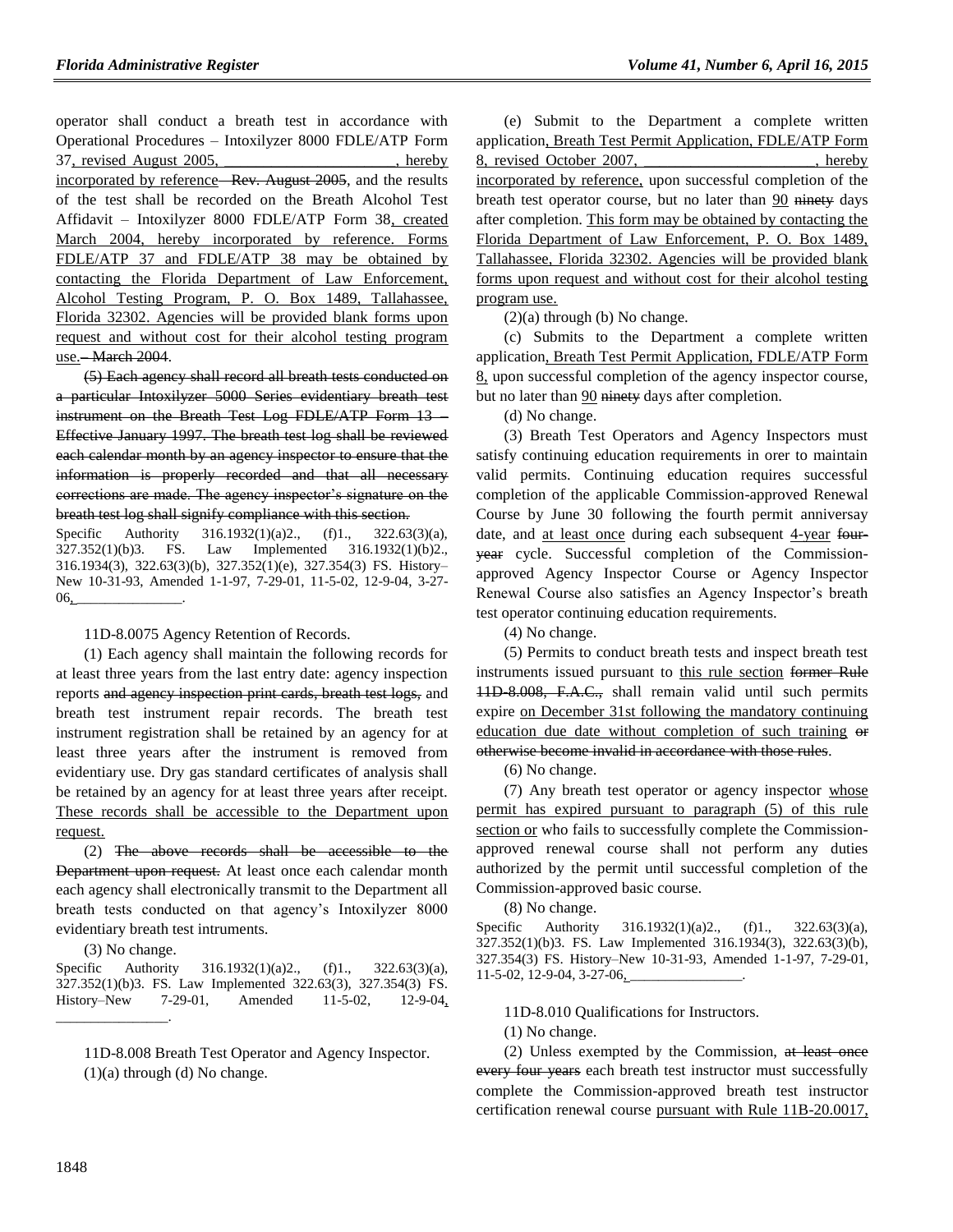F.A.C., in order to remain qualified for a breath test instructor certification. Successful completion of the Commissionapproved breath test instructor certification course or breath test instructor certification renewal course satisfies that person's agency inspector and breath test operator continuing education requirements. Each breath test instructor must also successfully complete all Department breath test instructor update courses.

(3) No change.

Specific Authority 316.1932(1)(a)2., (f)1., 322.63(3)(a), 327.352(1)(b)3. FS. Law Implemented 316.1934(3), 322.63(3)(b), 327.354(3) FS. History–New 10-31-93, Amended 1-1-97, 7-29-01, 11-5-02, 12-9-04,

11D-8.011 Approval of Blood Alcohol Test Methods.

The Department approves the following test methods for determining blood alcohol level:

(1) Alcohol Dehydrogenase (Enzymatic)

(2) Gas Chromatography

Specific Authority 316.1932(1)(a)2., (f)1., 322.63(3)(a), 327.352(1)(b)3. FS. Law Implemented 316.1933(2)(b), 316.1934(3), 322.63(3)(b), 327.352(1)(e), 327.353(2), 327.354(3) FS. History– New 10-31-93, Amended

11D-8.013 Blood Alcohol Permit – Analyst.

(1) The application for a permit to determine the alcohol level of a blood sample shall be made on the Application for Permit to Conduct Blood Alcohol Analyses FDLE/ATP Form 4, revised December 2014,

hereby incorporated by reference, a form provided by the Department and shall include the following information:

(a) through (e) No change.

(2) No change.

(3)The department shall approve gas chromatographic analytical procedures and enzymatic analytical procedures based on alcohol dehydrogenase which meet the following requirements.

(a) through (f) No change.

(g) An enzymatic analytical procedure based on alcohol dehudrogenase must use the procedure recommended by the instrument manufacturer/test kit vendor for whole blood alcohol analysis, and the enzyme used must have sufficient selectivity to provide negligible cross reactivity towards methanol, acetone amd isopropanol.

(4) The permit shall be issued by the Department for a specific method and procedure. Any substantial change to the method, or analytical procedure, or laboratory facility must receive prior approval by the Department before being used to determine the blood alcohol level of a sample submitted by an agency. The Department shall determine what constitutes a substantial change.

(5) No change.

Specific Authority 316.1932(1)(a)2., (f)1., 316.1933(2)(b), 316.1934(3), 322.63(3)(b), 327.352(1)(b)3. FS. Law Implemented 316.1932(1)(b), 316.1933(2)(b), 316.1934(3), 322.63(3)(b), 327.352(1)(b), (e), 327.353(2), 327.354(3) FS. History–New 10-31- 93, Amended 4-1-94, 2-1-95, 1-1-97, 11-5-02, 12-9-04, \_\_\_\_\_\_\_\_\_\_\_\_\_\_.

#### 11D-8.017 Forms.

Specific Authority 316.1932(1)(a)2., (f)1., 316.1933(2)(b), 316.1934(3), 322.63(3)(a), (b), 327.352(1)(b)3. FS. Law Implemented 316.1932(1)(b), 316.1933(2)(b), 316.1934(3), 322.63(3)(b), 327.352(1)(e), 327.353(2)(b), 327.354(3) FS. History– New 10-31-93, Amended 2-1-95, 1-1-97, 7-29-01, 11-5-02, 12-9-04, 3-27-06. Repealed\_\_\_\_\_\_\_\_\_\_.

NAME OF PERSON ORIGINATING PROPOSED RULE: Patrick Murphy, Ph.D., ATP Program Manager NAME OF AGENCY HEAD WHO APPROVED THE PROPOSED RULE: Governor and Cabinet DATE PROPOSED RULE APPROVED BY AGENCY HEAD: March 10, 2015 DATE NOTICE OF PROPOSED RULE DEVELOPMENT PUBLISHED IN FAR: November 21, 2014

#### **[DEPARTMENT OF LAW ENFORCEMENT](https://www.flrules.org/gateway/department.asp?id=11)**

#### **[Division of Local Law Enforcement Assistance](https://www.flrules.org/gateway/organization.asp?id=22)**

| RULE NOS.: | RULE TITLES:                    |
|------------|---------------------------------|
| 11D-10.001 | <b>Eligibility Requirements</b> |
| 11D-10.002 | <b>Nomination Guidelines</b>    |
| 11D-10.003 | <b>Selection Committee</b>      |

PURPOSE AND EFFECT: To implement newly created Section 265.0041, F.S.

Paragraphs  $11D-10.001(1)(a)-(e)$ , F.A.C.: Defines the minimum eligibility requirements for persons nominated for induction into the Florida Law Enforcement Officers' Hall of Fame.

Subsection 11D-10.001(2), F.A.C.: Defines certain positions that are not eligible for nomination due to the nature of the position and the time period until eligibility.

Paragraphs  $11D-10.002(1)(a)-(e)$ , F.A.C.: Defines the nomination period for applications for induction into the Hall of Fame. Defines the professional associations from which nominations will be accepted and how many nominations each association may submit.

11D-10.002(2): Specifies that all nomination forms and supporting documents must be postmarked by August 31, and clarifies that any nominations postmarked after the deadline will not be accepted.

Paragraphs  $11D-10.002(3)(a)-(e)$ , F.A.C.: Defines the documents that must be included in the nomination package to be eligible for consideration.

Paragraph 11D-10.002(3)(a), F.A.C.: Incorporates the Florida Law Enforcement Officers' Hall of Fame Nomination, form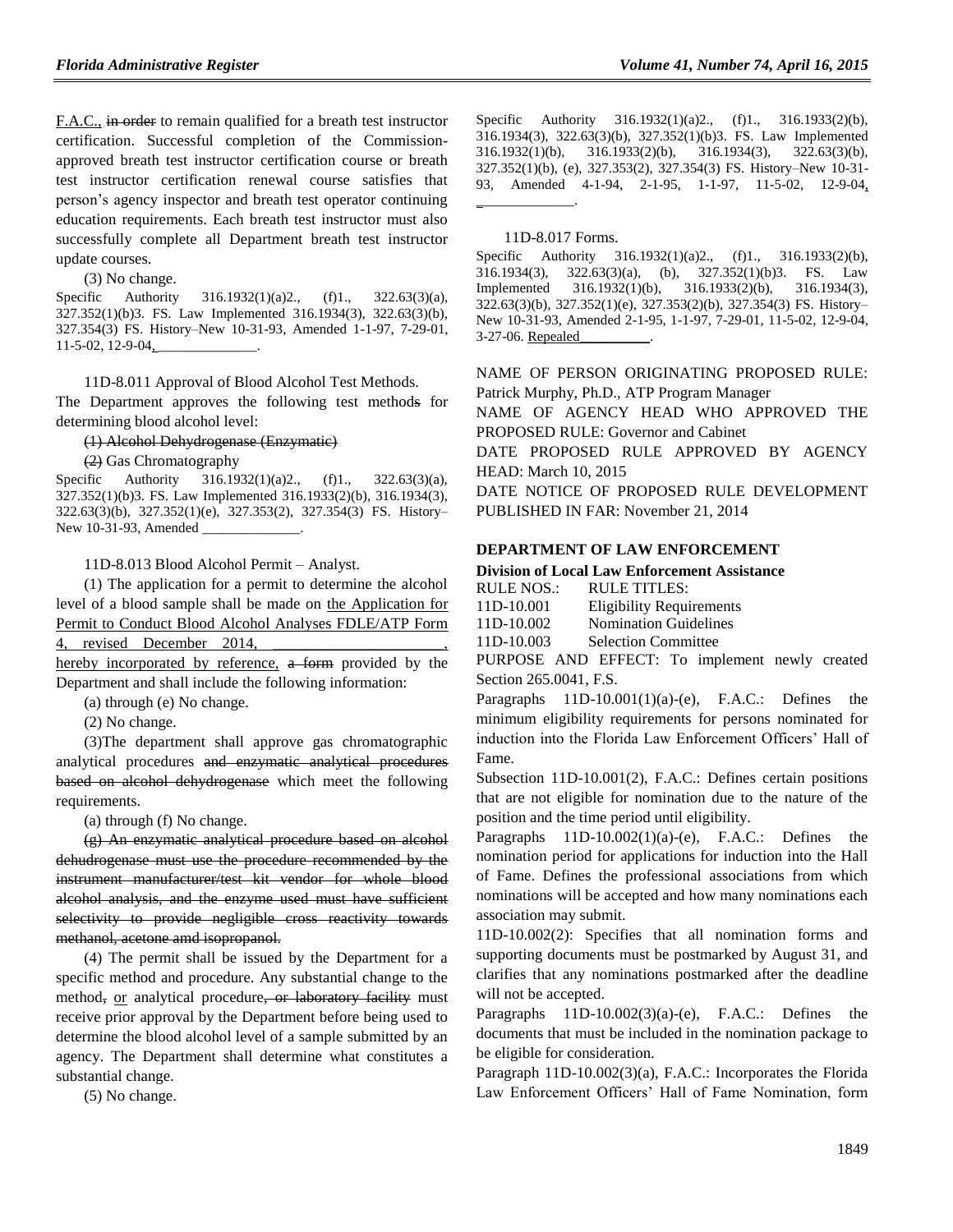FAME-1 into the rule pursuant to Joint Administrative Procedures Committee recommendation.

Subsection 11D-10.002(4), F.A.C.: Identifies optional documentation for inclusion in the nomination package.

Subsection 11D-10.002(5), F.A.C.: Defines that nomination packages are to include only one person per nomination. Also, defines the maximum number of pages that are to be included in a single nomination package.

Subsection 11D-10.002(6), F.A.C.: Defines when and how persons can be re-nominated if not selected for induction.

Subsection 11D-10.002(7), F.A.C.: Specifies that nomination packages become the property of the Florida Law Enforcement Officers' Hall of Fame and will not be returned to the association submitting the nomination.

Subsection 11D-10.003(1), F.A.C.: Defines the criteria used to review nomination packages.

Subsection 11D-10.003(2), F.A.C.: Establishes a Florida Law Enforcement Officers' Hall of Fame Selection Committee, and defines who will serve on the committee.

Subsection 11D-10.003(3), F.A.C.: Specifies that the Selection Committee will deliberate and select no more than 5 nominees in any given nomination cycle to submit to the Governor and Cabinet for consideration for induction into the Law Enforcement Officers' Hall of Fame. Defines when the Governor and Cabinet receive nominees from the Selection Committee.

SUMMARY: This new rule chapter implements the newly created Section 265.0041, F.S. Defines the minimum eligibility requirements for nomination; defines certain positions that are not eligible for nomination and time period before eligibility for nomination; defines when and how many nominations can be accepted and who can submit nominations; clarifies that nominations must be postmarked by August 31 to be accepted; defines documents to be included in nomination packages; incorporates the Florida Law Enforcement Officers' Hall of Fame Nomination, form FAME-1; identifies optional documentation; defines length of nomination packages; specifies that only one person shall be included in a nomination package; defines when and how persons can be re-nominated; specifies the nomination package becomes the property of the Florida Law Enforcement Officers' Hall of Fame; defines the review process for nomination packages; defines the Florida Law Enforcement Officers' Hall of Fame Selection Committee; defines the number of nominees to be submitted to the Governor and Cabinet; and defines when nominees will be submitted to the Governor and Cabinet.

SUMMARY OF STATEMENT OF ESTIMATED REGULATORY COSTS AND LEGISLATIVE RATIFICATION: The Agency has determined that this will not have an adverse impact on small business or likely increase directly or indirectly regulatory costs in excess of \$200,000 in the aggregate within one year after the implementation of the rule. A SERC has not been prepared by the Agency.

The Agency has determined that the proposed rule is not expected to require legislative ratification based on the statement of estimated regulatory costs or if no SERC is required, the information expressly relied upon and described herein: The proposed rule is not expected to exceed any of the criteria set forth in Section 120.541(2)(a), F.S.

Any person who wishes to provide information regarding a statement of estimated regulatory costs, or provide a proposal for a lower cost regulatory alternative must do so in writing within 21 days of this notice.

RULEMAKING AUTHORITY: [265.0041\(5\)](https://www.flrules.org/gateway/statute.asp?id=265.0041(5)) FS.

LAW IMPLEMENTED: [265.0041](https://www.flrules.org/gateway/statute.asp?id=265.0041) FS.

IF REQUESTED WITHIN 21 DAYS OF THE DATE OF THIS NOTICE, A HEARING WILL BE HELD AT THE DATE, TIME AND PLACE SHOWN BELOW:

DATE AND TIME: Wednesday, May 13, 2015, 9:00 a.m.

PLACE: Florida Department of Law Enforcement, 2331 Phillips Road, Tallahassee, Florida 32308

Pursuant to the provisions of the Americans with Disabilities Act, any person requiring special accommodations to participate in this workshop/meeting is asked to advise the agency at least 5 days before the workshop/meeting by contacting: The Department at (850)410-8600 or write to Florida Department of Law Enforcement, Criminal Justice Professionalism, 2331 Phillips Road, Tallahassee, Florida 32308. If you are hearing or speech impaired, please contact the agency using the Florida Relay Service, 1(800)955-8771 (TDD) or 1(800)955-8770 (Voice).

THE PERSON TO BE CONTACTED REGARDING THE PROPOSED RULE IS: Vicki Koenig, Chief of Policy and Special Programs, at (850)410-8600 or write to Florida Department of Law Enforcement, Criminal Justice Professionalism, 2331 Phillips Road, Tallahassee, Florida 32308

THE FULL TEXT OF THE PROPOSED RULE IS:

11D-10 Florida Law Enforcement Officers' Hall of Fame

11D-10.001 Eligibility Requirements.

(1) Any person nominated for induction into the Florida Law Enforcement Officers' Hall of Fame shall meet the following minimum eligibility requirements:

(a) An active, retired, or deceased Florida law enforcement officer as defined in Section 943.10(1), F.S.;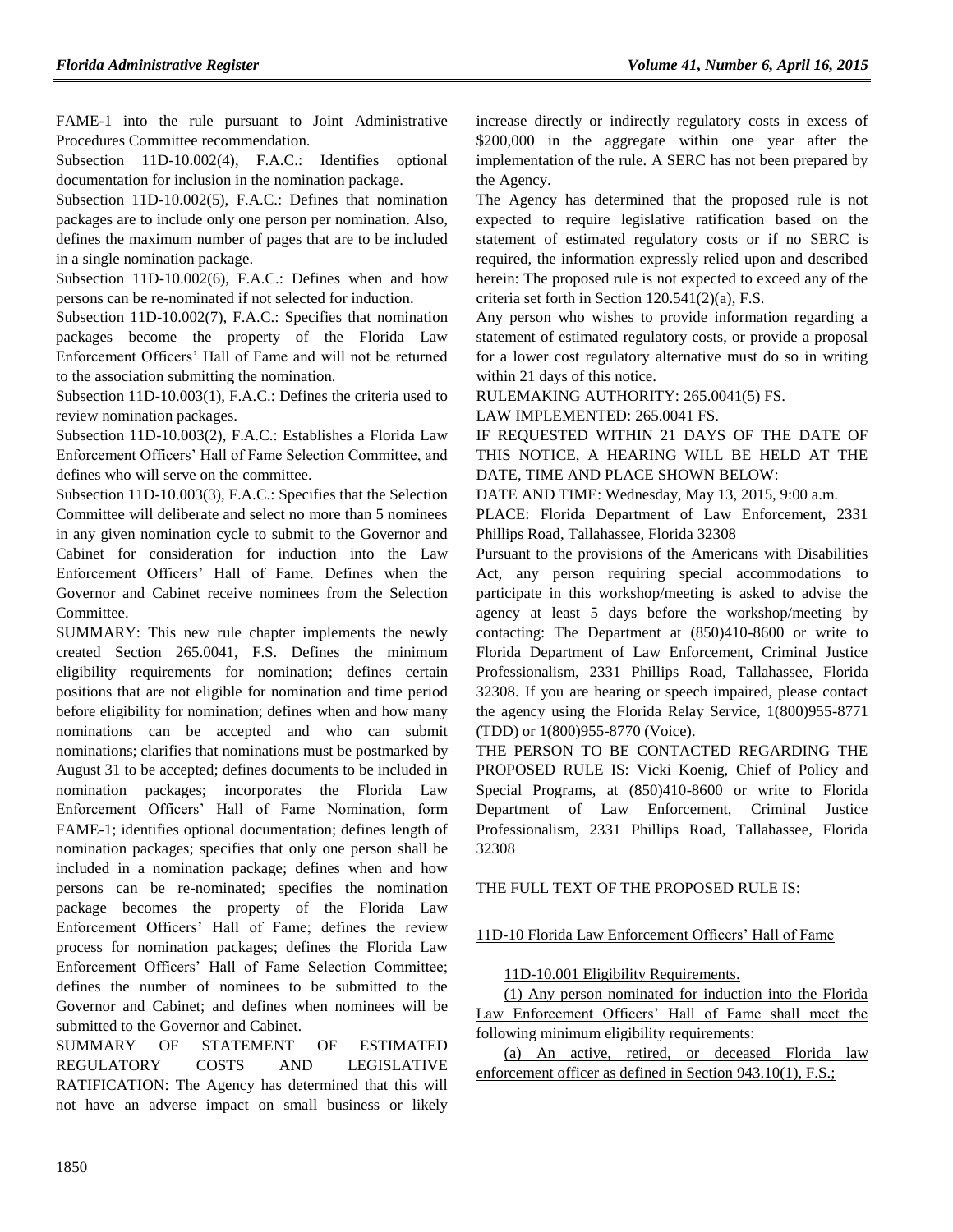(b) Born in Florida or adopted Florida as their home state pursuant to Section 222.17, F.S.;

(c) Served in the field of law enforcement in the State of Florida;

(d) Exhibited excellent character within the line of duty and to the community for which he/she served. For the purpose of this rule, the term excellent character means the officer has exhibited good moral character pursuant to Rule 11B-27.0011, F.A.C.; and

(e) Be of good reputation among peers and in the community served.

(2) Governor's Office employees, state elected officials, and members of the Florida Law Enforcement Officers' Hall of Fame Selection Committee are ineligible for induction until two years after they have left their position.

Rulemaking Authority 265.0041(5), F.S. Law Implemented 265.0041, F.S. History – New \_

11D-10.002 Nomination Guidelines.

(1) Between July 1 and August 31 of each calendar year, the Florida Department of Law Enforcement shall accept a maximum of three nominations from each of the following associations:

(a) Florida Police Chiefs Association,

(b) Florida Sheriffs Association,

(c) Florida Police Benevolent Association,

(d) Fraternal Order of Police, and

(e) State Law Enforcement Chiefs Association.

(2) All nomination forms and supporting documentation shall be postmarked no later than August 31. Nominations postmarked after August 31 will not be considered.

(3) Nomination packages shall include the following to be eligible for consideration:

(a) Florida Law Enforcement Officers' Hall of Fame Nomination, form FAME-1, effective January 1, 2015, hereby incorporated by reference. Form FAME-1 can be obtained at the following FDLE internet address: http://www.fdle.state.fl.us/Content/CJST/Publications/Professi onalism-Program-Forms.aspx, or by contacting the Florida Law Enforcement Officers' Hall of Fame coordinator at (850)410-7567.

(b) Summary of the nominee's professional law enforcement history;

(c) Written two-page documentation describing why the nominee should be selected, to include a description of his/her contribution to law enforcement;

(d) Agency or department photograph; and

(e) Proof of the nominee's outstanding performance, actions, accomplishments and character, to include any professional acts of excellence above and beyond minimum standards. Examples include letters of recommendation, official reports, statements, newspaper article(s), or other media archive historical references.

(4) Examples of additional information to include are a summary of civic contributions, humanitarian activities or other awards and honors bestowed on the nominee.

(5) Nomination packages shall not exceed 10 pages and shall include one person per nomination.

(6) Nominees not selected for induction are eligible to be nominated in subsequent years by one of the associations identifed in paragraph (1) of this rule section.

(7) All nomination packages become the property of the Florida Law Enforcement Officers' Hall of Fame and will not be returned.

Rulemaking Authority 265.0041(5), F.S. Law Implemented 265.0041, F.S. History – New \_\_\_\_\_\_\_\_\_\_\_\_\_\_\_\_

11D-10.003 Selection Committee.

(1) Nominations for induction into the Florida Law Enforcement Officers' Hall of Fame will be reviewed to ensure nominations were received by the established deadline, nominees meet the eligibility requirements pursuant to Rules 11D-10.001(1), F.A.C, and the nomination package complies with the requirements of Rule 11D-10.002, F.A.C.

(2) A Florida Law Enforcement Officers' Hall of Fame Selection Committee is established. The Selection Committee shall be comprised of an individual from each of the nominating organizations pursuant to Rule 11D-10.002(1), F.A.C.

(3) The Selection Committee shall deliberate and select no more than 5 nominees to be transmitted in January of each calendar year to the Governor and Cabinet for possible induction into the Florida Law Enforcement Officers' Hall of Fame.

Rulemaking Authority 265.0041(5), F.S. Law Implemented 265.0041, F.S. History – New \_\_\_\_\_\_\_\_\_\_\_\_\_\_\_\_

NAME OF PERSON ORIGINATING PROPOSED RULE: Vickie Koenig, Chief of Policy and Special Programs

NAME OF AGENCY HEAD WHO APPROVED THE PROPOSED RULE: Governor and Cabinet

DATE PROPOSED RULE APPROVED BY AGENCY HEAD: March 10, 2015

DATE NOTICE OF PROPOSED RULE DEVELOPMENT PUBLISHED IN FAR: November 21, 2014

### **[DEPARTMENT OF FINANCIAL SERVICES](https://www.flrules.org/gateway/department.asp?id=69)**

#### **FSC - [Financial Institution Regulation](https://www.flrules.org/gateway/organization.asp?id=523)**

RULE NO.: RULE TITLE:

[69U-100.045](https://www.flrules.org/gateway/ruleNo.asp?id=69U-100.045) Examination Manuals and Referenced Standards

PURPOSE AND EFFECT: The proposed amendments will update the versions of examination manuals that are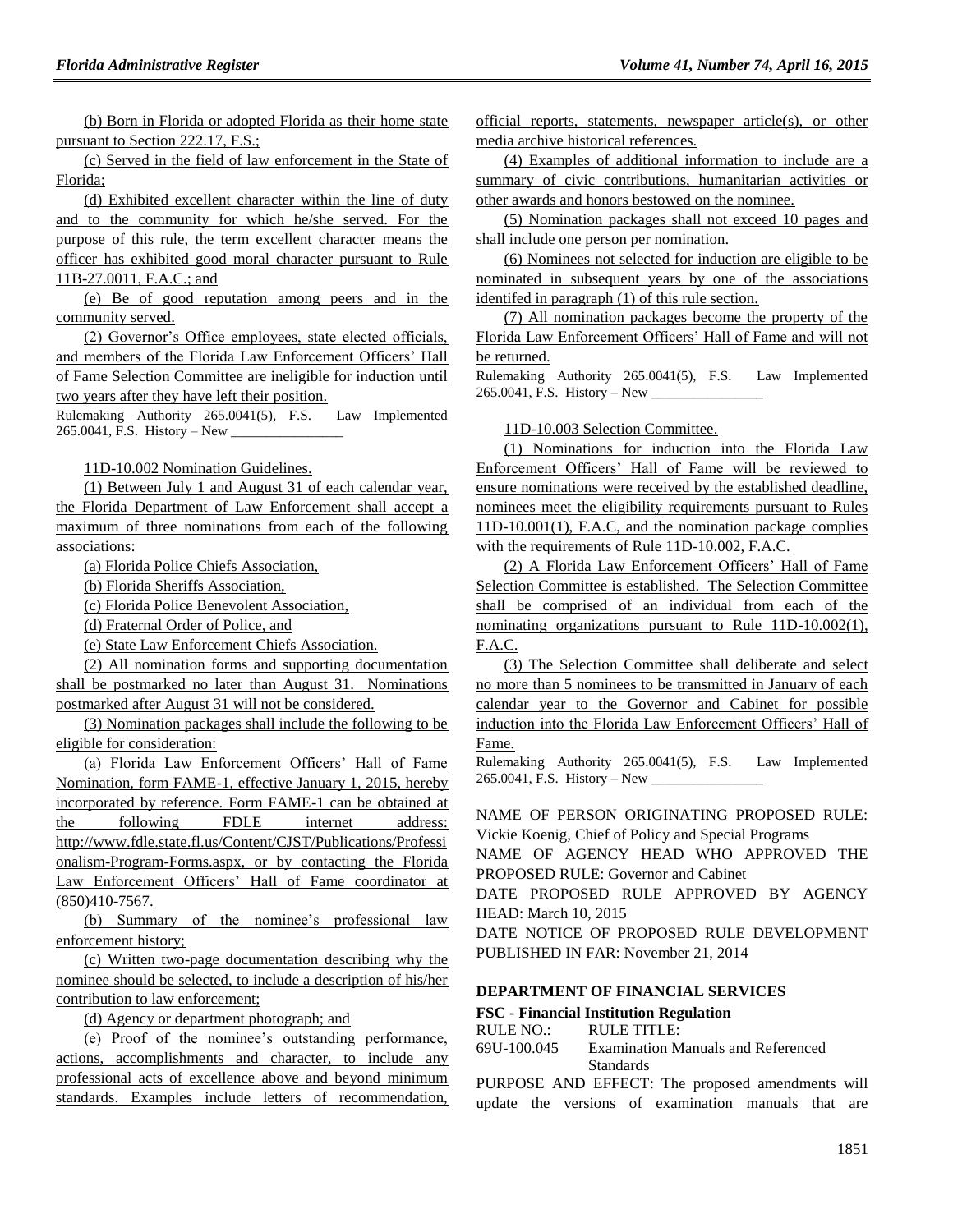incorporated by reference in this rule; comply with current requirements of Section 120.54(1)(i), F.S., for incorporating materials by reference; and clarify the uses of the manuals referenced.

SUMMARY: See above. The amendments update and incorporate examination manuals by reference and clarify their uses.

SUMMARY OF STATEMENT OF ESTIMATED REGULATORY COSTS AND LEGISLATIVE RATIFICATION: The Agency has determined that this will not have an adverse impact on small business or likely increase directly or indirectly regulatory costs in excess of \$200,000 in the aggregate within one year after the implementation of the rule. A SERC has not been prepared by the Agency.

The Agency has determined that the proposed rule is not expected to require legislative ratification based on the statement of estimated regulatory costs or if no SERC is required, the information expressly relied upon and described herein: The Agency expressly relies on an analysis of potential economic impact conducted by persons with subject matter knowledge of this rule.

Any person who wishes to provide information regarding a statement of estimated regulatory costs, or provide a proposal for a lower cost regulatory alternative must do so in writing within 21 days of this notice.

RULEMAKING AUTHORITY: [655.012\(2\) FS.](https://www.flrules.org/gateway/statute.asp?id=655.012(2)%20FS.)

LAW IMPLEMENTED: [655.045 FS.](https://www.flrules.org/gateway/statute.asp?id=655.045%20FS.)

IF REQUESTED WITHIN 21 DAYS OF THE DATE OF THIS NOTICE, A HEARING WILL BE SCHEDULED AND ANNOUNCED IN THE FAR.

THE PERSON TO BE CONTACTED REGARDING THE PROPOSED RULE IS: Meredith Hinshelwood, Assistant General Counsel, Division of Financial Institutions, (850)410- 9640, meredith.hinshelwood@flofr.com

### THE FULL TEXT OF THE PROPOSED RULE IS:

69U-100.045 Examination Manuals and Referenced Standards.

The OFR uses the following examination manuals referenced by this rule in the implementation of its examination responsibilities.; The OFR examiners use these manuals as reference guidelines when conducting safety and soundness examinations of financial institutions. The material incorporated by reference in this rule may also be obtained from the Florida Office of Financial Regulation, Division of Financial Institutions's website at http://www.flofr.com/StaticPages/DivisionOfFinancialInstituti ons.htm. The following manuals which are hereby incorporated by reference into the body of printed materials that the OFR uses for the purposes of conducting examinations of financial institutions to assess the performance and condition of such institutions. The OFR examiners use the manuals as reference guidelines when conducting safety and soundness examinations of such financial institutions:

(1) Federal Financial Institutions Examination Council, Bank Secrecy Act/Anti-Money Laundering Examination Manual (2014), accessible http://www.flrules.org/Gateway/reference.asp?No=Ref-

(2010), which may be obtained electronically through the following website: http://www.ffiec.gov/ bsa\_aml\_infobase/documents/BSA\_AML\_Man\_2010.pdf.

(2) Federal Deposit Insurance Corporation, DSC Risk Management Manual of Examination Policies (11/2014), accessible at:  $\alpha$ :

http://www.flrules.org/Gateway/reference.asp?No=Ref- (12/2004), which may be obtained electronically through the

following website: http://www.fdic.gov/regulations/safety/manual/

manual\_examinations \_full.pdf.

(3) Federal Deposit Insurance Corporation, Trust Examination Manual (2008), accessible at http://www.flrules.org/Gateway/ reference.asp?No=Refwhich may be obtained electronically through the following website:

http://www.fdic.gov/regulations/examinations/trustmanual/.

(4) National Credit Union Administration, Examiner's Guide (06/2002), accessible at http://www.flrules. org/Gateway/reference.asp?No=Ref- which may be obtained electronically through the following website: http://www.ncua.gov/GenInfo/GuidesManuals/examiners\_gui de/examguide..

(5) Office of Financial Regulation, State Credit Union Examination Manual (11/3/2014), accessible at http://www.flrules.org/Gateway/reference.asp?No=Ref-

(03/25/09), which may be obtained from the Florida Office of Financial Regulation, Division of Banking, 200 E. Gaines Street, Tallahassee, FL 32399.

(6) The Federal Reserve Board's Examination Manual for U.S. Branches and Agencies of Foreign Banking organizations  $(9/1997)$ , accessible at

http://www.flrules.org/Gateway/reference.asp?No=Ref- (07/1997), which may be obtained electronically through the

following website: http://www.federalreserve.gov/ boarddocs/ supmanual/us\_branches/usbranch.pdf.

Rulemaking Authority 655.012(2) FS. Law Implemented 655.045 FS. History–New 10-24-93, Formerly 3C-1.015, Amended 1-2-95, 6-4- 95, 5-22-96, Formerly 3C-100.045, Amended 9-2-10,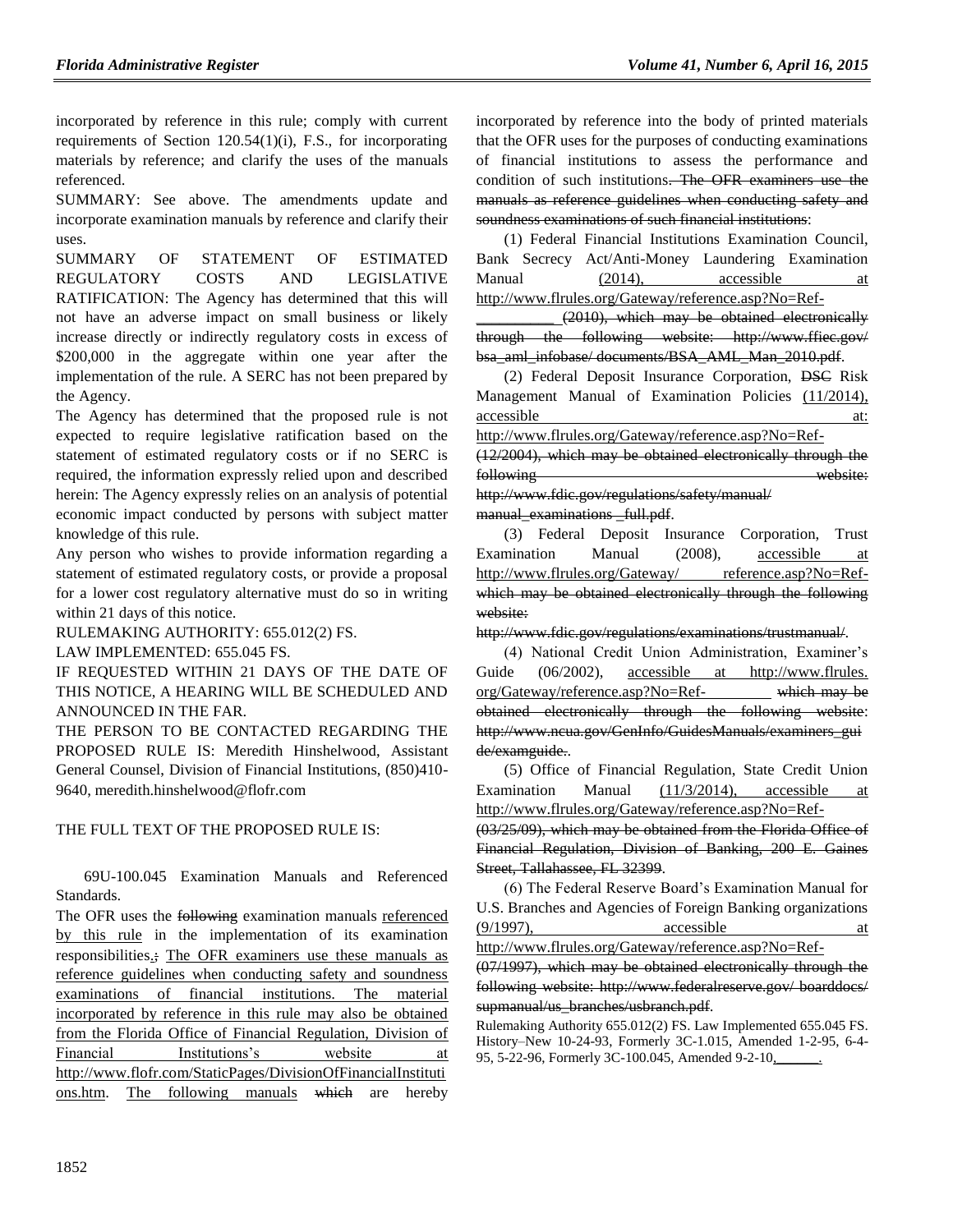NAME OF PERSON ORIGINATING PROPOSED RULE: Barry Gilman, Director, Division of Financial Institutions NAME OF AGENCY HEAD WHO APPROVED THE PROPOSED RULE: Financial Services Commission DATE PROPOSED RULE APPROVED BY AGENCY HEAD: April 14, 2015 DATE NOTICE OF PROPOSED RULE DEVELOPMENT

PUBLISHED IN FAR: March 30, 2015

#### **[DEPARTMENT OF FINANCIAL SERVICES](https://www.flrules.org/gateway/department.asp?id=69)**

**FSC - [Financial Institution Regulation](https://www.flrules.org/gateway/organization.asp?id=523)**

RULE NO.: RULE TITLE:

[69U-110.021](https://www.flrules.org/gateway/ruleNo.asp?id=69U-110.021) Filling of Appointments

PURPOSE AND EFFECT: The proposed amendments will update the rule title to more accurately reflect its purpose; repeal subsection (1) of the rule; and renumber subsections (2) and  $(3)$  as  $(1)$  and  $(2)$ , respectively.

SUMMARY: See above. The amendments update the rule title, repeal subsection (1), and renumber the remaining subsections.

SUMMARY OF STATEMENT OF ESTIMATED REGULATORY COSTS AND LEGISLATIVE RATIFICATION: The Agency has determined that this will not have an adverse impact on small business or likely increase directly or indirectly regulatory costs in excess of \$200,000 in the aggregate within one year after the implementation of the rule. A SERC has not been prepared by the Agency.

The Agency has determined that the proposed rule is not expected to require legislative ratification based on the statement of estimated regulatory costs or if no SERC is required, the information expressly relied upon and described herein: The Agency expressly relies on an analysis of potential economic impact conducted by persons with subject matter knowledge of this rule.

Any person who wishes to provide information regarding a statement of estimated regulatory costs, or provide a proposal for a lower cost regulatory alternative must do so in writing within 21 days of this notice.

RULEMAKING AUTHORITY: [655.012\(2\) FS.](https://www.flrules.org/gateway/statute.asp?id=655.012(2)%20FS.)

LAW IMPLEMENTED: [657.021,](https://www.flrules.org/gateway/statute.asp?id=657.021) [657.028 FS.](https://www.flrules.org/gateway/statute.asp?id=%20657.028%20FS.)

IF REQUESTED WITHIN 21 DAYS OF THE DATE OF THIS NOTICE, A HEARING WILL BE SCHEDULED AND ANNOUNCED IN THE FAR.

THE PERSON TO BE CONTACTED REGARDING THE PROPOSED RULE IS: Meredith Hinshelwood, Assistant General Counsel, Division of Financial Institutions, (850)410- 9640, meredith.hinshelwood@flofr.com

THE FULL TEXT OF THE PROPOSED RULE IS:

69U-110.021 Filling of Notification to OFR after Elections or Appointments.

(1) Within thirty (30) days after election or appointment, including any change of position, each executive officer, director, member of the supervisory or audit committee, and member of the credit committee, or credit manager, and chief executive officer shall complete and file with the OFR the biographical report section only of Form OFR U-10, Interagency Biographical and Financial Report (revised 6/2006) and Form OFR-U-10-A, Addendum to Form OFR-U-10 (revised 6/2006). The foregoing forms are hereby incorporated by reference.

 $(1)(2)$  Within thirty (30) days from the date of election or appointment, each director shall file with OFR a signed copy of an oath of office.

 $(2)(3)$  Within thirty  $(30)$  days after election or appointment, a record of the names and addresses of the members of the board, members of committees, and all officers of the credit union shall be filed with the office. This filing may be satisfied by providing the office with a copy of reports filed with the National Credit Union Administration per 12 C.F.R. § 741.6 (2006), which is incorporated by reference.

Rulemaking Authority 655.012(2) FS. Law Implemented 657.021, 657.028 FS. History–New 7-24-66. Renumbered from 3-5.07 to 3D-10.08 on 7-18-75, Amended 10-21-75, Formerly 3D-10.08, Amended 10-13-81, Formerly 3C-30.08, 3C-30.008, Amended 10-8-95, Formerly 3C-110.021, Amended 3-6-07, .

NAME OF PERSON ORIGINATING PROPOSED RULE: Bruce Ricca, Bureau Chief of Credit Unions, Division of Financial Institutions

NAME OF AGENCY HEAD WHO APPROVED THE PROPOSED RULE: Financial Services Commission

DATE PROPOSED RULE APPROVED BY AGENCY HEAD: April 14, 2015

DATE NOTICE OF PROPOSED RULE DEVELOPMENT PUBLISHED IN FAR: March 30, 2015

## Section III Notice of Changes, Corrections and Withdrawals

#### **[DEPARTMENT OF EDUCATION](https://www.flrules.org/gateway/department.asp?id=6)**

#### **[State Board of Education](https://www.flrules.org/gateway/organization.asp?id=195)**

| RULE NO.: | RULE TITLE:                                |
|-----------|--------------------------------------------|
| 6A-10.083 | Standards Relating to Gross Immorality and |
|           | Acts of Moral Turpitude                    |
|           | NOTICE OF CHANGE                           |
|           |                                            |

Notice is hereby given that the following changes have been made to the proposed rule in accordance with subparagraph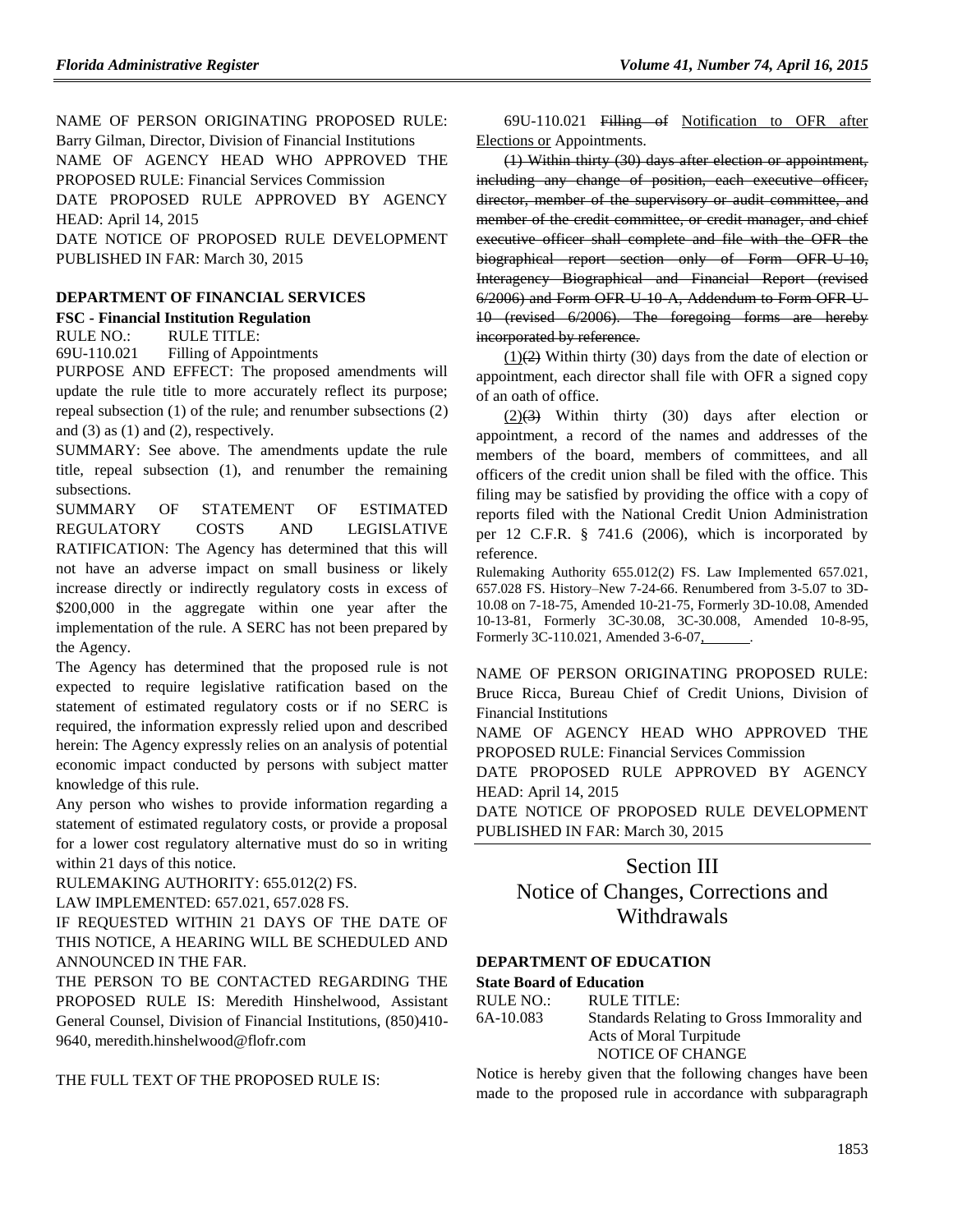120.54(3)(d)1., F.S., published in Vol. 41 No. 51, March 16, 2015 issue of the Florida Administrative Register.

 $(2)(b)$  An act or omission which results resulting in the intentional falsification of any document or information submitted by an educator for the purpose of inducing with the intent to induce the Florida Department of Education to issue, reissue, or renew a Florida educator's certificate.

(c) An intentional A violation of test or exam security protocols with the purpose intent of altering the results for the personal benefit of the educator or which that results in a negative impact upon a student or school, such as the an invalidation of a the student's results/score or requiring necessitating a student to re-take a test or use an alternate alternative assessment measure.

### **AGENCY FOR HEALTH [CARE ADMINISTRATION](https://www.flrules.org/gateway/department.asp?id=59) [Health Facility and Agency Licensing](https://www.flrules.org/gateway/organization.asp?id=186)**

| RULE NOS.: | RULE TITLES:                  |
|------------|-------------------------------|
| 59A-8.003  | <b>Licensure Requirements</b> |
| 59A-8.004  | Licensure Procedure           |
| 59A-8.007  | Geographic Service Area       |
|            | <b>NOTICE OF CHANGE</b>       |

Notice is hereby given that the following changes have been made to the proposed rule in accordance with subparagraph 120.54(3)(d)1., F.S., published in Vol. 41 No. 17, January 27, 2015 issue of the Florida Administrative Register.

[59A-8.003](https://www.flrules.org/gateway/ruleNo.asp?id=59A-8.003) Licensure Requirements. No change.

59A-8.004 Licensure Procedure.

(1) An application for licensure, initial, change of ownership, or renewal, shall be made on the forms prescribed by the AHCA in paragraph 59A-8.003(1) and the Health Care Licensing Application Addendum referenced in paragraph  $59A-35.060(1)$ (m), F.A.C. These forms are available online at http://www/ahca.myflorida.com/HQAlicensureforms.

(2) through (6) No change.

59A-8.007 Geographic Service Area.

(1) All home health agencies must apply for a geographic service area on their initial license application. Home health agencies may apply for a geographic service area which encompasses one or more of the counties within the specific AHCA area boundaries in which the main office is located, pursuant to Sections  $408.032(5)$  and  $400.497(9)(7)$ , F.S., in which the main office is located provided that the license application.

 $(1)(a)$  through  $(3)$  No change.

#### **[DEPARTMENT OF HEALTH](https://www.flrules.org/gateway/department.asp?id=64)**

#### **[Board of Clinical Laboratory Personnel](https://www.flrules.org/gateway/organization.asp?id=322)**

| RULE NO.:  | RULE TITLE:              |
|------------|--------------------------|
| 64B3-6.001 | Manner of Application    |
|            | NOTICE OF PUBLIC HEARING |

The Board of Clinical Laboratory Personnel announces a hearing regarding the above rule, as noticed in Vol. 41 No. 42, March 3, 2015 Florida Administrative Register.

DATE AND TIME: Friday, May 22, 2015, 9:00 a.m. or as soon thereafter as can be heard

PLACE: By telephone conference call: The meet me number is: 1(888)670-3525, participant code: 7342425515

GENERAL SUBJECT MATTER TO BE CONSIDERED: To discuss proposed amendment to Rule 64B3-6.001, F.A.C.

Pursuant to the provisions of the Americans with Disabilities Act, any person requiring special accommodations to participate in this workshop/meeting is asked to advise the agency at least five days before the workshop/meeting by contacting: Adrienne Rodgers, Acting Executive Director, Board of Clinical Laboratory Personnel, 4052 Bald Cypress Way, Bin #C07, Tallahassee, Florida 32399-3257. If you are hearing or speech impaired, please contact the agency using the Florida Relay Service, 1(800)955-8771 (TDD) or 1(800)955-8770 (Voice).

#### **[DEPARTMENT OF HEALTH](https://www.flrules.org/gateway/department.asp?id=64)**

#### **[Division of Environmental Health](https://www.flrules.org/gateway/organization.asp?id=335)**

| <b>RULE NOS.:</b> | <b>RULE TITLES:</b>                       |
|-------------------|-------------------------------------------|
| 64E-5.1602        | <b>Administrative Requirements</b>        |
| 64E-5.220         | <b>Radioactive Quantities</b>             |
| 64E-5.508         | X-Ray and Electron Therapy Systems with   |
|                   | Energies of 1 MeV and Above               |
| 64E-5.510         | Mammographic Systems                      |
| 64E-5.511         | <b>Registration of Radiation Machines</b> |
| 64E-5.801         | <b>Registration Requirements</b>          |
|                   | NOTICE OF CHANGE                          |

Notice is hereby given that the following changes have been made to the proposed rule in accordance with subparagraph 120.54(3)(d)1., F.S., published in Vol. 41 No. 21, February 2, 2015 issue of the Florida Administrative Register.

Rule paragraph 64E-5.1602 (1)(d), F.A.C., is corrected to remove the internet link to the location of DH Form 1107.

Concerning DH Form 1107, 09/14, titled "Radiation Machine Facility Registration" which is incorporated by reference in Rule 64E-5.511, F.A.C. the language in sentence number 1. above the signature line is changed to remove the oath.

Rule subsection 64E-5.801(2) is hereby changed to read:

(2) Application for registration shall be made on DH Form 1107, 9/14, "Radiation Machine Facility Registration," (see Rule 64E-5.511, F.A.C.) which is incorporated by reference herein, and is available from the internet http://www.floridahealth.gov/radiation, and at \_\_\_\_\_. and shall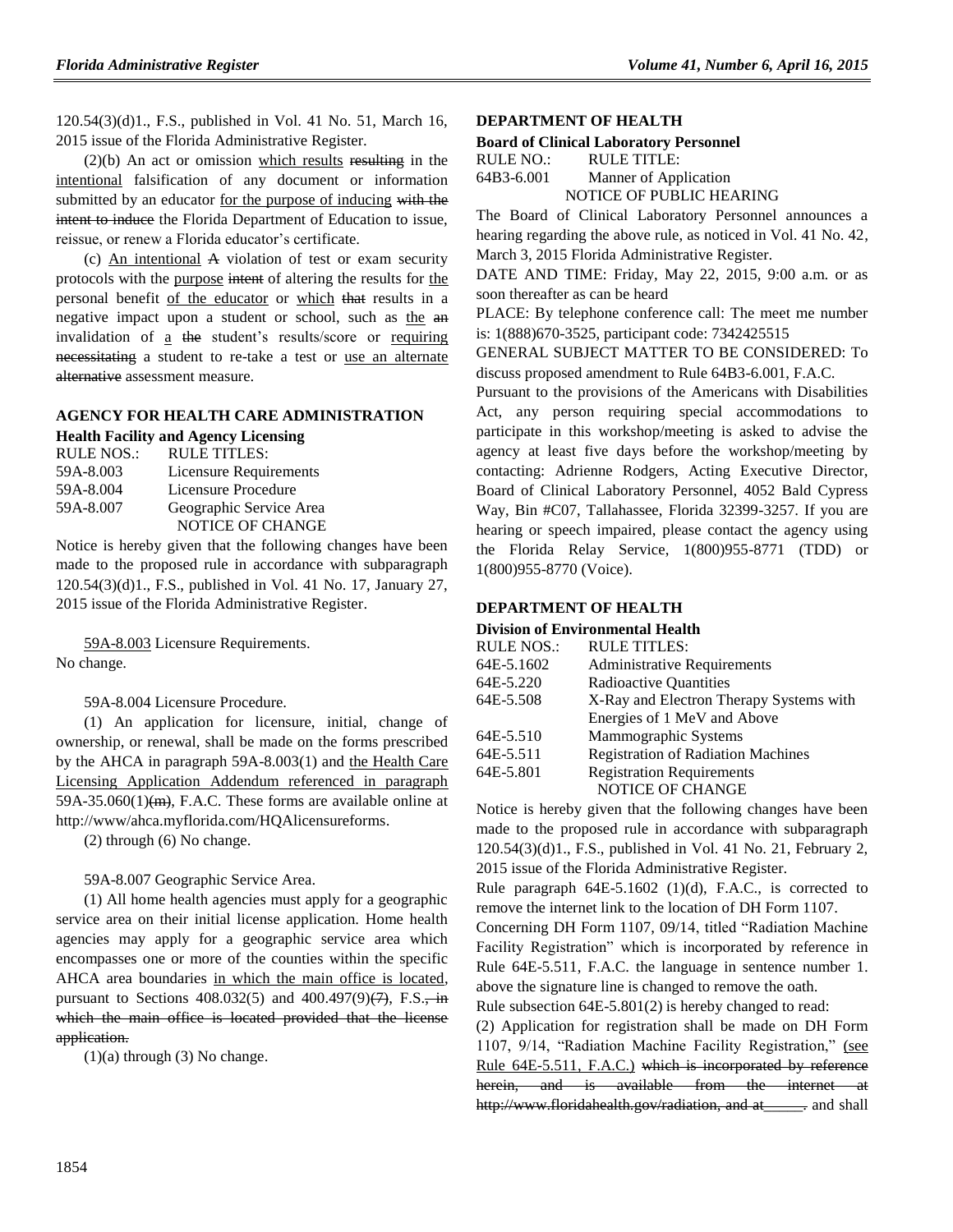contain all information required by the form and accompanying instructions. Part V contains rules concerning registration and the payment of fees.

# Section IV Emergency Rules

### NONE

Section V Petitions and Dispositions Regarding Rule Variance or Waiver

### [WATER MANAGEMENT DISTRICTS](https://www.flrules.org/gateway/department.asp?id=40)

[Southwest Florida Water Management District](https://www.flrules.org/gateway/organization.asp?id=123)

RULE NO.: RULE TITLE:

[40D-22.201](https://www.flrules.org/gateway/ruleNo.asp?id=40D-22.201) Year-Round Water Conservation Measures

NOTICE IS HEREBY GIVEN that on April 13, 2015, the Southwest Florida Water Management District received a petition for a variance or waiver.

Petitioner's Name: Palm Lake Estates Condominium Association, Inc.

Rule No.: 40D-22.201

Nature of the rule for which variance or waiver is sought: lawn and landscape irrigation.

The Petition has been assigned tracking No. 15-4210.

A copy of the Petition for Variance or Waiver may be obtained by contacting: Lois Sorensen, 7601 US Highway 301, Tampa, Florida 33637, (813)985-7481, extension 2298, [water.variances@watermatters.org.](mailto:water.variances@watermatters.org)

Any interested person or other agency may submit written comments within 14 days after the publication of this notice.

[DEPARTMENT OF BUSINESS AND PROFESSIONAL](https://www.flrules.org/gateway/department.asp?id=61)  [REGULATION](https://www.flrules.org/gateway/department.asp?id=61)

[Division of Hotels and Restaurants](https://www.flrules.org/gateway/organization.asp?id=249)

RULE NO.: RULE TITLE:

[61C-4.010](https://www.flrules.org/gateway/ruleNo.asp?id=61C-4.010) Sanitation and Safety Requirements

The Florida Department of Business and Professional Regulation, Division of Hotels and Restaurants hereby gives notice:

On March 25, 2015, the Division of Hotels and Restaurants received a Petition for an Emergency Variance for subsection 61C-4.010(5), F.A.C., paragraph 61C-1.004(1)(a), F.A.C., Paragraph 5-202.11(A), 2009 FDA Food Code, Paragraph 4- 301.12(A), 2009 FDA Food Code, Section 5-203.13, 2009 FDA Food Code from Street Corner Cafe located in Jacksonville. The above referenced F.A.C. addresses the requirement that each establishment have an approved

plumbing system installed to transport potable water and wastewater; that dishwashing facilities for manually washing, rinsing and sanitizing equipment and utensils are provided, and that at least one service sink is provided for the cleaning of mops or similar cleaning tools and the disposal of mop water. They are requesting to utilize holding tanks to provide potable water and to collect wastewater at the handwash sink and to share the dishwashing and mopsink facilities within an adjacent establishment under the same ownership.

The Petition for this variance was published in Vol. 41, No. 62, F.A.R., on March 31, 2015. The Order for this Petition was signed and approved on April 6, 2015. After a complete review of the variance request, the Division finds that the application of this Rule will create a financial hardship to the food service establishment. Furthermore, the Division finds that the Petitioner meets the burden of demonstrating that the underlying statute has been achieved by the Petitioner ensuring the wastewater holding tank for the handwash sink is emptied at a frequency as to not create a sanitary nuisance; and potable water provided must come from an approved source and be protected from contamination during handling. The Petitioner shall also ensure that all handwash sinks used by employees are provided with a handwash sign, soap and approved hand drying devices. All sinks must also be provided with hot and cold running water under pressure. The dishwashing and mop sink facilities within Street Corner Dogs Commissary (FDACs permit number 1525360) must be maintained in a clean and sanitary manner. All of these areas must be available to Street Corner Café during all hours of operation. If the ownership of Street Corner Dogs Commissary (International Gold Market LLC) changes, a signed agreement between the establishments for the use of the shared facilities must be provided to the division immediately.

A copy of the Order or additional information may be obtained by contacting: [Lydia.Gonzalez@myfloridalicense.com,](mailto:Lydia.Gonzalez@myfloridalicense.com) Division of Hotels and Restaurants, 1940 North Monroe Street, Tallahassee, Florida 32399-1011.

[DEPARTMENT OF BUSINESS AND PROFESSIONAL](https://www.flrules.org/gateway/department.asp?id=61)  [REGULATION](https://www.flrules.org/gateway/department.asp?id=61)

[Division of Hotels and Restaurants](https://www.flrules.org/gateway/organization.asp?id=249)

RULE NO.: RULE TITLE:

[61C-1.004](https://www.flrules.org/gateway/ruleNo.asp?id=61C-1.004) General Sanitation and Safety Requirements

The Florida Department of Business and Professional Regulation, Division of Hotels and Restaurants hereby gives notice:

On March 26, 2015, the Division of Hotels and Restaurants received a Petition for an Emergency Variance for paragraph 61C-1.004(2)(a), F.A.C., subsection 61C-4.010(7), F.A.C., subsection 61C-4.010(6), F.A.C., and Section 6-402.11, 2009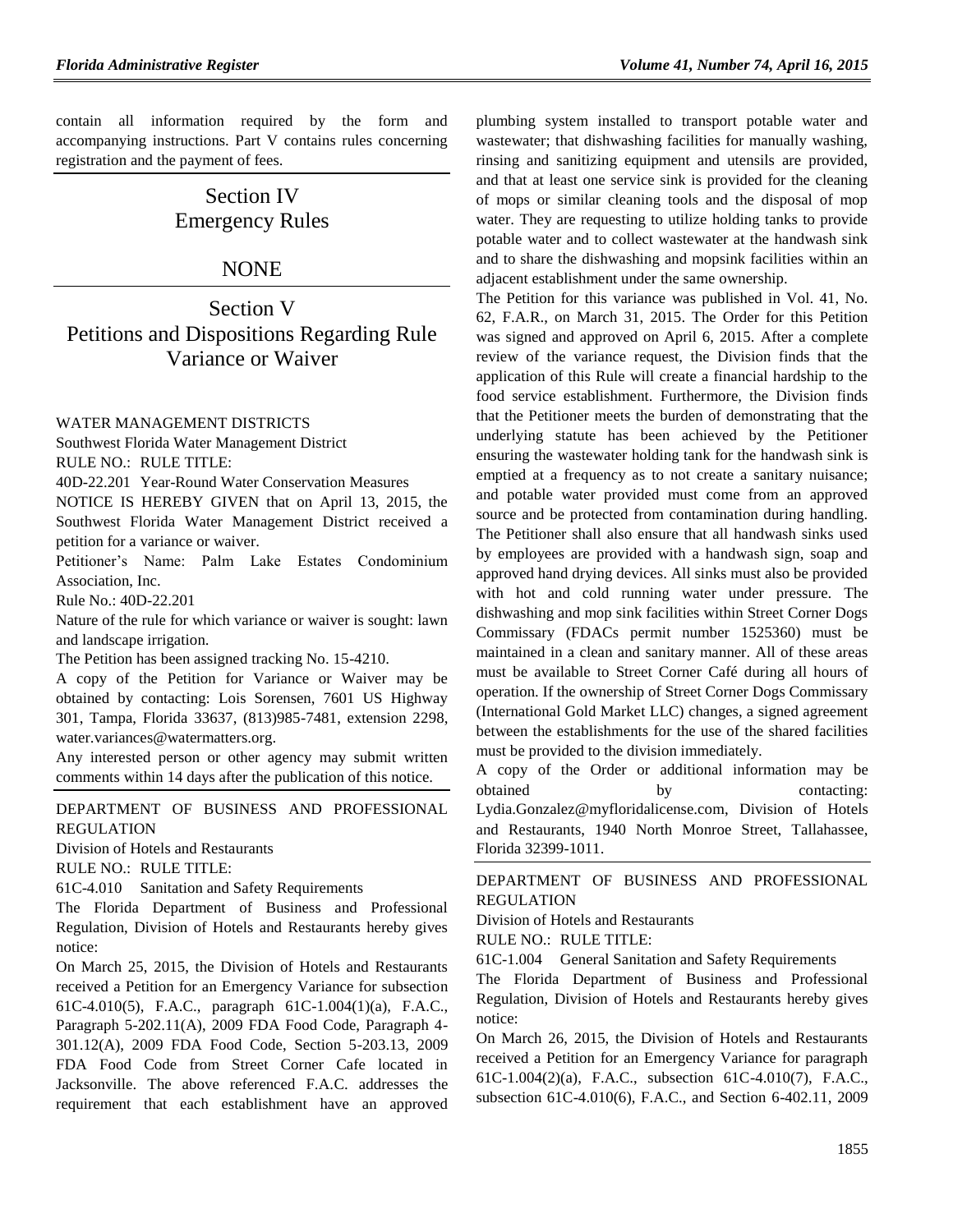FDA Food Code from Georgia Boy BBQ & Bristo located in Jacksonville. The above referenced F.A.C. addresses the requirement that at least one accessible bathroom be provided for use by customers and employees. They are requesting to share the bathrooms located within an adjacent establishment under different ownership for use by both customers and employees.

The Petition for this variance was published in Vol. 41, No. 64 on April 2, 2015. The Order for this Petition was signed and approved on April 8, 2015. After a complete review of the variance request, the Division finds that the application of this Rule will create a financial hardship to the food service establishment. Furthermore, the Division finds that the Petitioner meets the burden of demonstrating that the underlying statute has been achieved by the Petitioner ensuring the bathrooms located within Star Food Discount are maintained in a clean and sanitary manner and are provided with hot and cold running water under pressure, soap, approved hand drying devices, hand wash sign, and are available during all hours of operation. The Petitioner shall also ensure directional signage is installed within or outside the establishment clearly stating the location of the bathrooms. If the ownership of Star Food Discount (N.D. Yazgi Inc., Dan Yagzi) changes, an updated signed agreement for use of the bathroom facilities is required immediately.

A copy of the Order or additional information may be obtained by contacting: [Lydia.Gonzalez@myfloridalicense.com,](mailto:Lydia.Gonzalez@myfloridalicense.com) Division of Hotels and Restaurants, 1940 North Monroe Street, Tallahassee, Florida 32399-1011.

### [DEPARTMENT OF BUSINESS AND PROFESSIONAL](https://www.flrules.org/gateway/department.asp?id=61)  [REGULATION](https://www.flrules.org/gateway/department.asp?id=61)

[Division of Hotels and Restaurants](https://www.flrules.org/gateway/organization.asp?id=249)

RULE NO.: RULE TITLE:

[61C-4.010](https://www.flrules.org/gateway/ruleNo.asp?id=61C-4.010) Sanitation and Safety Requirements

The Florida Department of Business and Professional Regulation, Division of Hotels and Restaurants hereby gives notice:

On March 31, 2015, the Division of Hotels and Restaurants received a Petition for an Emergency Variance for Paragraph 4-301.12(A), 2009 FDA Food Code and subsection 61C-4.010(5), F.A.C., from The Gathering Spot located in Santa Rosa Beach. The above referenced F.A.C. addresses the requirement that each establishment have facilities for manually washing, rinsing and sanitizing equipment and utensils. They are requesting to share the warewashing sink area with another licensed food service establishment under the same ownership and on the same premises.

The Petition for this variance was published in Vol. 41, No. 65, F.A.R., on April 3, 2015. The Order for this Petition was signed and approved on April 10, 2015. After a complete review of the variance request, the Division finds that the application of this Rule will create a financial hardship to the food service establishment. Furthermore, the Division finds that the Petitioner meets the burden of demonstrating that the underlying statute has been achieved by the Petitioner ensuring a three-compartment sink is provided with hot and cold running water under pressure. The Petitioner shall also ensure that the three-compartment sink area within Fish Out of Water (SEA7601848) is maintained in a clean and sanitary manner and is available during all hours of operation. If the ownership of Fish out of Water (St. Joe Resort Operations LLC) changes, a signed agreement for use of the shared facilities is required immediately.

A copy of the Order or additional information may be obtained by contacting [Lydia.Gonzalez@myfloridalicense.com,](mailto:Lydia.Gonzalez@myfloridalicense.com) Division of Hotels and Restaurants, 1940 North Monroe Street, Tallahassee, Florida 32399-1011.

### [DEPARTMENT OF HEALTH](https://www.flrules.org/gateway/department.asp?id=64)

[Division of Environmental Health](https://www.flrules.org/gateway/organization.asp?id=335) RULE NO.: RULE TITLE:

[64E-6.013](https://www.flrules.org/gateway/ruleNo.asp?id=64E-6.013) Construction Materials and Standards for Treatment Receptacles

NOTICE IS HEREBY GIVEN that on April 6, 2015, the Florida Department of Health received a petition for variance from Bennette D. Burks, PE, representing Fuji Clean USA. Specifically, the petitioner seeks a variance from paragraphs 64E-6.013(2)(a), (2)(j), (3)(g), (6)(b), and (6)(d), F.A.C., and subparagraphs  $64E-6.013(1)(b)1$ . and  $(3)(a)1$ ., F.A.C., which establish requirements for the approval of fiberglass onsite sewage treatment receptacles.

A copy of the Petition for Variance or Waiver may be obtained by contacting: Agency Clerk, Department of Health, Office of the General Counsel, 4052 Bald Cypress Way, Bin A02, Tallahassee, Florida 32399-1703.

### [FLORIDA HOUSING FINANCE CORPORATION](https://www.flrules.org/gateway/department.asp?id=67) RULE NO.: RULE TITLE:

[67-21.003](https://www.flrules.org/gateway/ruleNo.asp?id=67-21.003) Application and Selection Process for Developments

NOTICE IS HEREBY GIVEN that on April 13, 2015, the Florida Housing Finance Corporation received a petition for waiver from SP BV Apartments, LLC, requesting a waiver of paragraph 67-21.003(8)(f), F.A.C., to allow a change in the Development Category listed in the Non-Competitive Application of "Acquisition/Preservation" to match what is stated within the Competitive Application of "Acquisition/Rehabilitation".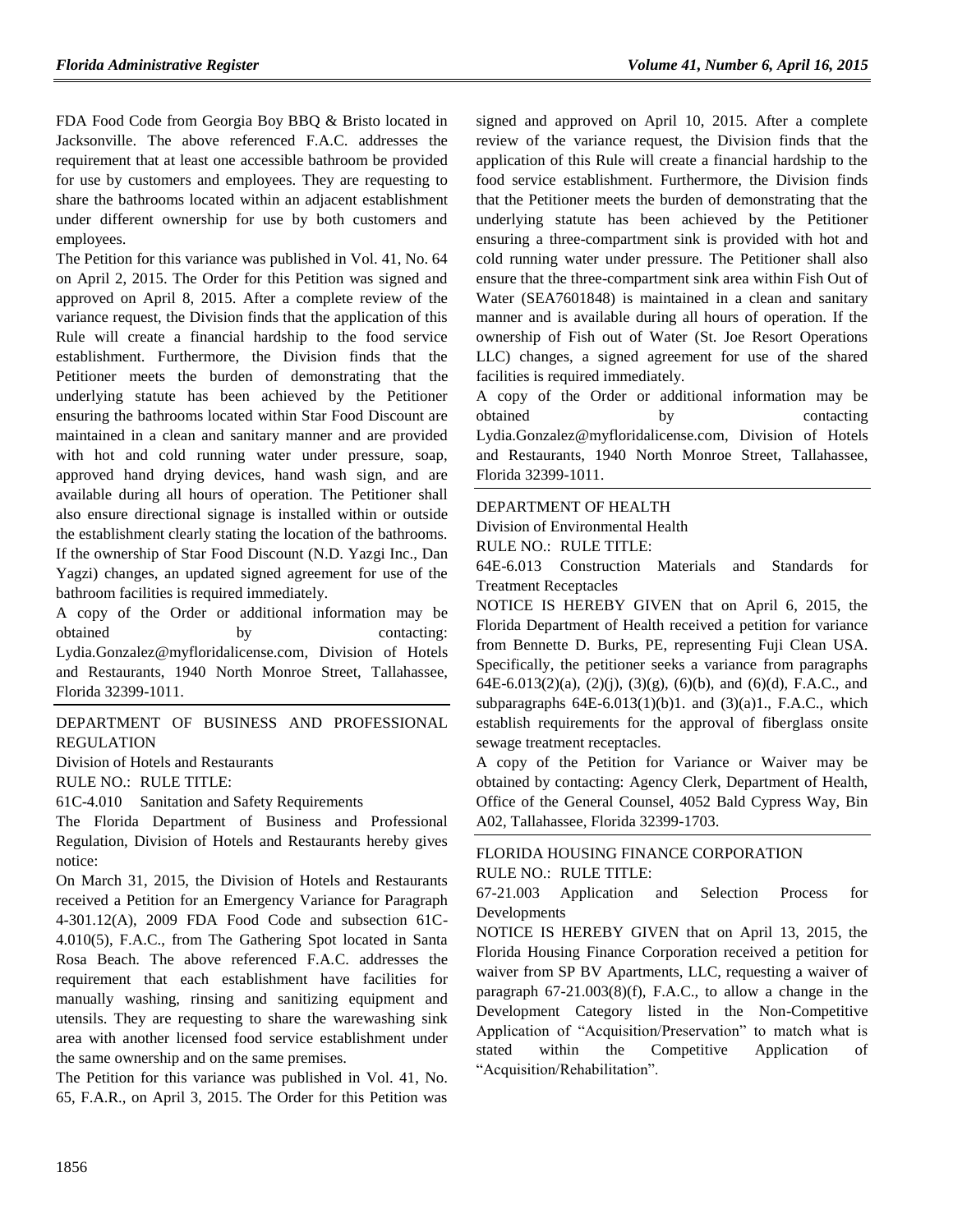A copy of the Petition for Variance or Waiver may be obtained by contacting: Kate Flemming, Corporation Clerk, Florida Housing Finance Corporation, 227 North Bronough Street, Suite 5000, Tallahassee, Florida 32301-1329. The Petition has also been posted on Florida Housing's website at floridahousing.org. Florida Housing will accept comments concerning the Petition for 14 days from the date of publication of this notice. To be considered, comments must be received on or before 5:00 p.m., Eastern Time, on the 14th day after publication of this notice at Florida Housing Finance Corporation, 227 North Bronough Street, Suite 5000, Tallahassee, Florida 32301-1329.

### [FLORIDA HOUSING FINANCE CORPORATION](https://www.flrules.org/gateway/department.asp?id=67) RULE NO.: RULE TITLE:

[67-48.004](https://www.flrules.org/gateway/ruleNo.asp?id=67-48.004) Selection Procedures for Developments

NOTICE IS HEREBY GIVEN that on April 9, 2015, the Florida Housing Finance Corporation received a petition for waiver from Renaissance Preserve IV, LLLP, requesting a waiver from paragraphs  $67-48.004(3)(i)$  and  $(i)$ , F.A.C., in which the Petitioner is requesting a decrease in the total of units from 88 to 72, and an increase in the Total Set-Aside Percentage from 81% to 100%.

A copy of the Petition for Variance or Waiver may be obtained by contacting: Kate Flemming, Corporation Clerk, Florida Housing Finance Corporation, 227 North Bronough Street, Suite 5000, Tallahassee, Florida 32301-1329. The Petition has also been posted on Florida Housing's website at floridahousing.org. Florida Housing will accept comments concerning the Petition for 14 days from the date of publication of this notice. To be considered, comments must be received on or before 5:00 p.m., Eastern Time, on the 14th day after publication of this notice at Florida Housing Finance Corporation, 227 North Bronough Street, Suite 5000, Tallahassee, Florida 32301-1329.

# [FLORIDA HOUSING FINANCE CORPORATION](https://www.flrules.org/gateway/department.asp?id=67)

RULE NO.: RULE TITLE:

[67-21.003](https://www.flrules.org/gateway/ruleNo.asp?id=67-21.003) Application and Selection Process for Developments

NOTICE IS HEREBY GIVEN that on April 13, 2015, the Florida Housing Finance Corporation received a petition for waiver from SP HC Apartments, LLC, requesting a waiver of paragraph 67-21.003(8)(f), F.A.C. to allow a change in the Development Category listed in the Non-Competitive Application of "Acquisition/Preservation" to match what is stated within the Competitive Application of "Acquisition/Rehabilitation".

A copy of the Petition for Variance or Waiver may be obtained by contacting: Kate Flemming, Corporation Clerk, Florida Housing Finance Corporation, 227 North Bronough Street, Suite 5000, Tallahassee, Florida 32301-1329. The Petition has also been posted on Florida Housing's website at floridahousing.org. Florida Housing will accept comments concerning the Petition for 14 days from the date of publication of this notice. To be considered, comments must be received on or before 5:00 p.m., Eastern Time, on the 14th day after publication of this notice at Florida Housing Finance Corporation, 227 North Bronough Street, Suite 5000, Tallahassee, Florida 32301-1329.

# Section VI Notice of Meetings, Workshops and Public **Hearings**

### [DEPARTMENT OF AGRICULTURE AND CONSUMER](https://www.flrules.org/gateway/department.asp?id=5)  **[SERVICES](https://www.flrules.org/gateway/department.asp?id=5)**

[Division of Agricultural Environmental Services](https://www.flrules.org/gateway/organization.asp?id=165)

The Florida Coordinating Council on Mosquito Control (FCCMC) announces a public meeting to which all persons are invited.

DATE AND TIME: May 12, 2015, 10:00 a.m. – 2:00 p.m.

PLACE: Alachua Service Center East Building, 14101 Northwest Highway 441, Alachua, Florida 32615, 1(386)418- 5500, Teleconference information: phone number: 1(888)670- 3525, conference code: 8019 4906 14#, web URL: [https://global.gotomeeting.com/join/360882365,](https://global.gotomeeting.com/join/360882365) meeting ID: 360-882-365.

GENERAL SUBJECT MATTER TO BE CONSIDERED: To address the business of the council.

A copy of the agenda may be obtained by contacting: Mr. Steve Dwinell, Assistant Director of Agricultural Environmental Services, 3125 Conner Boulevard, Suite E, Tallahassee, Florida 32399, (850)617-7913 or at the website: [http://consensus.fsu.edu/MC/index.html.](http://consensus.fsu.edu/MC/index.html)

For more information, you may contact: Mr. Steve Dwinell, Assistant Director of Agricultural Environmental Services, 3125 Conner Boulevard, Suite E, Tallahassee, Florida 32399, (850)617-7913 or at the website: [http://consensus.fsu.edu/MC/index.html.](http://consensus.fsu.edu/MC/index.html)

### [DEPARTMENT OF EDUCATION](https://www.flrules.org/gateway/department.asp?id=6)

[State Board of Education](https://www.flrules.org/gateway/organization.asp?id=195)

The Florida Department of Education, Charter School Appeal Commission announces a hearing to which all persons are invited.

DATE AND TIME: April 27, 2015, 10:30 a.m. - Completion

PLACE: The Florida Department of Education, 325 W. Gaines Street, Conference Room 1706, Tallahassee, Florida 32399-0400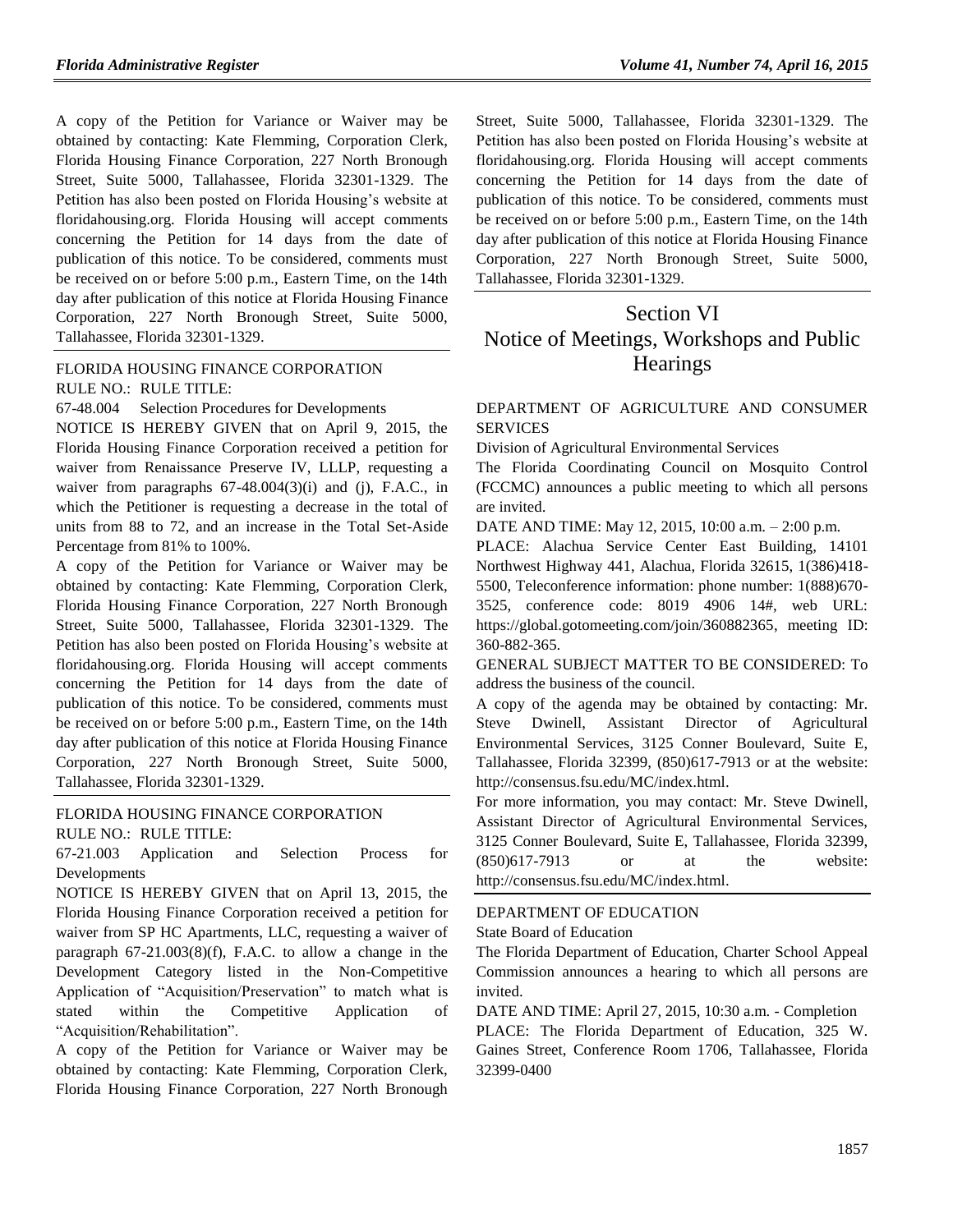GENERAL SUBJECT MATTER TO BE CONSIDERED: The Charter School Appeal Commission will hear the Application denials of the following school:

Arts Academy of Jacksonville Preparatory School vs. School Board of Duval County

A copy of the agenda may be obtained by contacting: The Office of Independent Education and Parental Choice at 325 West Gaines Street, Suite 1044, Tallahassee, Florida 32399 or by phone: (850)245-0502.

Pursuant to the provisions of the Americans with Disabilities Act, any person requiring special accommodations to participate in this workshop/meeting is asked to advise the agency at least 1 day before the workshop/meeting by contacting: The Office of Independent Education and Parental Choice at 325 West Gaines Street, Suite 1044, Tallahassee, Florida 32399 or by phone: (850)245-0502. If you are hearing or speech impaired, please contact the agency using the Florida Relay Service, 1(800)955-8771 (TDD) or 1(800)955- 8770 (Voice).

For more information, you may contact: The Office of Independent Education and Parental Choice at 325 West Gaines Street, Suite 1044, Tallahassee, Florida 32399 or by phone: (850)245-0502.

### [FLORIDA COMMISSION ON OFFENDER REVIEW](https://www.flrules.org/gateway/department.asp?id=23)

The Florida Commission on Offender Review announces public meetings to which all persons are invited.

DATES AND TIMES: Wednesday, May 13, 2015, 9:00 a.m.; Thursday, May 14, 2015, 9:00 a.m.

PLACE: County Commissioners Room, 2725 Judge Fran Jamieson Way, Building C, Viera, Florida

GENERAL SUBJECT MATTER TO BE CONSIDERED: Regularly scheduled meeting for all Parole, Conditional Release, Conditional Medical Release, Addiction Recovery, Control Release and all other Commission business.

A copy of the agenda may be obtained by contacting: Florida Commission on Offender Review, (850)488-1293.

Pursuant to the provisions of the Americans with Disabilities Act, any person requiring special accommodations to participate in this workshop/meeting is asked to advise the agency at least 5 days before the workshop/meeting by contacting: Florida Commission on Offender Review at [ada@fcor.state.fl.us.](mailto:ada@fcor.state.fl.us) If you are hearing or speech impaired, please contact the agency using the Florida Relay Service, 1(800)955-8771 (TDD) or 1(800)955-8770 (Voice).

If any person decides to appeal any decision made by the Board with respect to any matter considered at this meeting or hearing, he/she will need to ensure that a verbatim record of the proceeding is made, which record includes the testimony and evidence from which the appeal is to be issued.

[REGIONAL PLANNING COUNCILS](https://www.flrules.org/gateway/department.asp?id=29)

[East Central Florida Regional Planning Council](https://www.flrules.org/gateway/organization.asp?id=62)

The East Central Florida Regional Planning Council announces a public meeting to which all persons are invited.

DATE AND TIME: Wednesday, May 20, 2015, 10:00 a.m.

PLACE: ECFRPC Office, 309 Cranes Roost Blvd., Suite 2000, John H. Land Board Room, Altamonte Springs, FL 32701

GENERAL SUBJECT MATTER TO BE CONSIDERED: Regular bi-monthly meeting of the East Central Florida Regional Planning Council.

A copy of the agenda may be obtained by contacting: Pegge Parker at [pparker@ecfrpc.org](mailto:pparker@ecfrpc.org) or  $(407)262-7772$ , ext. 300.

Pursuant to the provisions of the Americans with Disabilities Act, any person requiring special accommodations to participate in this workshop/meeting is asked to advise the agency at least two (2) days before the workshop/meeting by contacting: Pegge Parker at [pparker@ecfrpc.org](mailto:pparker@ecfrpc.org) or (407)262- 7772, ext. 300. If you are hearing or speech impaired, please contact the agency using the Florida Relay Service, 1(800)955-8771 (TDD) or 1(800)955-8770 (Voice).

For more information, you may contact: Pegge Parker at [pparker@ecfrpc.org](mailto:pparker@ecfrpc.org) or (407)262-7772, ext. 300.

### [REGIONAL PLANNING COUNCILS](https://www.flrules.org/gateway/department.asp?id=29)

[East Central Florida Regional Planning Council](https://www.flrules.org/gateway/organization.asp?id=62)

The East Central Florida Regional Planning Council announces a public meeting to which all persons are invited.

DATE AND TIME: Wednesday, May 20, 2015, 9:00 a.m.

PLACE: ECFRPC Office, 309 Cranes Roost Blvd., Suite 2000, Mayor John H. Land Board Room, Altamonte Springs, FL 32701

GENERAL SUBJECT MATTER TO BE CONSIDERED: Regular bi-monthly meeting of the Executive Committee.

A copy of the agenda may be obtained by contacting: Pegge Parker at [pparker@ecfrpc.org](mailto:pparker@ecfrpc.org) or (407)262-7772, ext. 300.

Pursuant to the provisions of the Americans with Disabilities Act, any person requiring special accommodations to participate in this workshop/meeting is asked to advise the agency at least two (2) days before the workshop/meeting by contacting: [pparker@ecfrpc.org](mailto:pparker@ecfrpc.org) or (407)262-7772, ext. 300. If you are hearing or speech impaired, please contact the agency using the Florida Relay Service, 1(800)955-8771 (TDD) or 1(800)955-8770 (Voice).

For more information, you may contact: [pparker@ecfrpc.org](mailto:pparker@ecfrpc.org) or (407)262-7772, ext. 300.

### [DEPARTMENT OF HEALTH](https://www.flrules.org/gateway/department.asp?id=64)

[Board of Pharmacy](https://www.flrules.org/gateway/organization.asp?id=307)

The Board of Pharmacy Probable Cause Panel announces a public meeting to which all persons are invited.

DATE AND TIME: Thursday, April 16, 2015, 10:00 a.m.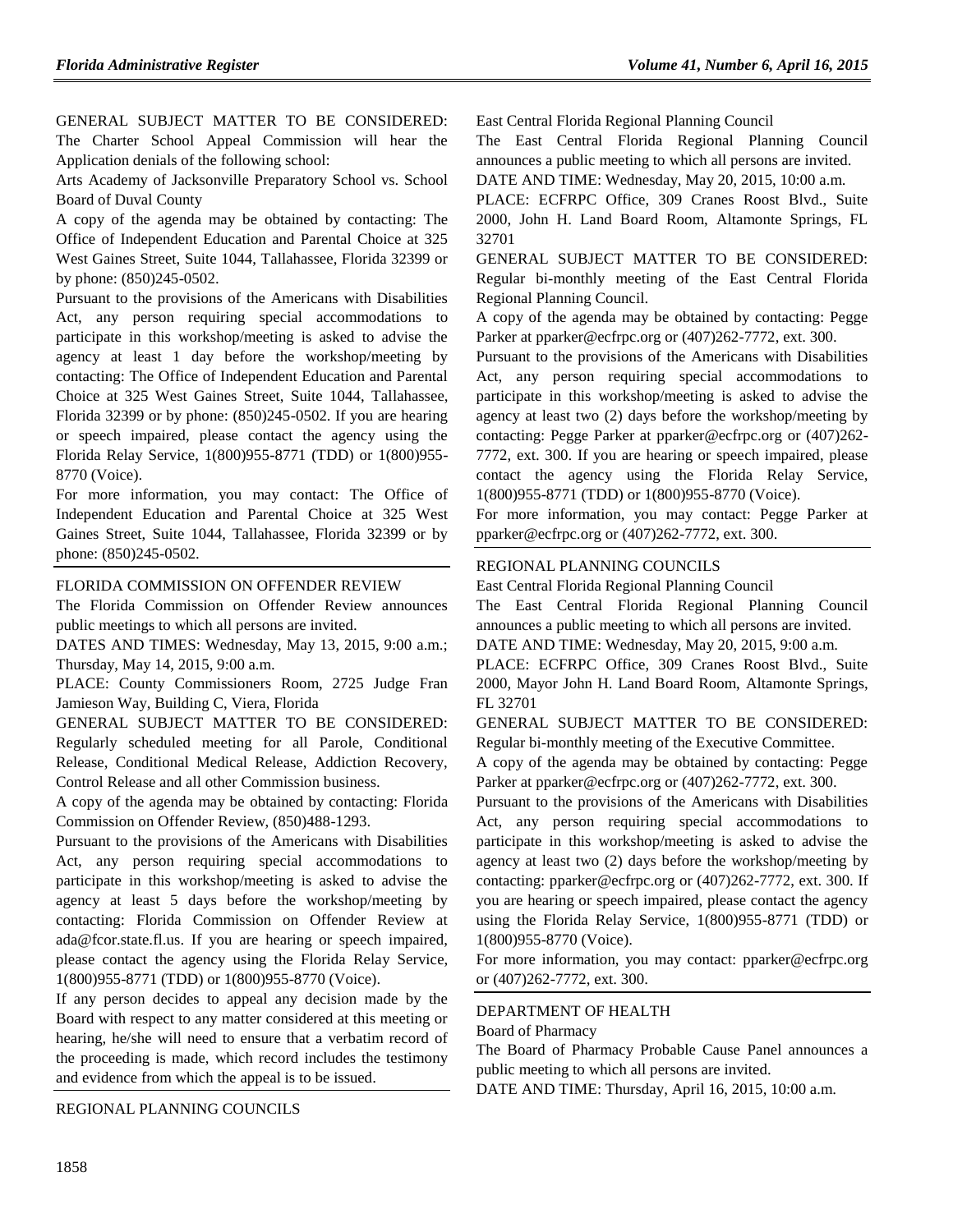PLACE: Conference call number: 1(888) 670-3525, participation code: 5134896685

GENERAL SUBJECT MATTER TO BE CONSIDERED: To review those cases on which a determination of existence of probable cause has already been made.

A copy of the agenda may be obtained by contacting: The Board of Pharmacy at (850)245-4292.

Pursuant to the provisions of the Americans with Disabilities Act, any person requiring special accommodations to participate in this workshop/meeting is asked to advise the agency at least 10 days before the workshop/meeting by contacting: The Board of Pharmacy at (850)245-4292. If you are hearing or speech impaired, please contact the agency using the Florida Relay Service, 1(800)955-8771 (TDD) or 1(800)955-8770 (Voice).

If any person decides to appeal any decision made by the Board with respect to any matter considered at this meeting or hearing, he/she will need to ensure that a verbatim record of the proceeding is made, which record includes the testimony and evidence from which the appeal is to be issued.

For more information, you may contact: The Board of Pharmacy at (850)245-4292.

#### [DEPARTMENT OF HEALTH](https://www.flrules.org/gateway/department.asp?id=64)

[Board of Pharmacy](https://www.flrules.org/gateway/organization.asp?id=307)

The Florida Board of Pharmacy announces public meetings to which all persons are invited.

DATE AND TIME: Tuesday, June 9, 2015, 9:00 a.m.; Wednesday, June 10, 2015, 9:00 a.m.

PLACE: B Resort & Spa, 1905 Hotel Plaza Blvd., Lake Buena Vista, FL 32830, (407)828-2828

GENERAL SUBJECT MATTER TO BE CONSIDERED: Tuesday, June 9, 2015 at 9:00 a.m. will be the general board business to be followed by general discussion and action on rules and compounding rules. Wednesday, June 10, 2015 at 9:00 a.m. will be the general board business, to include discipline.

A copy of the agenda may be obtained by contacting: The Florida Board of Pharmacy at (850)245-4292.

Pursuant to the provisions of the Americans with Disabilities Act, any person requiring special accommodations to participate in this workshop/meeting is asked to advise the agency at least 10 days before the workshop/meeting by contacting: The Florida Board of Pharmacy at (850)245-4292. If you are hearing or speech impaired, please contact the agency using the Florida Relay Service, 1(800)955-8771 (TDD) or 1(800)955-8770 (Voice).

If any person decides to appeal any decision made by the Board with respect to any matter considered at this meeting or hearing, he/she will need to ensure that a verbatim record of the proceeding is made, which record includes the testimony and evidence from which the appeal is to be issued.

For more information, you may contact The Florida Board of Pharmacy at (850)245-4292.

#### [DEPARTMENT OF HEALTH](https://www.flrules.org/gateway/department.asp?id=64)

[Board of Pharmacy](https://www.flrules.org/gateway/organization.asp?id=307)

The Board of Pharmacy Probable Cause Panel announces a public meeting to which all persons are invited.

DATE AND TIME: Thursday, May 21, 2015, 10:00 a.m.

PLACE: Conference call number: 1(888)670-3525, participation code: 5134896685

GENERAL SUBJECT MATTER TO BE CONSIDERED: To review those cases on which a determination of existence of probable cause has already been made.

A copy of the agenda may be obtained by contacting The Board of Pharmacy at (850)245-4292.

Pursuant to the provisions of the Americans with Disabilities Act, any person requiring special accommodations to participate in this workshop/meeting is asked to advise the agency at least 10 days before the workshop/meeting by contacting The Board of Pharmacy at (850)245-4292. If you are hearing or speech impaired, please contact the agency using the Florida Relay Service, 1(800)955-8771 (TDD) or 1(800)955-8770 (Voice).

If any person decides to appeal any decision made by the Board with respect to any matter considered at this meeting or hearing, he/she will need to ensure that a verbatim record of the proceeding is made, which record includes the testimony and evidence from which the appeal is to be issued.

For more information, you may contact The Board of Pharmacy at (850)245-4292.

#### [DEPARTMENT OF HEALTH](https://www.flrules.org/gateway/department.asp?id=64)

[Board of Pharmacy](https://www.flrules.org/gateway/organization.asp?id=307)

The Board of Pharmacy Probable Cause Panel announces a public meeting to which all persons are invited.

DATE AND TIME: Thursday, May 7, 2015, 10:00 a.m.

PLACE: Conference call number: 1(888)670-3525, participation code: 5134896685

GENERAL SUBJECT MATTER TO BE CONSIDERED: To review those cases on which a determination of existence of probable cause has already been made.

A copy of the agenda may be obtained by contacting: The Board of Pharmacy at (850)245-4292.

Pursuant to the provisions of the Americans with Disabilities Act, any person requiring special accommodations to participate in this workshop/meeting is asked to advise the agency at least 10 days before the workshop/meeting by contacting: The Board of Pharmacy at (850)245-4292. If you are hearing or speech impaired, please contact the agency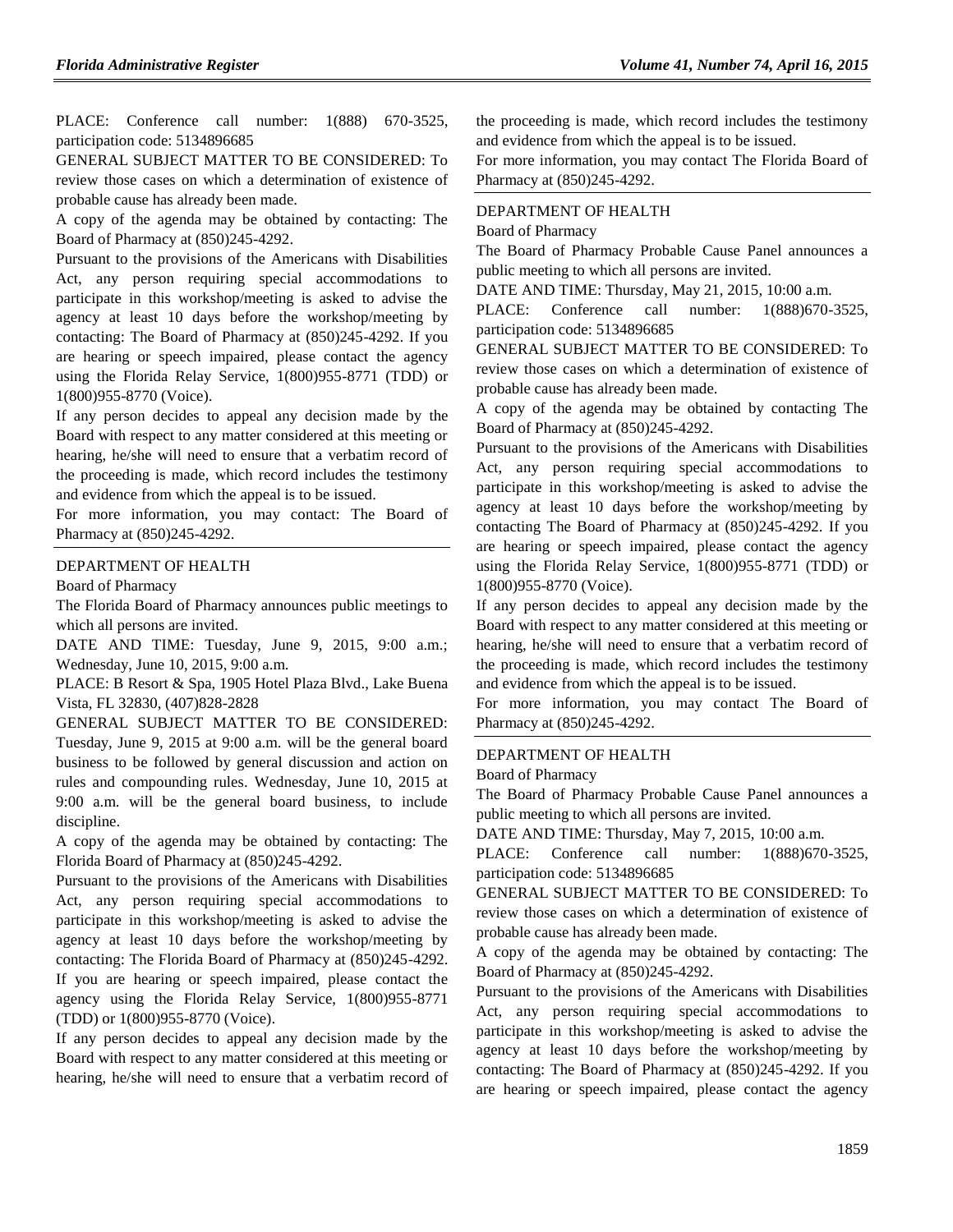using the Florida Relay Service, 1(800)955-8771 (TDD) or 1(800)955-8770 (Voice).

If any person decides to appeal any decision made by the Board with respect to any matter considered at this meeting or hearing, he/she will need to ensure that a verbatim record of the proceeding is made, which record includes the testimony and evidence from which the appeal is to be issued.

For more information, you may contact The Board of Pharmacy at (850)245-4292.

#### [DEPARTMENT OF FINANCIAL SERVICES](https://www.flrules.org/gateway/department.asp?id=69)

[Division of Treasury](https://www.flrules.org/gateway/organization.asp?id=361)

The Division of Treasury, Bureau of Deferred Compensation announces a public meeting to which all persons are invited.

DATE AND TIME: May 19, 2015, 9:30 a.m.

PLACE: The Hermitage Centre, Conference Room 440-C, 1801 Hermitage Bldg., Tallahassee, Florida

GENERAL SUBJECT MATTER TO BE CONSIDERED: Deferred Compensation Advisory Council Meeting.

A copy of the agenda may be obtained by contacting: Kandi Winters, Chief of Deferred Compensation, (850)413-3401 or Sandi Long, (850)413-3412.

Pursuant to the provisions of the Americans with Disabilities Act, any person requiring special accommodations to participate in this workshop/meeting is asked to advise the agency at least 48 hours before the workshop/meeting by contacting: Kandi Winters, Chief of Deferred Compensation, (850)413-3401 or Sandi Long, (850)413-3412. If you are hearing or speech impaired, please contact the agency using the Florida Relay Service, 1(800)955-8771 (TDD) or 1(800)955-8770 (Voice).

For more information, you may contact: Kandi Winters, Chief of Deferred Compensation, (850)413-3401 or Sandi Long, (850)413-3412.

#### [FLORIDA LEAGUE OF CITIES](https://www.flrules.org/gateway/organization.asp?id=670)

The Florida Municipal Insurance Trust (FMIT) announces a public meeting to which all persons are invited.

DATE AND TIME: Friday, June 5, 2015, 9:00 a.m.

PLACE: Inn on 5th, 699 5th Ave. S, Naples, FL 34102

GENERAL SUBJECT MATTER TO BE CONSIDERED: Florida Municipal Insurance Trust general meeting conducted through the use of communications media technology, as authorized by Section 163.01(18), Florida Statutes. Persons interested in attending may do so in person at Inn on 5th, 699 5th Ave., S, Naples, FL 34102, where a communications media technology facility will be located.

A copy of the agenda may be obtained by contacting: Linda Bridges, email: [lbridges@flcities.com](mailto:lbridges@flcities.com) or call (850)222-9684.

Pursuant to the provisions of the Americans with Disabilities Act, any person requiring special accommodations to participate in this workshop/meeting is asked to advise the

agency at least 14 days before the workshop/meeting by contacting: Linda Bridges, email: [lbridges@flcities.com](mailto:lbridges@flcities.com) or call (850)222-9684. If you are hearing or speech impaired, please contact the agency using the Florida Relay Service, 1(800)955-8771 (TDD) or 1(800)955-8770 (Voice).

If any person decides to appeal any decision made by the Board with respect to any matter considered at this meeting or hearing, he/she will need to ensure that a verbatim record of the proceeding is made, which record includes the testimony and evidence from which the appeal is to be issued.

For more information, you may contact: Linda Bridges, email: [lbridges@flcities.com](mailto:lbridges@flcities.com) or call (850)222-9684.

#### [FLORIDA COMMISSION ON ACCESS TO CIVIL](https://www.flrules.org/gateway/organization.asp?id=1196)  **[JUSTICE](https://www.flrules.org/gateway/organization.asp?id=1196)**

The Florida Commission on Access to Civil Justice: Outreach Subcommittee announces a public meeting to which all persons are invited.

DATE AND TIME: Monday, April 20, 2015, 1:00 p.m., Eastern Time

PLACE: Conference call: 1(888)376-5050, participant pin: 2311661132#. The Subcommittee will be meeting in person at the Florida Supreme Court, Executive Conference Center; 500 South Duval Street, Tallahassee, Florida 32399. If you plan to attend in person please contact Ms. Francine Walker at 1(800)342-8060, ext. 5762, in advance.

GENERAL SUBJECT MATTER TO BE CONSIDERED: The agenda includes discussions of audiences and strategies for reaching each audience; a discussion on messaging and feedback on communications materials drafted by staff; and plans for presenting the subcommittee report at the May 15 commission meeting.

A copy of the agenda may be obtained by contacting: Francisco-Javier Digon-Greer at 1(800)342-8060, ext. 5793 or email: [flaccessjustice@flabar.org.](mailto:flaccessjustice@flabar.org)

Pursuant to the provisions of the Americans with Disabilities Act, any person requiring special accommodations to participate in this workshop/meeting is asked to advise the agency at least 24 hours before the workshop/meeting by contacting: Francisco-Javier Digon-Greer at 1(800)342-8060, ext. 5793 or email: [flaccessjustice@flabar.org.](mailto:flaccessjustice@flabar.org) If you are hearing or speech impaired, please contact the agency using the Florida Relay Service, 1(800)955-8771 (TDD) or 1(800)955-8770 (Voice).

### [FLORIDA INSURANCE GUARANTY ASSOC., INC.](https://www.flrules.org/gateway/organization.asp?id=686)

The Florida Insurance Guaranty Association announces a public meeting to which all persons are invited.

DATE AND TIME: April 24, 2015, 9:00 a.m.

### PLACE: Tallahassee, FL

GENERAL SUBJECT MATTER TO BE CONSIDERED: The Board will meet to discuss matters of the Association. The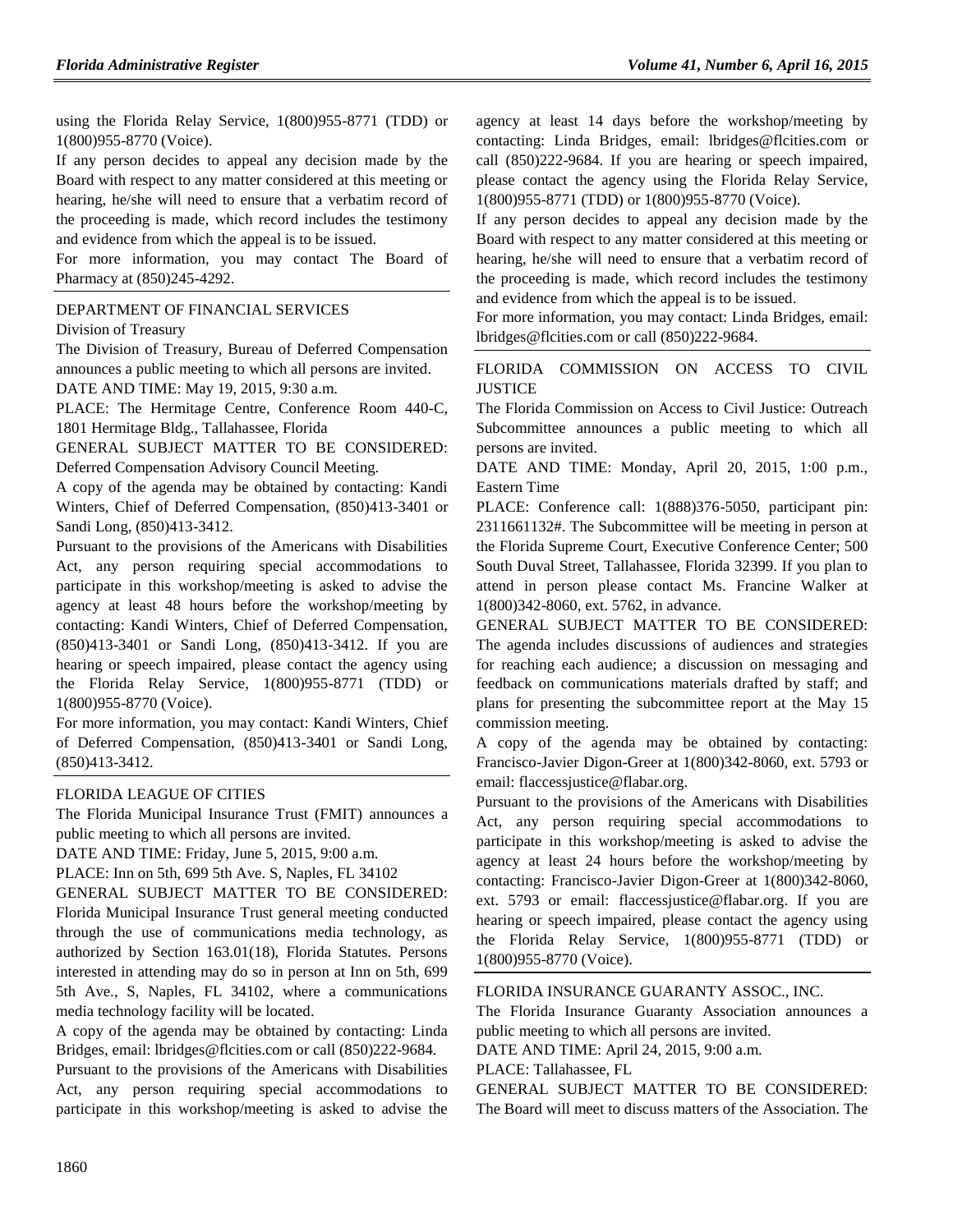agenda will include but not be limited to: Receiver's Report, Legal Report, Claims Report, Finance & Audit Comm. Report, Financial Reports and Operations Report.

A copy of the agenda may be obtained by contacting: Cathy Irvin at (850)386-9200.

#### [FLORIDA INSURANCE GUARANTY ASSOC., INC.](https://www.flrules.org/gateway/organization.asp?id=686)

The Finance & Audit Committee of the Florida Insurance Guaranty Association announces a public meeting to which all persons are invited.

DATE AND TIME: April 23, 2015, 2:30 p.m.

#### PLACE: Tallahassee, FL

GENERAL SUBJECT MATTER TO BE CONSIDERED: The Finance and Audit Committee will meet to discuss the general business of the Committee. The agenda will include but not be limited to: Minutes, Investment Report, Audit Report and Charter/Checklist.

A copy of the agenda may be obtained by contacting: Cathy Irvin at (850)386-9200.

#### [KIMLEY-HORN AND ASSOCIATES, INC.](https://www.flrules.org/gateway/organization.asp?id=996)

The Florida Department of Transportation announces a workshop to which all persons are invited.

DATE AND TIME: April 29, 2015, 5:30 p.m.

PLACE: Indian Harbour Beach City Hall, Commission Chambers, 2055 S. Patrick Drive, Indian Harbour Beach, Florida 32737

GENERAL SUBJECT MATTER TO BE CONSIDERED: Financial Management No.: 435632-1.

Project Description: Corridor study for Eau Gallie Causeway Relief Bridge to State Road (SR) A1A, a distance of approximately 1.4 miles.

The primary purpose of this Corridor Planning Study is to evaluate feasible improvement strategies to provide a safe and efficient multimodal transportation system within the study area from the Eau Gallie Causeway Relief Bridge to State Road (SR) A1A.

A copy of the agenda may be obtained by contacting: Ms. Heather Garcia, Project Manager, FDOT District Five, at (386)943-5077 or [heather.garcia@dot.state.fl.us.](mailto:heather.garcia@dot.state.fl.us)

Pursuant to the provisions of the Americans with Disabilities Act, any person requiring special accommodations to participate in this workshop/meeting is asked to advise the agency at least 7 days before the workshop/meeting by contacting: Jennifer Smith, FDOT Title VI Coordinator, at (386)943-5367 or [jennifer.smith2@dot.state.fl.us.](mailto:jennifer.smith2@dot.state.fl.us) If you are hearing or speech impaired, please contact the agency using the Florida Relay Service, 1(800)955-8771 (TDD) or 1(800)955-8770 (Voice).

For more information, you may contact: Ms. Heather Garcia, Project Manager, FDOT District Five, by mail at 719 S. Woodland Boulevard, DeLand, Florida 32720, phone: (386)943-5077, email: [heather.garcia@dot.state.fl.us.](mailto:heather.garcia@dot.state.fl.us)

# Section VII Notice of Petitions and Dispositions Regarding Declaratory Statements

### **NONE**

# Section VIII Notice of Petitions and Dispositions Regarding the Validity of Rules

Notice of Petition for Administrative Determination has been filled with the Division of Administrative Hearings on the following rules:

### **NONE**

Notice of Disposition of Petition for Administrative Determination has been filled with the Division of Administrative Hearings on the following rules:

### NONE

Section IX

Notice of Petitions and Dispositions Regarding Non-rule Policy Challenges

### NONE

Section X Announcements and Objection Reports of the Joint Adminstrative Procedures Committee

### **NONE**

Section XI Notices Regarding Bids, Proposals and Purchasing

[DEPARTMENT OF EDUCATION](https://www.flrules.org/gateway/department.asp?id=6)

[University of North Florida](https://www.flrules.org/gateway/organization.asp?id=207)

ITB 15-18 LED Street Lighting NOTICE TO CONTRACTORS ITB 15-18 LED Street Lighting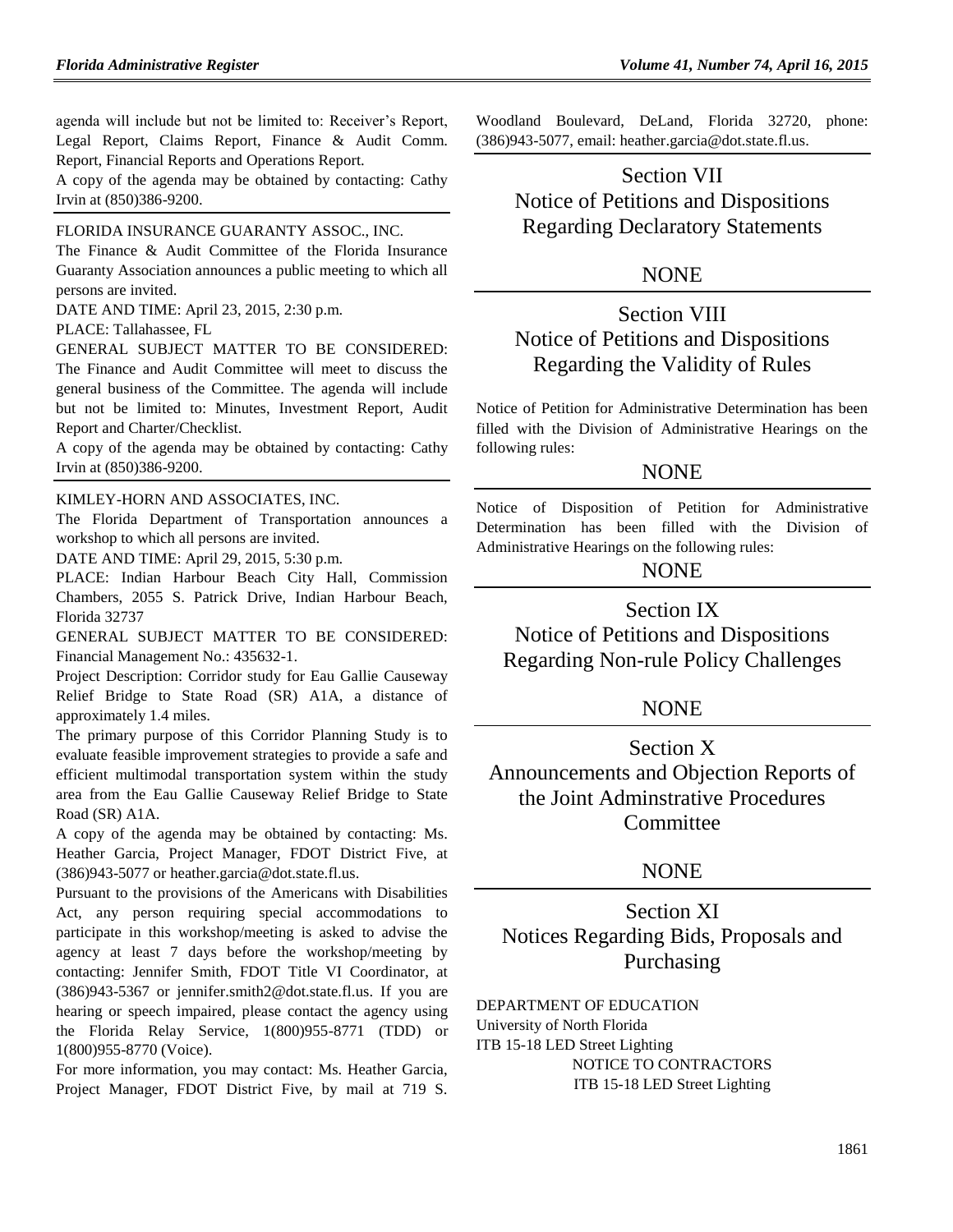The University of North Florida Board of Trustees, a public body corporate, is soliciting bids to electrical contractors for the installation of LED street lighting on the University of North Florida campus located at 1 UNF Drive, Jacksonville, FL 32224.

The scope of work includes, but is not necessarily limited to, providing LED roadway and walkway fixtures per the plans and specifications. The scope includes removing and/or retrofitting existing HID fixtures on existing poles which are located on the walkways and roadways on the campus. See the plans for the detailed scope of work.

The successful contractor is responsible for understanding and complying with all applicable local, state and federal occupational safety and health regulations pertaining to the scope of work outlined in this ITB.

The preliminary schedule for this ITB:

| Advertisement             | April 16, 2015               |
|---------------------------|------------------------------|
| Mandatory Pre-Bid Meeting | April 28, 2015 at 11:00 a.m. |
| Deadline for questions    | May 7, 2015                  |
| Response to questions     | May 11, 2015                 |
| Bids due                  | May 15, 2015 at 2:00 p.m.    |
|                           |                              |

Minority business participation is strongly recommended and supported by the University of North Florida.

A performance and payment bond for 100 percent of the amount of the bid will be required of the successful contractor for any project with a cost that exceeds \$100,000.

As required by §287.133, Fla. Stat., a contractor may not submit a proposal for this project if it is on the convicted vendor list for a public entity crime committed within the past 36 months. The selected contractor must warrant that it will neither utilize the services of, nor contract with, any supplier, subcontractor or consultant in excess of \$15,000 in connection with this project for a period of 36 months from the date of their being placed on the convicted vendor list.

Contractor shall have established equal opportunity practices which conform to all laws against discrimination and prohibits discrimination based on race, creed, color, sex, age, national origin, marital status or religion; neither contractor nor any subcontractor or other person, firm or business entity with whom it would be engaged in a combined effort to perform the services has hired any person who is an officer or employee of UNF.

Full sets of bidding documents and descriptive project information may be obtained online at the UNF Procurement Services department website: [http://www.unf.edu/procurement/Bids\\_and\\_Notices.aspx.](http://www.unf.edu/procurement/Bids_and_Notices.aspx.)

Submit two complete copies of your bid response in full accordance with the requirements of the bid document to: University of North Florida Procurement Services Department, Hicks Hall, Suite 2950, 1 UNF Drive, Jacksonville, Florida 32224.

Sealed bids must be received no later than 2:00 p.m. Eastern Time on May 15, 2015. Facsimile (fax) or email submittals are not acceptable and will not be considered.

### [METROPOLITAN PLANNING ORGANIZATIONS](https://www.flrules.org/gateway/department.asp?id=35)

[Hillsborough County Metropolitan Planning Organization](https://www.flrules.org/gateway/organization.asp?id=95)

General Transportation Planning Consultants The Hillsborough County Metropolitan Planning Organization (MPO), in conjunction with the Florida Department of Transportation (FDOT), District VII, is reissuing its request seeking professional consultant services on the projects listed in this advertisement. The MPO request Letters of Response from Consultants for the General Planning Consultant (GPC) contract. By submitting a Letter of Response, the Consultant affirms that it is FDOT prequalified in the work category, Group 13-Planning. Any firm not prequalified by the FDOT and desiring consideration for these projects must obtain and submit a complete Request for Qualification Package, to the Procurement Office in Tallahassee, (850) 414-4477, by the advertised Letter of Response Deadline Date.

DESCRIPTION: General Transportation Planning Consultants REQUESTED SERVICES:

Core required general planning services shall include all of the following:

- Long range transportation systems planning
- Subarea/corridor planning
- Public outreach/participation
- Document production

Optional services may include:

- **Intelligent Transportation Systems**
- Congestion Management Process
- Crash mitigation planning
- Intersection, traffic operations  $\&$  access management
- Traffic circulation
- Security & Resilience
- Complete Streets
- Bicycle & Pedestrian
- Off-road trails
- Fixed guideway transit
- **Bus transit**
- Flexible, on-demand transit
- Water transit
- Automated vehicles & related technologies
- Transportation Demand Management
- Transportation Disadvantaged
- Intermodal freight & goods movement
- Truck routes
- Freight rail
- **Aviation**
- Port
- Transportation Improvement Project Prioritization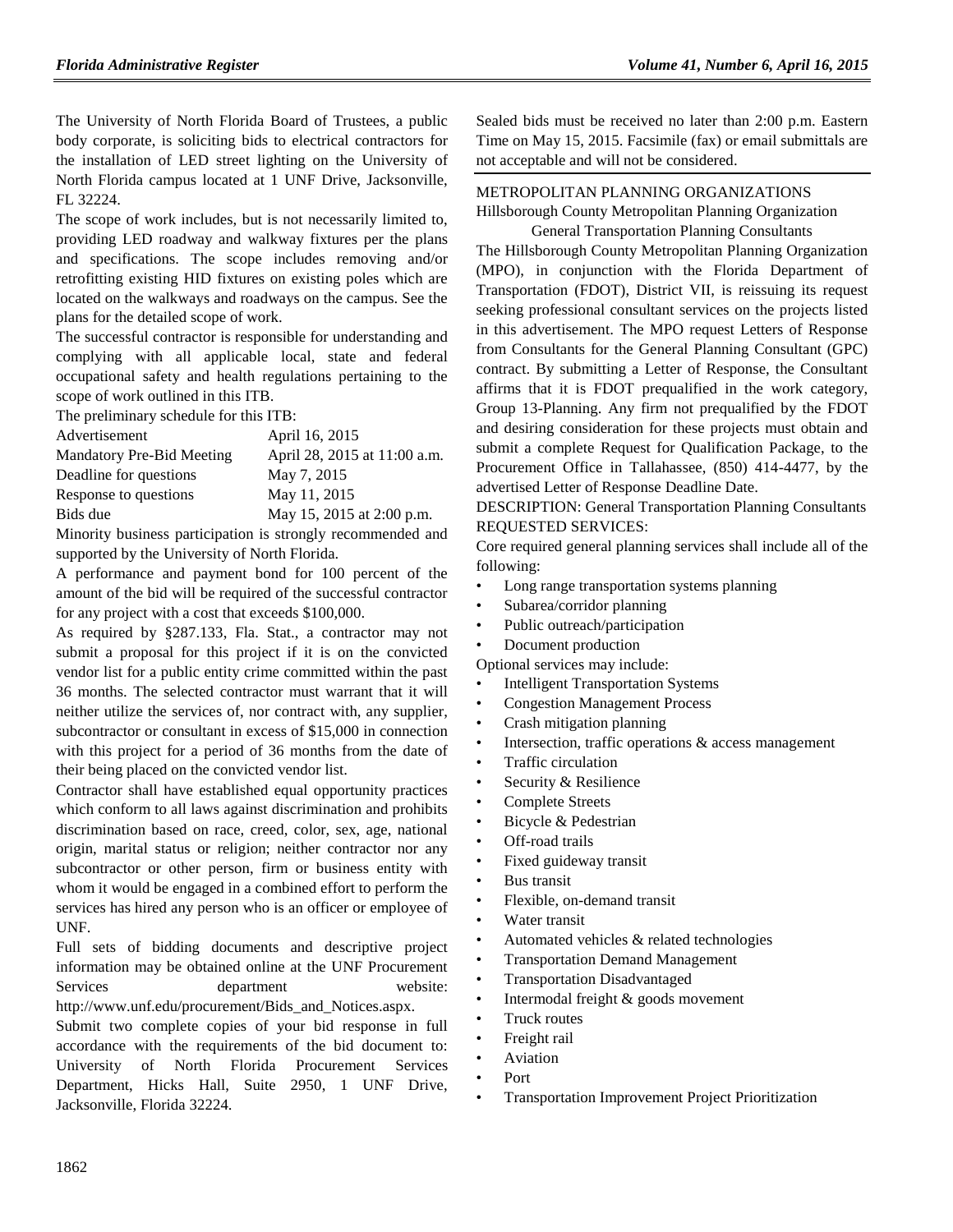- Traffic counts & data collection
- Bicycle/Ped data collection
- Q/LOS analysis
- Transportation performance measures
- Socioeconomic data collection & forecasting
- Air quality analysis/forecasting
- Greenhouse gas reduction
- ETDM support
- Database programming

• Regional travel demand modeling (TBRPM) and related data collection

- Operational modeling (e.g. VISSIM, Synchro) and related data collection
- Revenue estimating/forecasting, bonding and financial planning
- Transportation and land use coordination  $\&$  planning
- GIS data & analysis
- Graphic design
- Social media
- Public opinion research
- Meeting facilitation
- Web application development
- Foreign language translation

Consultants are encouraged to visit the MPO Unified Planning Work Program (UPWP) at [http://www.planhillsborough.org/wp-](http://www.planhillsborough.org/wp-content/uploads/2013/02/15__16_UPWP_FINAL.pdf)

[content/uploads/2013/02/15\\_\\_16\\_UPWP\\_FINAL.pdf](http://www.planhillsborough.org/wp-content/uploads/2013/02/15__16_UPWP_FINAL.pdf) for more information on the anticipated tasks and projects. Services to be rendered by the Consultant(s) shall be for a period of 24 months (extendable by mutual agreement up to an additional 36 months) or until a total accumulated fee is reached, whichever occurs first.

SUBCONSULTANT OPPORTUNITY: Consultants who are not pre-qualified by the Florida Department of Transportation for lack of independent CPA Certified overhead audit may be utilized to provide services for these projects, providing that compensation to the subconsultant will not exceed \$250,000. Before work may commence, any such consultant utilized must also be technically qualified and approved by the MPO.

EQUAL OPPORTUNITY STATEMENT: The MPO, in accordance with the provisions of Title VI of the Civil Rights Act of 1964, hereby notifies all firms and individuals that it will require affirmative efforts be made to ensure participation by minorities in any contract for consultant services. Disadvantaged business enterprises (DBE) will be afforded full opportunity to submit proposals in response to advertisements and will not be discriminated against on the grounds of race, color, national origin, sex, age, disability, family, or religious status in consideration for an award. The MPO has a DBE participation policy statement and participates in FDOT's statewide goal.

RESPONSE PROCEDURE: Qualified consultants who are interested in these projects are required to submit a Letter of Response to the MPO indicating their desire to be considered for this project. The letter must be no more than five (5) pages, one-sided and shall as a minimum, include the following information:

- 1. Consultant's Name and Address
- 2. Responsible Office for the Consultant Firm

3. Contact Person for the Project, Email Address and Telephone Number

4. Name(s) of Subconsultant(s) that may be used and brief indication of any previous joint projects

5. Indication as to whether the Prime and/or Subconsultant(s) are DBE

6. Statement regarding qualifications of the Prime consultant firm and any proposed Subconsultants in the required services, and, if applicable, optional services

7. Key personnel including areas of expertise and relevant past MPO/planning experience (do not include resumes)

8. Approach for achieving client expectations

THE CONSULTANT MUST BE ABLE TO MEET THE FOLLOWING CONDITION WHICH WILL BE PART OF THE CONTRACT BETWEEN THE MPO AND THE CONSULTANT:

No member, officer or employee of the Hillsborough County City-County Planning Commission or the Hillsborough MPO during his tenure or for two years thereafter shall have any interest, direct or indirect, in this contract or the proceeds thereof. Any firm which has a member, officer or employee that this provision speaks to, must demonstrate in its Letter of Response that this provision can be met by segregating the affected person from the project and from receiving any proceeds from the contract. For the purpose of the contract, an employee of the consultant includes any subconsultant, independent agent contracting with the consultant, or anyone having a service contract with the consultant.

FEDERAL DEBARMENT: By submitting a Letter of Response, the consultant certifies that no principal (which includes officers, directors or executives) is presently suspended, proposed for debarment, declared ineligible or voluntarily excluded from participation on this transaction by any Federal Department or Agency.

SELECTION PROCESS: The listed projects are covered by the selection process detailed in Rule Chapter 14-75, Florida Administrative Code. Some or all of the responding firms may be requested to provide oral technical proposals for the final ranking process. The schedule is listed below. All meetings are open to the public and will be held at County Center, 601 East Kennedy Boulevard, 18th Floor, unless otherwise noted. The selected consultants contract and fees will be negotiated in accordance with Section 287.055, Florida Statues. The